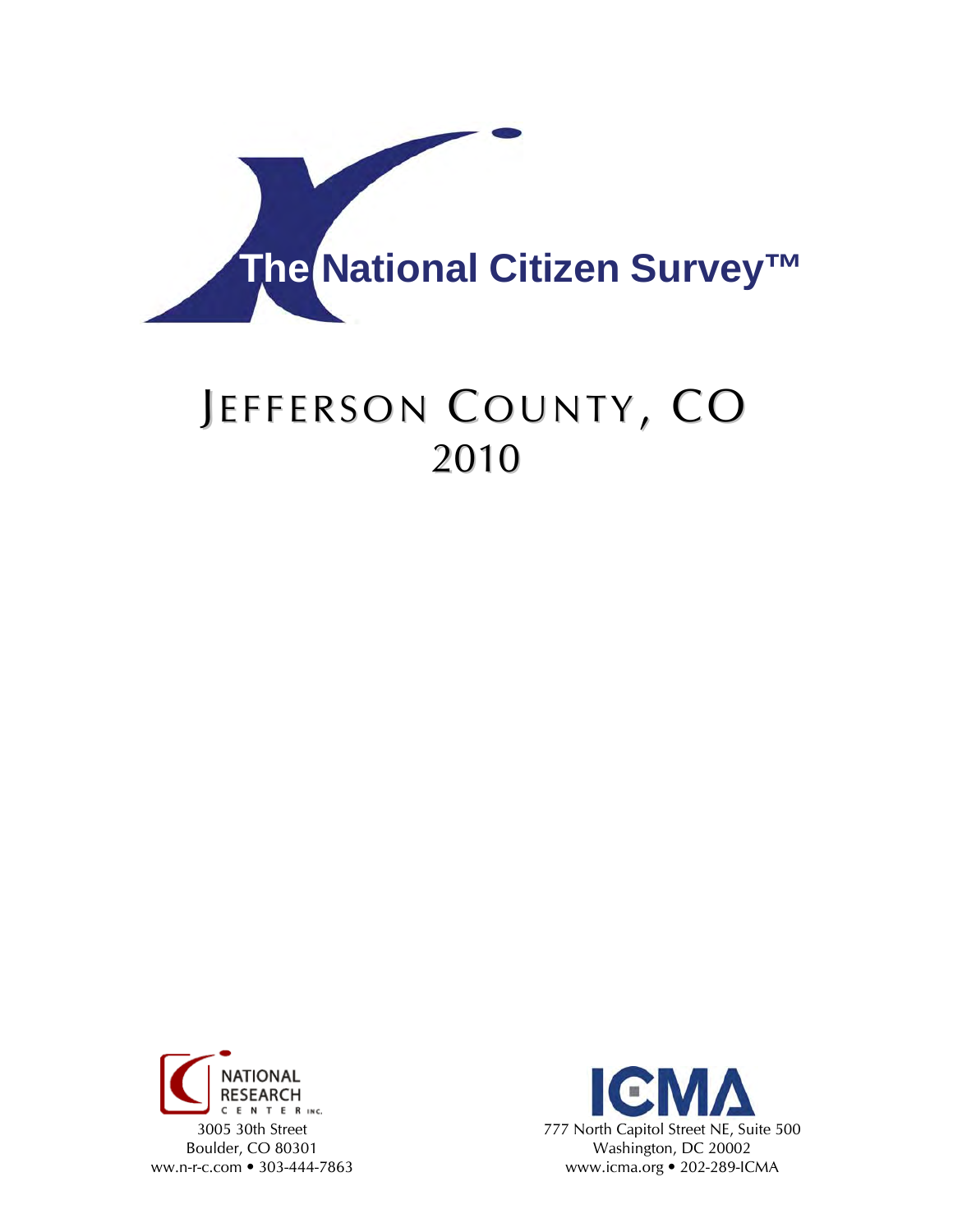### **CONTENTS**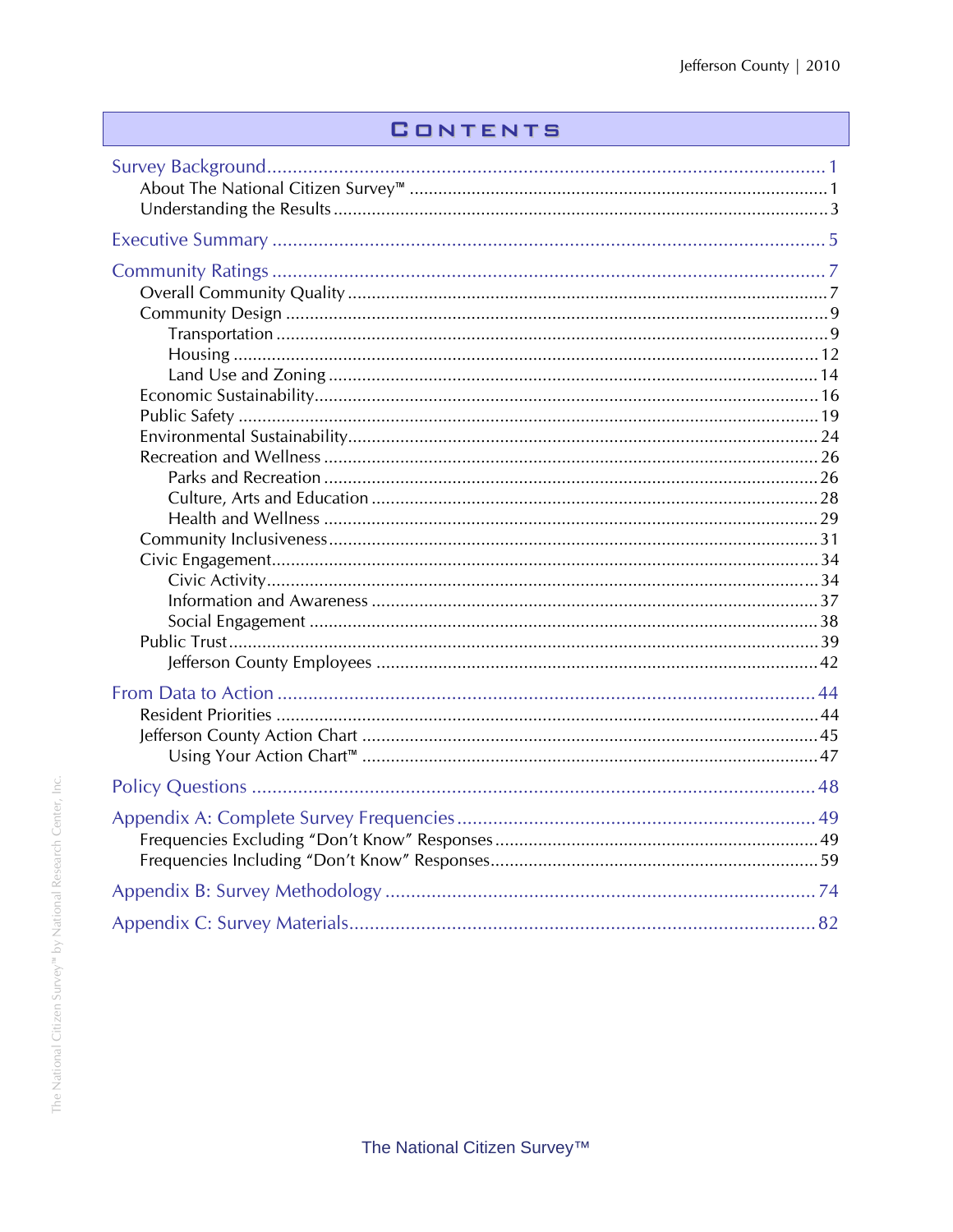# Survey Background

### ABOUT THE NATIONAL CITIZEN SURVEY<sup>™</sup>

The National Citizen Survey™ (The NCS) is a collaborative effort between National Research Center, Inc. (NRC) and the International City/County Management Association (ICMA). The NCS was developed by NRC to provide a statistically valid survey of resident opinions about community and services provided by local government. The survey results may be used by staff, elected officials and other stakeholders for community planning and resource allocation, program improvement and policy making.

#### FIGURE 1: THE NATIONAL CITIZEN SURVEY™ METHODS AND GOALS



The NCS focuses on a series of community characteristics and local government services, as well as issues of public trust. Resident behaviors related to civic engagement in the community also were measured in the survey.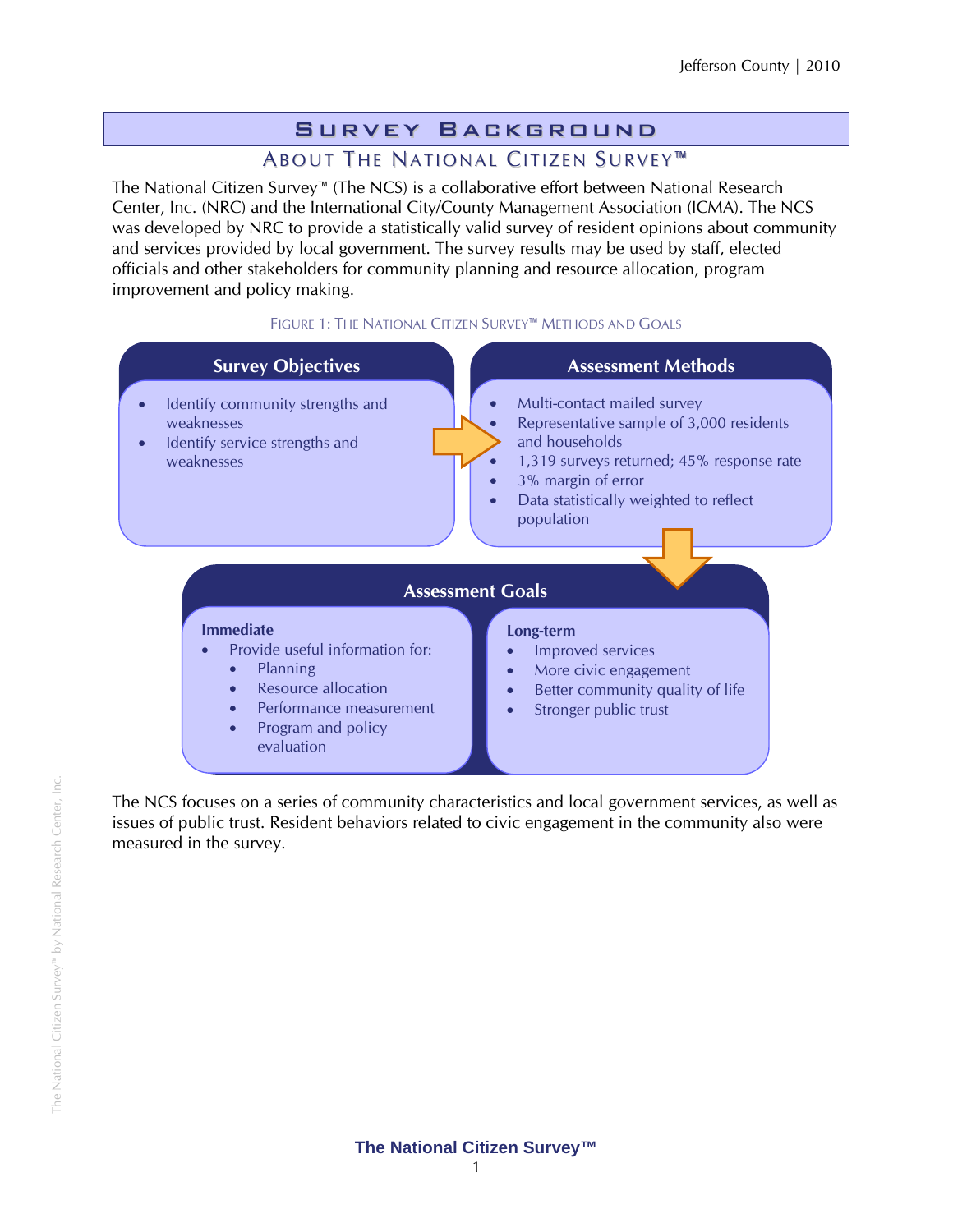

FIGURE 2: THE NATIONAL CITIZEN SURVEY™ FOCUS AREAS

The survey and its administration are standardized to assure high quality research methods and directly comparable results across The National Citizen Survey™ jurisdictions. Participating households are selected at random and the household member who responds is selected without bias. Multiple mailings give each household more than one chance to participate with selfaddressed and postage-paid envelopes. Results are statistically weighted to reflect the proper demographic composition of the entire community. A total of 1,319 completed surveys were obtained, providing an overall response rate of 45%. Typically, the response rates obtained on citizen surveys range from 25% to 40%.

The National Citizen Survey™ customized for Jefferson County was developed in close cooperation with local jurisdiction staff. Jefferson County staff selected items from a menu of questions about services and community problems and provided the appropriate letterhead and signatures for mailings. Jefferson County staff also augmented The National Citizen Survey™ basic service through a variety of options including a custom set of benchmark comparisons, crosstabulation of results, the option to complete the survey in Spanish, an open ended question, and several policy questions.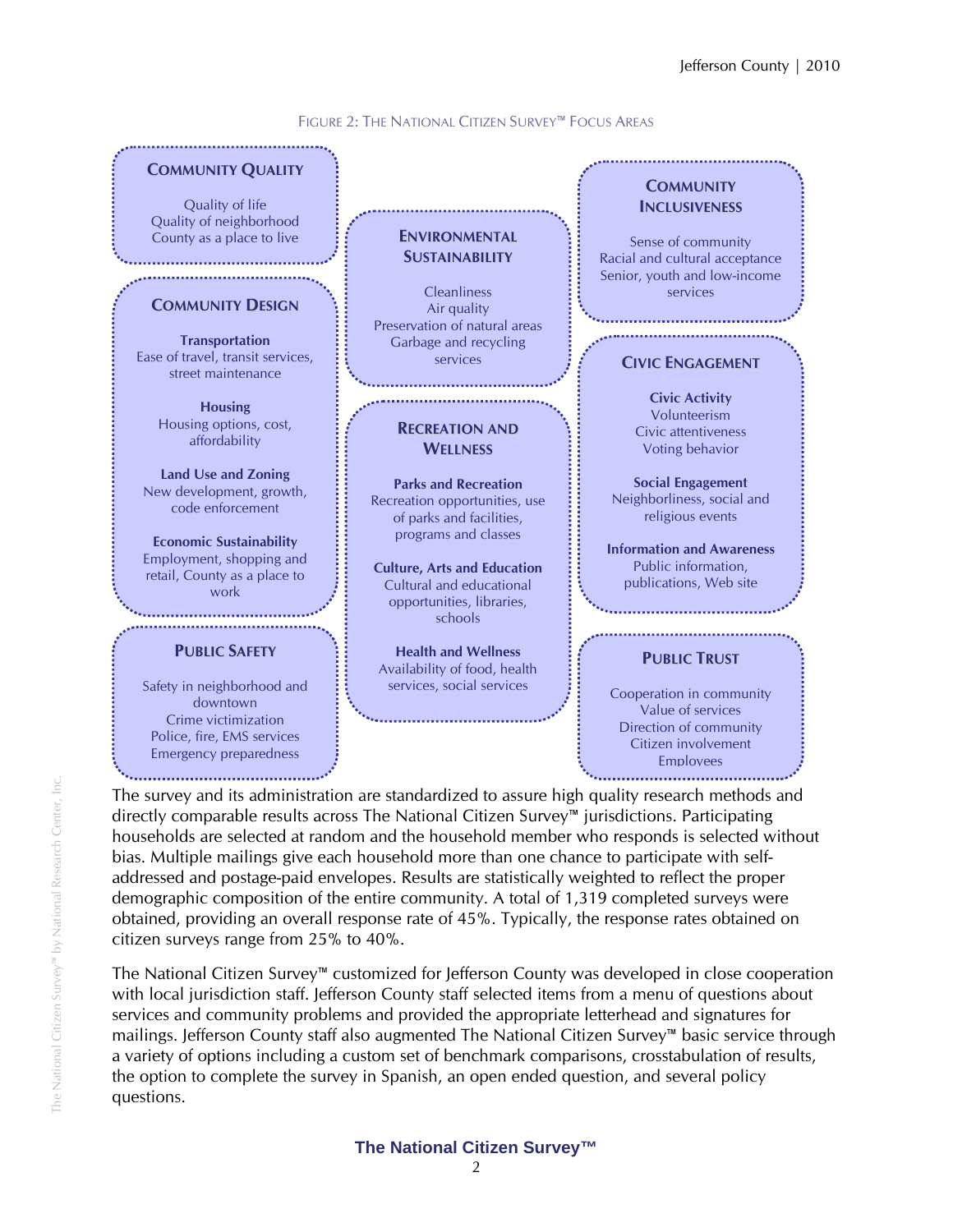### UNDERSTANDING THE RESULTS

As shown in Figure 2, this report is based around respondents' reports about eight larger categories: community quality, community design, public safety, environmental sustainability, recreation and wellness, community inclusiveness, civic engagement and public trust. Each section begins with residents' ratings of community characteristics and is followed by residents' ratings of service quality. For all evaluative questions, the percent of residents rating the service or community feature as "excellent" or "good" is presented. To see the full set of responses for each question on the survey, please see Appendix A: Complete Survey Frequencies.

### **Margin of Error**

It is customary to describe the precision of estimates made from surveys by a "level of confidence" and accompanying "confidence interval" (or margin of error). A traditional confidence level, and the one used here, is 95%. The 95% confidence interval can be any size and quantifies the sampling error or imprecision of the estimates made from the survey results. The confidence interval for the Jefferson County survey is no greater than plus or minus three percentage points around any given percent reported for the entire sample (1,319 completed surveys). A 95% confidence interval indicates that for every 100 random samples of this many residents, the population response to that question would be within the stated interval 95 times. For example, if 75% of residents rate a service as "excellent" or "good," then the 5% margin of error (for the 95% confidence interval) indicates that the range of likely responses for the entire jurisdiction is between 70% and 80%

### **Co mparing Survey Results**

Certain kinds of services tend to be thought better of by residents in many communities across the country. For example, public safety services tend to be received better than transportation services by residents of most American counties. Where possible, the better comparison is not from one service to another in Jefferson County, but from Jefferson County services to services like them provided by other jurisdictions.

### **Interpreting Co mparisons to Previous Years**

This report contains comparisons with prior years' results. In this report, we are comparing this year's data with existing data in the graphs. Differences between years can be considered "statistically significant" if they are greater than four percentage points. Trend data for your jurisdiction represent important comparison data and should be examined for improvements or declines. Deviations from stable trends over time, especially represent opportunities for understanding how local policies, programs or public information may have affected residents' opinions.

### **Benchmark Comparisons**

NRC's database of comparative resident opinion is comprised of resident perspectives gathered in citizen surveys from approximately 500 jurisdictions whose residents evaluated local government services and gave their opinion about the quality of community life. Jefferson County chose to have comparisons made to the entire database and a subset of similar jurisdictions from the database (populations 300,000 or more). A benchmark comparison (the average rating from all the comparison jurisdictions where a similar question was asked) has been provided when a similar question on the Jefferson County Survey was included in NRC's database and there were at least five jurisdictions in which the question was asked. For most questions compared to the entire dataset, there were more than 100 jurisdictions included in the benchmark comparison.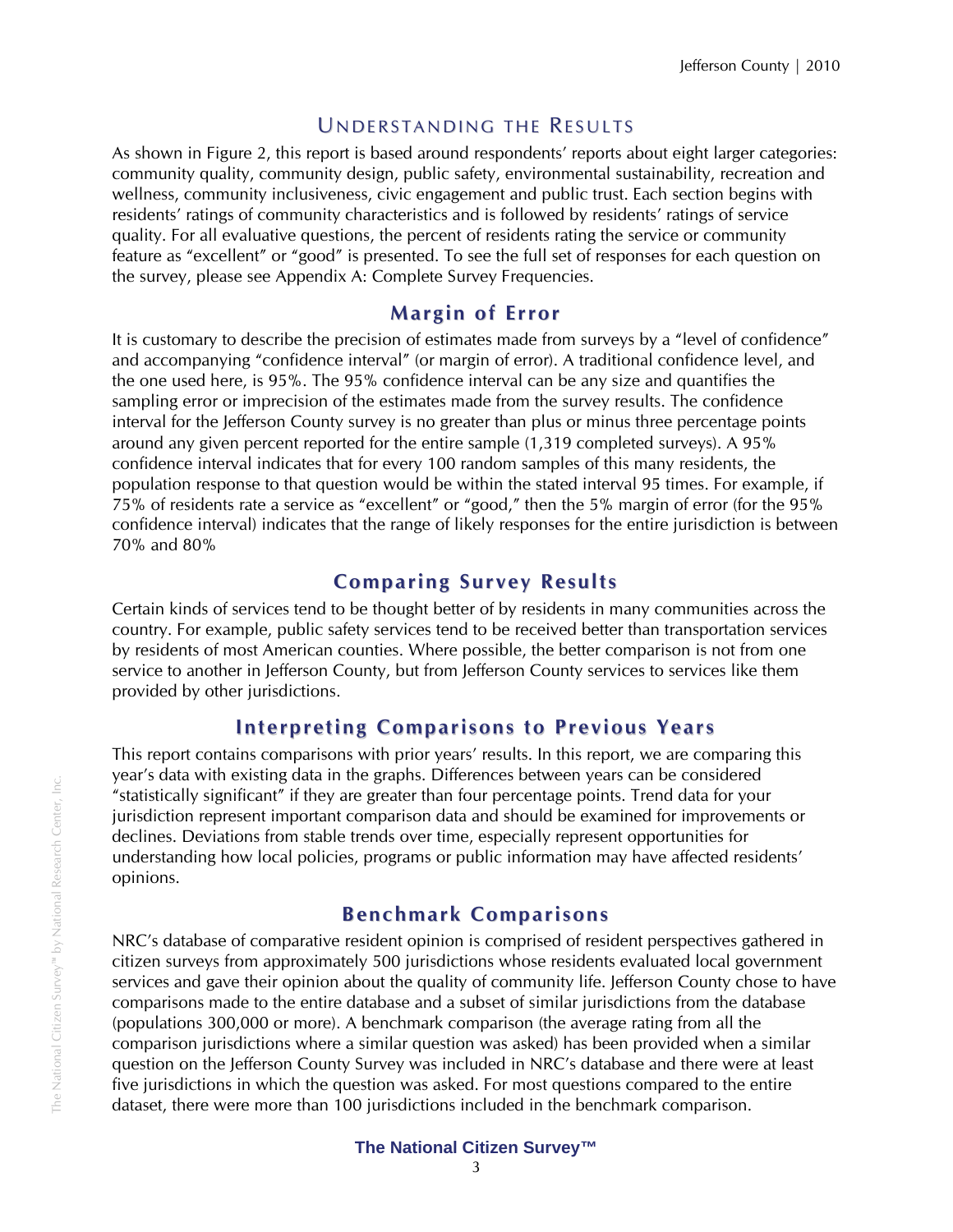Where comparisons were available, Jefferson County results were noted as being "above" the benchmark, "below" the benchmark or "similar to" the benchmark. This evaluation of "above," "below" or "similar to" comes from a statistical comparison of Jefferson County's rating to the benchmark.

### **" Don't Kno w" Responses and Rounding**

On many of the questions in the survey respondents may answer "don't know." The proportion of respondents giving this reply is shown in the full set of responses included in Appendix A. However, these responses have been removed from the analyses presented in the body of the report. In other words, the tables and graphs display the responses from respondents who had an opinion about a specific item.

For some questions, respondents were permitted to select more than one answer. When the total exceeds 100% in a table for a multiple response question, it is because some respondents did select more than one response. When a table for a question that only permitted a single response does not total to exactly 100%, it is due to the customary practice of percentages being rounded to the nearest whole number.

For more information on understanding The NCS report, please see Appendix B: Survey Methodology.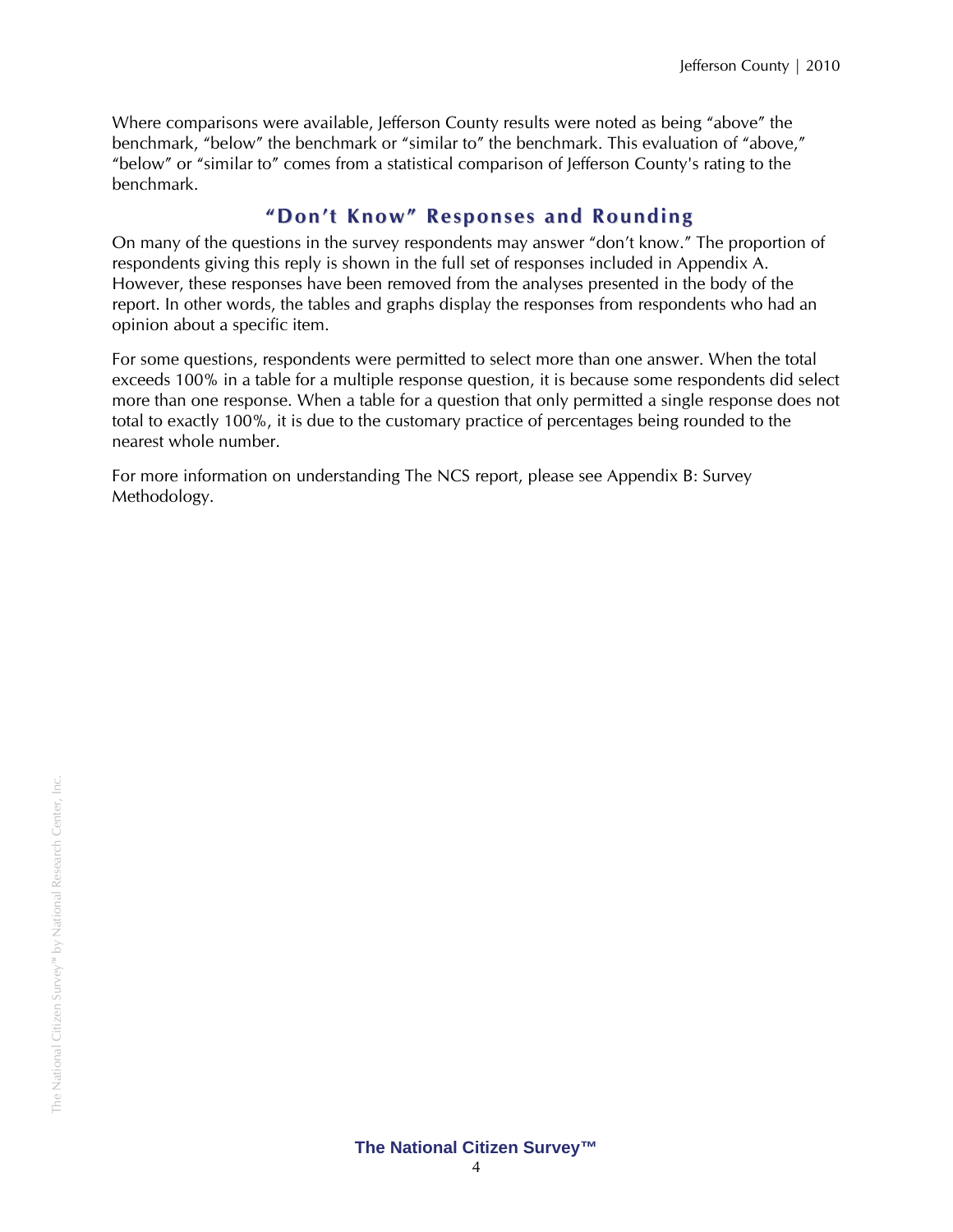### Executive Summary

This report of results for Jefferson County's 2010 survey provides the opinions of a representative sample of residents about community quality of life, service delivery, civic participation and unique issues of local interest. A periodic sounding of resident opinion offers staff, elected officials and other stakeholders an opportunity to identify challenges and to plan for and evaluate improvements and to sustain services and amenities for long-term success.

Most residents experience a good quality of life in Jefferson County and believe the county is a good place to live. The overall quality of life in Jefferson County was rated as "excellent" or "good" by 95% of respondents. Almost all report they plan on staying in Jefferson County for the next five years.

A variety of characteristics of the community was evaluated by those participating in the study. The three characteristics receiving the most favorable ratings were recreational opportunities, quality of the overall natural environment and the overall image/reputation of Jefferson County. The three characteristics receiving the least positive ratings were the availability of affordable quality child care, ease of bus travel in Jefferson County and employment opportunities.

Ratings of community characteristics were compared to the benchmark database. Of the 15 characteristics for which comparisons were available, ten were above the benchmark comparison, three were similar to the benchmark comparison and two were below.

Residents in unincorporated Jefferson County were civically engaged. While only 31% had attended a meeting of local elected public officials or other local public meeting in the previous 12 months, 97% had provided help to a friend or neighbor. About half had volunteered their time to some group or activity in Jefferson County, which was higher than the benchmark.

In general, survey respondents demonstrated trust in local government. A majority rated the overall direction being taken by Jefferson County as "good" or "excellent." This was similar to the benchmark. Those residents who had interacted with an employee of Jefferson County in the previous 12 months gave high marks to those employees. About eight in ten rated their overall impression of employees as "excellent" or "good."

On average, residents of unincorporated Jefferson County gave favorable ratings to a majority of local government services. County services rated were able to be compared to the benchmark database. Of the 22 services for which comparisons were available, 15 were above the benchmark comparison, four were similar to the benchmark comparison and three were below.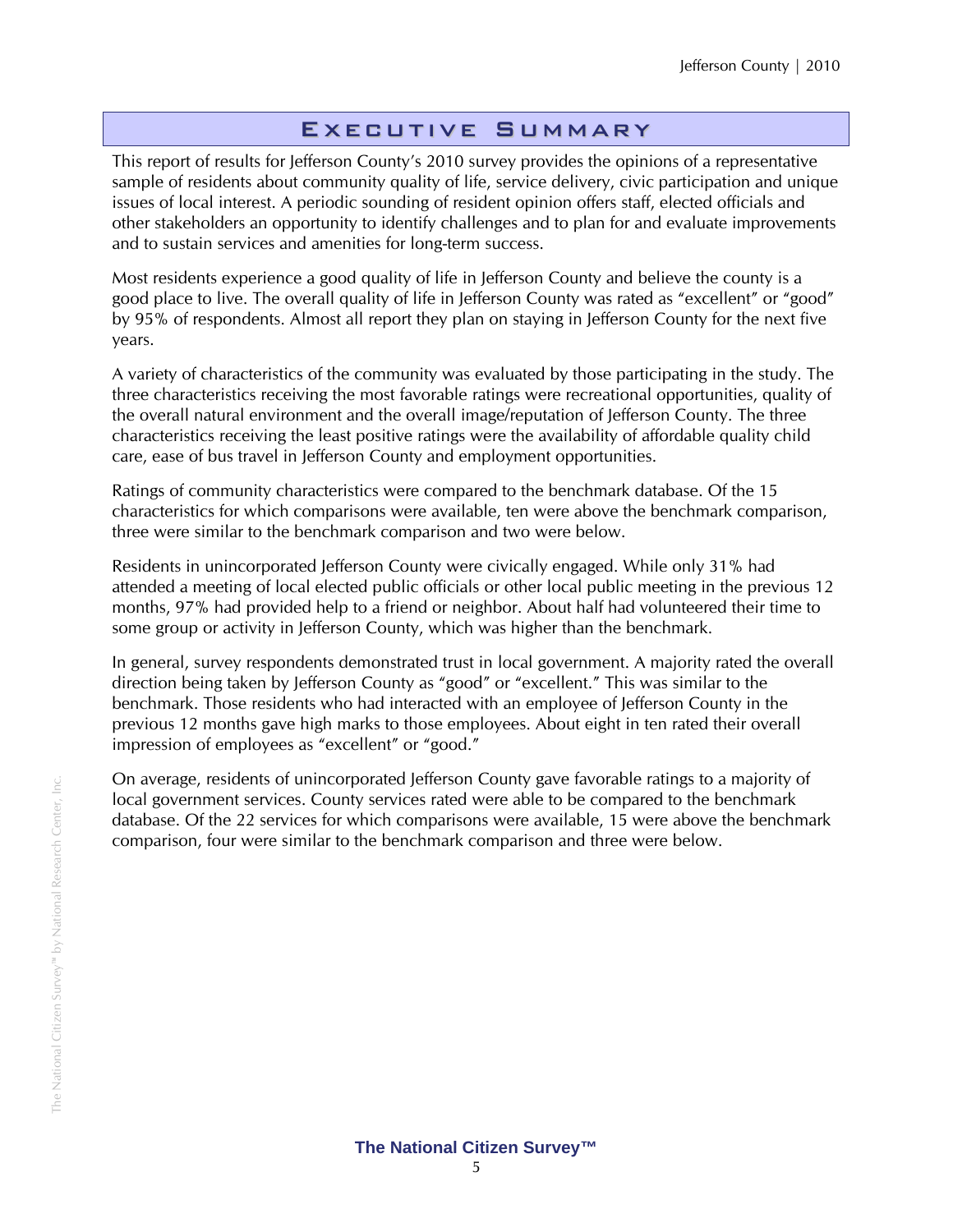A Key Driver Analysis was conducted for Jefferson County which examined the relationships between ratings of each service and ratings of Jefferson County's services overall. Those key driver services that correlated most strongly with residents' perceptions about overall county service quality have been identified. By targeting improvements in key services, Jefferson County can focus on the services that have the greatest likelihood of influencing residents' opinions about overall service quality. Services found to be influential in ratings of overall service quality from the Key Driver Analysis were:

- **Sheriff services**
- **Land use, planning and zoning**
- **Storm drainage**
- Services to youth
- $\blacksquare$  Public health services
- **Animal control**
- **In Jefferson County open space**

Of these services, those deserving the most attention may be those that have experienced declining ratings over time or those that were below or similar to the benchmark comparisons: public health services. For sheriff services, land use, planning and zoning, storm drainage, services to youth, animal control and open space services, Jefferson County is above the benchmark and should continue to ensure high quality performance.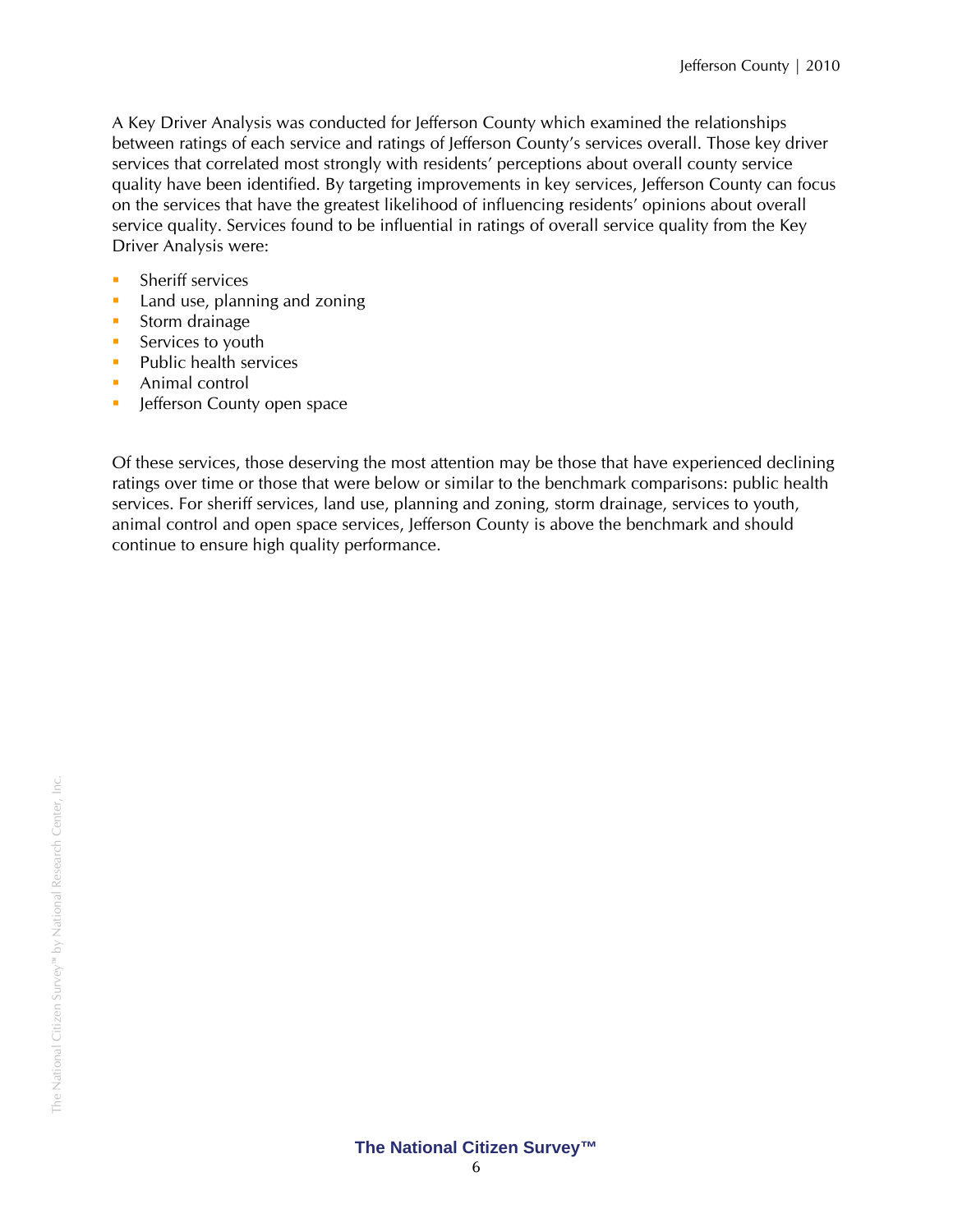# Community Ratings

### OVERALL COMMUNITY QUALITY

Overall quality of community life may be the single best indicator of success in providing the natural ambience, services and amenities that make for an attractive community. The National Citizen Survey™ contained many questions related to quality of community life in Jefferson County – not only direct questions about quality of life overall and in neighborhoods, but questions to measure residents' commitment to Jefferson County. Residents were asked whether they planned to move soon or if they would recommend Jefferson County to others. Intentions to stay and willingness to make recommendations provide evidence that Jefferson County offers services and amenities that work.

Almost all of unincorporated Jefferson County residents gave high ratings to their neighborhoods and the community as a place to live. Further, most reported they would recommend the community to others and plan to stay for the next five years.



#### FIGURE 3: RATINGS OF OVERALL COMMUNITY QUALITY



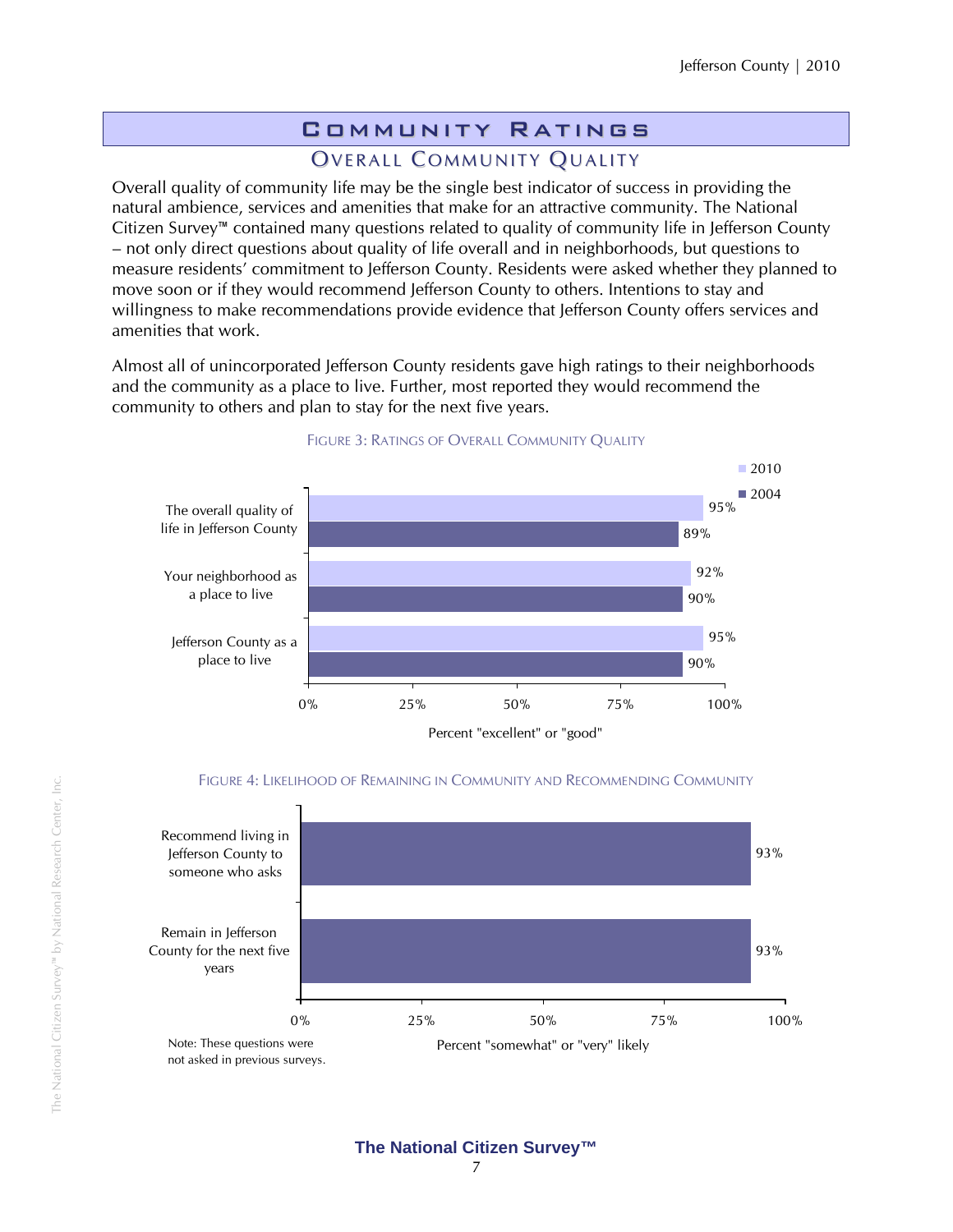|                                                             | <b>National</b><br>comparison | Population 300,000 or<br>more |
|-------------------------------------------------------------|-------------------------------|-------------------------------|
| The overall quality of life in Jefferson County             | Above                         | Above                         |
| Your neighborhood as a place to live                        | Above                         | Above                         |
| Jefferson County as a place to live                         | Above                         | Above                         |
| Remain in Jefferson County for the next five years          | Above                         | Above                         |
| Recommend living in Jefferson County to someone<br>who asks | Above                         | Above                         |

#### FIGURE 5: OVERALL COMMUNITY QUALITY BENCHMARKS

Overall community quality was compared to survey data from previous years. Average ratings were computed for the previous years' data to make comparison easier. Trends from 2004 to 2010 were generally stable.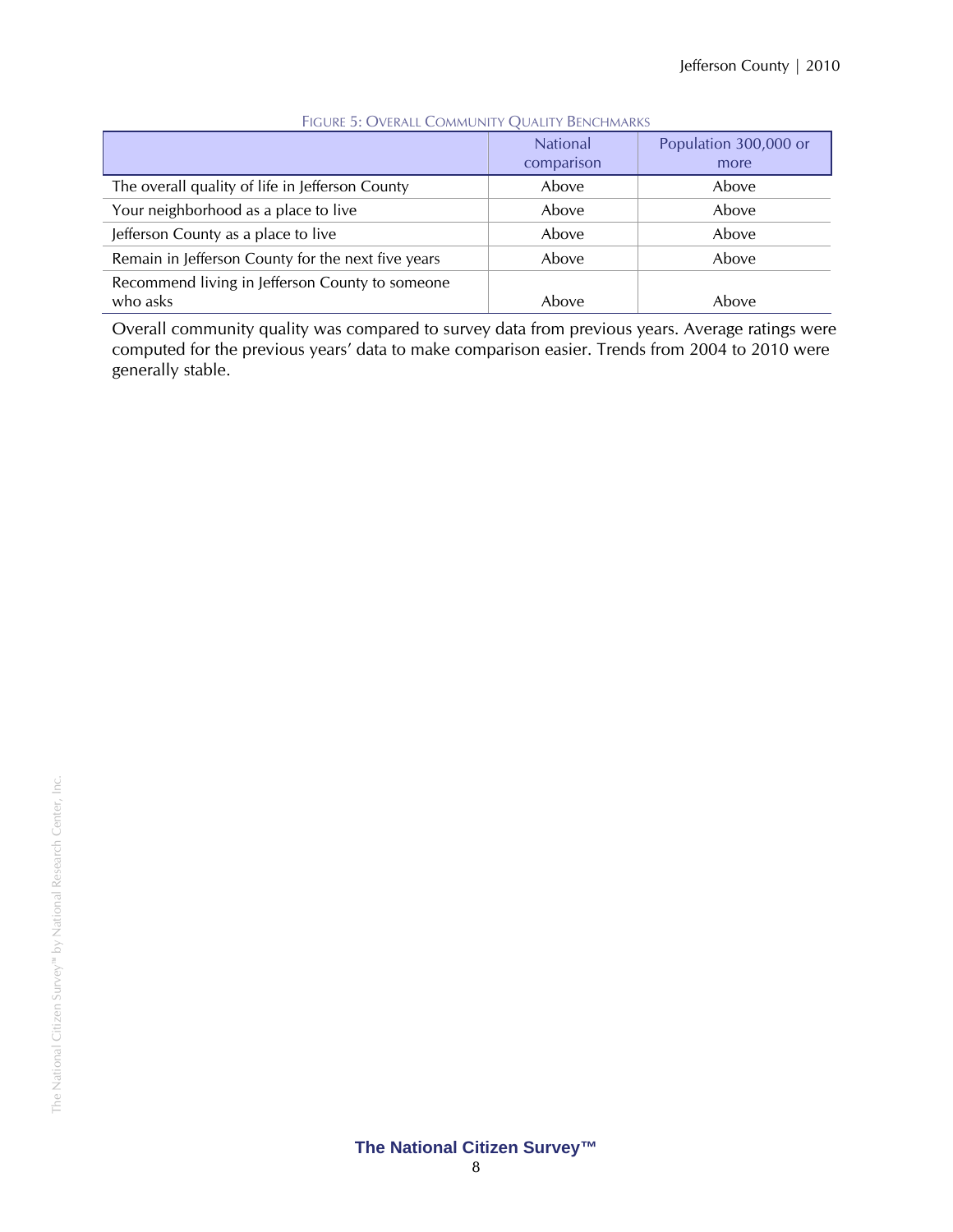# **COMMUNITY DESIGN**

### **Transportation**

The ability to move easily throughout a community can greatly affect the quality of life of residents by diminishing time wasted in traffic congestion and by providing opportunities to travel quickly and safely by modes other than the automobile. High quality options for resident mobility not only require local government to remove barriers to flow but they require government programs and policies that create quality opportunities for all modes of travel.

Residents responding to the survey were given a list of five aspects of mobility to rate on a scale of "excellent," "good," "fair" and "poor." Ease of car travel in Jefferson County was given the most positive rating, followed by ease of walking in Jefferson County. These ratings tended to vary when compared to the benchmarks. The rating for ease of car travel in Jefferson County was higher than the past survey.



Percent "excellent" or "good"

| FIGURE 7: COMMUNITY TRANSPORTATION BENCHMARKS BY YEAR |                     |                            |
|-------------------------------------------------------|---------------------|----------------------------|
|                                                       | National comparison | Population 300,000 or more |
| Ease of bus travel in Jefferson County                | Below               | Below                      |
| Ease of car travel in Jefferson County                | Above               | Above                      |
|                                                       |                     |                            |

Ease of walking in Jefferson County **Below** Below Below Above Ease of bicycle travel in Jefferson County The Above Above Above Above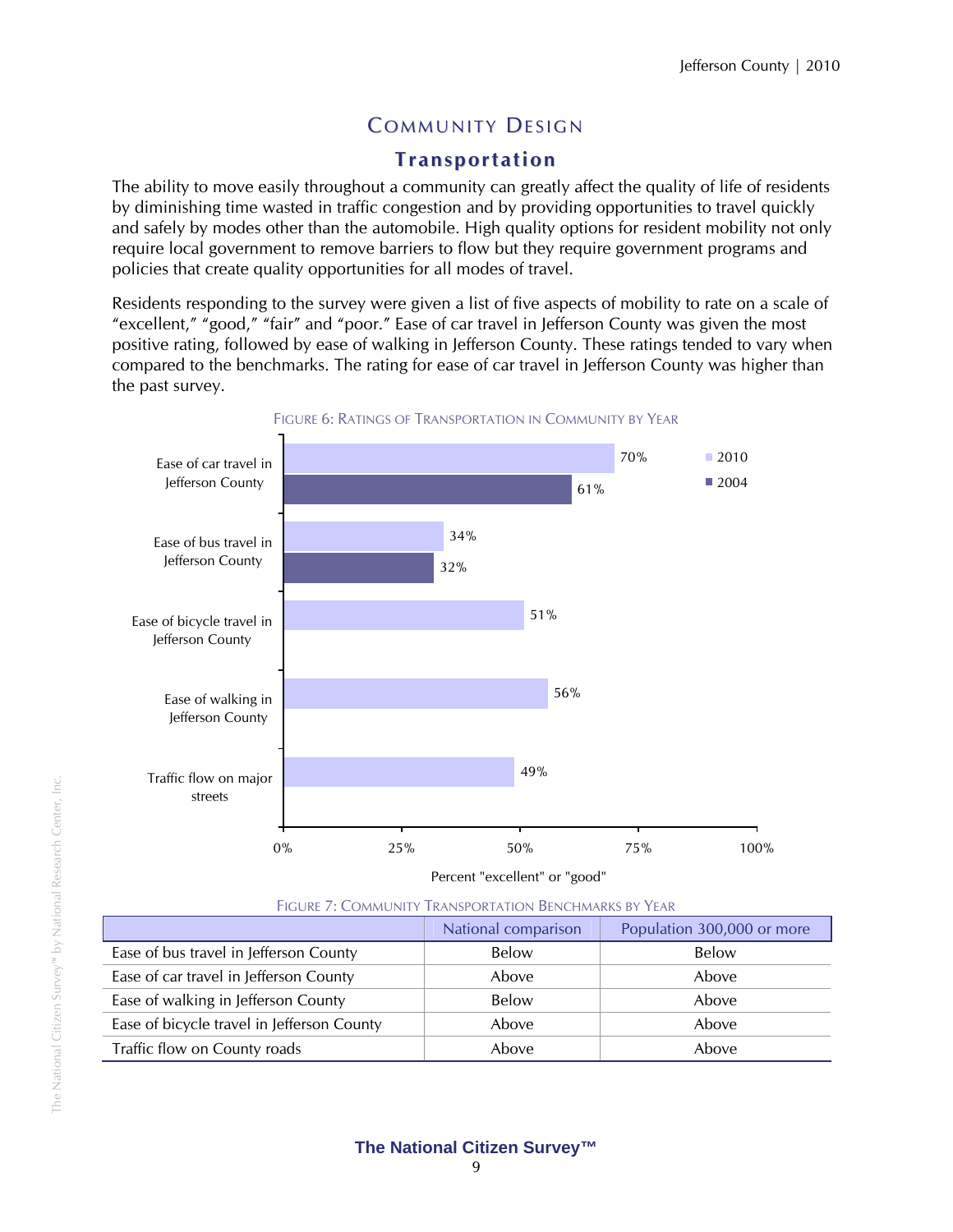Three transportation services were rated in Jefferson County. As compared to most communities across America, ratings tended to be a mix of positive and negative. Snow removal on County roads and highways was above the national and custom benchmarks, bus or transit services were below the benchmarks, and road repair was similar to the national benchmark and above the custom comparison.



|  |  | Figure 9: Transportation and Parking Services Benchmarks |  |  |
|--|--|----------------------------------------------------------|--|--|
|--|--|----------------------------------------------------------|--|--|

|                                           | National comparison | Population 300,000 or more |
|-------------------------------------------|---------------------|----------------------------|
| Road repair                               | Similar             | Above                      |
| Snow removal on County roads and highways | Above               | Above                      |
| Bus or transit services                   | Below               | Below                      |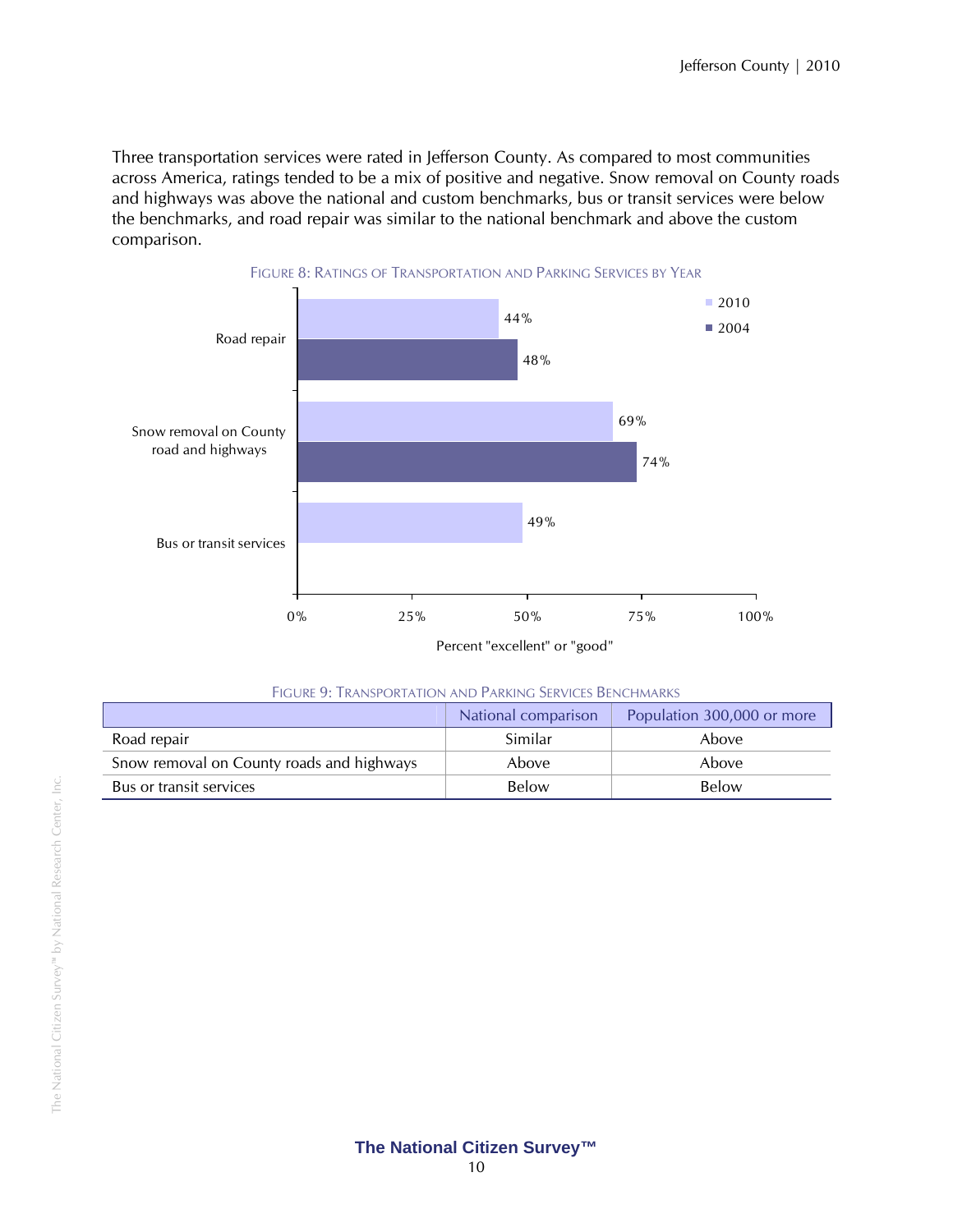By measuring choice of travel mode over time, communities can monitor their success in providing attractive alternatives to the traditional mode of travel, the single-occupied automobile. When asked how they typically traveled to work, single-occupancy (SOV) travel was the overwhelming mode of use. However, 4% of work commute trips were made by transit and 2% were made by bicycle or by foot.



#### **The National Citizen Survey™**  11

0% 20% 40% 60% 80% 100%

Percent of days mode used for work commute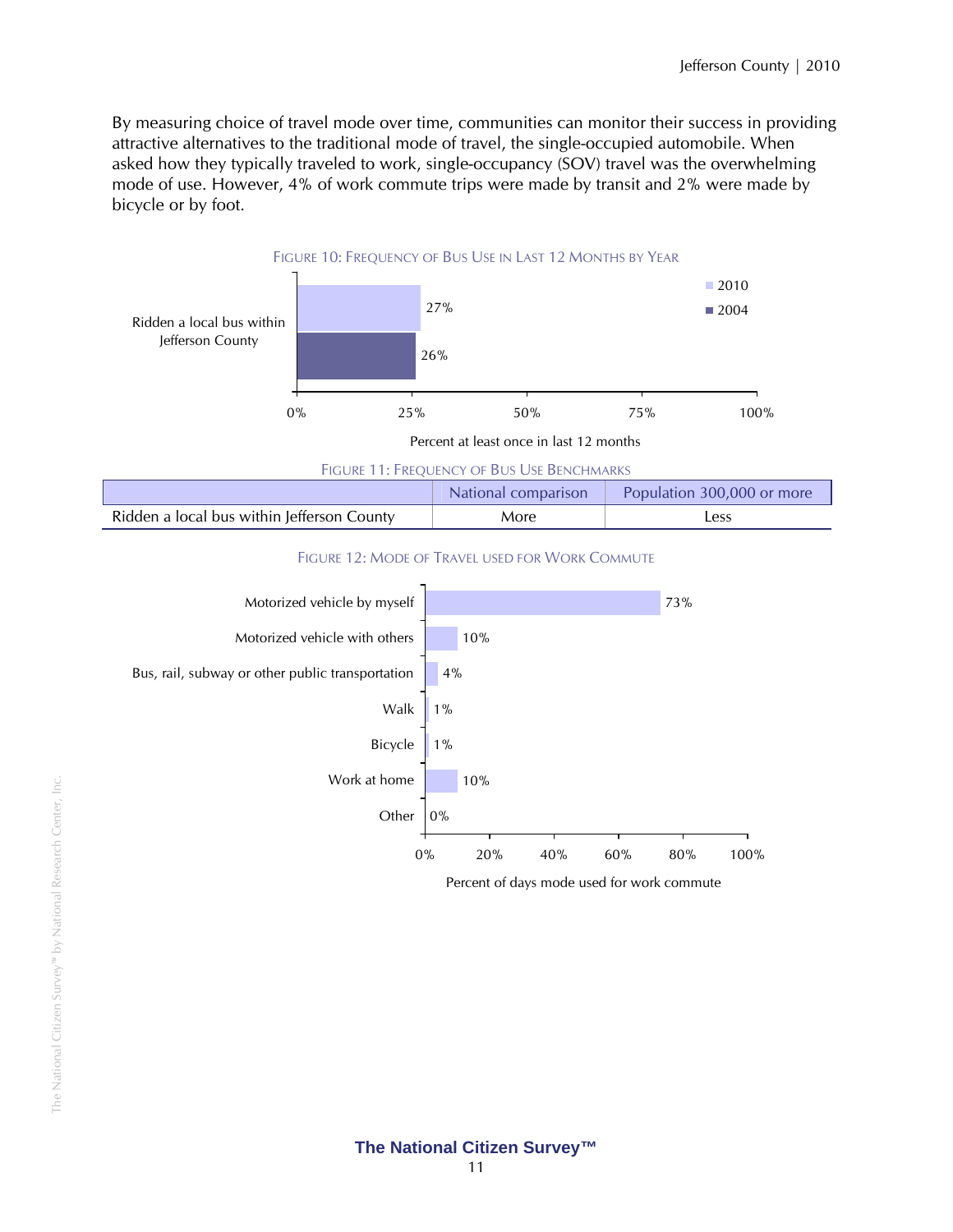### **Housing**

Housing variety and affordability are not luxuries for any community. When there are too few options for housing style and affordability, the characteristics of a community tilt toward a single group, often of well-off residents. While this may seem attractive to a community, the absence of affordable townhomes, condominiums, mobile homes, single family detached homes and apartments means that in addition to losing the vibrancy of diverse thoughts and lifestyles, the community loses the service workers that sustain all communities – police officers, school teachers, house painters and electricians. These workers must live elsewhere and commute in at great personal cost and to the detriment of traffic flow and air quality. Furthermore lower income residents pay so much of their income to rent or mortgage that little remains to bolster their own quality of life or local business.

The survey of unincorporated Jefferson County residents asked respondents to reflect on the availability of affordable housing as well as the variety of housing options. The availability of affordable housing was rated as "excellent" or "good" by 46% of respondents. The rating of perceived affordable housing availability was better in Jefferson County than the ratings, on average, in comparison jurisdictions.



Percent at least once in last 12 months

| FIGURE 14: HOUSING CHARACTERISTICS BENCHMARKS |
|-----------------------------------------------|
|                                               |

|                                            | National comparison | Population 300,000 or more |
|--------------------------------------------|---------------------|----------------------------|
| Availability of affordable quality housing | Above               | Above                      |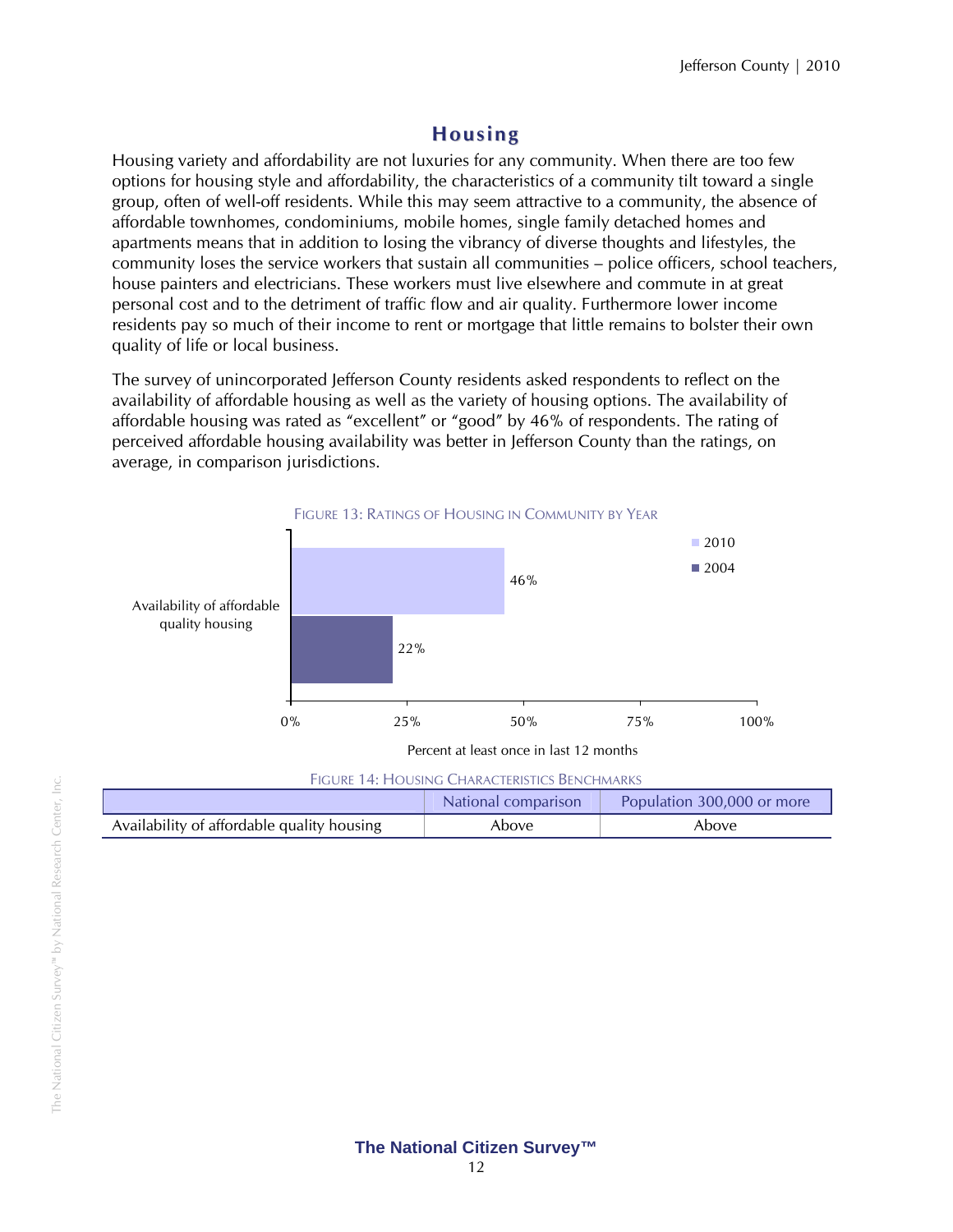To augment the perceptions of affordable housing in Jefferson County, the cost of housing as reported in the survey was compared to residents' reported monthly income to create a rough estimate of the proportion of residents in unincorporated Jefferson County experiencing housing cost stress. About 35% of survey participants were found to pay housing costs of more than 30% of their monthly household income.





Note: This question was not asked in previous surveys.

|  | Figure 16: Housing Costs Benchmarks |
|--|-------------------------------------|
|--|-------------------------------------|

|                                                                            | <b>National</b><br>comparison | Population 300,000 or<br>more |
|----------------------------------------------------------------------------|-------------------------------|-------------------------------|
| Experiencing housing costs stress (housing costs 30% or<br>more of income) | $\mathsf{ess}$                | Less                          |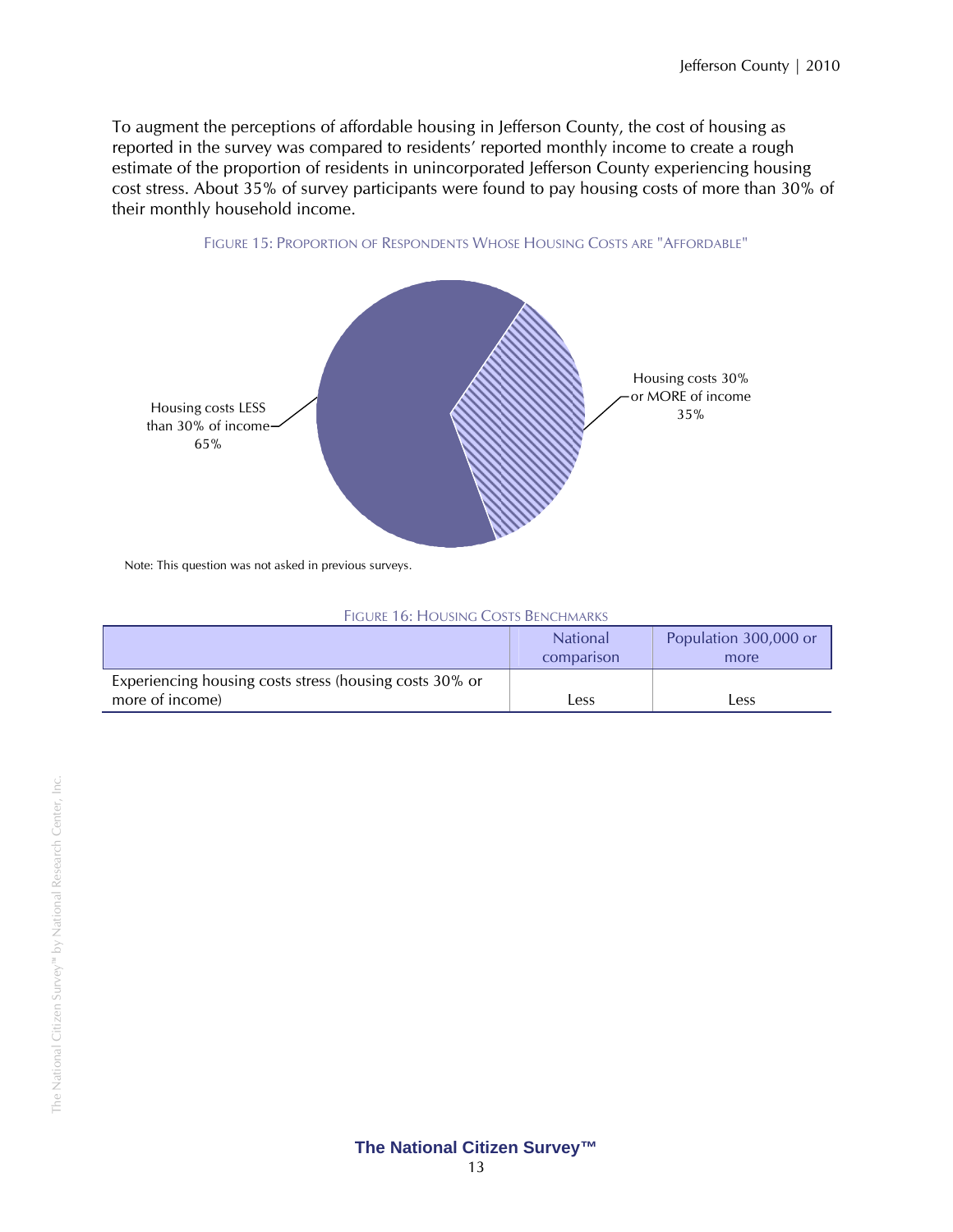# **Land Use and Zoning**

Community development contributes to a feeling among residents and even visitors of the attention given to the speed of growth, the location of residences and businesses, the kind of housing that is appropriate for the community and the ease of access to commerce, green space and residences. Even the community's overall appearance often is attributed to the planning and enforcement functions of the local jurisdiction. Residents will appreciate an attractive, well-planned community. The NCS questionnaire asked residents to evaluate the quality of the speed of population growth. Problems with the appearance of property were rated, and the quality of land use, planning, zoning and code enforcement services were evaluated.

When rating to what extent run down buildings, weed lots or junk vehicles were a problem in Jefferson County, 5% thought they were a "major" or "moderate" problem. The services of land use, planning and zoning, code enforcement and animal control were rated above the benchmarks. Ratings showed a varied pattern when compared to past years.



| comparison                                                                                                                           | or more |
|--------------------------------------------------------------------------------------------------------------------------------------|---------|
| To what degree, if at all, are run down buildings, weed lots or<br>junk vehicles a problem in Jefferson County?<br>$_{\text{L}}$ ess | Less    |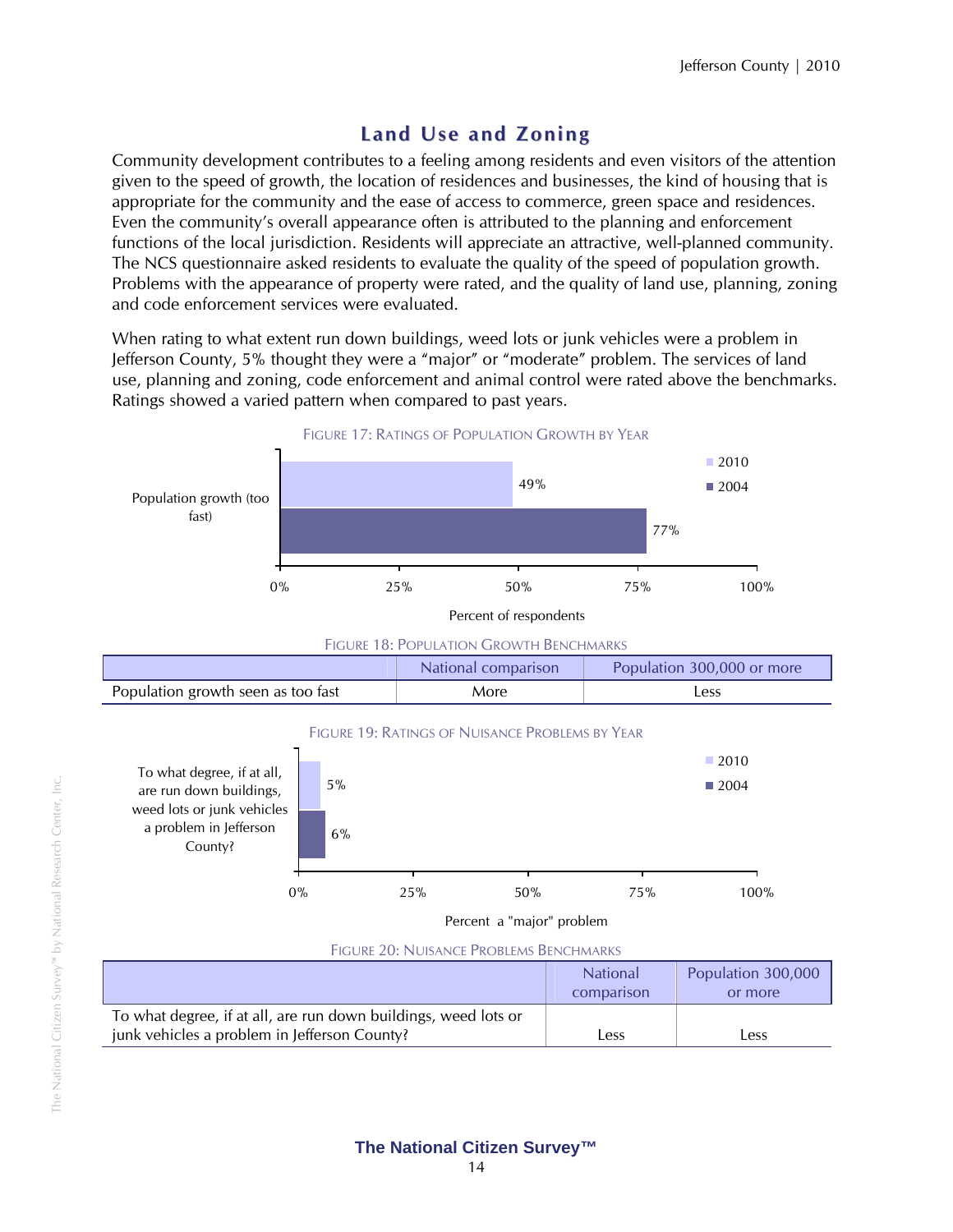

FIGURE 21: RATINGS OF PLANNING AND COMMUNITY CODE ENFORCEMENT SERVICES BY YEAR

Percent "excellent" or "good"

|  | FIGURE 22: PLANNING AND COMMUNITY CODE ENFORCEMENT SERVICES BENCHMARKS |
|--|------------------------------------------------------------------------|
|--|------------------------------------------------------------------------|

|                                               | <b>National</b><br>comparison | Population 300,000 or<br>more |
|-----------------------------------------------|-------------------------------|-------------------------------|
| Land use, planning and zoning                 | Above                         | Above                         |
| Code enforcement (weeds, abandoned buildings, |                               |                               |
| etc)                                          | Above                         | Above                         |
| Animal control                                | Above                         | Above                         |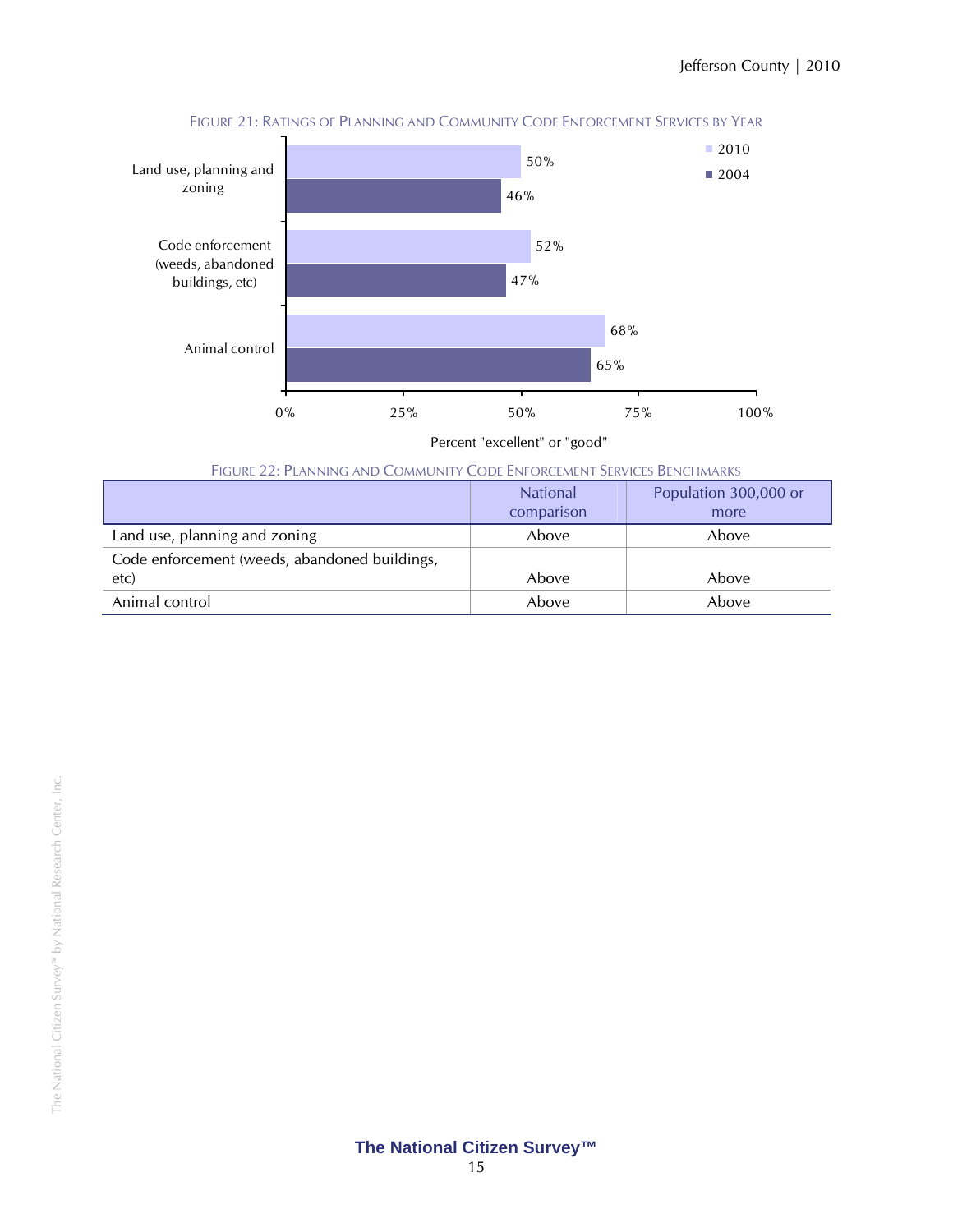### E CONOMIC SUSTAINABILITY

The health of the economy may color how residents perceive their environment and all the services that local government delivers. In particular, a strong or weak local economy will shape what residents think about job and shopping opportunities. Just as residents have an idea about the speed of local population growth, they have a sense of how fast job and shopping opportunities are growing.

Survey respondents were asked to rate a number of community features related to economic opportunity and growth. Jefferson County as a place to work was rated "excellent" or "good" by 72% of respondents and was above both benchmarks. Employment opportunities was rated less favorably, however this rating was above both benchmarks, and higher when compared to the previous survey.



| <b>FIGURE 24: ECONOMIC SUSTAINABILITY AND OPPORTUNITIES BENCHMARKS</b> |
|------------------------------------------------------------------------|
|                                                                        |

|                                     | National comparison | Population 300,000 or more |
|-------------------------------------|---------------------|----------------------------|
| Employment opportunities            | Above               | Above                      |
| Jefferson County as a place to work | Above               | Above                      |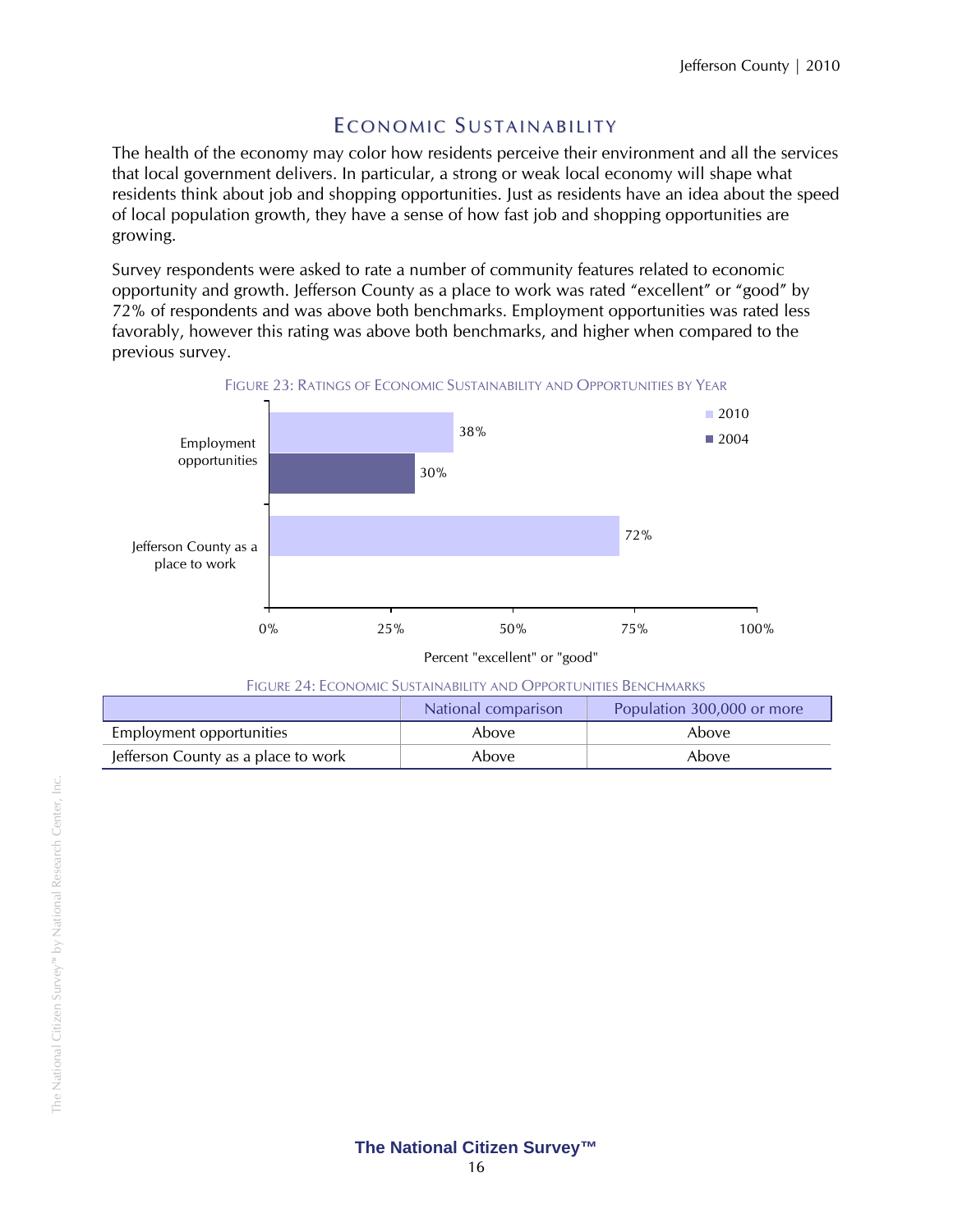When asked to evaluate the rate of job growth in Jefferson County, 78% responded that it was "too slow," while 19% reported retail growth as "too slow." Less residents in unincorporated Jefferson County compared to other jurisdictions believed that retail growth was too slow and more residents believed that job growth was too slow.



FIGURE 26: RETAIL AND JOB GROWTH BENCHMARKS

|                                | National comparison | Population 300,000 or more |
|--------------------------------|---------------------|----------------------------|
| Retail growth seen as too slow | Less                | Less                       |
| Jobs growth seen as too slow   | More                | More                       |

FIGURE 27: RATINGS OF ECONOMIC DEVELOPMENT SERVICES BY YEAR



Percent "excellent" or "good"

FIGURE 28: ECONOMIC DEVELOPMENT SERVICES BENCHMARKS

|                      | National comparison | Population 300,000 or more |  |
|----------------------|---------------------|----------------------------|--|
| Economic development | Similar             | Above                      |  |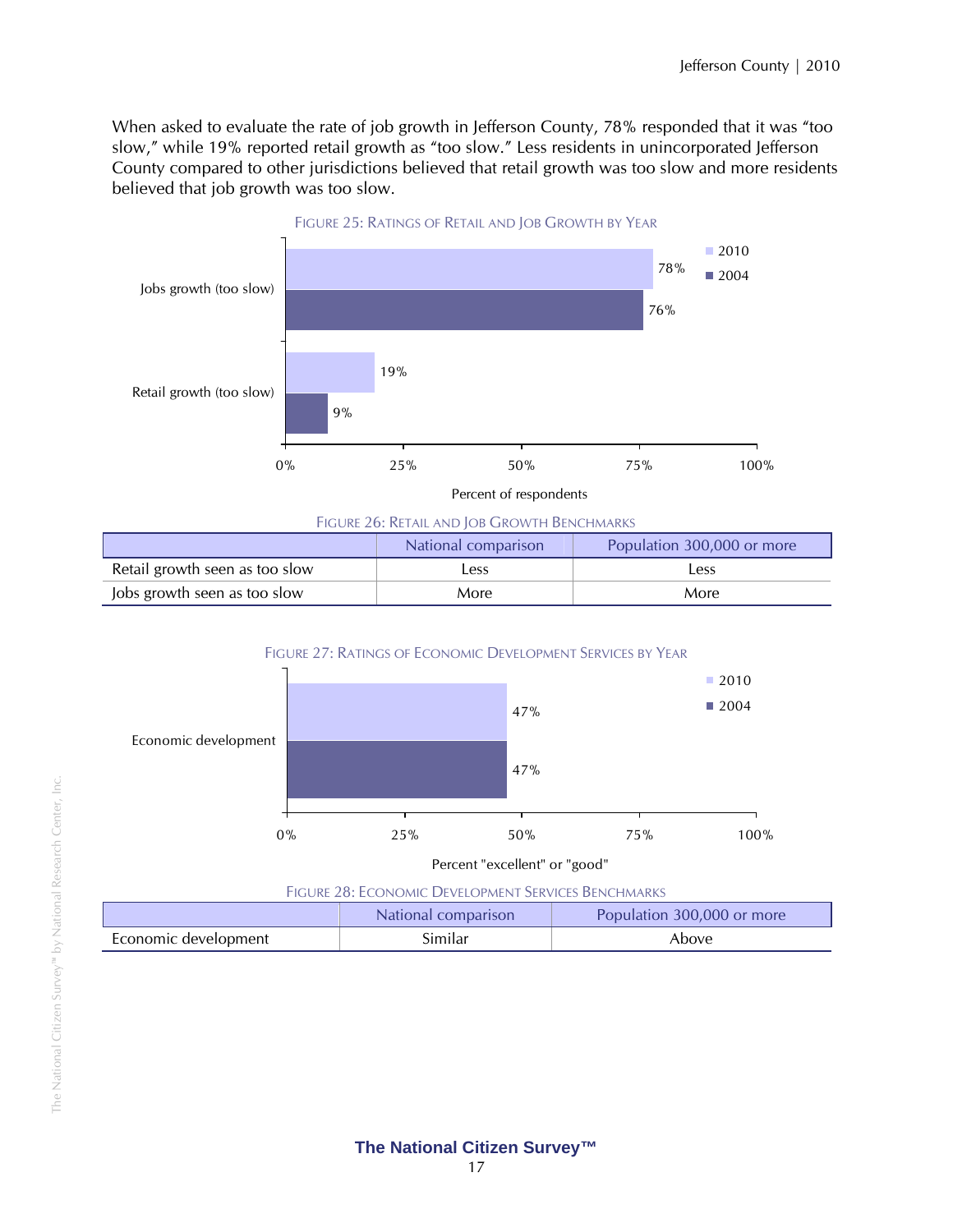Residents were asked to reflect on their economic prospects in the near term. Thirteen percent of unincorporated Jefferson County residents expected that the coming six months would have a "somewhat" or "very" positive impact on their family. The percent of residents with an optimistic outlook on their household income was less than comparison jurisdictions.



FIGURE 30: PERSONAL ECONOMIC FUTURE BENCHMARKS

|                                                |       | National comparison   Population 300,000 or more |
|------------------------------------------------|-------|--------------------------------------------------|
| Positive impact of economy on household income | Below | Below                                            |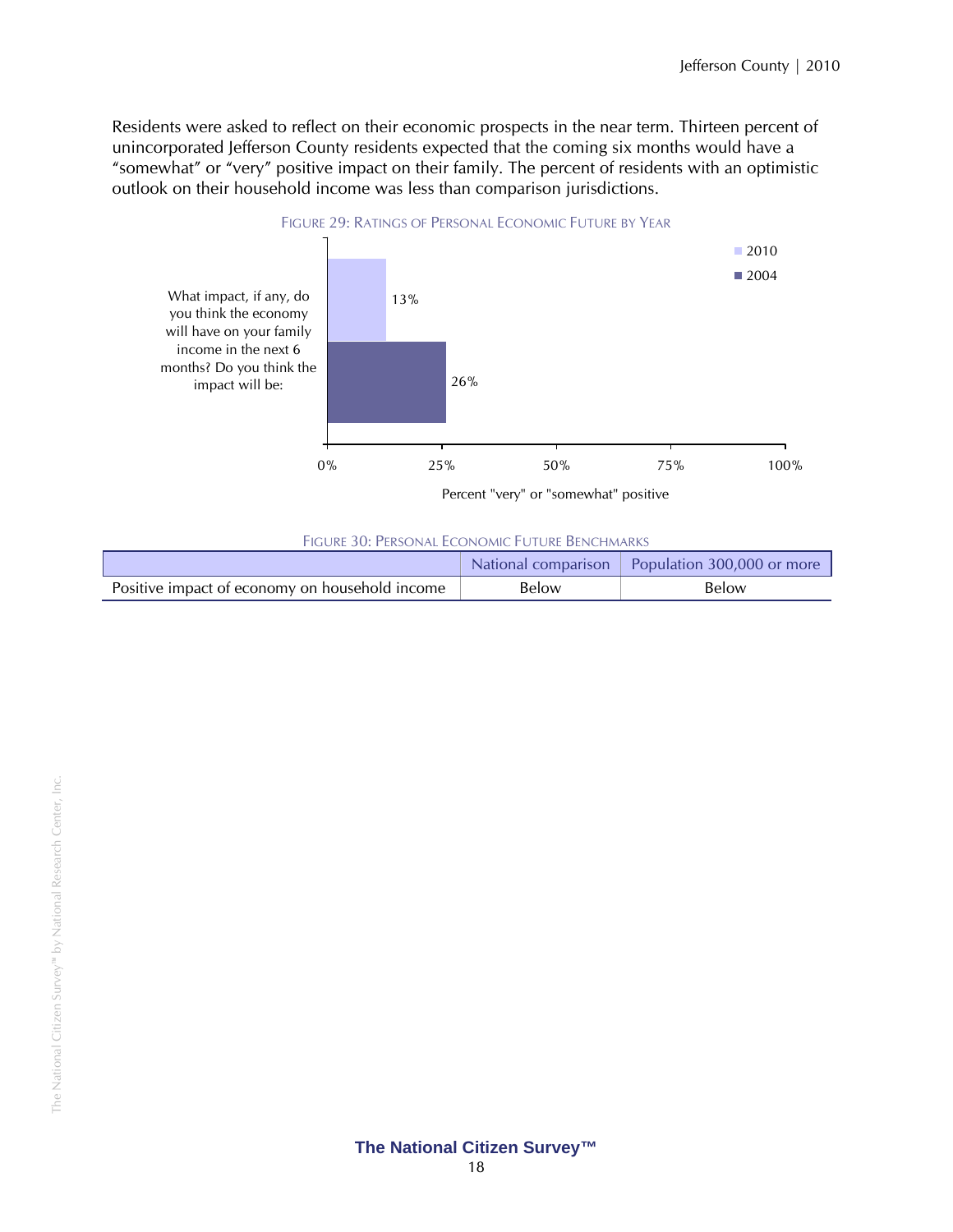# PUBLIC SAFETY

Safety from violent or property crimes creates the cornerstone of an attractive community. No one wants to live in fear of crime, fire or natural hazards and communities in which residents feel protected or unthreatened are communities that are more likely to show growth in population, commerce and property value.

Residents were asked to rate their feelings of safety from violent crimes, property crimes, fire and environmental dangers and to evaluate the local agencies whose main charge is to provide protection from these dangers. Most gave positive ratings of safety in Jefferson County. About 86% percent of those completing the questionnaire said they felt "very" or "somewhat" safe from violent crimes and 80% felt "very" or "somewhat" safe from environmental hazards. Daytime sense of safety was better than nighttime safety and neighborhoods felt safer than in commercial areas.



FIGURE 31: RATINGS OF COMMUNITY AND PERSONAL PUBLIC SAFETY BY YEAR

Percent "very" or "somewhat" safe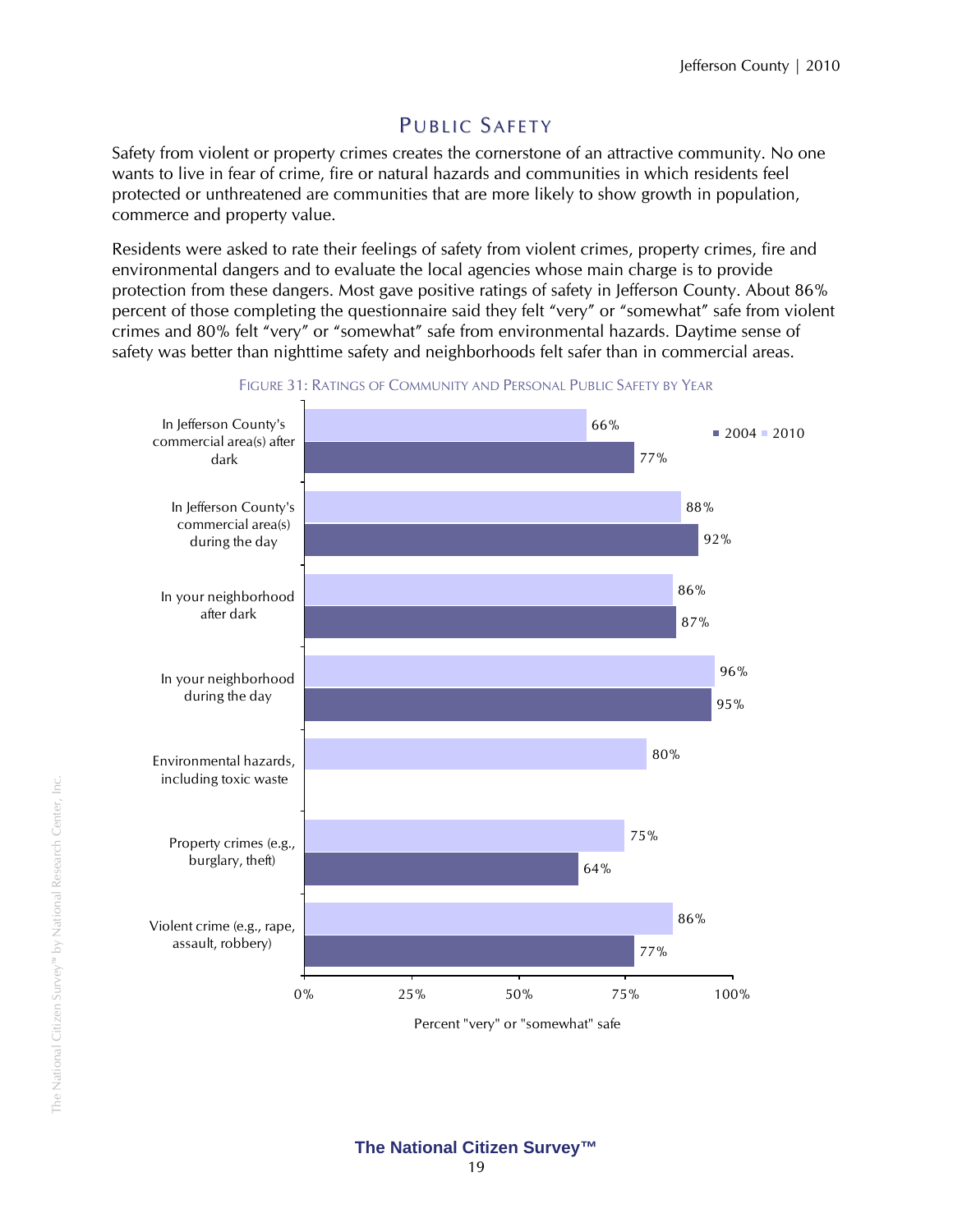|                                                                 | <b>National</b><br>comparison | Population 300,000 or<br>more |
|-----------------------------------------------------------------|-------------------------------|-------------------------------|
| Safety in your neighborhood during the day                      | Above                         | Above                         |
| Safety in your neighborhood after dark                          | Above                         | Above                         |
| Safety in Jefferson County's commercial areas during<br>the day | Similar                       | Above                         |
| Safety in Jefferson County's commercial areas after<br>dark     | Above                         | Above                         |
| Safety from violent crime (e.g., rape, assault, robbery)        | Above                         | Above                         |
| Safety from property crimes (e.g., burglary, theft)             | Above                         | Above                         |
| Environmental hazards, including toxic waste                    | Above                         | Above                         |

#### FIGURE 32: COMMUNITY AND PERSONAL PUBLIC SAFETY BENCHMARKS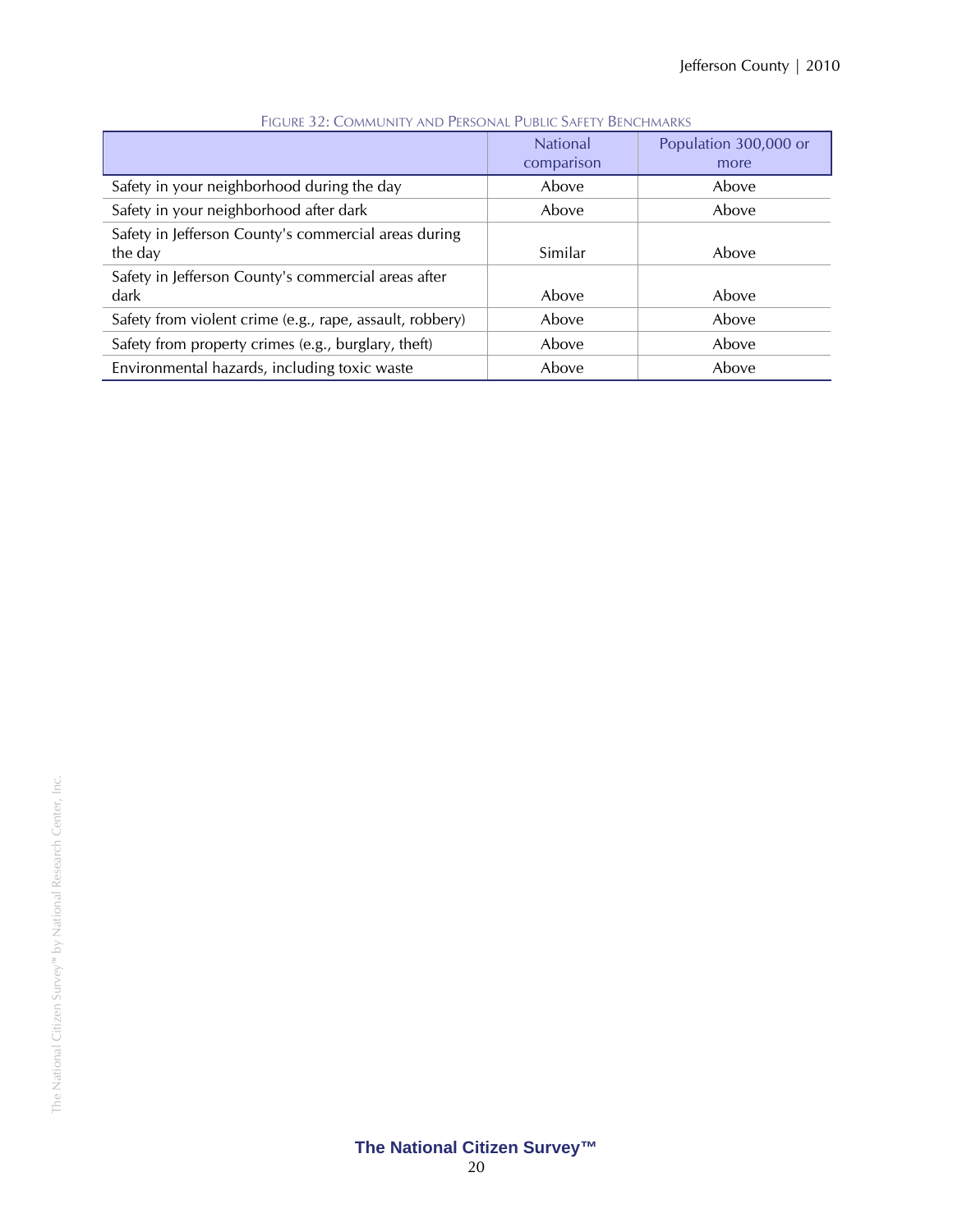As assessed by the survey, 10% of respondents reported that someone in the household had been the victim of one or more crimes in the past year. Of those who had been the victim of a crime, 77% had reported it to police. Compared to other jurisdictions fewer unincorporated Jefferson County residents had been victims of crime in the 12 months preceding the survey and more residents had reported their most recent crime victimization to the police.



| Figure 34: Crime Victimization and Reporting Benchmarks |  |
|---------------------------------------------------------|--|

|                 | National comparison | Population 300,000 or more |
|-----------------|---------------------|----------------------------|
| Victim of crime | Less                | Less                       |
| Reported crimes | Similar             | More                       |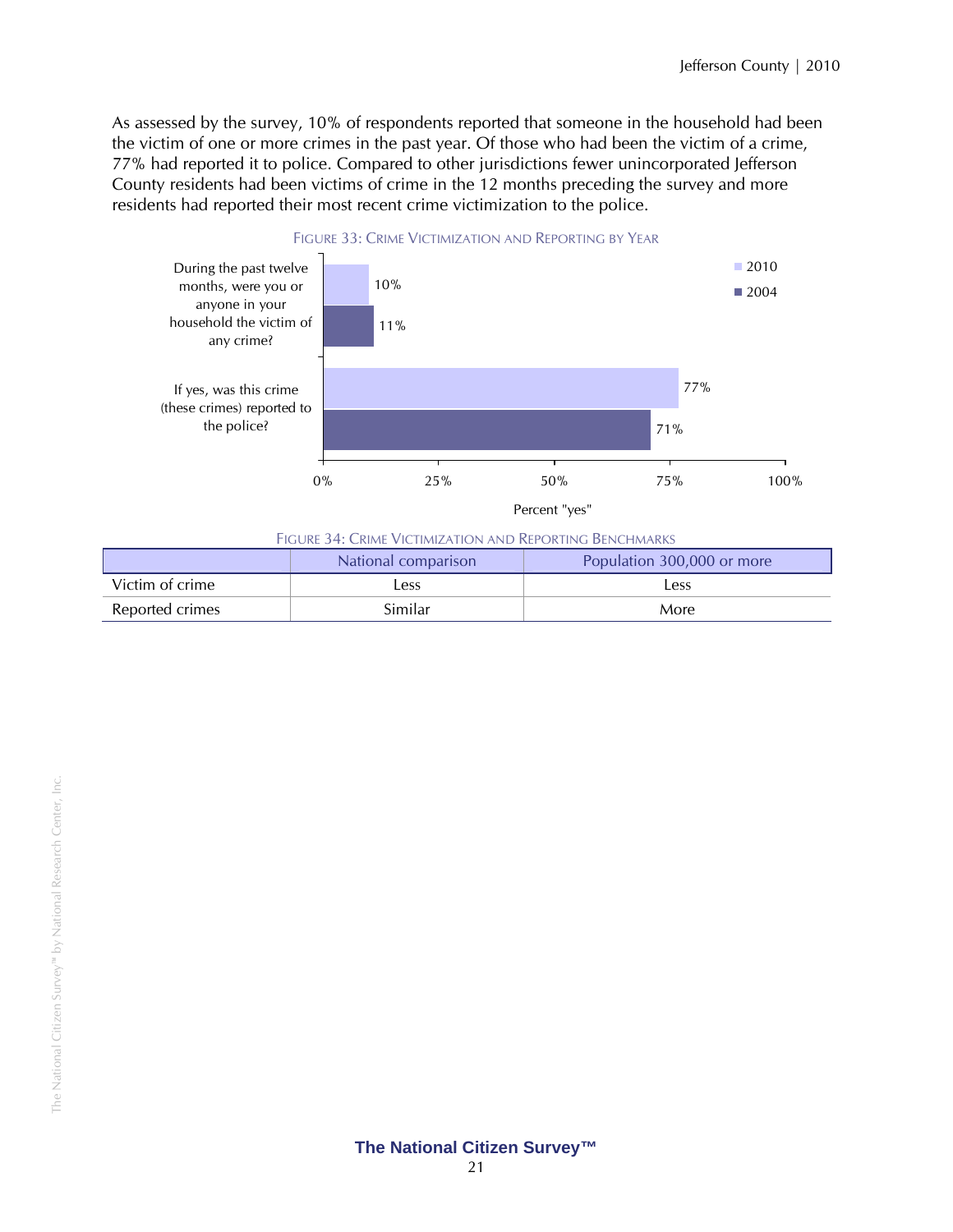Residents rated five County public safety services; of these, four were rated above the national and custom benchmark comparisons. Emergency preparedness was rated similar to the national benchmark comparison and was above the custom comparison. Fire prevention and education and sheriff services received the highest ratings, while traffic enforcement and emergency preparedness received the lowest ratings.



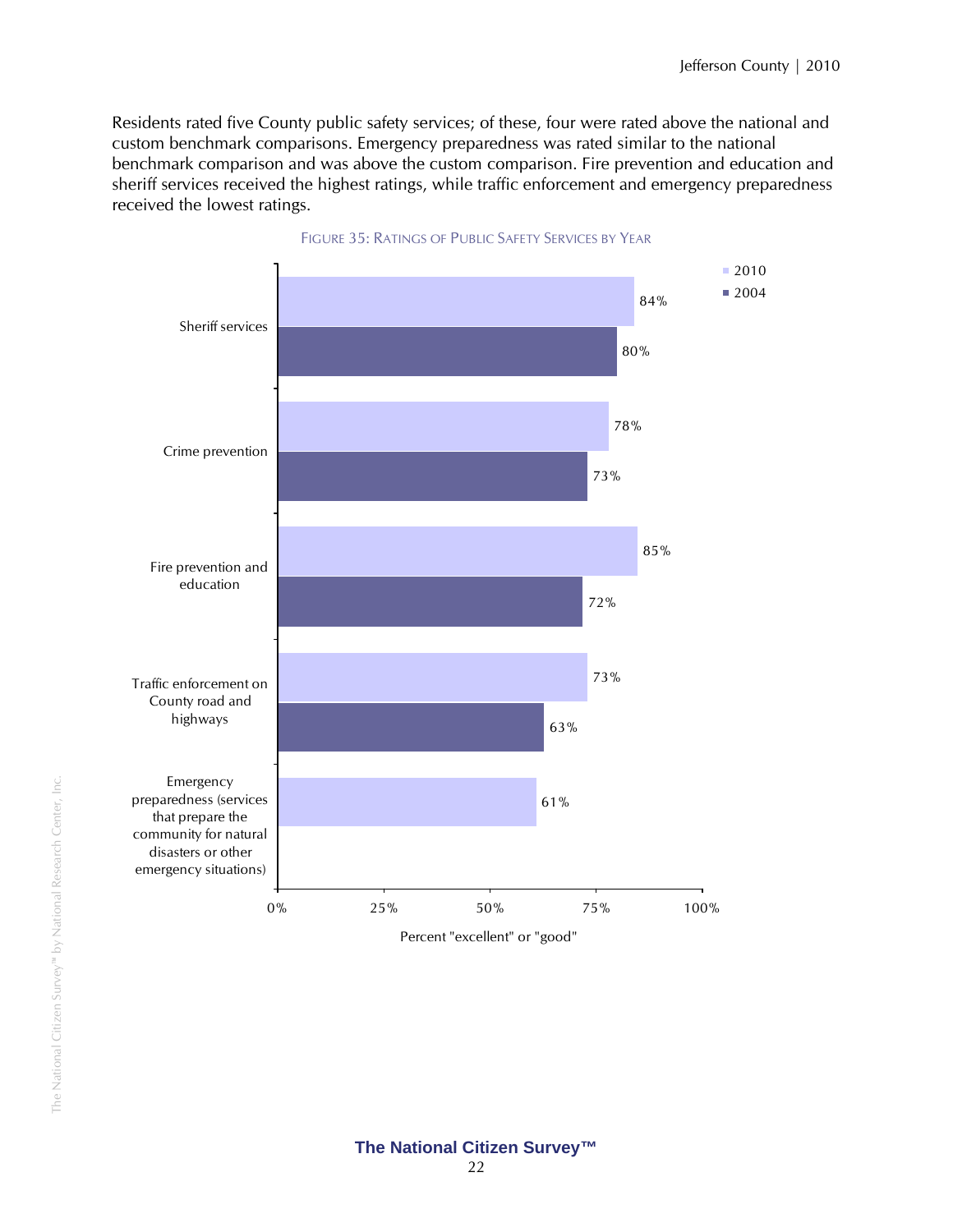|                                                                                                                     | <b>National</b><br>comparison | Population 300,000<br>or more |
|---------------------------------------------------------------------------------------------------------------------|-------------------------------|-------------------------------|
| Sheriff services                                                                                                    | Above                         | Above                         |
| Crime prevention                                                                                                    | Above                         | Above                         |
| Fire prevention and education                                                                                       | Above                         | Above                         |
| Traffic enforcement on County roads and highways                                                                    | Above                         | Above                         |
| Emergency preparedness (services that prepare the community<br>for natural disasters or other emergency situations) | Similar                       | Above                         |

### FIGURE 36: PUBLIC SAFETY SERVICES BENCHMARKS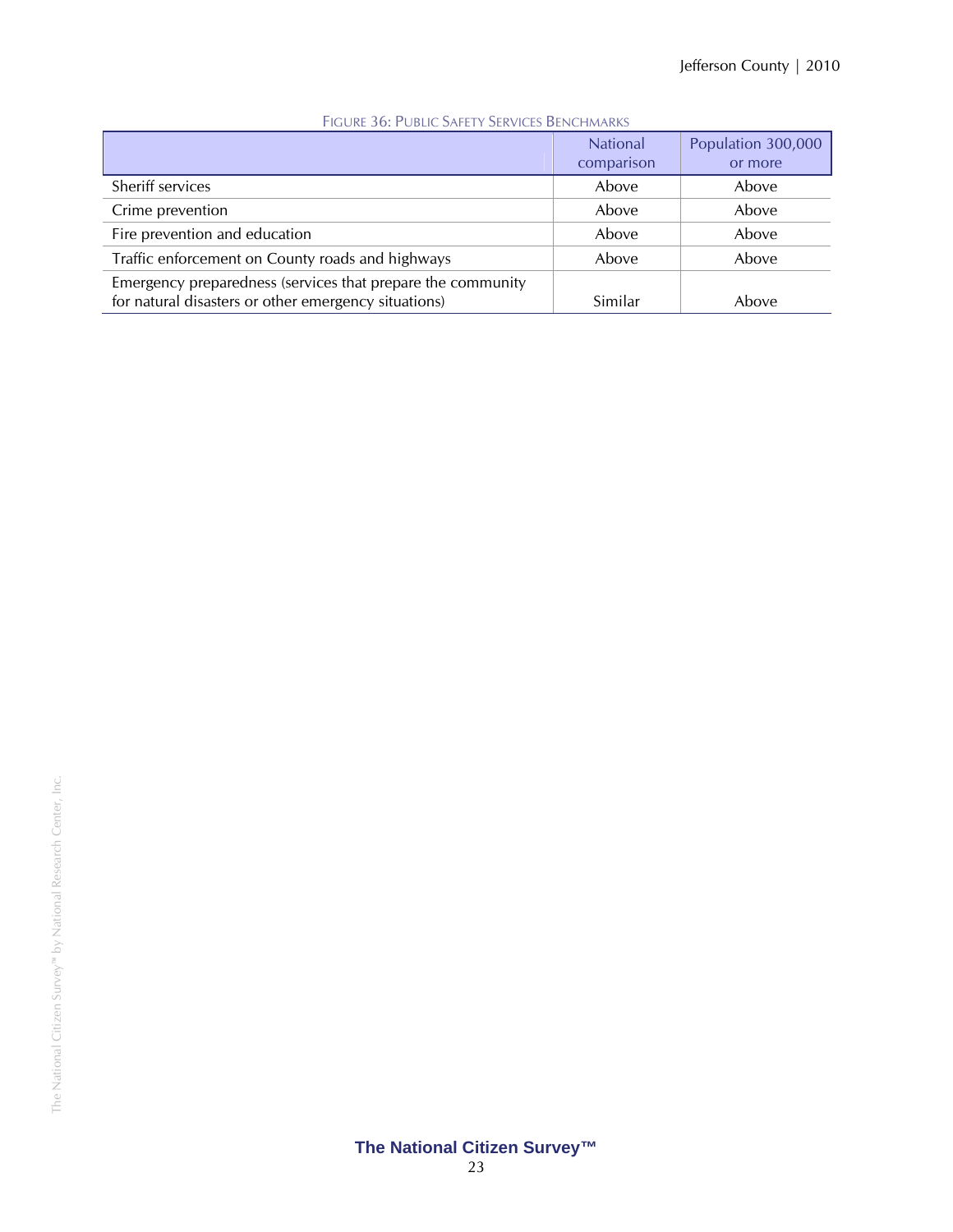### ENVIRONMENTAL SUSTAINABILITY

Residents value the aesthetic qualities of their hometowns and appreciate features such as overall cleanliness and landscaping. In addition, the appearance and smell or taste of the air and water do not go unnoticed. These days, increasing attention is paid to proper treatment of the environment. At the same time that they are attending to community appearance and cleanliness, cities, counties, states and the nation are going "green." These strengthening environmental concerns extend to trash haul, recycling, sewer services, the delivery of power and water and preservation of open spaces. Treatment of the environment affects air and water quality and, generally, how habitable and inviting a place appears.

Residents of unincorporated Jefferson County were asked to evaluate their local environment and the services provided to ensure its quality. The overall quality of the natural environment was rated as "excellent" or "good" by 84% of survey respondents and it was above the benchmarks.



Percent "excellent" or "good"

| FIGURE 30. COMMUNITY ENVIRONMENT DENCHMARKS                   |                               |                               |  |
|---------------------------------------------------------------|-------------------------------|-------------------------------|--|
|                                                               | <b>National</b><br>comparison | Population 300,000 or<br>more |  |
| Quality of overall natural environment in Jefferson<br>County | Above                         | Above                         |  |
| Air quality                                                   | Similar                       | Above                         |  |

#### FIGURE 38: COMMUNITY ENVIRONMENT BENCHMARKS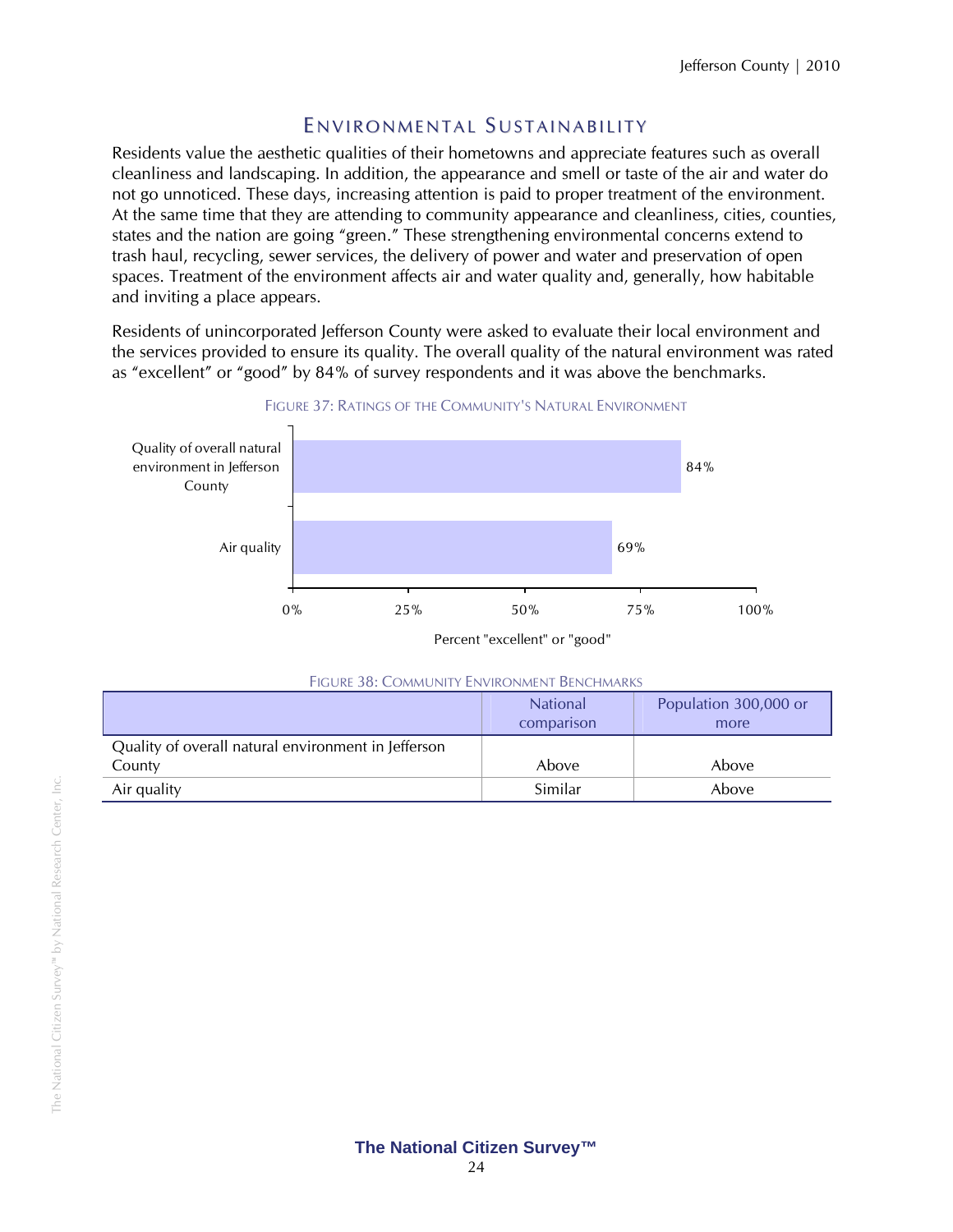

#### Resident recycling was about the same as recycling reported in comparison communities.

Percent at least once in last 12 months

#### FIGURE 40: FREQUENCY OF RECYCLING BENCHMARKS **National** comparison Population 300,000 or more Recycled used paper, cans or bottles from your home Similar Similar

Of the three utility services rated by those completing the questionnaire, two were higher than the benchmark comparisons and one was similar to the benchmark comparisons.



#### FIGURE 41: RATINGS OF UTILITY SERVICES BY YEAR

#### FIGURE 42: UTILITY SERVICES BENCHMARKS

|                | National comparison<br>Population 300,000 or more |       |
|----------------|---------------------------------------------------|-------|
| Drinking water | Above                                             | Above |
| Storm drainage | Above                                             | Above |
| Recycling      | Below                                             | Below |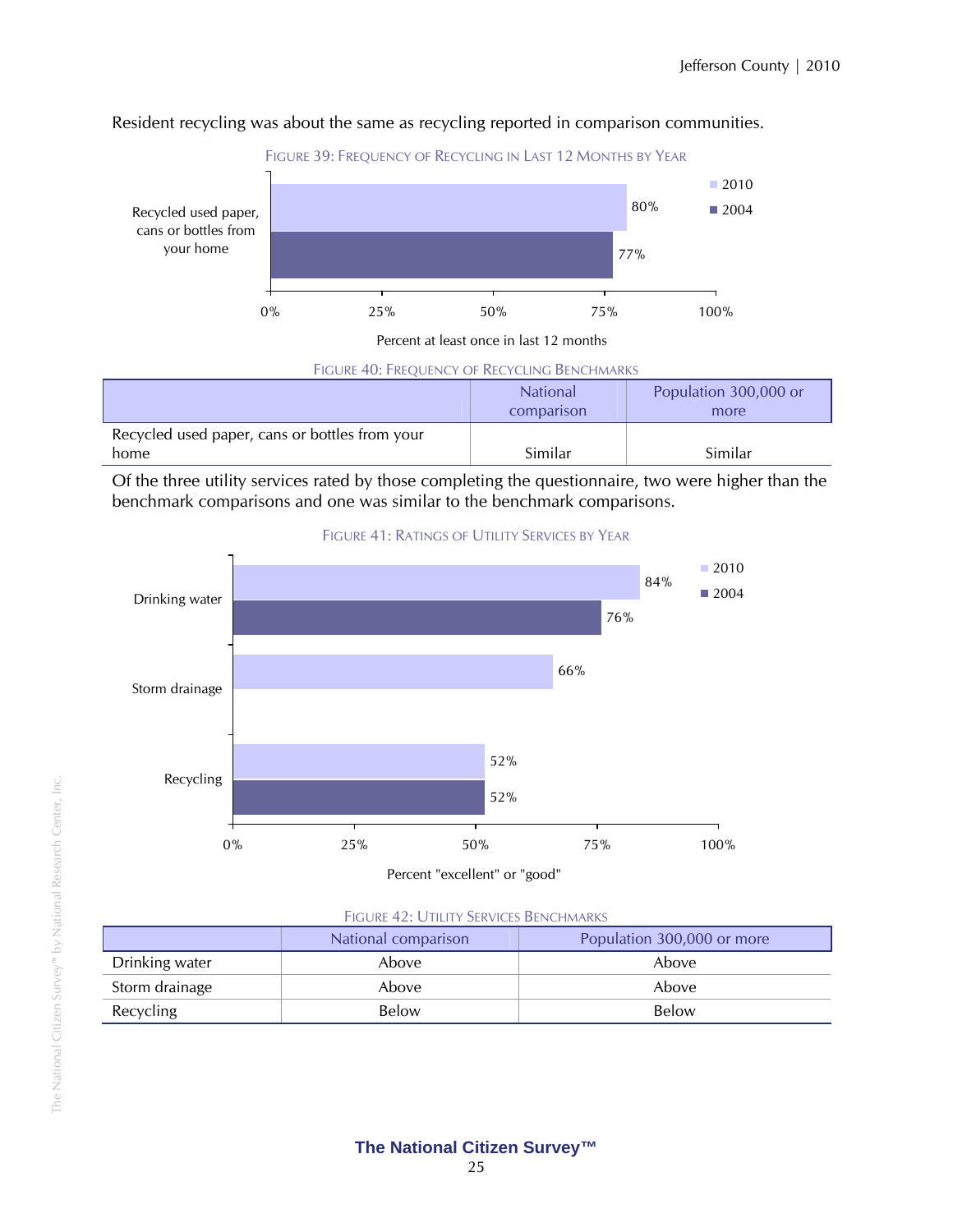### RECREATION AND WELLNESS

### **Parks and Recreation**

Quality parks and recreation opportunities help to define a community as more than the grind of its business, traffic and hard work. Leisure activities vastly can improve the quality of life of residents, serving both to entertain and mobilize good health. The survey contained questions seeking residents' perspectives about opportunities and services related to the community's parks and recreation services.

Recreation opportunities in Jefferson County were rated positively as were open space and nature programs or classes. Each of these ratings was above the benchmarks. Parks and recreation ratings have stayed constant over time.

Resident use of County parks and recreation facilities tells its own story about the attractiveness and accessibility of those services. The percent of residents who used Jefferson County recreation centers was greater than the percent of users in comparison jurisdictions. Similarly, recreation program use in Jefferson County was higher than use in comparison jurisdictions.



FIGURE 43: RATINGS OF COMMUNITY RECREATIONAL OPPORTUNITIES BY YEAR

| <b>FIGURE 44: COMMUNITY RECREATIONAL OPPORTUNITIES BENCHMARKS</b> |  |  |
|-------------------------------------------------------------------|--|--|

|                             | National comparison | Population 300,000 or more |
|-----------------------------|---------------------|----------------------------|
| Recreational opportunities  | Abovel              | Above                      |
| Jefferson County open space | Above               | Above                      |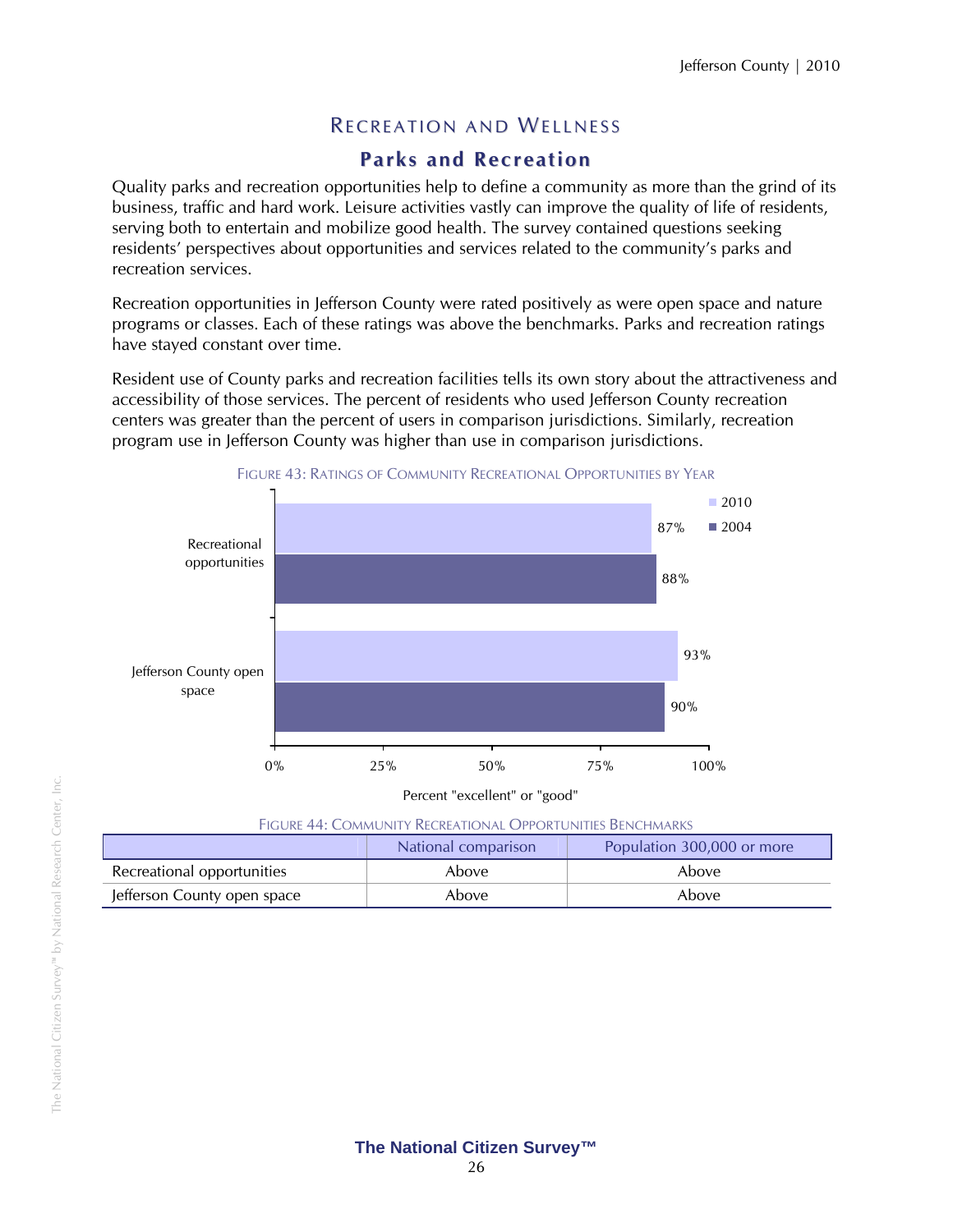

FIGURE 45: PARTICIPATION IN PARKS AND RECREATION OPPORTUNITIES BY YEAR

Percent using at least once in last 12 months

FIGURE 46: PARTICIPATION IN PARKS AND RECREATION OPPORTUNITIES BENCHMARKS

|                                                  | National comparison | Population 300,000 or more |
|--------------------------------------------------|---------------------|----------------------------|
| Used recreation centers in Jefferson County      | More                | More                       |
| Participated in a recreation program or activity | More                | More                       |
| Visited a neighborhood park or County park       | More                | More                       |





#### FIGURE 48: PARKS AND RECREATION SERVICES BENCHMARKS

|                            | National comparison | Population 300,000 or more |
|----------------------------|---------------------|----------------------------|
| Nature programs or classes | Above               | Above                      |

Г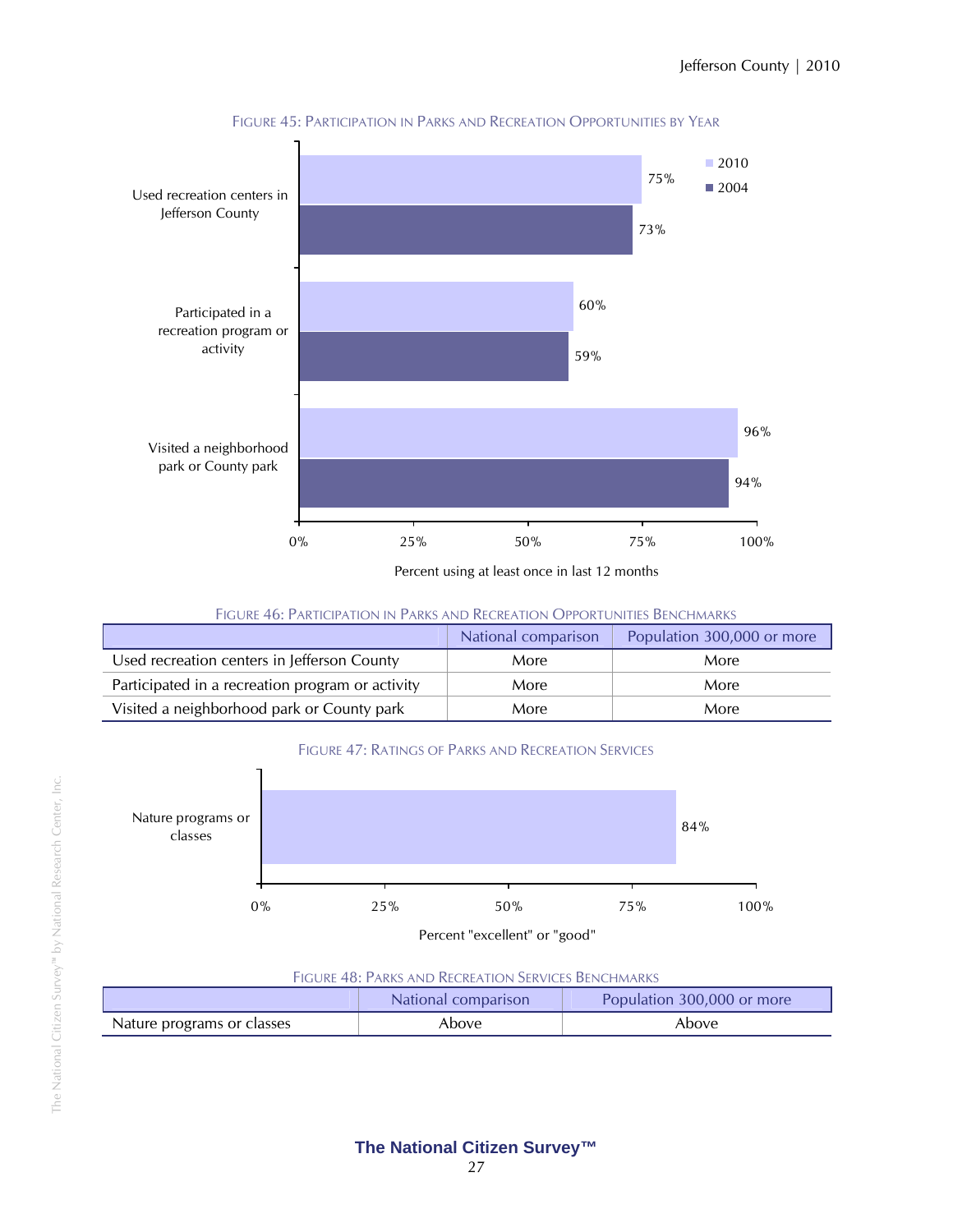### **Culture, Arts and Education**

A full service community does not address only the life and safety of its residents. Like an individual who simply goes to the office and returns home, a community that pays attention only to the life sustaining basics becomes insular, dreary and uninspiring to business and individuals. In the case of communities without thriving culture, arts and education opportunities, the magnet that attracts those who might consider relocating there is vastly weakened. Cultural, artistic, social and educational services elevate the opportunities for personal growth among residents. In the survey, residents were asked about the quality of opportunities to participate in cultural and educational activities.

About 81% of unincorporated Jefferson County residents used a County library at least once in the 12 months preceding the survey. This participation rate for library use was above the comparison jurisdictions.



Percent using at least once in the last 12 months

#### FIGURE 50: PARTICIPATION IN CULTURAL AND EDUCATIONAL OPPORTUNITIES BENCHMARKS

|                                                             | <b>National</b><br>comparison | Population 300,000 or<br>more |
|-------------------------------------------------------------|-------------------------------|-------------------------------|
| Used Jefferson County public libraries or their<br>services | More                          | More                          |



|                         | Population 300,000 or more<br>National comparison |       |  |
|-------------------------|---------------------------------------------------|-------|--|
| Public library services | Above                                             | Above |  |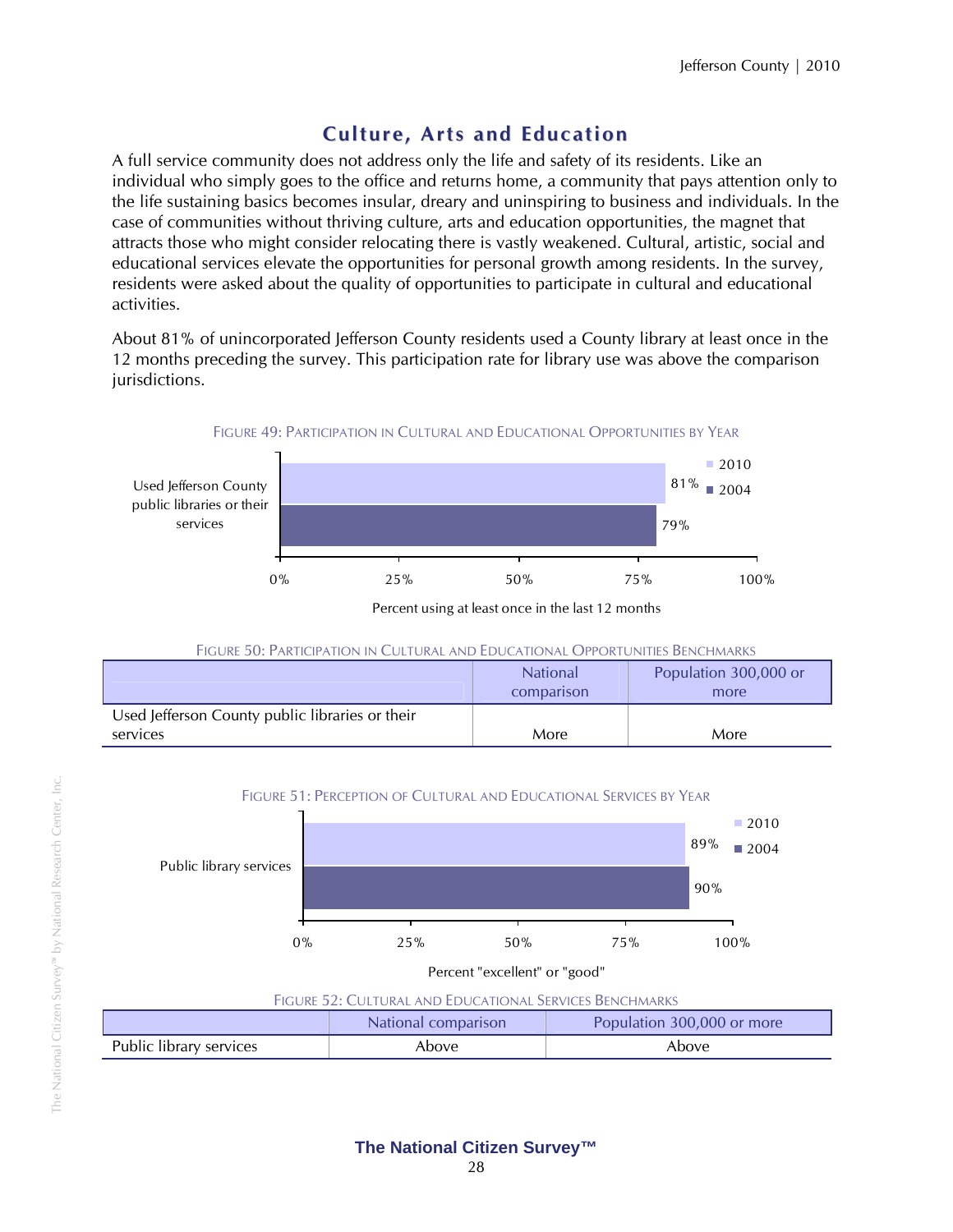### **Health and Wellness**

Healthy residents have the wherewithal to contribute to the economy as volunteers or employees and they do not present a burden in cost and time to others. Although residents bear the primary responsibility for their good health, local government provides services that can foster that well being and that provide care when residents are ill.

Residents of unincorporated Jefferson County were asked to rate the community's health services as well as the availability of health care and preventive health care services. The availability of preventive health services were rated most positively for Jefferson County.

Among unincorporated Jefferson County residents, 59% rated affordable quality health care as "excellent" or "good." Those ratings were above the ratings of comparison communities.



FIGURE 53: RATINGS OF COMMUNITY HEALTH AND WELLNESS ACCESS AND OPPORTUNITIES BY YEAR

Percent "excellent" or "good"

FIGURE 54: COMMUNITY HEALTH AND WELLNESS ACCESS AND OPPORTUNITIES BENCHMARKS

|                                                | National comparison | Population 300,000 or more |
|------------------------------------------------|---------------------|----------------------------|
| Availability of affordable quality health care | Above               | Above                      |
| Availability of preventive health services     | Above               | Above                      |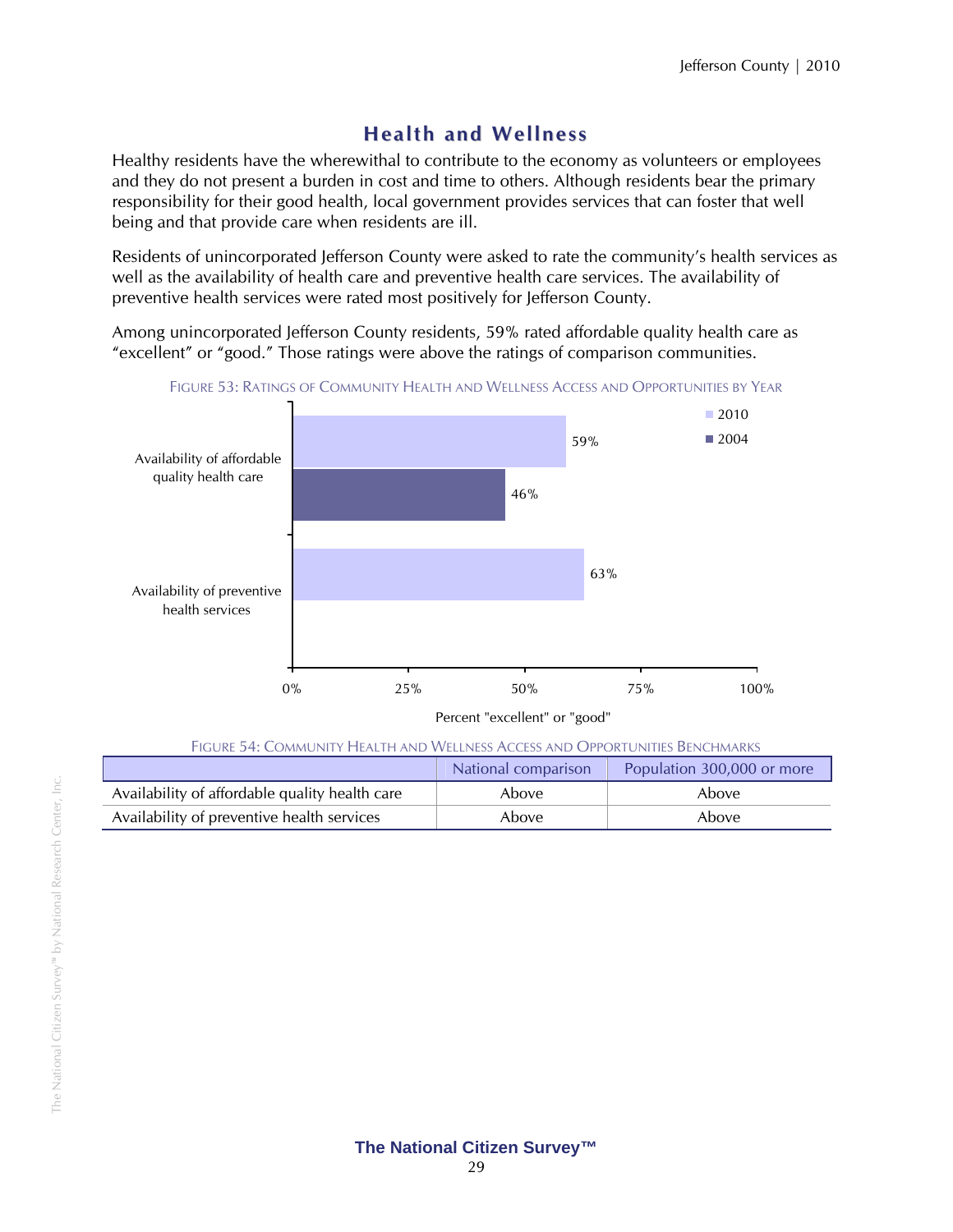Of the two health related services offered in Jefferson County, one was above both benchmarks and one was similar to the national benchmark and above the custom benchmark.



FIGURE 56: HEALTH AND WELLNESS SERVICES BENCHMARKS

|                           | National comparison | Population 300,000 or more |
|---------------------------|---------------------|----------------------------|
| Public health services    | Similar             | Above                      |
| Adult protective services | Above               | Above                      |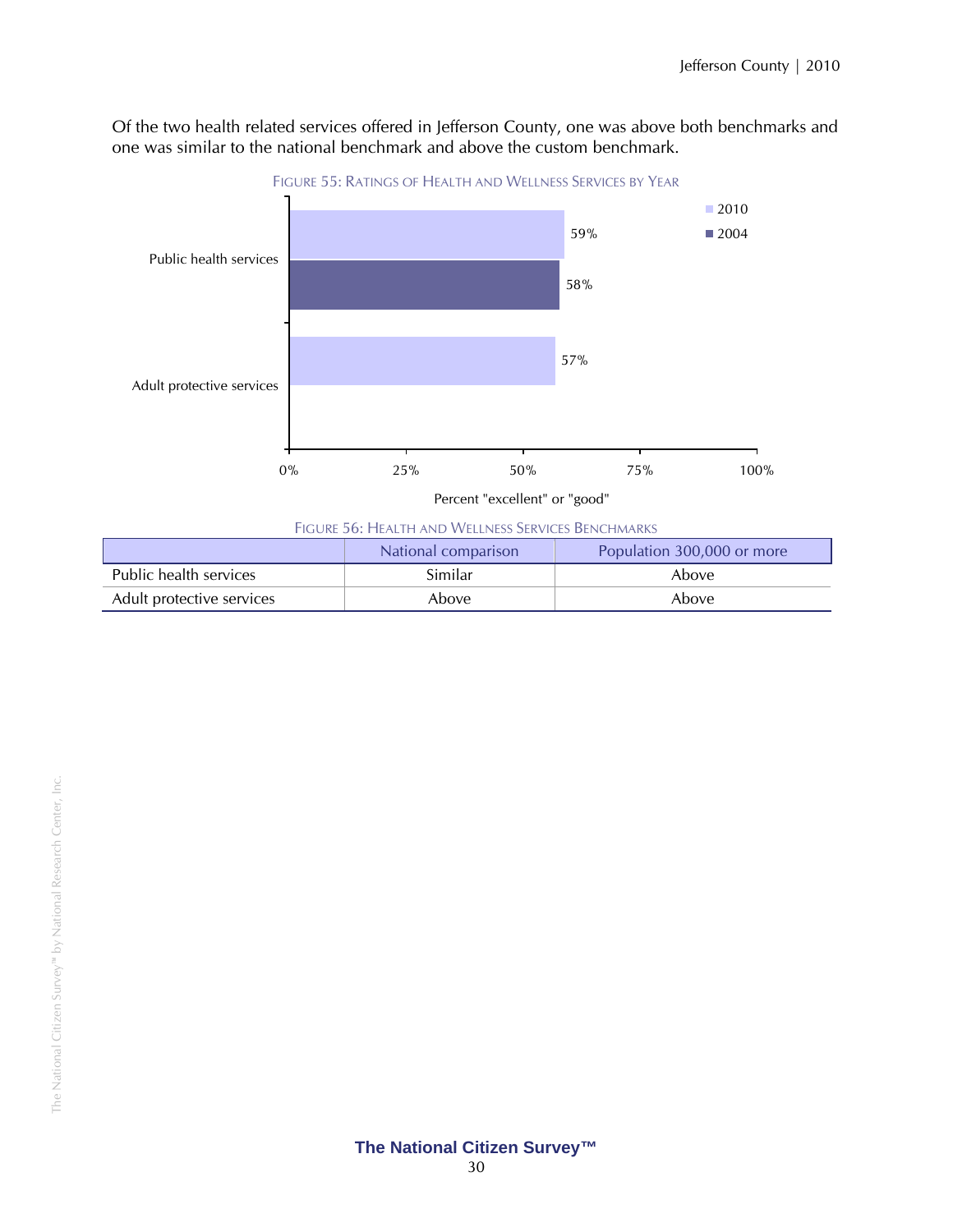### **COMMUNITY INCLUSIVENESS**

Diverse communities that include among their residents a mix of races, ages, wealth, ideas and beliefs have the raw material for the most vibrant and creative society. However, the presence of these features alone does not ensure a high quality or desirable space. Surveyed residents were asked about the success of the mix: the sense of community, the openness of residents to people of diverse backgrounds and the attractiveness of Jefferson County as a place to raise children or to retire. They were also questioned about the quality of services delivered to various population subgroups, including older adults, youth and residents with few resources. A community that succeeds in creating an inclusive environment for a variety of residents is a community that offers more to many.

Almost all residents rated Jefferson County as an excellent or good place to raise kids and a high percentage rated it as an "excellent" or "good" place to retire. Most residents felt that the local sense of community was "excellent" or "good." Availability of affordable quality child care was rated the lowest by residents but was similar to the national comparison and higher than the custom benchmark.

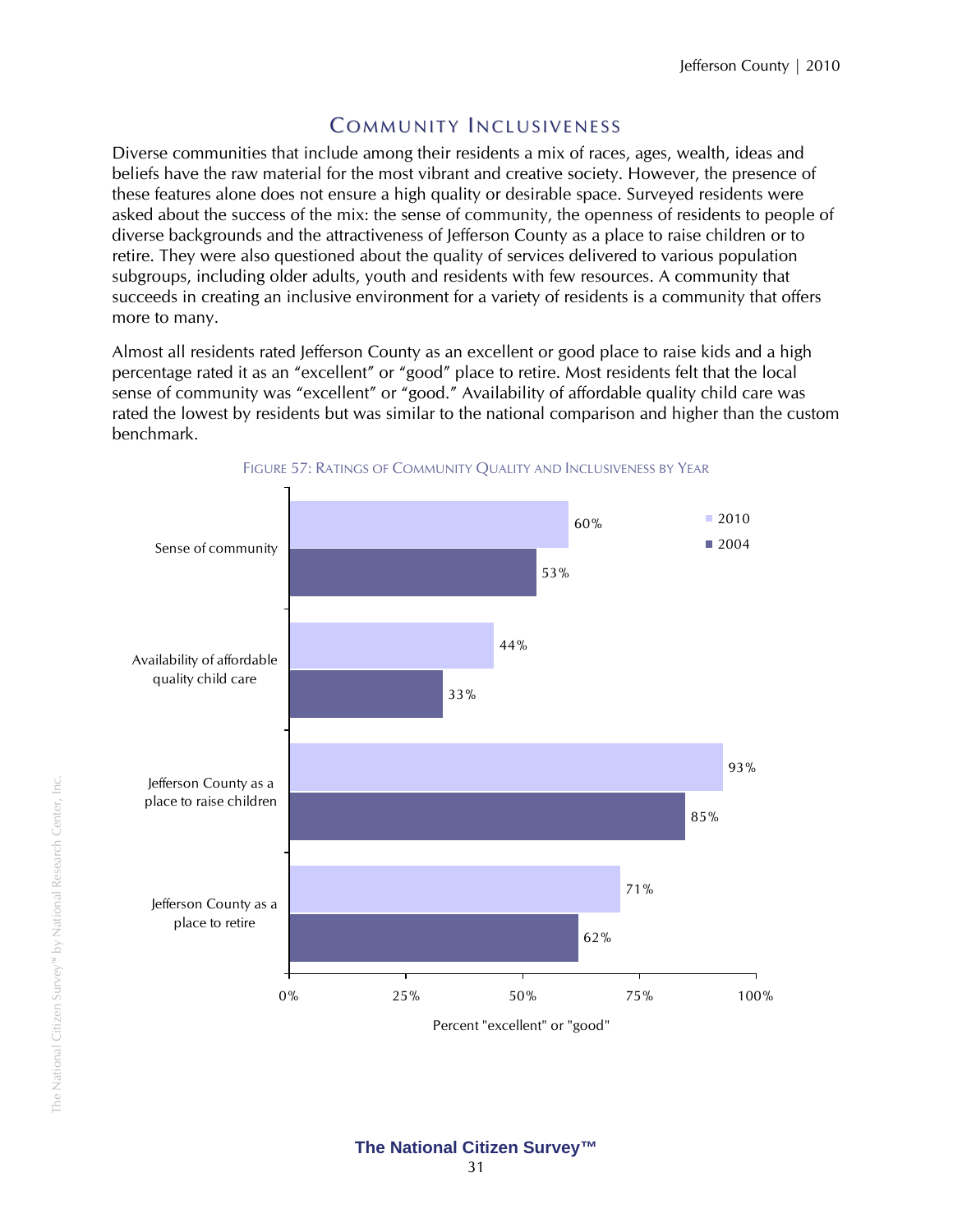|                                               | National comparison | Population 300,000 or more |  |  |
|-----------------------------------------------|---------------------|----------------------------|--|--|
| Sense of community                            | Similar             | Above                      |  |  |
| Availability of affordable quality child care | Similar             | Above                      |  |  |
| Jefferson County as a place to raise children | Above               | Above                      |  |  |
| Jefferson County as a place to retire         | Above               | Above                      |  |  |

FIGURE 58: COMMUNITY QUALITY AND INCLUSIVENESS BENCHMARKS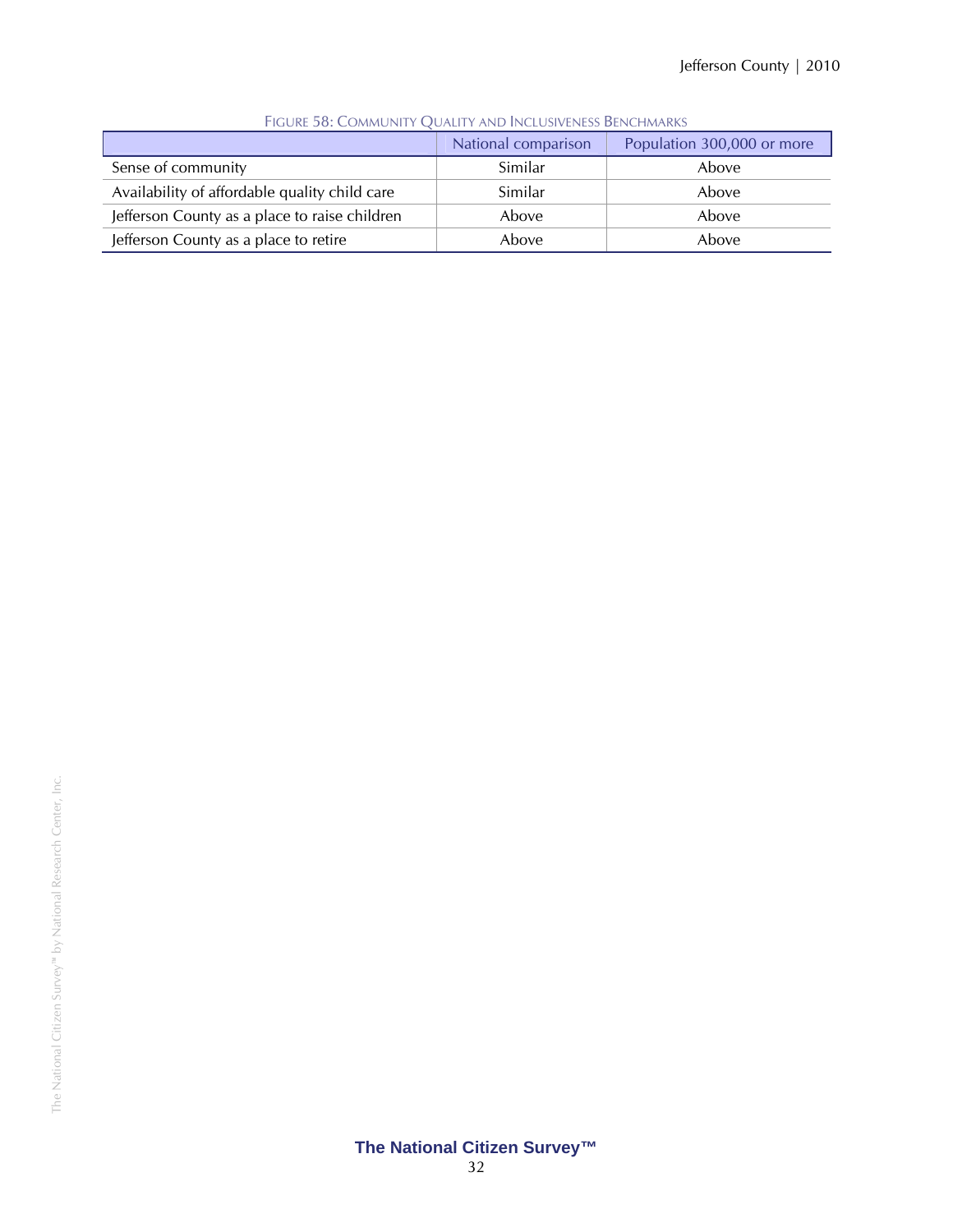Services to more vulnerable populations (e.g., seniors, youth or low-income residents) ranged from 48% to 65% with ratings of "excellent" or "good." Services to youth and services to low-income people were above both benchmarks and higher than years past. Services to seniors was the below the national benchmark and above the custom benchmark, and was similar to previous surveys.



FIGURE 59: RATINGS OF QUALITY OF SERVICES PROVIDED FOR POPULATION SUBGROUPS BY YEAR

| Figure 60: Services Provided for Population Subgroups Benchmarks |  |  |  |  |  |
|------------------------------------------------------------------|--|--|--|--|--|
|------------------------------------------------------------------|--|--|--|--|--|

|                               | National comparison | Population 300,000 or more |
|-------------------------------|---------------------|----------------------------|
| Services to seniors           | Below               | Above                      |
| Services to youth             | Above               | Above                      |
| Services to low-income people | Above               | Above                      |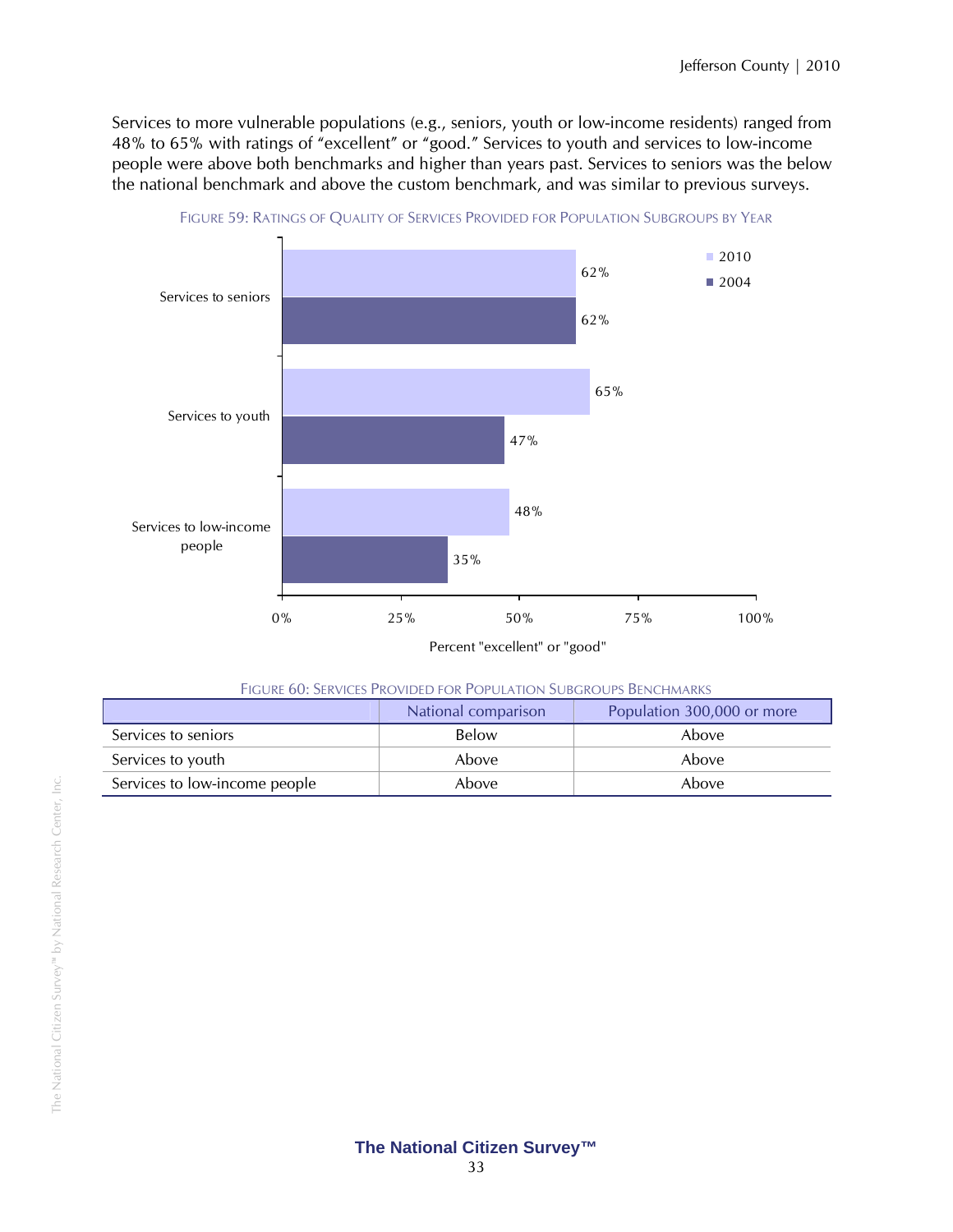# CIVIC ENGAGEMENT

Government leaders, elected or hired, cannot run a jurisdiction alone and a jurisdiction cannot run effectively if residents remain strangers with little to connect them. Elected officials and staff require the assistance of local residents whether that assistance comes in tacit approval or eager help; and commonality of purpose among the electorate facilitates policies and programs that appeal to most and causes discord among few. Furthermore, when neighbors help neighbors, the cost to the community to provide services to residents in need declines. When residents are civically engaged, they have taken the opportunity to participate in making the community more livable for all. The extent to which local government provides opportunities to become informed and engaged and the extent to which residents take those opportunities is an indicator of the connection between government and populace. By understanding residents' level of connection to, knowledge of and participation in local government, the County can find better opportunities to communicate and educate citizens about its mission, services, accomplishments and plans. Communities with strong civic engagement may be more likely to see the benefits of programs intended to improve the quality of life of all residents and therefore would be more likely to support those new policies or programs.

### **Civic Activity**

Most of the participants in this survey had not attended a public meeting or volunteered time to a group in the 12 months prior to the survey, but the vast majority had helped a friend. The participation rates of these civic behaviors were compared to the rates in other jurisdictions. Those who had provided help to a friend or neighbor or attended a meeting of local elected officials or other local public meeting showed higher rates of involvement. Volunteerism showed higher rates when compared to the nation and similar rates when compared to custom comparison communities. Those who had watched a meeting of local elected officials or other local public meeting on cable television showed lower rates of community engagement.



FIGURE 61: PARTICIPATION IN CIVIC ENGAGEMENT OPPORTUNITIES BY YEAR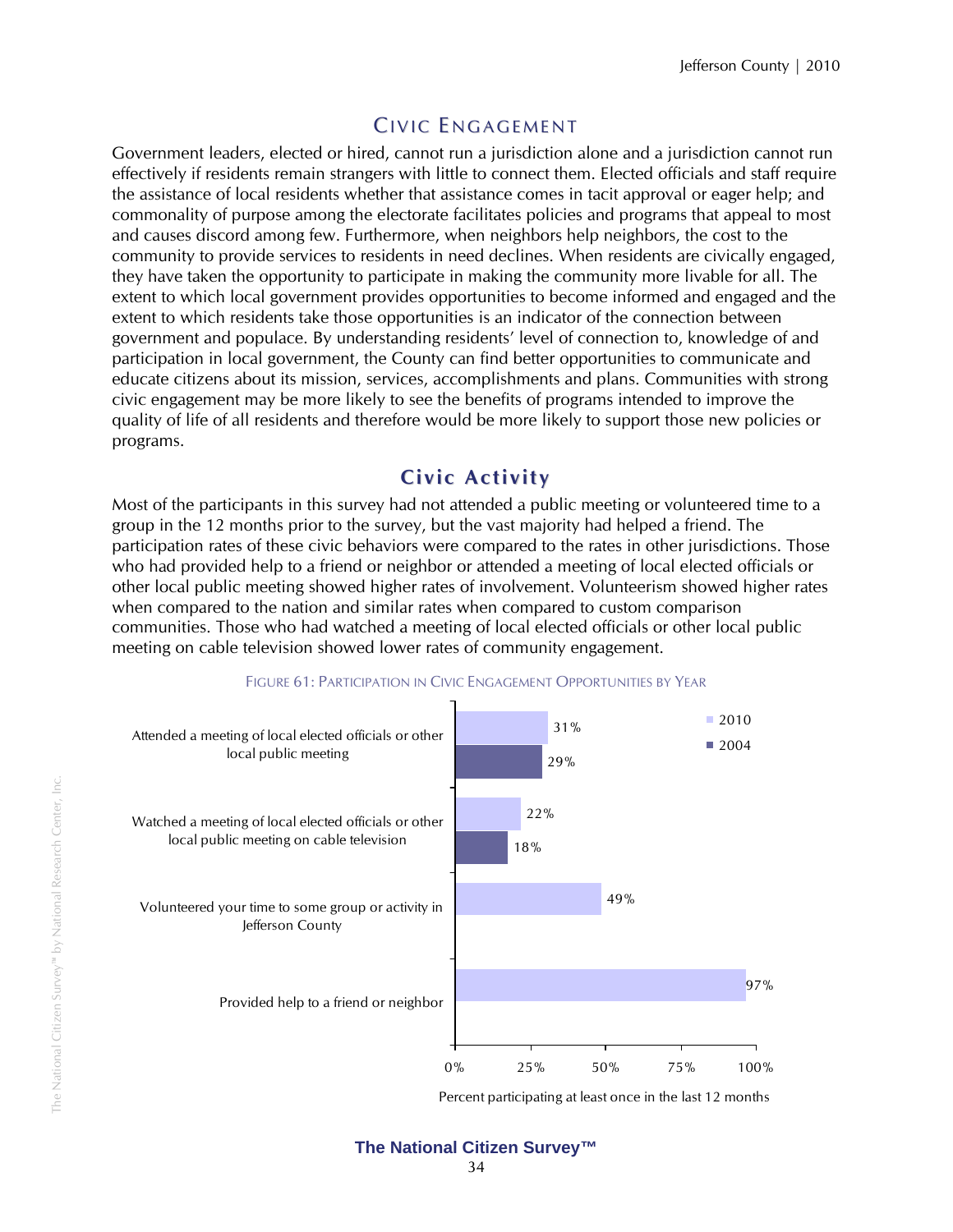|                                                                                                   | <b>National</b><br>comparison | Population 300,000<br>or more |
|---------------------------------------------------------------------------------------------------|-------------------------------|-------------------------------|
| Attended a meeting of local elected officials or other local<br>public meeting                    | More                          | More                          |
| Watched a meeting of local elected officials or other local<br>public meeting on cable television | Less                          | Less                          |
| Volunteered your time to some group or activity in Jefferson<br>County                            | More                          | Similar                       |
| Provided help to a friend or neighbor                                                             | More                          | More                          |

#### FIGURE 62: PARTICIPATION IN CIVIC ENGAGEMENT OPPORTUNITIES BENCHMARKS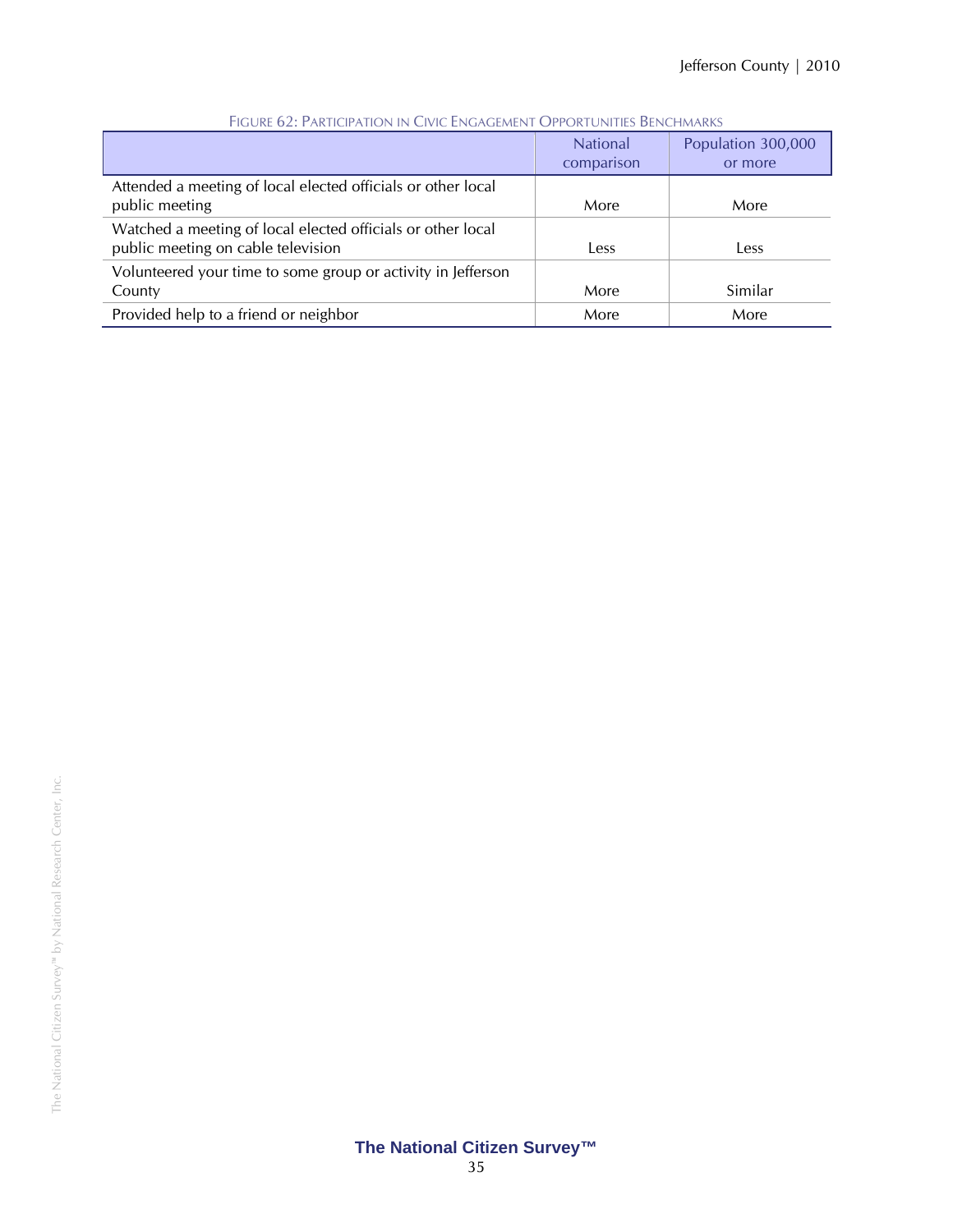Unincorporated Jefferson County residents showed the largest amount of civic engagement in the area of electoral participation. Ninety-three percent reported they were registered to vote and 86% indicated they had voted in the last general election. This rate of self-reported voting was higher than that of comparison communities.



Percent "yes"

Note: In addition to the removal of "don't know" responses, those who said "ineligible to vote" also have been omitted form this calculation. The full frequencies appear in Appendix A.

| <b>FIGURE 64: VOTING BEHAVIOR BENCHMARKS</b> |  |
|----------------------------------------------|--|
|----------------------------------------------|--|

|                                | National comparison | Population 300,000 or more |
|--------------------------------|---------------------|----------------------------|
| Registered to vote             | More                | More                       |
| Voted in last general election | More                | More                       |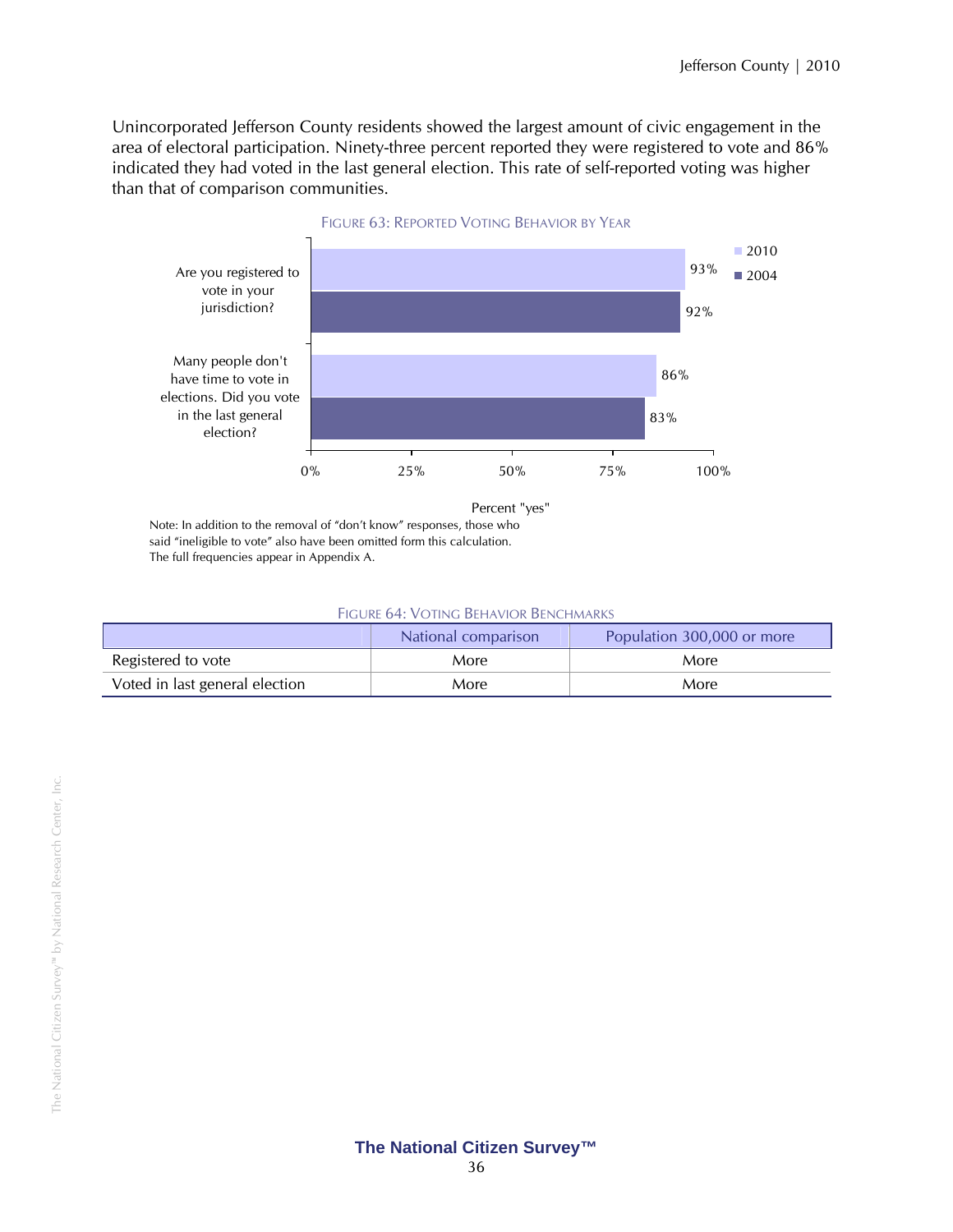### **Infor mation and Awareness**

Those completing the survey were asked about their use and perceptions of various information sources and local government media services. When asked whether they had visited the Jefferson County Web site in the previous 12 months, 71% reported they had done so at least once.



Percent using at least once in last 12 months

|  | FIGURE 66: USE OF INFORMATION SOURCES BENCHMARKS |  |
|--|--------------------------------------------------|--|
|  |                                                  |  |

|                                       | National comparison | Population 300,000 or more |
|---------------------------------------|---------------------|----------------------------|
| Visited the Jefferson County Web site | More                | More                       |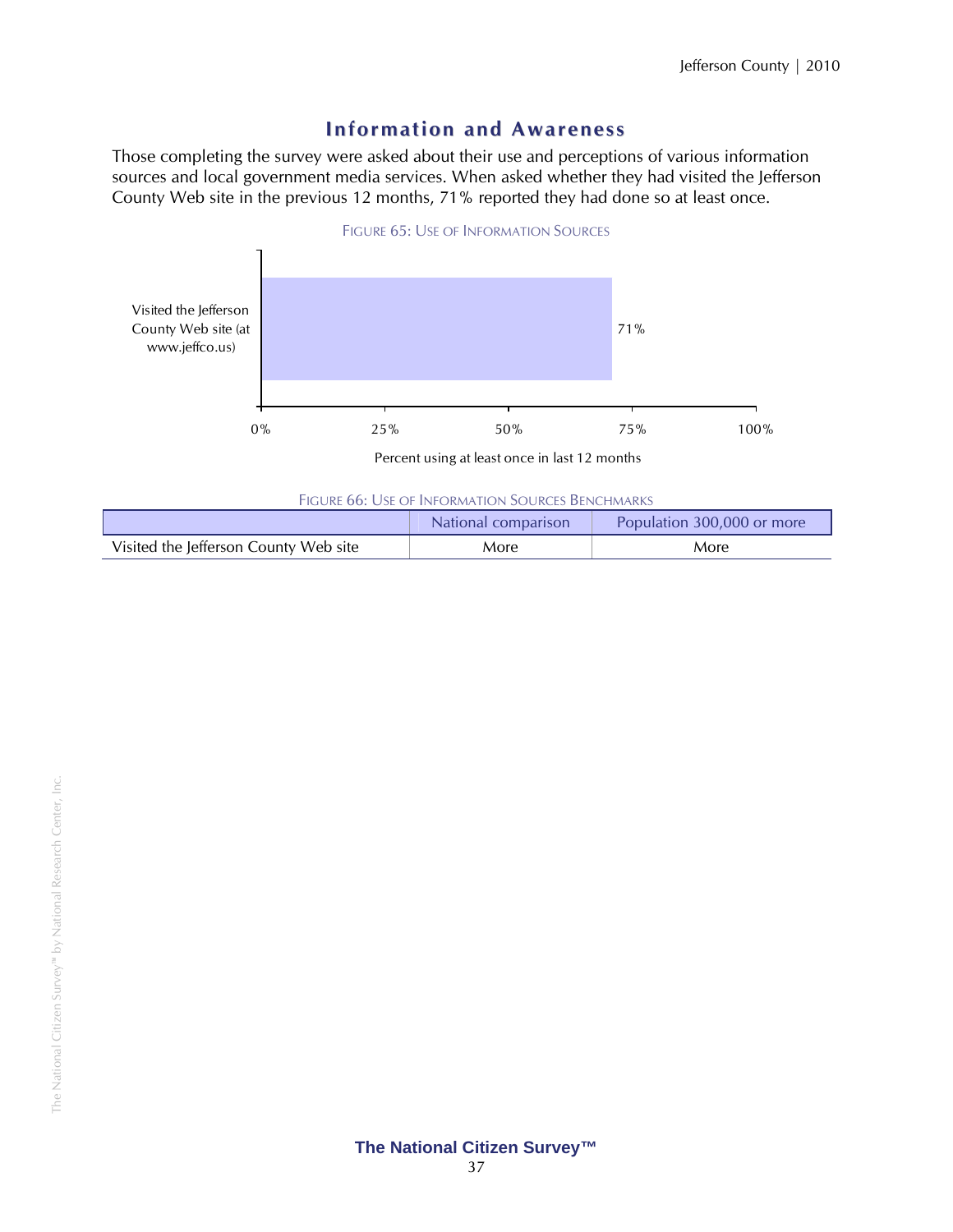### **Social Engage ment**

Residents in unincorporated Jefferson County reported a fair amount of neighborliness. More than 83% indicated talking or visiting with their neighbors several times a week or more frequently. This amount of contact with neighbors was about the same as the amount of contact reported in other communities.



Note: This question was not asked in previous surveys.

| FIGURE 68: CONTACT WITH IMMEDIATE NEIGHBORS BENCHMARKS |
|--------------------------------------------------------|
|--------------------------------------------------------|

|                                                    |         | National comparison   Population 300,000 or more |
|----------------------------------------------------|---------|--------------------------------------------------|
| Has contact with neighbors at least once per month | Similar | Similar                                          |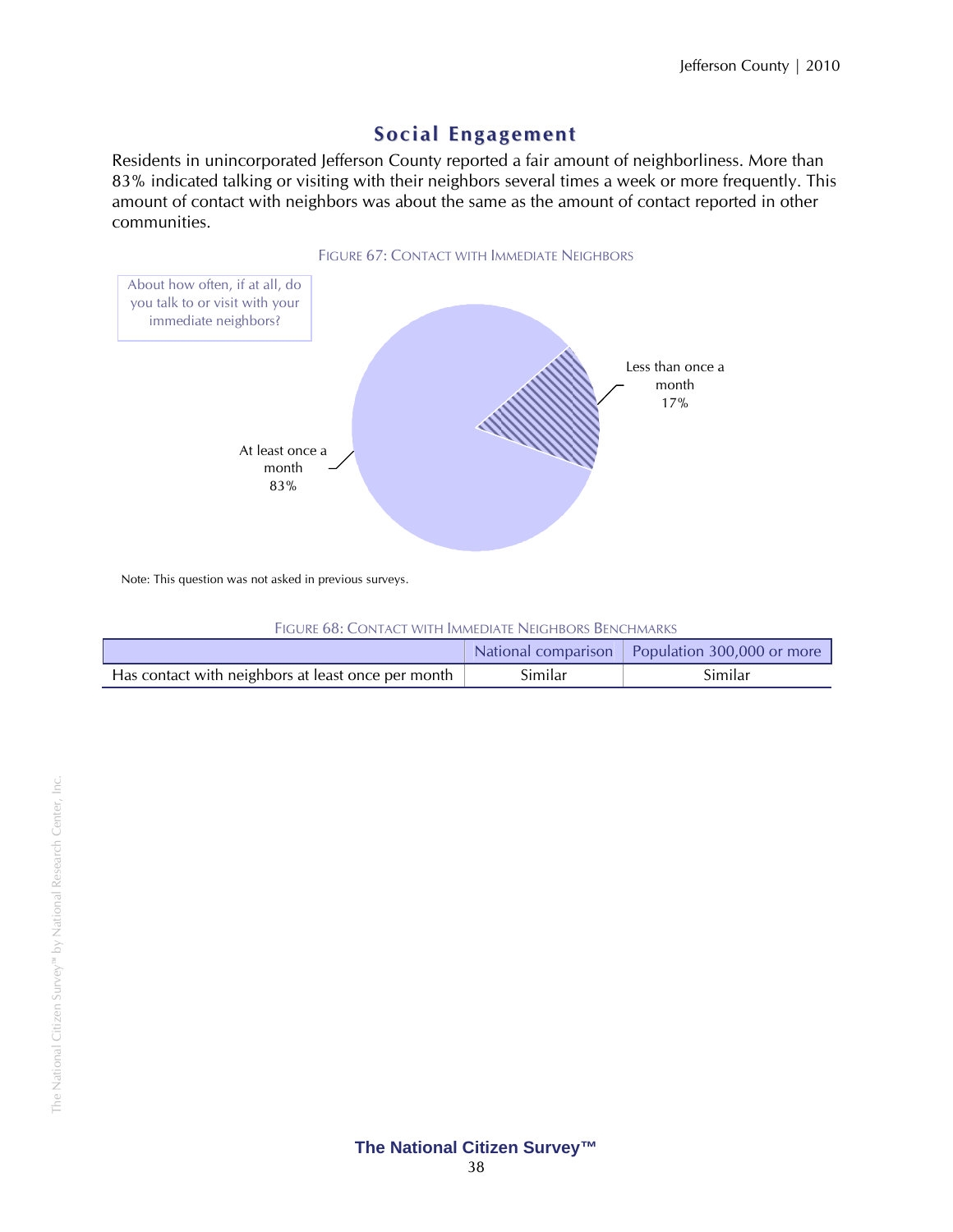## PUBLIC TRUST

When local government leaders are trusted, an environment of cooperation is more likely to surround all decisions they make. Cooperation leads to easier communication between leaders and residents and increases the likelihood that high value policies and programs will be implemented to improve the quality of life of the entire community. Trust can be measured in residents' opinions about the overall direction Jefferson County is taking, their perspectives about the service value their taxes purchase and the openness of government to citizen participation. In addition, resident opinion about services provided by Jefferson County could be compared to their opinion about services provided by the state and federal governments. If residents find nothing to admire in the services delivered by any level of government, their opinions about Jefferson County may be colored by their dislike of what all levels of government provide.

A majority of respondents felt that the value of services for taxes paid was "excellent" or "good." When asked to rate the job Jefferson County does at listening to citizens, 37% rated it as "excellent" or "good."



#### FIGURE 69: PUBLIC TRUST RATINGS BY YEAR

were asked on an "agree/disagree" scale.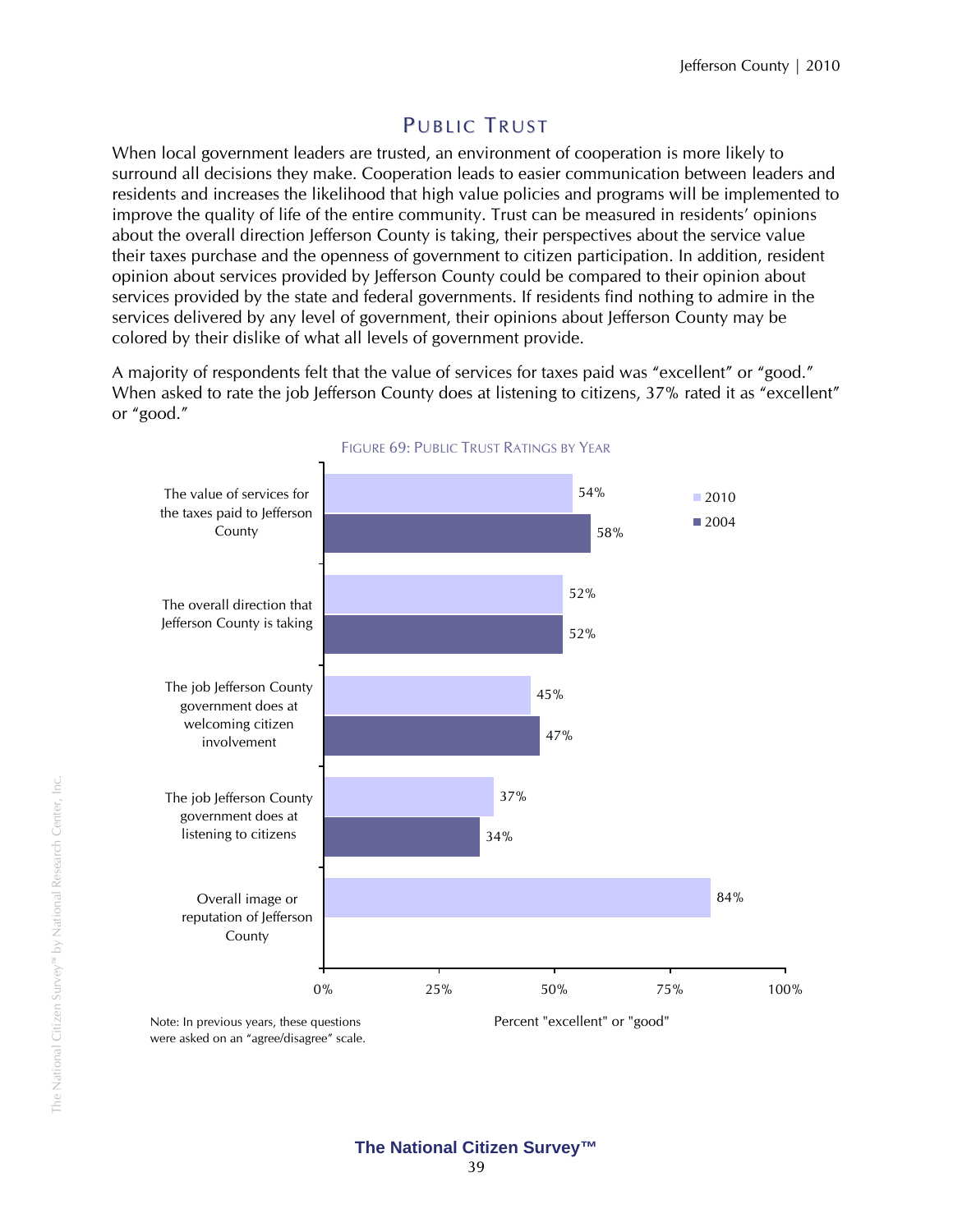| TIGORE / OFT ODERE TROST DEPOTITIONS                                         |                               |                               |
|------------------------------------------------------------------------------|-------------------------------|-------------------------------|
|                                                                              | <b>National</b><br>comparison | Population 300,000 or<br>more |
| The value of services for the taxes paid to Jefferson County                 | Above                         | Above                         |
| The overall direction that Jefferson County is taking                        | Similar                       | Above                         |
| The job Jefferson County government does at welcoming<br>citizen involvement | Below                         | Above                         |
| The job Jefferson County government does at listening to<br>citizens         | Below                         | Above                         |
| Overall image or reputation of Jefferson County                              | Above                         | Above                         |

#### FIGURE 70: PUBLIC TRUST BENCHMARKS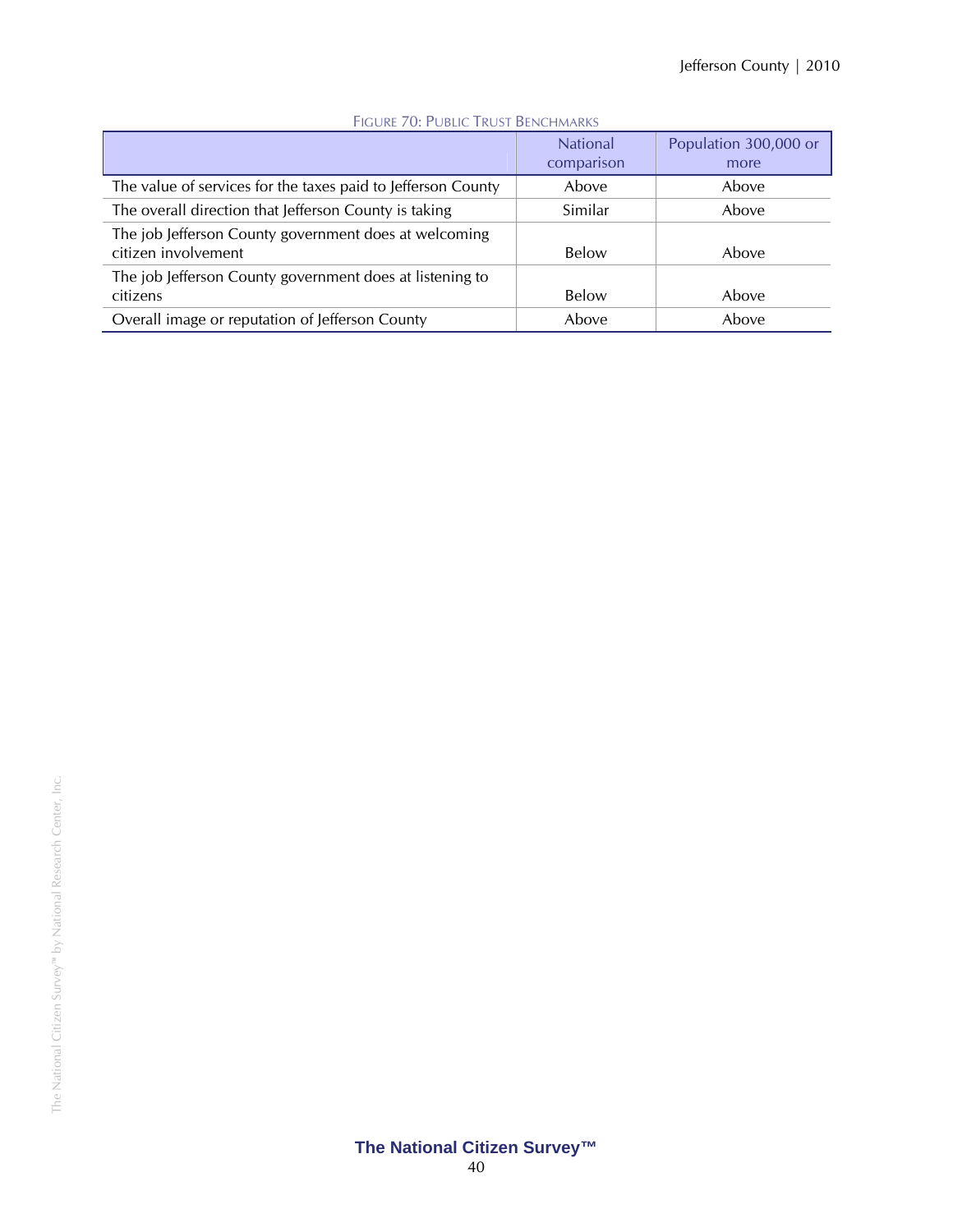On average, residents of unincorporated Jefferson County gave the highest evaluations to their own local government and the lowest average rating to federal government. The overall quality of services delivered by Jefferson County was rated as "excellent" or "good" by 78% of survey participants. Jefferson County's rating was above the benchmark when compared to other communities. Ratings of overall County services have remained stable since the 2004 survey.



FIGURE 71: RATINGS OF SERVICES PROVIDED BY LOCAL, STATE AND FEDERAL GOVERNMENTS BY YEAR

| FIGURE 72: SERVICES PROVIDED BY LOCAL, STATE AND FEDERAL GOVERNMENTS BENCHMARKS |  |  |  |
|---------------------------------------------------------------------------------|--|--|--|
|                                                                                 |  |  |  |

|                                             | National comparison | Population 300,000 or more |
|---------------------------------------------|---------------------|----------------------------|
| Services provided by Jefferson County       | Above               | Above                      |
| Services provided by the Federal Government | Below               | Below                      |
| Services provided by the State Government   | Similar             | Similar                    |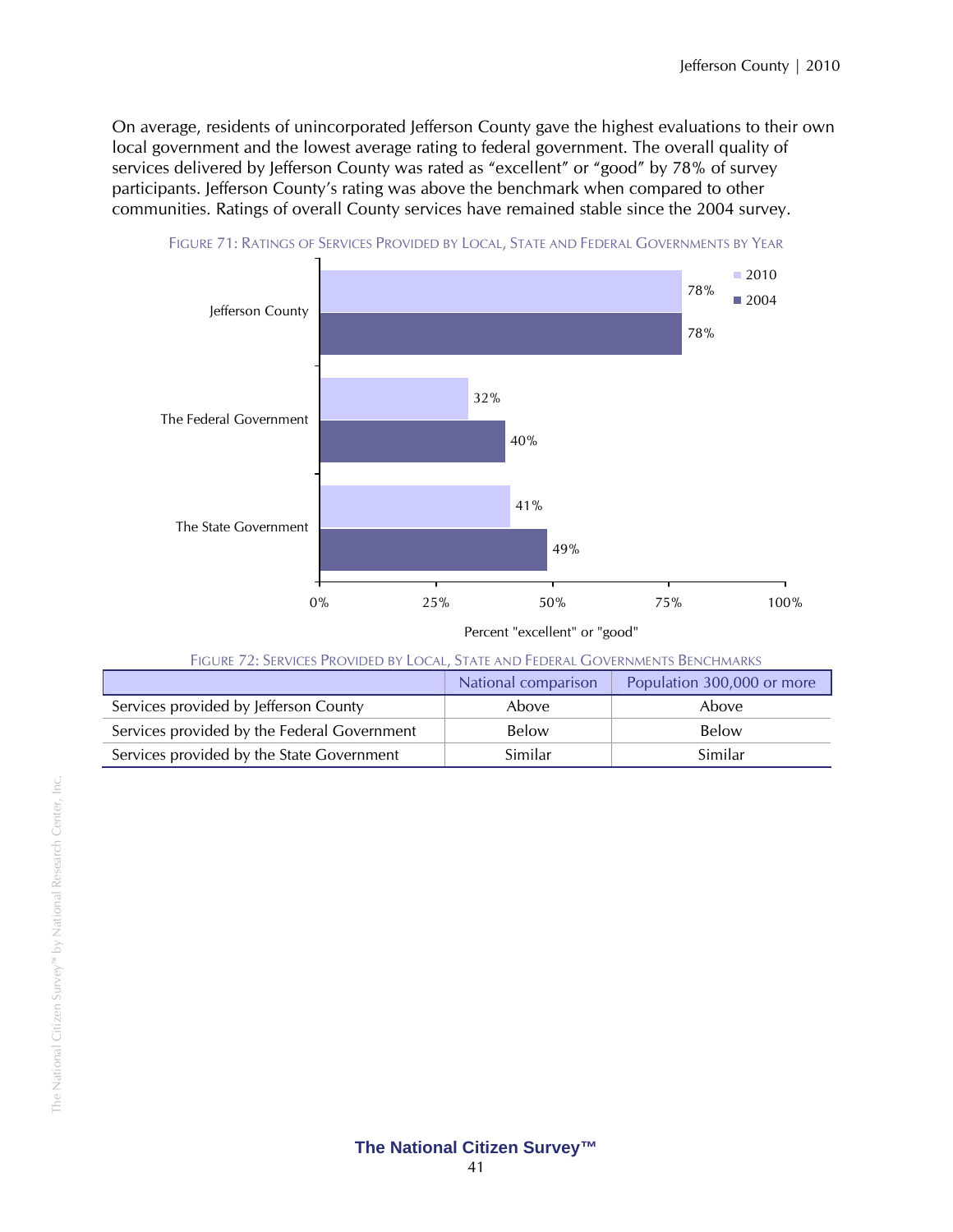or

## **Jefferson County E mployees**

The employees of Jefferson County who interact with the public create the first impression that most residents have of Jefferson County. Front line staff who provide information, assist with bill paying, create service schedules, fight fires and crime and even give traffic tickets are the collective face of Jefferson County. As such, it is important to know about residents' experience talking with that "face." When employees appear to be knowledgeable, responsive and courteous, residents are more likely to feel that any needs or problems may be solved through positive and productive interactions with Jefferson County staff.

Those completing the survey were asked if they had been in contact with a County employee either in person or over the phone in the last 12 months; the 60% who reported that they had been in contact (a percent that is above the benchmark comparison) were then asked to indicate overall how satisfied they were with the employee in their most recent contact. County employees were rated highly; 80% of respondents rated their overall impression as "excellent" or "good." Employee ratings were higher than the benchmarks and were higher than the past survey.



| FIGURE 74: CONTACT WITH COUNTY EMPLOYEES BENCHMARKS |                               |                            |
|-----------------------------------------------------|-------------------------------|----------------------------|
|                                                     | <b>National</b><br>comparison | Population 300,000<br>more |
| Had contact with county employee(s) in last 12      |                               |                            |

months More North More (North More ) and More (North More ) and More (North More ) and More (North More ) and More (North More ) and More (North More ) and More (North More ) and More (North More ) and More (North More ) a

#### **The National Citizen Survey™**  42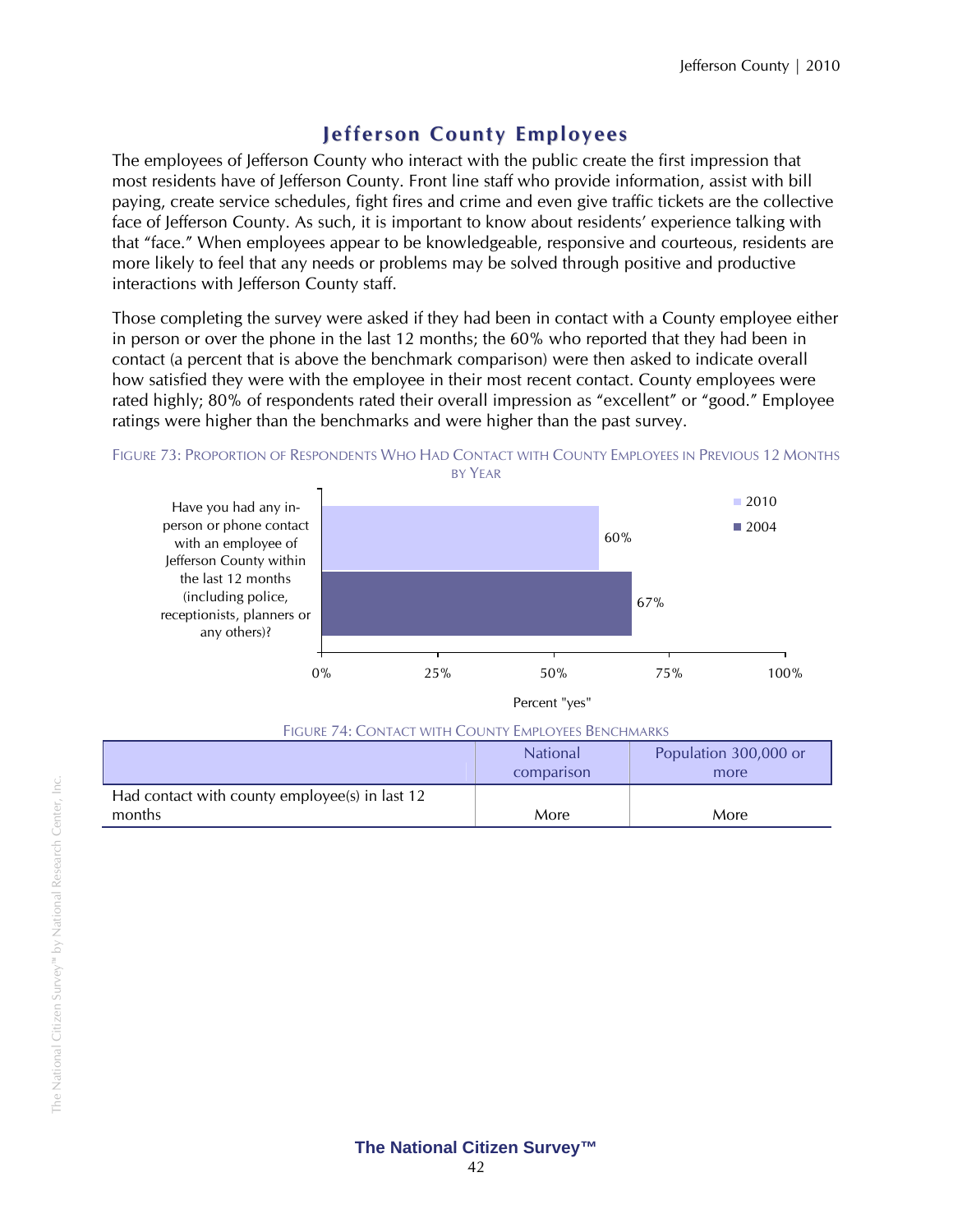

FIGURE 75: RATINGS OF COUNTY EMPLOYEES (AMONG THOSE WHO HAD CONTACT) BY YEAR

Percent "excellent" or "good"

| FIGURE 76: RATINGS OF COUNTY EMPLOYEES (AMONG THOSE WHO HAD CONTACT) BENCHMARKS |  |
|---------------------------------------------------------------------------------|--|
|---------------------------------------------------------------------------------|--|

|                    | National comparison | Population 300,000 or more |
|--------------------|---------------------|----------------------------|
| Knowledge          | Above               | Above                      |
| Responsiveness     | Similar             | Above                      |
| Courtesy           | Above               | Above                      |
| Overall impression | Above               | Above                      |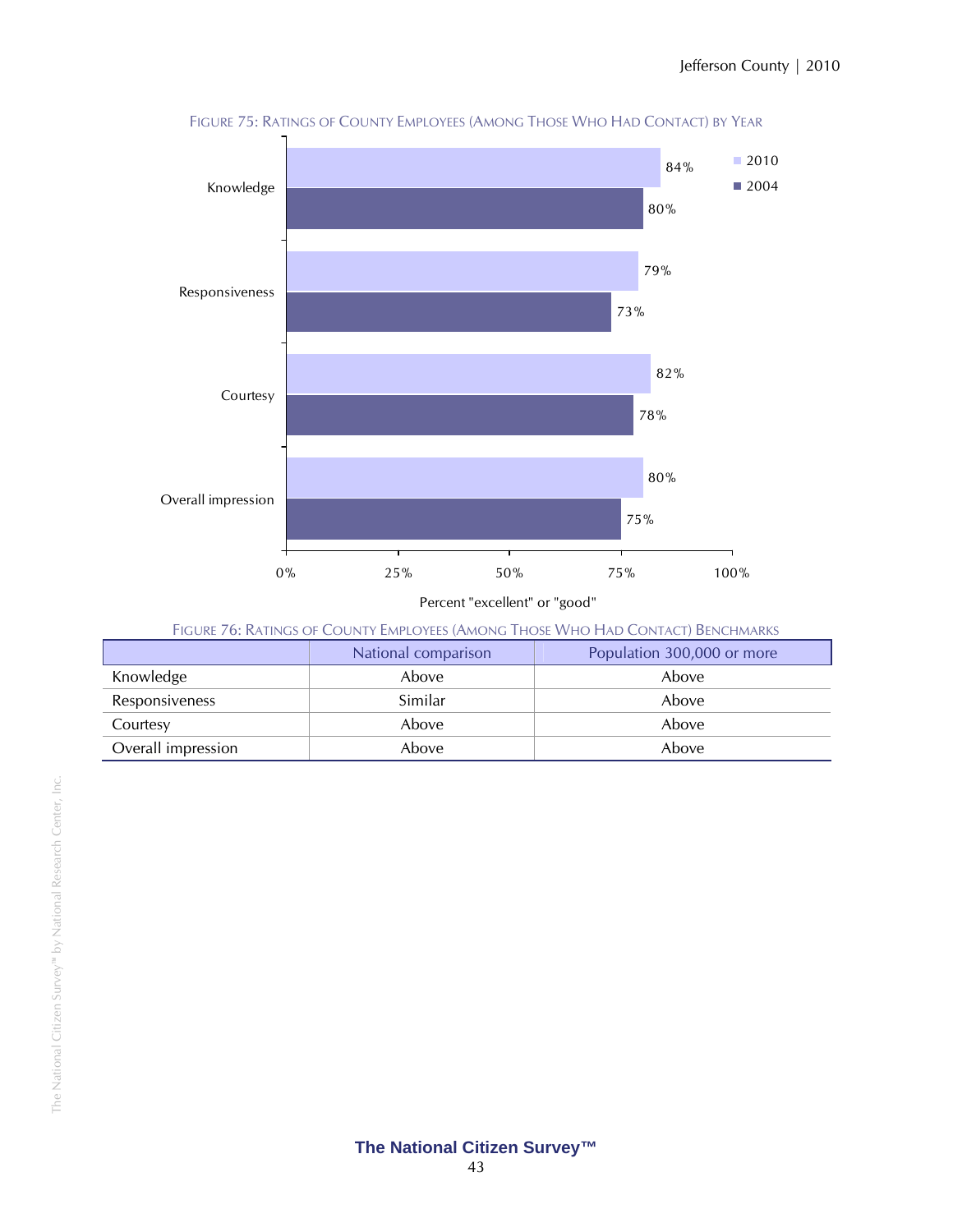### From Data to Action RESIDENT PRIORITIES

Knowing where to focus limited resources to improve residents' opinions of local government requires information that targets the services that are most important to residents. However, when residents are asked what services are most important, they rarely stray beyond core services – those directed to save lives and improve safety.

In market research, identifying the most important characteristics of a transaction or product is called Key Driver Analysis. The key drivers that are identified from that analysis do not come from asking customers to self-report which service or product characteristic most influenced their decision to buy or return, but rather from statistical analyses of the predictors of their behavior. When customers are asked to name the most important characteristics of a good or service, responses often are expected or misleading – just as they can be in the context of a citizen survey. For example, air travelers often claim that safety is the primary consideration in their choice of an airline, yet key driver analysis reveals that frequent flier perks or in-flight entertainment predicts their buying decisions.

In local government core services – like fire protection – invariably land at the top of the list created when residents are asked about the most important local government services. And core services are important. But by using Key Driver Analysis, our approach digs deeper to identify the less obvious, but more influential services that are most related to residents' ratings of overall quality of local government services. Because services focused directly on life and safety remain essential to quality government, it is suggested that core services should remain the focus of continuous monitoring and improvement where necessary – but monitoring core services or asking residents to identify important services is not enough.

A Key Driver Analysis (KDA) was conducted for Jefferson County by examining the relationships between ratings of each service and ratings of Jefferson County's overall services. Those key driver services that correlated most highly with residents' perceptions about overall County service quality have been identified. By targeting improvements in key services, Jefferson County can focus on the services that have the greatest likelihood of influencing residents' opinions about overall service quality.

Services found to be most strongly correlated with ratings of overall service quality from the Jefferson County Key Driver Analysis were:

- **Sheriff services**
- **Land use, planning and zoning**
- **Storm drainage**
- Services to youth
- $\blacksquare$  Public health services
- **Animal control**
- **In Jefferson County open space**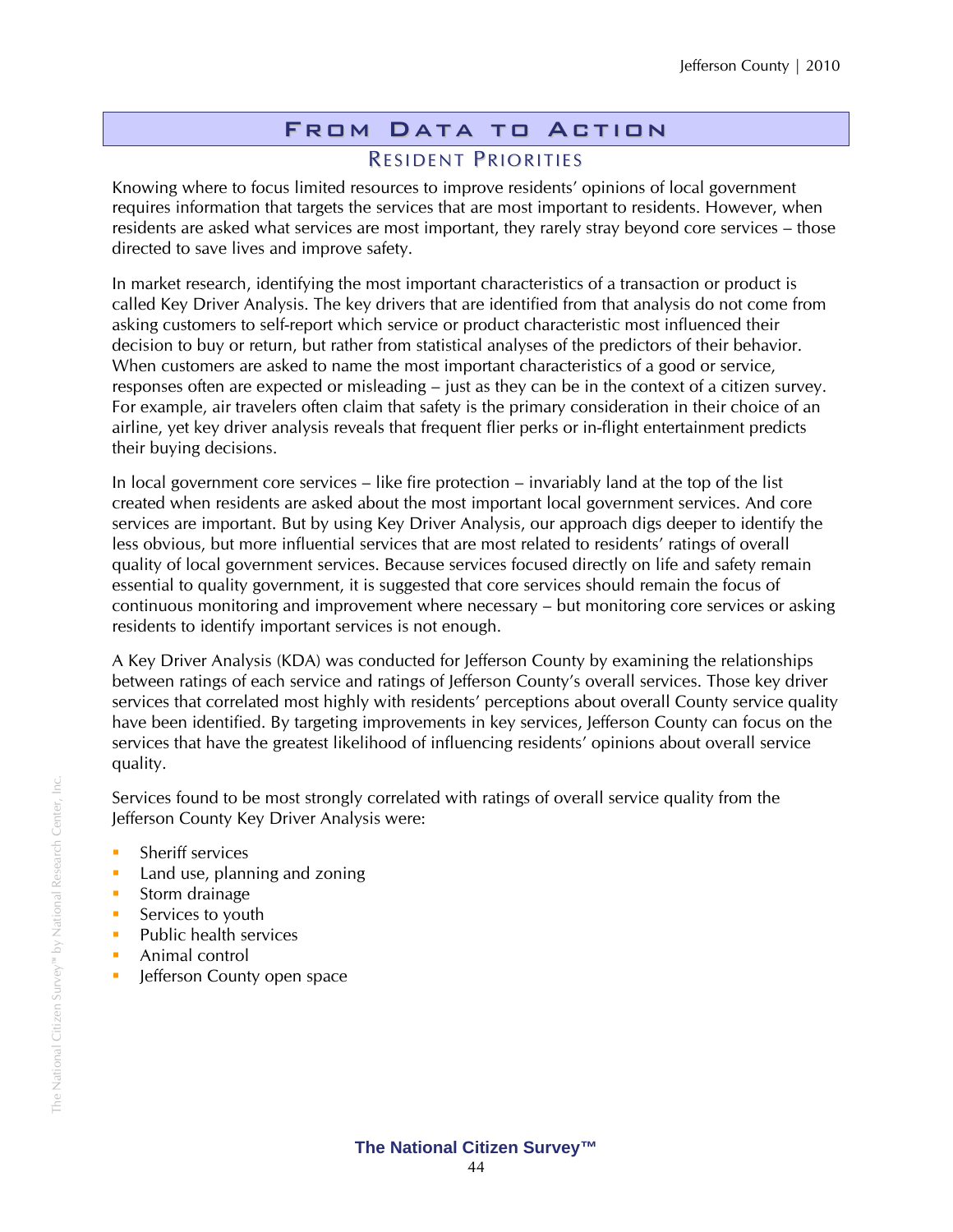## **JEFFERSON COUNTY ACTION CHART**

The 2010 Jefferson County Action Chart™ on the following page combines three dimensions of performance:

- Comparison to resident evaluations from other communities. When a comparison is available, the background color of each service box indicates whether the service is above the benchmark (green), similar to the benchmark (yellow) or below the benchmark (red).
- Identification of key services. A black key icon  $(\bullet \bullet)$  next to a service box indicates that service is key (either core or key driver)
- **Trendline icons (up and down arrows), indicating whether the current ratings are higher or** lower than the previous survey.

Sixteen services were included in the KDA for Jefferson County. Of these, eleven were above the benchmark, one was below the benchmark and four were similar to the benchmark. Ratings for seven services were trending up and one was trending down, while eight remained similar to the previous survey. A key icon  $( \bullet \bullet )$  indicates the seven key drivers.

Considering all performance data included in the Action Chart, a jurisdiction typically will want to consider improvements to any key driver services that are trending down or that are not at least similar to the benchmark. In the case of Jefferson County, no key drivers were below the benchmark or trending lower in the current survey. Therefore, Jefferson County may wish to seek improvements to public health services, as these key drivers received ratings similar to other benchmark jurisdictions. More detail about interpreting results can be found in the next section.

Services with a high percent of respondents answering "don't know" were excluded from the analysis and were considered services that would be less influential. See Appendix A: Complete Survey Frequencies, Frequencies Including "Don't Know" Responses for the percent "don't know" for each service.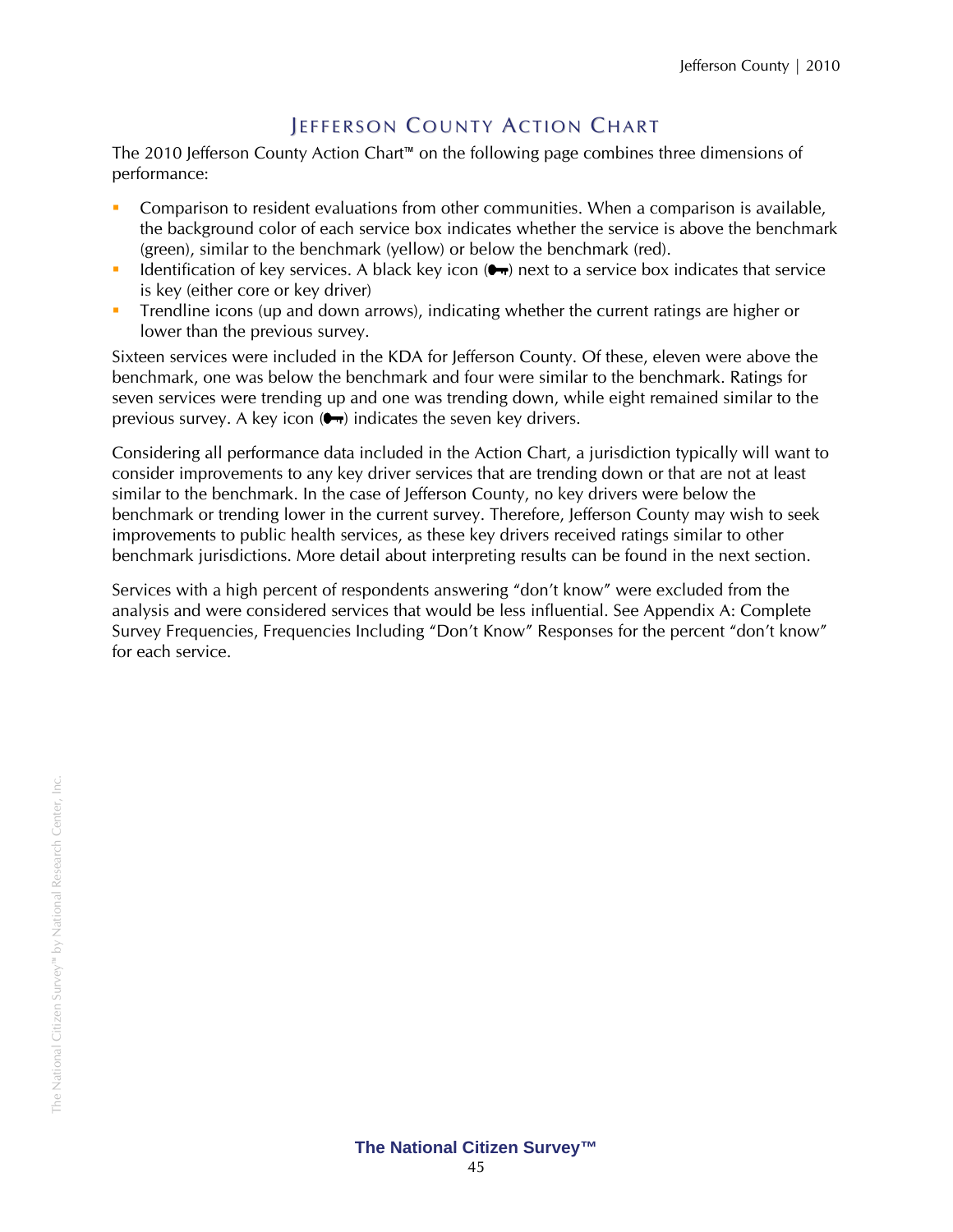

#### FIGURE 77: JEFFERSON COUNTY ACTION CHART™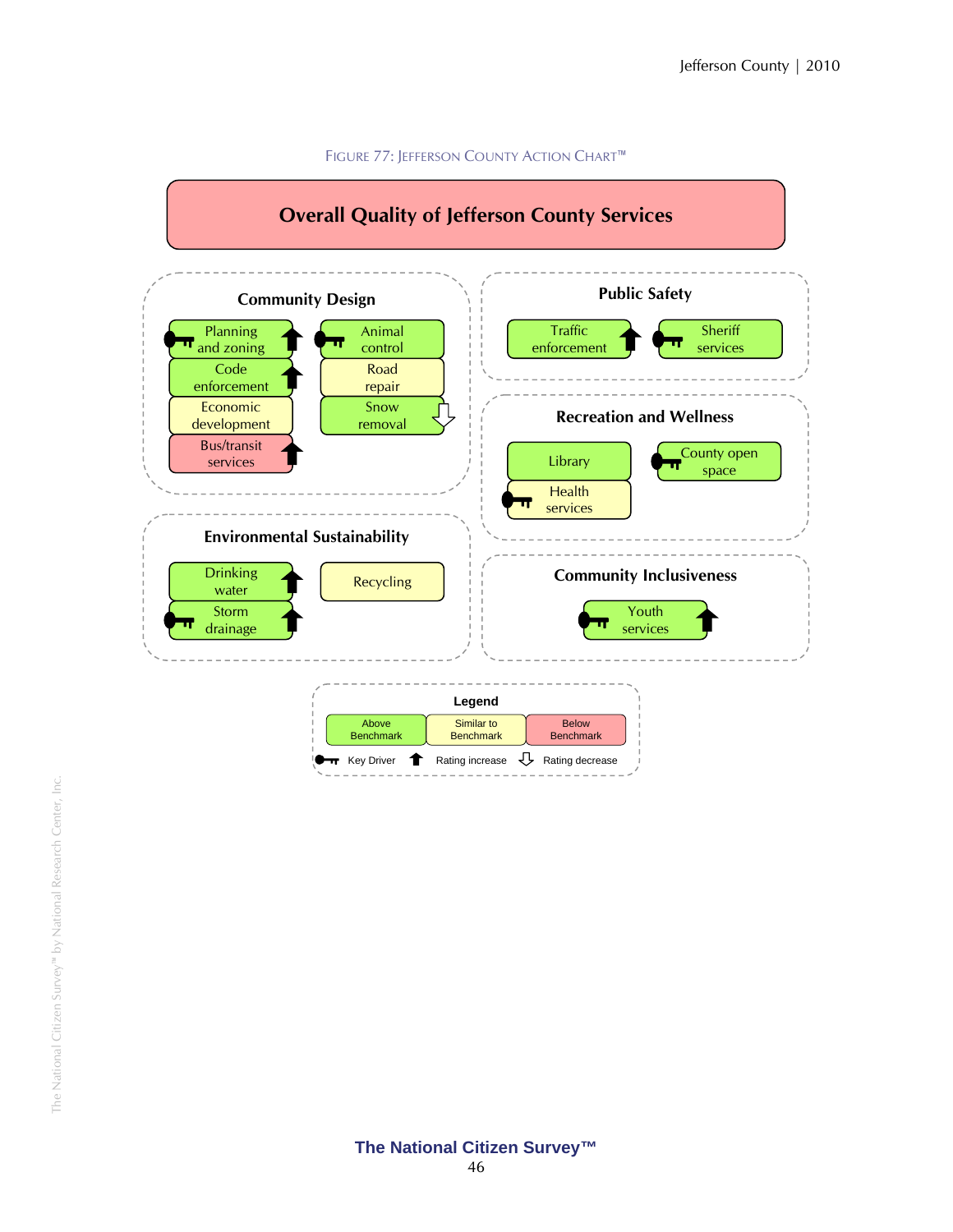## **Using Your Action Chart ™**

The key drivers derived for Jefferson County provide a list of those services that are uniquely related to overall service quality. Those key drivers are marked by key symbols in the action chart. Because key driver results are based on a relatively small number of responses, the relationships or correlations that define the key drivers are subject to more variability than is seen when key drivers are derived from a large national dataset of resident responses. To benefit Jefferson County, NRC lists the key drivers derived from tens of thousands of resident responses from across the country. This national list is updated periodically so that you can compare your key drivers to the key drivers from the entire NRC data set. Where your locally derived key drivers overlap national key drivers, it makes sense to focus even more strongly on your keys. Similarly, when your local key drivers overlap your core services, there is stronger argument to make for attending to your key drivers that overlap with core services. In the following table, we have listed your key drivers, core services and the national key drivers and we have indicated, with shaded rows, Jefferson County key drivers that overlap core services or the nationally derived keys.

| Service                      | Jefferson County<br><b>Key Drivers</b> | <b>National Key</b><br><b>Drivers</b> | <b>Core Services</b> |
|------------------------------|----------------------------------------|---------------------------------------|----------------------|
| Animal control               | $\checkmark$                           |                                       |                      |
| Bus or transit services      |                                        |                                       |                      |
| Code enforcement             |                                        |                                       | $\checkmark$         |
| Economic development         |                                        | $\checkmark$                          |                      |
| Land use planning and zoning | $\checkmark$                           | $\checkmark$                          |                      |
| Road repair                  |                                        |                                       | $\checkmark$         |
| Snow removal                 |                                        |                                       |                      |
| Drinking water               |                                        |                                       | $\checkmark$         |
| Garbage collection           |                                        |                                       | ✓                    |
| Open space                   | $\checkmark$                           |                                       |                      |
| Recycling                    |                                        |                                       |                      |
| Sewer                        |                                        |                                       | $\checkmark$         |
| Storm drainage               | $\checkmark$                           |                                       | ✓                    |
| Water                        |                                        |                                       | ✓                    |
| <b>EMS</b>                   |                                        |                                       | ✓                    |
| Fire                         |                                        |                                       | ✓                    |
| Sheriff services             | $\checkmark$                           | $\checkmark$                          | $\checkmark$         |
| Traffic enforcement          |                                        |                                       |                      |
| Health services              | $\checkmark$                           |                                       |                      |
| Public library               |                                        |                                       |                      |
| Public schools               |                                        | $\checkmark$                          |                      |
| Public information services  |                                        | $\checkmark$                          |                      |
| Services to youth            | ✓                                      |                                       |                      |

#### FIGURE 78: KEY DRIVERS COMPARED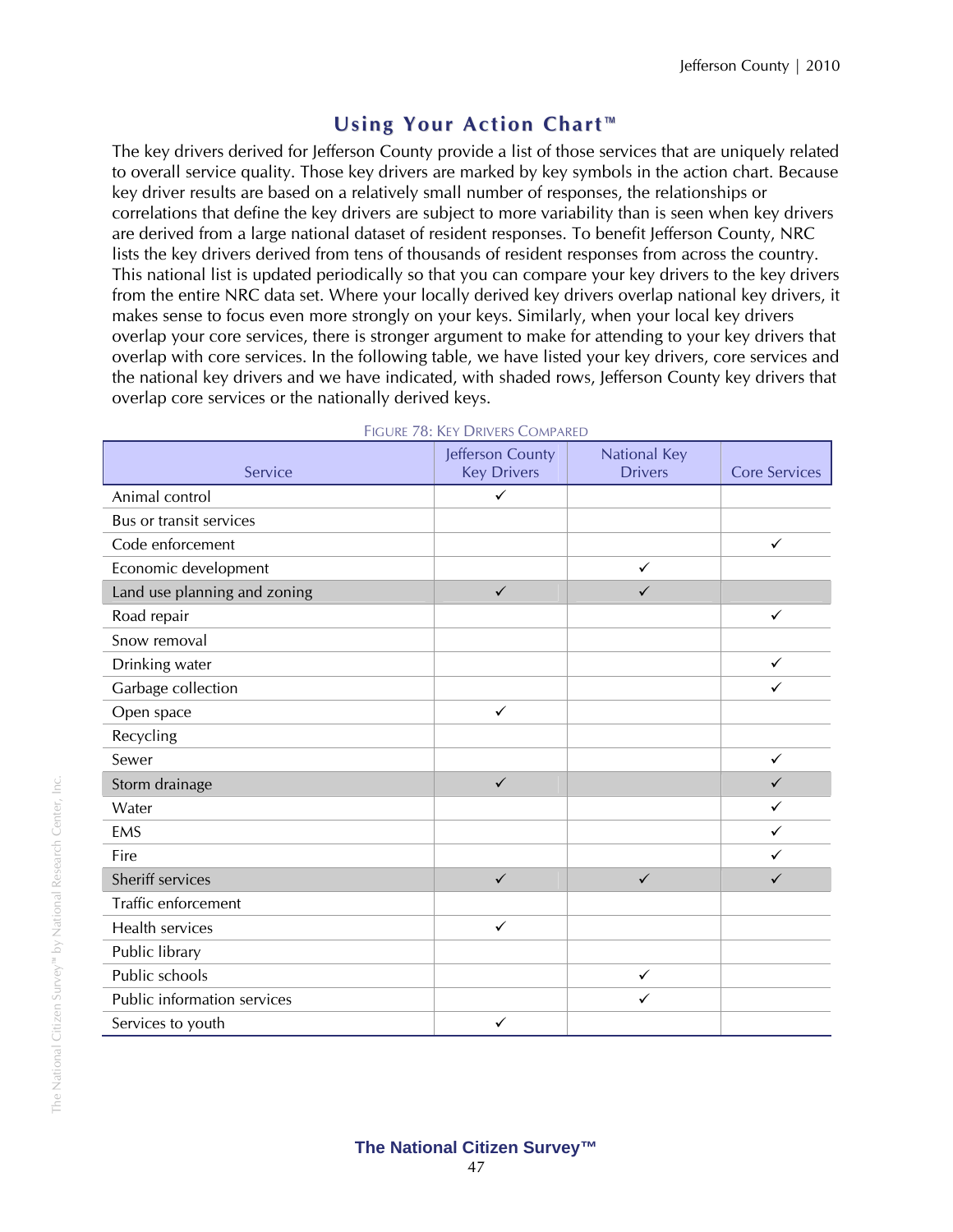### Policy Questions

"Don't know" responses have been removed from the following questions, when applicable.

| Question 18a: Policy Question 1                                                                                                                                              |                           |  |  |  |  |
|------------------------------------------------------------------------------------------------------------------------------------------------------------------------------|---------------------------|--|--|--|--|
| If service levels had to be reduced in the future due to budget shortfalls, which of the<br>following services would you be most willing to reduce? (Please select only one) | Percent of<br>respondents |  |  |  |  |
| Building new roads to ease traffic                                                                                                                                           | 57%                       |  |  |  |  |
| Library services                                                                                                                                                             | 22%                       |  |  |  |  |
| Law enforcement services                                                                                                                                                     | $7\%$                     |  |  |  |  |
| Social Services for seniors, children and families in need                                                                                                                   | 6%                        |  |  |  |  |
| Public health-related services                                                                                                                                               | 6%                        |  |  |  |  |
| Road maintenance and snowplowing                                                                                                                                             | 2%                        |  |  |  |  |
| Total                                                                                                                                                                        | 100%                      |  |  |  |  |

| Question 18b: Policy Question 2                                                                                                                                               |                           |  |  |  |  |
|-------------------------------------------------------------------------------------------------------------------------------------------------------------------------------|---------------------------|--|--|--|--|
| If service levels had to be reduced in the future due to budget shortfalls, which of the<br>following services would you be least willing to reduce? (Please select only one) | Percent of<br>respondents |  |  |  |  |
| Law enforcement services                                                                                                                                                      | 44%                       |  |  |  |  |
| Road maintenance and snowplowing                                                                                                                                              | 21%                       |  |  |  |  |
| Social Services for seniors, children and families in need                                                                                                                    | 19%                       |  |  |  |  |
| Library services                                                                                                                                                              | $7\%$                     |  |  |  |  |
| Public health-related services                                                                                                                                                | $7\%$                     |  |  |  |  |
| Building new roads to ease traffic                                                                                                                                            | 3%                        |  |  |  |  |
| Total                                                                                                                                                                         | 100%                      |  |  |  |  |

| Question 18c: Policy Question 3                                                                                                                                                |                           |  |  |  |  |  |
|--------------------------------------------------------------------------------------------------------------------------------------------------------------------------------|---------------------------|--|--|--|--|--|
| To what extent would you support or oppose a property tax increase to increase law<br>enforcement services (e.g., responses to calls for assistance) in unincorporated Jeffco? | Percent of<br>respondents |  |  |  |  |  |
| Strongly support                                                                                                                                                               | 15%                       |  |  |  |  |  |
| Somewhat support                                                                                                                                                               | 31%                       |  |  |  |  |  |
| Somewhat oppose                                                                                                                                                                | 26%                       |  |  |  |  |  |
| Strongly oppose                                                                                                                                                                | 29%                       |  |  |  |  |  |
| Total                                                                                                                                                                          | 100%                      |  |  |  |  |  |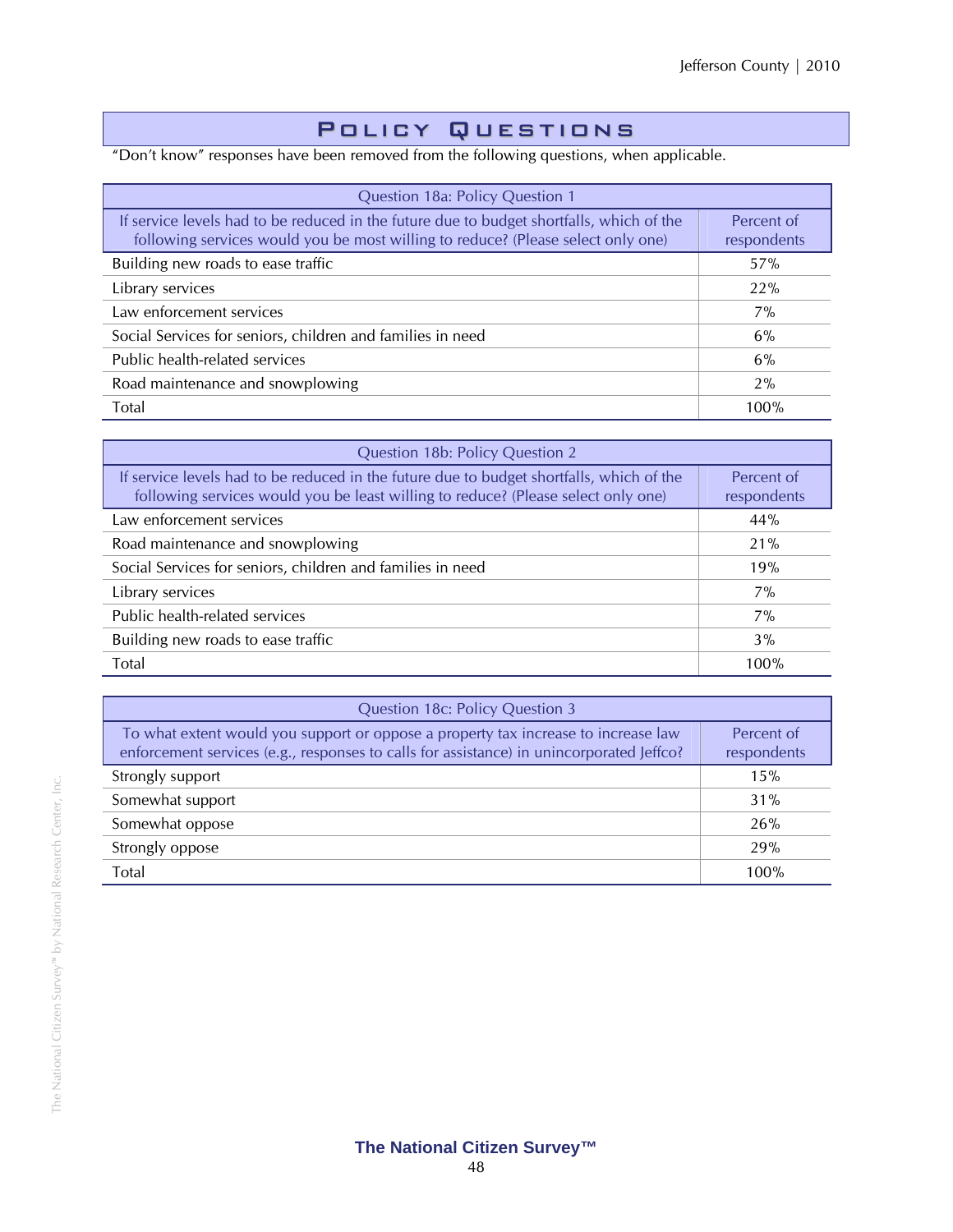## Appendix A: Complete Survey Frequencies

# FREQUENCIES EXCLUDING "DON'T KNOW" RESPONSES

| Question 1: Quality of Life                                                          |           |      |       |       |       |  |  |  |
|--------------------------------------------------------------------------------------|-----------|------|-------|-------|-------|--|--|--|
| Please rate each of the following aspects of quality of life in<br>Jefferson County: | Excellent | Good | Fair  | Poor  | Total |  |  |  |
| Jefferson County as a place to live                                                  | 41%       | 54%  | 4%    | $0\%$ | 100%  |  |  |  |
| Your neighborhood as a place to live                                                 | 50%       | 42%  | $7\%$ | 2%    | 100%  |  |  |  |
| Jefferson County as a place to raise children                                        | 34%       | 59%  | 6%    | $1\%$ | 100%  |  |  |  |
| Jefferson County as a place to work                                                  | 21%       | 51%  | 21%   | 6%    | 100%  |  |  |  |
| Jefferson County as a place to retire                                                | 23%       | 48%  | 22%   | $7\%$ | 100%  |  |  |  |
| The overall quality of life in Jefferson County                                      | 29%       | 67%  | 4%    | $1\%$ | 100%  |  |  |  |

| <b>Question 2: Community Characteristics</b>                                                        |           |      |      |       |              |  |  |
|-----------------------------------------------------------------------------------------------------|-----------|------|------|-------|--------------|--|--|
| Please rate each of the following characteristics as they relate<br>to Jefferson County as a whole: | Excellent | Good | Fair | Poor  | <b>Total</b> |  |  |
| Sense of community                                                                                  | 11%       | 49%  | 35%  | 5%    | 100%         |  |  |
| Recreational opportunities                                                                          | 46%       | 41%  | 12%  | 2%    | 100%         |  |  |
| Employment opportunities                                                                            | $7\%$     | 32%  | 47%  | 15%   | 100%         |  |  |
| Ease of car travel in Jefferson County                                                              | 12%       | 57%  | 27%  | 4%    | 100%         |  |  |
| Ease of bus travel in Jefferson County                                                              | 6%        | 28%  | 40%  | 26%   | 100%         |  |  |
| Ease of bicycle travel in Jefferson County                                                          | 13%       | 38%  | 34%  | 15%   | 100%         |  |  |
| Ease of walking in Jefferson County                                                                 | 13%       | 43%  | 31%  | 13%   | 100%         |  |  |
| Traffic flow on major streets                                                                       | 6%        | 42%  | 41%  | 10%   | 100%         |  |  |
| Availability of affordable quality housing                                                          | $4\%$     | 42%  | 41%  | 14%   | 100%         |  |  |
| Availability of affordable quality child care                                                       | 4%        | 40%  | 39%  | 18%   | 100%         |  |  |
| Availability of affordable quality health care                                                      | 9%        | 50%  | 27%  | 13%   | 100%         |  |  |
| Availability of preventive health services                                                          | 12%       | 51%  | 29%  | 8%    | 100%         |  |  |
| Air quality                                                                                         | 13%       | 56%  | 26%  | 6%    | 100%         |  |  |
| Quality of overall natural environment in Jefferson County                                          | 29%       | 55%  | 15%  | $1\%$ | 100%         |  |  |
| Overall image or reputation of Jefferson County                                                     | 18%       | 66%  | 15%  | 2%    | 100%         |  |  |

| <b>Question 3: Growth</b>                                                                                       |                                                                                                                     |     |     |     |       |      |  |
|-----------------------------------------------------------------------------------------------------------------|---------------------------------------------------------------------------------------------------------------------|-----|-----|-----|-------|------|--|
| Please rate the speed of growth in<br>the following categories in<br>Jefferson County over the past 2<br>vears: | Much<br>Right<br>Somewhat<br>Somewhat<br>Much<br>too<br>too fast<br>too slow<br>too fast<br>slow<br>Total<br>amount |     |     |     |       |      |  |
| Population growth                                                                                               | $0\%$                                                                                                               | 4%  | 48% | 33% | 16%   | 100% |  |
| Retail growth (stores, restaurants,<br>$etc.$ )                                                                 | 3%                                                                                                                  | 16% | 49% | 20% | 12%   | 100% |  |
| Jobs growth                                                                                                     | 22%                                                                                                                 | 56% | 18% | 3%  | $1\%$ | 100% |  |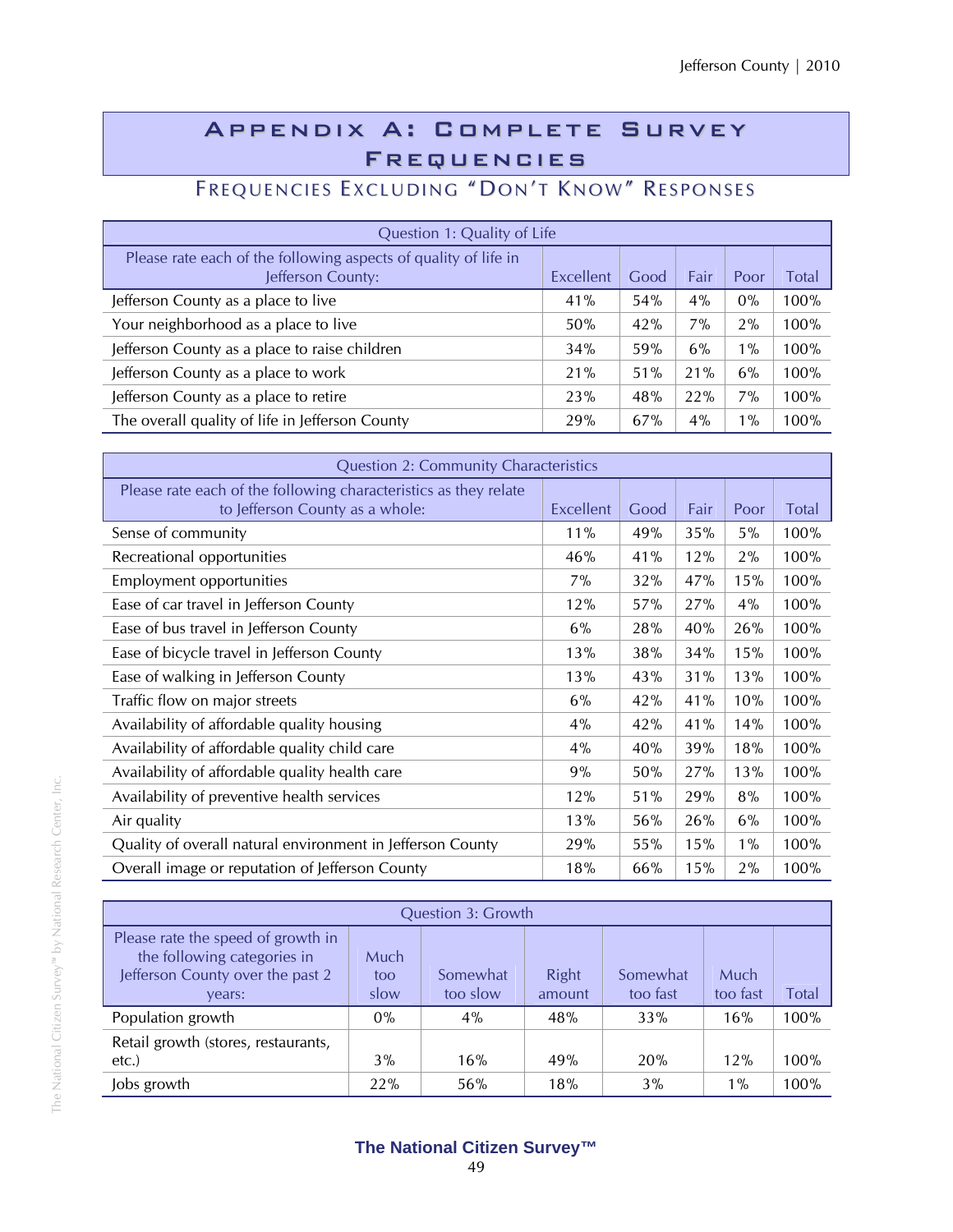| <b>Question 4: Code Enforcement</b>                                                                             |                           |  |  |  |  |  |
|-----------------------------------------------------------------------------------------------------------------|---------------------------|--|--|--|--|--|
| To what degree, if at all, are run down buildings, weed lots or junk vehicles a<br>problem in Jefferson County? | Percent of<br>respondents |  |  |  |  |  |
| Not a problem                                                                                                   | 18%                       |  |  |  |  |  |
| Minor problem                                                                                                   | 47%                       |  |  |  |  |  |
| Moderate problem                                                                                                | 29%                       |  |  |  |  |  |
| Major problem                                                                                                   | 5%                        |  |  |  |  |  |
| Total                                                                                                           | 100%                      |  |  |  |  |  |

| <b>Question 5: Community Safety</b>                                                   |              |                  |                            |                    |                |       |  |
|---------------------------------------------------------------------------------------|--------------|------------------|----------------------------|--------------------|----------------|-------|--|
| Please rate how safe or unsafe<br>you feel from the following in<br>Jefferson County: | Verv<br>safe | Somewhat<br>safe | Neither safe<br>nor unsafe | Somewhat<br>unsafe | Verv<br>unsafe | Total |  |
| Violent crime (e.g., rape, assault,<br>robbery)                                       | 38%          | 48%              | 10%                        | 3%                 | $1\%$          | 100%  |  |
| Property crimes (e.g., burglary,<br>theft)                                            | 18%          | 57%              | 14%                        | 10%                | $1\%$          | 100%  |  |
| Environmental hazards, including<br>toxic waste                                       | 38%          | 42%              | 16%                        | $5\%$              | $0\%$          | 100%  |  |

| <b>Question 6: Personal Safety</b>                            |              |                  |                            |                    |                |       |  |  |  |
|---------------------------------------------------------------|--------------|------------------|----------------------------|--------------------|----------------|-------|--|--|--|
| Please rate how safe or unsafe<br>you feel:                   | Very<br>safe | Somewhat<br>safe | Neither safe<br>nor unsafe | Somewhat<br>unsafe | Very<br>unsafe | Total |  |  |  |
| In your neighborhood during<br>the day                        | 73%          | 23%              | 3%                         | $0\%$              | $0\%$          | 100%  |  |  |  |
| In your neighborhood after<br>dark                            | 43%          | 43%              | 10%                        | $4\%$              | $0\%$          | 100%  |  |  |  |
| In Jefferson County's<br>commercial area(s) during the<br>day | 47%          | 40%              | 10%                        | 2%                 | $0\%$          | 100%  |  |  |  |
| In Jefferson County's<br>commercial area(s) after dark        | 15%          | 50%              | 23%                        | 10%                | 2%             | 100%  |  |  |  |

| <b>Question 7: Crime Victim</b>                                                                 |                           |  |  |  |  |
|-------------------------------------------------------------------------------------------------|---------------------------|--|--|--|--|
| During the past twelve months, were you or anyone in your household the victim<br>of any crime? | Percent of<br>respondents |  |  |  |  |
| No                                                                                              | 90%                       |  |  |  |  |
| Yes                                                                                             | 10%                       |  |  |  |  |
| Total                                                                                           | 100%                      |  |  |  |  |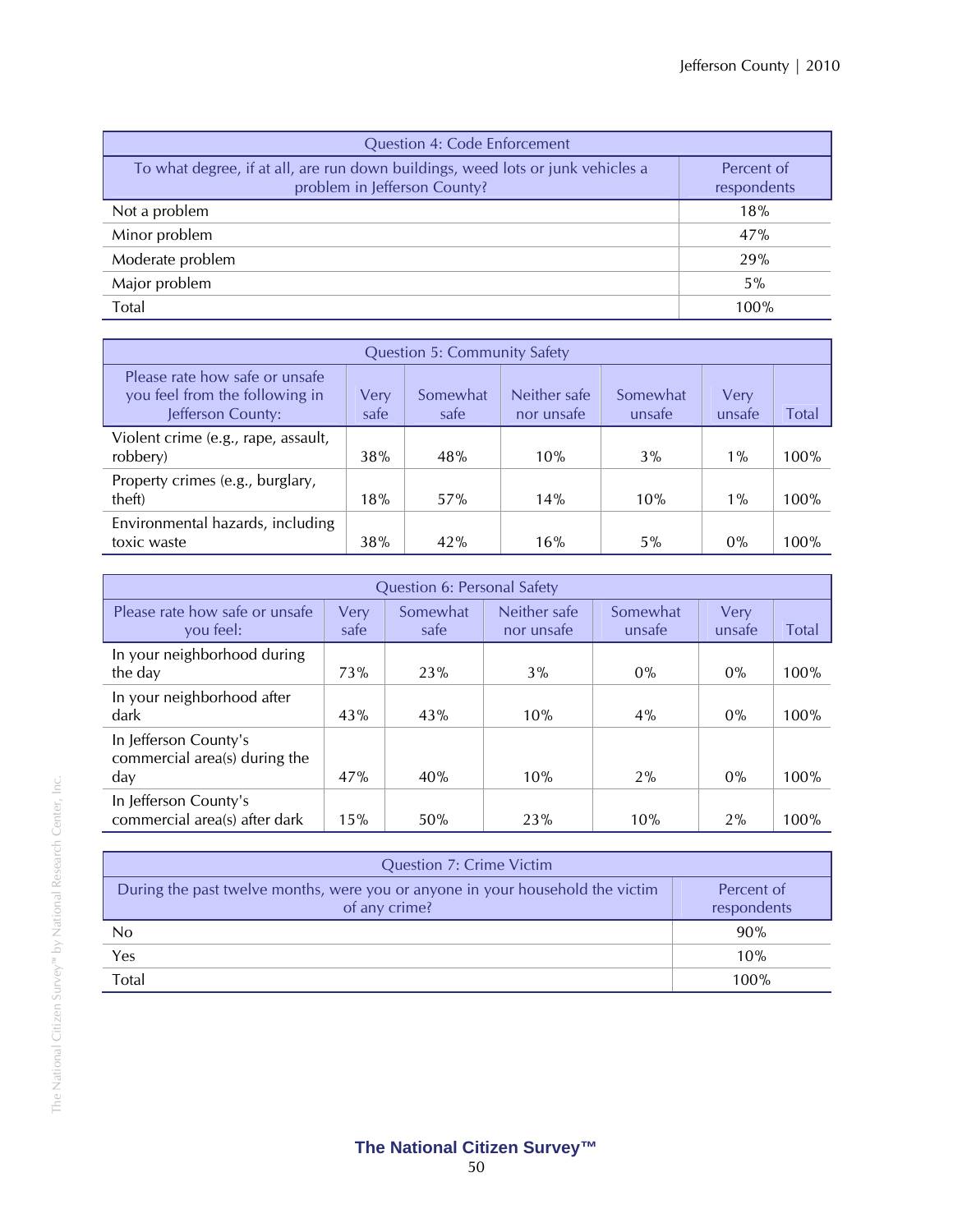| <b>Question 8: Crime Reporting</b>                            |                        |
|---------------------------------------------------------------|------------------------|
| If yes, was this crime (these crimes) reported to the police? | Percent of respondents |
| N <sub>0</sub>                                                | 23%                    |
| Yes                                                           | 77%                    |
| <b>Total</b>                                                  | 100%                   |

| <b>Question 9: Resident Behaviors</b>                                                                                                                            |              |                     |                  |                      |                            |              |
|------------------------------------------------------------------------------------------------------------------------------------------------------------------|--------------|---------------------|------------------|----------------------|----------------------------|--------------|
| In the last 12 months, about how many times, if<br>ever, have you or other household members<br>participated in the following activities in<br>Jefferson County? | <b>Never</b> | Once<br>or<br>twice | 3 to 12<br>times | 13 to<br>26<br>times | More<br>than $26$<br>times | <b>Total</b> |
| Used Jefferson County public libraries or their<br>services                                                                                                      | 19%          | 23%                 | 32%              | 13%                  | 14%                        | 100%         |
| Used recreation centers in Jefferson County                                                                                                                      | 25%          | 19%                 | 25%              | 15%                  | 16%                        | 100%         |
| Participated in a recreation program or activity                                                                                                                 | 40%          | 23%                 | 18%              | 9%                   | 9%                         | 100%         |
| Visited a neighborhood park or County park                                                                                                                       | 4%           | 13%                 | 31%              | 24%                  | 27%                        | 100%         |
| Ridden a local bus within Jefferson County                                                                                                                       | 73%          | 14%                 | 7%               | 3%                   | 4%                         | 100%         |
| Attended a meeting of local elected officials or<br>other local public meeting                                                                                   | 69%          | 23%                 | 7%               | $1\%$                | $1\%$                      | 100%         |
| Watched a meeting of local elected officials or<br>other local public meeting on cable television<br>or on the internet                                          | 78%          | 14%                 | 7%               | $1\%$                | $0\%$                      | 100%         |
| Visited the Jefferson County Web site (at<br>www.jeffco.us)                                                                                                      | 29%          | 30%                 | 30%              | 7%                   | 5%                         | 100%         |
| Recycled used paper, cans or bottles from your<br>home                                                                                                           | 20%          | 8%                  | 12%              | 13%                  | 47%                        | 100%         |
| Volunteered your time to some group or<br>activity in Jefferson County                                                                                           | 51%          | 20%                 | 14%              | 6%                   | 8%                         | 100%         |
| Provided help to a friend or neighbor                                                                                                                            | 3%           | 20%                 | 47%              | 19%                  | 12%                        | 100%         |

| Question 10: Neighborliness                                                                                                                                |                           |  |  |  |  |
|------------------------------------------------------------------------------------------------------------------------------------------------------------|---------------------------|--|--|--|--|
| About how often, if at all, do you talk to or visit with your immediate neighbors<br>(people who live in the 10 or 20 households that are closest to you)? | Percent of<br>respondents |  |  |  |  |
| Just about everyday                                                                                                                                        | 15%                       |  |  |  |  |
| Several times a week                                                                                                                                       | 28%                       |  |  |  |  |
| Several times a month                                                                                                                                      | 31%                       |  |  |  |  |
| Once a month                                                                                                                                               | 9%                        |  |  |  |  |
| Several times a year                                                                                                                                       | 11%                       |  |  |  |  |
| Once a year or less                                                                                                                                        | 5%                        |  |  |  |  |
| <b>Never</b>                                                                                                                                               | $1\%$                     |  |  |  |  |
| Total                                                                                                                                                      | 100%                      |  |  |  |  |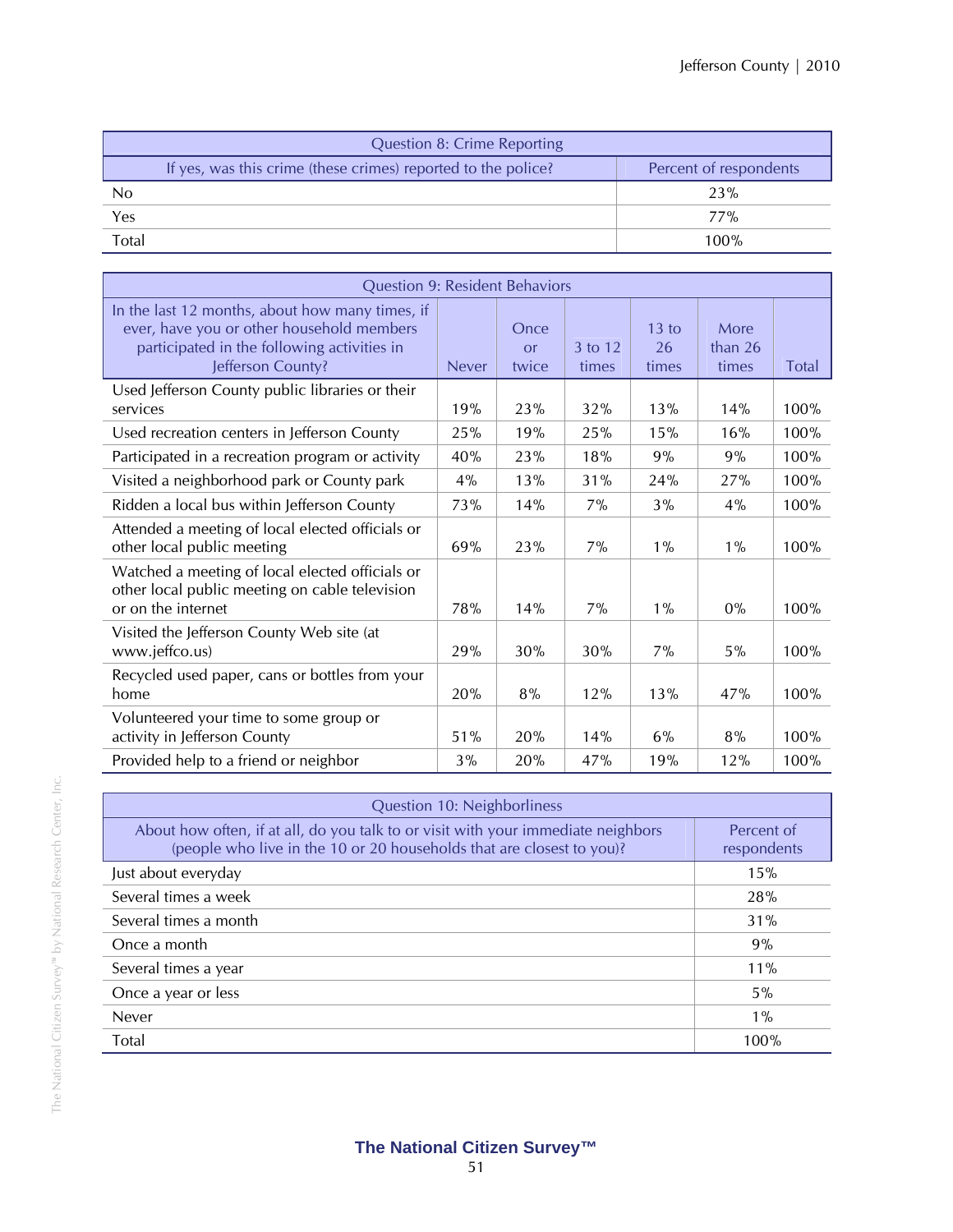| <b>Question 11: Service Quality</b>                                                                                 |                  |      |      |       |       |
|---------------------------------------------------------------------------------------------------------------------|------------------|------|------|-------|-------|
| Please rate the quality of each of the following services in<br>Jefferson County:                                   | <b>Excellent</b> | Good | Fair | Poor  | Total |
| Sheriff services                                                                                                    | 23%              | 61%  | 12%  | 4%    | 100%  |
| Crime prevention                                                                                                    | 14%              | 64%  | 19%  | 3%    | 100%  |
| Fire prevention and education                                                                                       | 24%              | 62%  | 13%  | 2%    | 100%  |
| Traffic enforcement on County road and highways                                                                     | 15%              | 58%  | 21%  | 6%    | 100%  |
| Road repair                                                                                                         | 6%               | 38%  | 42%  | 14%   | 100%  |
| Snow removal on County road and highways                                                                            | 20%              | 49%  | 24%  | 7%    | 100%  |
| Bus or transit services                                                                                             | 5%               | 44%  | 31%  | 20%   | 100%  |
| Recycling                                                                                                           | 16%              | 37%  | 26%  | 22%   | 100%  |
| Storm drainage                                                                                                      | 10%              | 56%  | 27%  | 7%    | 100%  |
| Drinking water                                                                                                      | 29%              | 55%  | 12%  | 4%    | 100%  |
| Jefferson County open space                                                                                         | 56%              | 37%  | 6%   | $1\%$ | 100%  |
| Nature programs or classes                                                                                          | 31%              | 54%  | 14%  | 2%    | 100%  |
| Land use, planning and zoning                                                                                       | 8%               | 43%  | 37%  | 13%   | 100%  |
| Code enforcement (weeds, abandoned buildings, etc)                                                                  | 6%               | 47%  | 33%  | 14%   | 100%  |
| Animal control                                                                                                      | 9%               | 59%  | 23%  | 9%    | 100%  |
| Economic development                                                                                                | 2%               | 45%  | 40%  | 13%   | 100%  |
| Public health services                                                                                              | 7%               | 53%  | 35%  | 5%    | 100%  |
| Services to seniors                                                                                                 | 9%               | 53%  | 32%  | 7%    | 100%  |
| Services to youth                                                                                                   | 9%               | 56%  | 26%  | 8%    | 100%  |
| Services to low-income people                                                                                       | 5%               | 43%  | 35%  | 18%   | 100%  |
| Public library services                                                                                             | 38%              | 51%  | 10%  | 0%    | 100%  |
| Emergency preparedness (services that prepare the community<br>for natural disasters or other emergency situations) | 10%              | 51%  | 31%  | 8%    | 100%  |
| Adult protective services                                                                                           | 6%               | 52%  | 37%  | 6%    | 100%  |

| <b>Question 12: Government Services Overall</b>                                                                                                    |     |     |     |     |      |  |
|----------------------------------------------------------------------------------------------------------------------------------------------------|-----|-----|-----|-----|------|--|
| Overall, how would you rate the quality of the services<br>provided by each of the following?<br>Good<br>Excellent<br><b>Fair</b><br>Poor<br>Total |     |     |     |     |      |  |
| Jefferson County                                                                                                                                   | 12% | 66% | 20% | 2%  | 100% |  |
| The Federal Government                                                                                                                             | 2%  | 30% | 40% | 28% | 100% |  |
| The State Government                                                                                                                               | 2%  | 38% | 44% | 15% | 100% |  |

| Question 13: Contact with County Employees                                                                                                                               |                           |
|--------------------------------------------------------------------------------------------------------------------------------------------------------------------------|---------------------------|
| Have you had any in-person or phone contact with an employee of Jefferson County<br>within the last 12 months (including police, receptionists, planners or any others)? | Percent of<br>respondents |
| No                                                                                                                                                                       | 40%                       |
| Yes                                                                                                                                                                      | 60%                       |
| <b>Total</b>                                                                                                                                                             | 100%                      |

## **The National Citizen Survey™**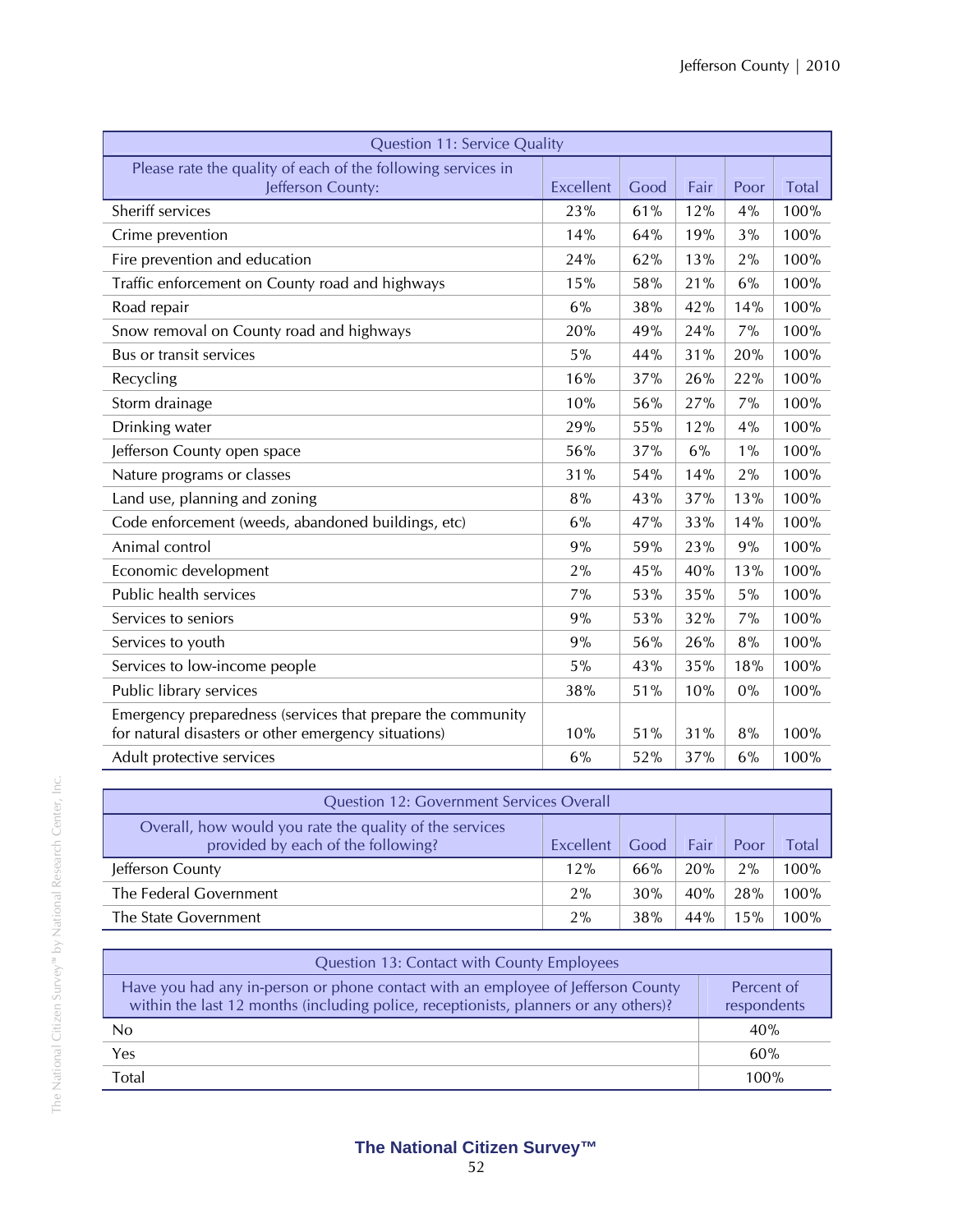| <b>Question 14: County Employees</b>                                                            |           |      |      |       |       |  |
|-------------------------------------------------------------------------------------------------|-----------|------|------|-------|-------|--|
| What was your impression of the employee(s) of Jefferson<br>County in your most recent contact? | Excellent | Good | Fair | Poor  | Total |  |
| Knowledge                                                                                       | 31%       | 54%  | 12%  | 3%    | 100%  |  |
| Responsiveness                                                                                  | 29%       | 50%  | 13%  | $7\%$ | 100%  |  |
| Courtesy                                                                                        | 40%       | 42%  | 13%  | 5%    | 100%  |  |
| Overall impression                                                                              | 29%       | 51%  | 15%  | 5%    | 100%  |  |

| <b>Question 15: Government Performance</b>                                          |           |      |      |      |       |
|-------------------------------------------------------------------------------------|-----------|------|------|------|-------|
| Please rate the following categories of Jefferson County<br>government performance: | Excellent | Good | Fair | Poor | Total |
| The value of services for the taxes paid to Jefferson County                        | 8%        | 47%  | 36%  | 9%   | 100%  |
| The overall direction that Jefferson County is taking                               | $5\%$     | 46%  | 38%  | 10%  | 100%  |
| The job Jefferson County government does at welcoming<br>citizen involvement        | $3\%$     | 42%  | 39%  | 16%  | 100%  |
| The job Jefferson County government does at listening to<br>citizens                | 2%        | 35%  | 43%  | 21%  | 100%  |

| Question 16: Recommendation and Longevity                                      |                |                    |                      |                  |       |
|--------------------------------------------------------------------------------|----------------|--------------------|----------------------|------------------|-------|
| Please indicate how likely or unlikely<br>you are to do each of the following: | Very<br>likely | Somewhat<br>likely | Somewhat<br>unlikely | Verv<br>unlikely | Total |
| Recommend living in Jefferson County to<br>someone who asks                    | 52%            | 41%                | 5%                   | 2%               | 100%  |
| Remain in Jefferson County for the next<br>five years                          | 70%            | 23%                | 4%                   | $4\%$            | 100%  |

| Question 17: Impact of the Economy                                                                                                      |                           |  |  |  |
|-----------------------------------------------------------------------------------------------------------------------------------------|---------------------------|--|--|--|
| What impact, if any, do you think the economy will have on your family income in<br>the next 6 months? Do you think the impact will be: | Percent of<br>respondents |  |  |  |
| Very positive                                                                                                                           | 2%                        |  |  |  |
| Somewhat positive                                                                                                                       | 11%                       |  |  |  |
| <b>Neutral</b>                                                                                                                          | 40%                       |  |  |  |
| Somewhat negative                                                                                                                       | 36%                       |  |  |  |
| Very negative                                                                                                                           | $11\%$                    |  |  |  |
| Total                                                                                                                                   | 100%                      |  |  |  |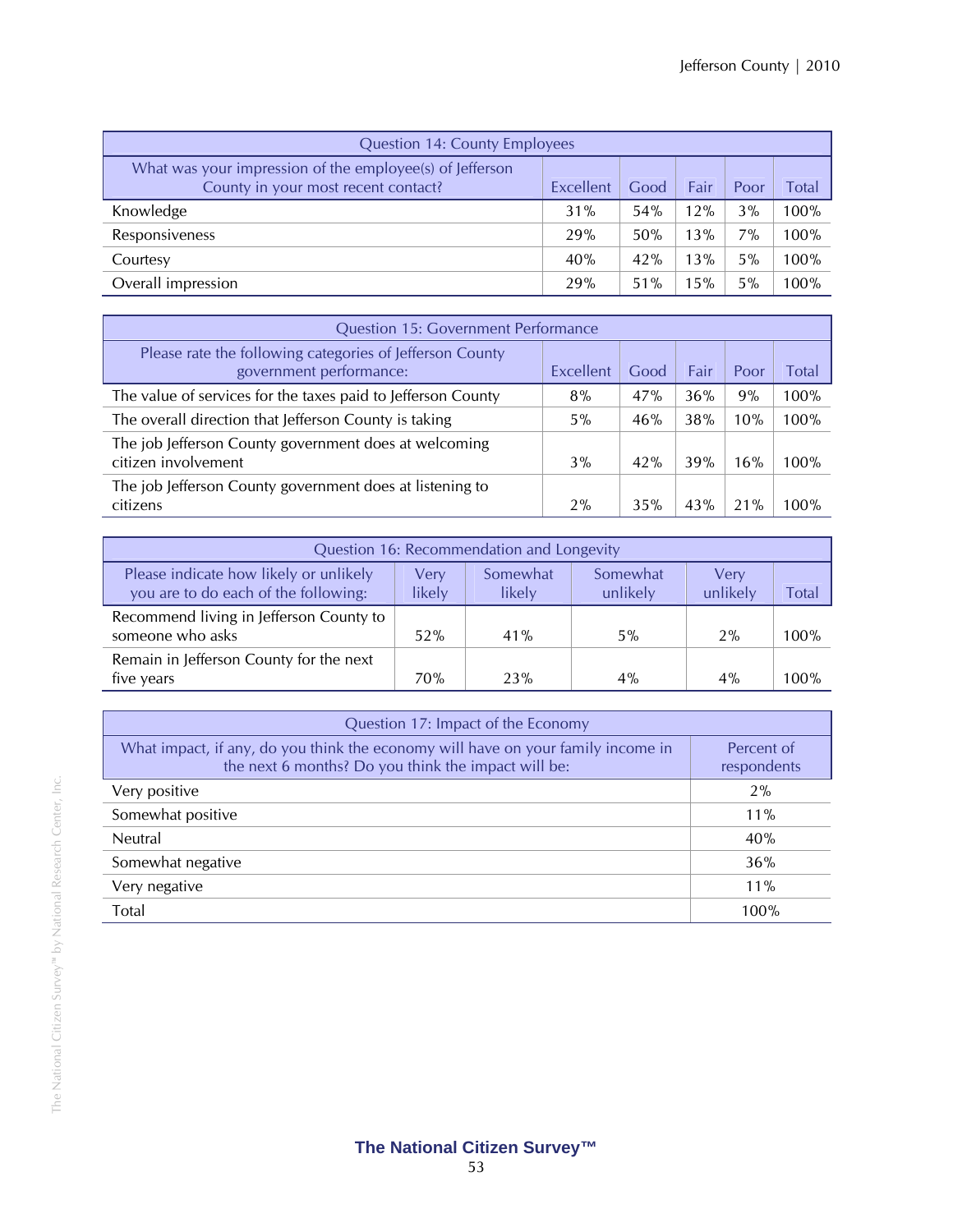| Question 18a: Policy Question 1                                                                                                                                              |                           |  |  |  |  |
|------------------------------------------------------------------------------------------------------------------------------------------------------------------------------|---------------------------|--|--|--|--|
| If service levels had to be reduced in the future due to budget shortfalls, which of the<br>following services would you be most willing to reduce? (Please select only one) | Percent of<br>respondents |  |  |  |  |
| Law enforcement services                                                                                                                                                     | $7\%$                     |  |  |  |  |
| Library services                                                                                                                                                             | 22%                       |  |  |  |  |
| Social Services for seniors, children and families in need                                                                                                                   | 6%                        |  |  |  |  |
| Public health-related services                                                                                                                                               | 6%                        |  |  |  |  |
| Road maintenance and snowplowing                                                                                                                                             | 2%                        |  |  |  |  |
| Building new roads to ease traffic                                                                                                                                           | 57%                       |  |  |  |  |
| Total                                                                                                                                                                        | 100%                      |  |  |  |  |

| Question 18b: Policy Question 2                                                                                                                                               |                           |  |  |  |
|-------------------------------------------------------------------------------------------------------------------------------------------------------------------------------|---------------------------|--|--|--|
| If service levels had to be reduced in the future due to budget shortfalls, which of the<br>following services would you be least willing to reduce? (Please select only one) | Percent of<br>respondents |  |  |  |
| Law enforcement services                                                                                                                                                      | 44%                       |  |  |  |
| Library services                                                                                                                                                              | $7\%$                     |  |  |  |
| Social Services for seniors, children and families in need                                                                                                                    | 19%                       |  |  |  |
| Public health-related services                                                                                                                                                | $7\%$                     |  |  |  |
| Road maintenance and snowplowing                                                                                                                                              | 21%                       |  |  |  |
| Building new roads to ease traffic                                                                                                                                            | 3%                        |  |  |  |
| Total                                                                                                                                                                         | 100%                      |  |  |  |

| Question 18c: Policy Question 3                                                                                                                                                |                           |
|--------------------------------------------------------------------------------------------------------------------------------------------------------------------------------|---------------------------|
| To what extent would you support or oppose a property tax increase to increase law<br>enforcement services (e.g., responses to calls for assistance) in unincorporated Jeffco? | Percent of<br>respondents |
| Strongly support                                                                                                                                                               | 15%                       |
| Somewhat support                                                                                                                                                               | 31%                       |
| Somewhat oppose                                                                                                                                                                | 26%                       |
| Strongly oppose                                                                                                                                                                | 29%                       |
| Total                                                                                                                                                                          | 100%                      |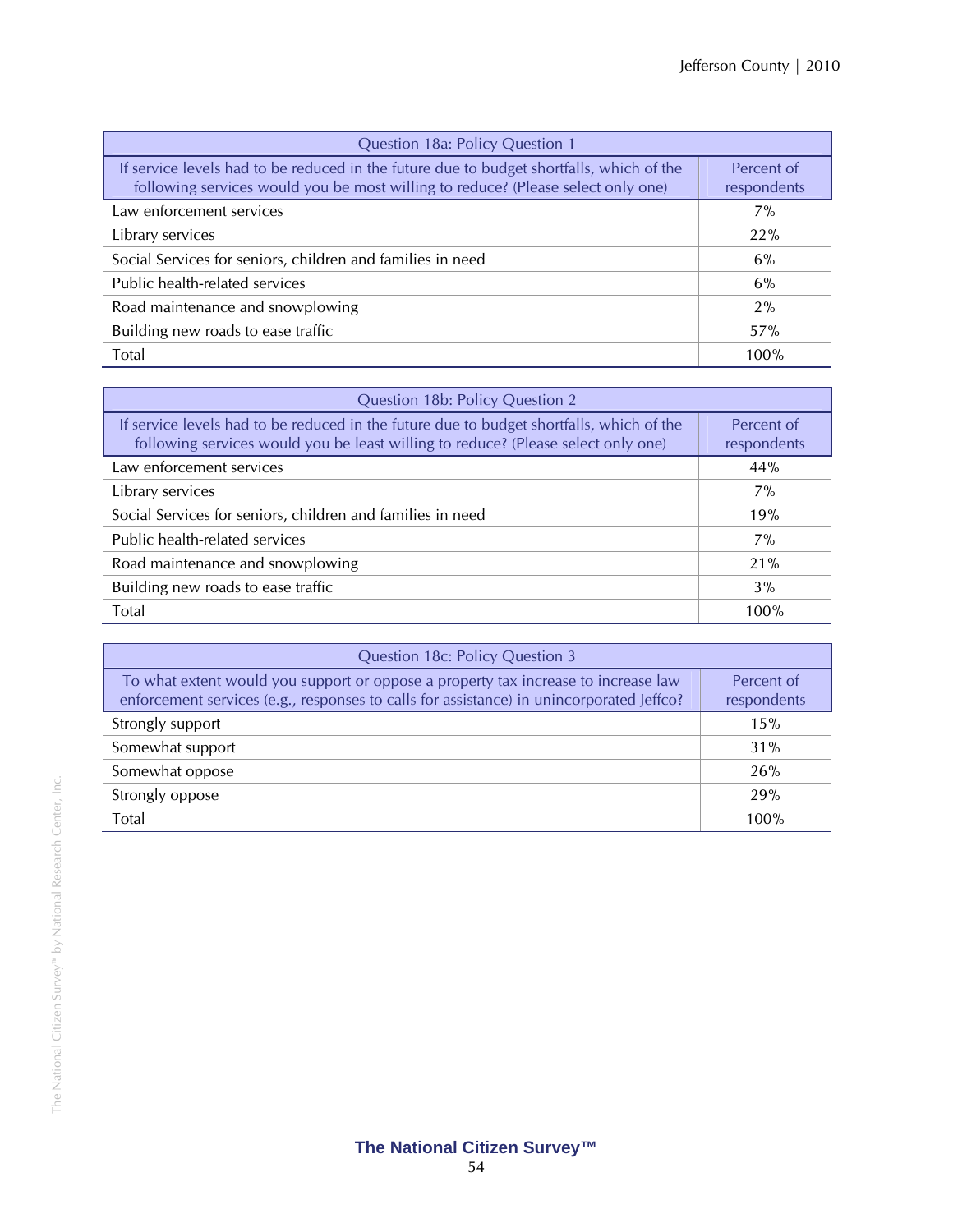| <b>Question D1: Employment Status</b> |                        |
|---------------------------------------|------------------------|
| Are you currently employed for pay?   | Percent of respondents |
| No                                    | 23%                    |
| Yes, full-time                        | 68%                    |
| Yes, part-time                        | 9%                     |
| Total                                 | 100%                   |

| Question D2: Mode of Transportation Used for Commute                                                                                        |                              |
|---------------------------------------------------------------------------------------------------------------------------------------------|------------------------------|
| During a typical week, how many days do you commute to work (for the longest<br>distance of your commute) in each of the ways listed below? | Percent of days<br>mode used |
| Motorized vehicle (e.g., car, truck, van, motorcycle, etc) by myself                                                                        | <b>73%</b>                   |
| Motorized vehicle (e.g., car, truck, van, motorcycle, etc) with other children or<br>adults                                                 | 10%                          |
| Bus, rail, subway or other public transportation                                                                                            | 4%                           |
| Walk                                                                                                                                        | $1\%$                        |
| <b>Bicycle</b>                                                                                                                              | $1\%$                        |
| Work at home                                                                                                                                | 10%                          |
| Other                                                                                                                                       | $0\%$                        |

| Question D3: Length of Residency                   |                        |
|----------------------------------------------------|------------------------|
| How many years have you lived in Jefferson County? | Percent of respondents |
| Less than 2 years                                  | 9%                     |
| 2 to 5 years                                       | 16%                    |
| 6 to 10 years                                      | 15%                    |
| 11 to 20 years                                     | 25%                    |
| More than 20 years                                 | 35%                    |
| Total                                              | 100%                   |

| <b>Question D4: Housing Unit Type</b>                             |                        |
|-------------------------------------------------------------------|------------------------|
| Which best describes the building you live in?                    | Percent of respondents |
| One family house detached from any other houses                   | 83%                    |
| House attached to one or more houses (e.g., a duplex or townhome) | 10%                    |
| Building with two or more apartments or condominiums              | $7\%$                  |
| Mobile home                                                       | 0%                     |
| Other                                                             | $1\%$                  |
| Total                                                             | 100%                   |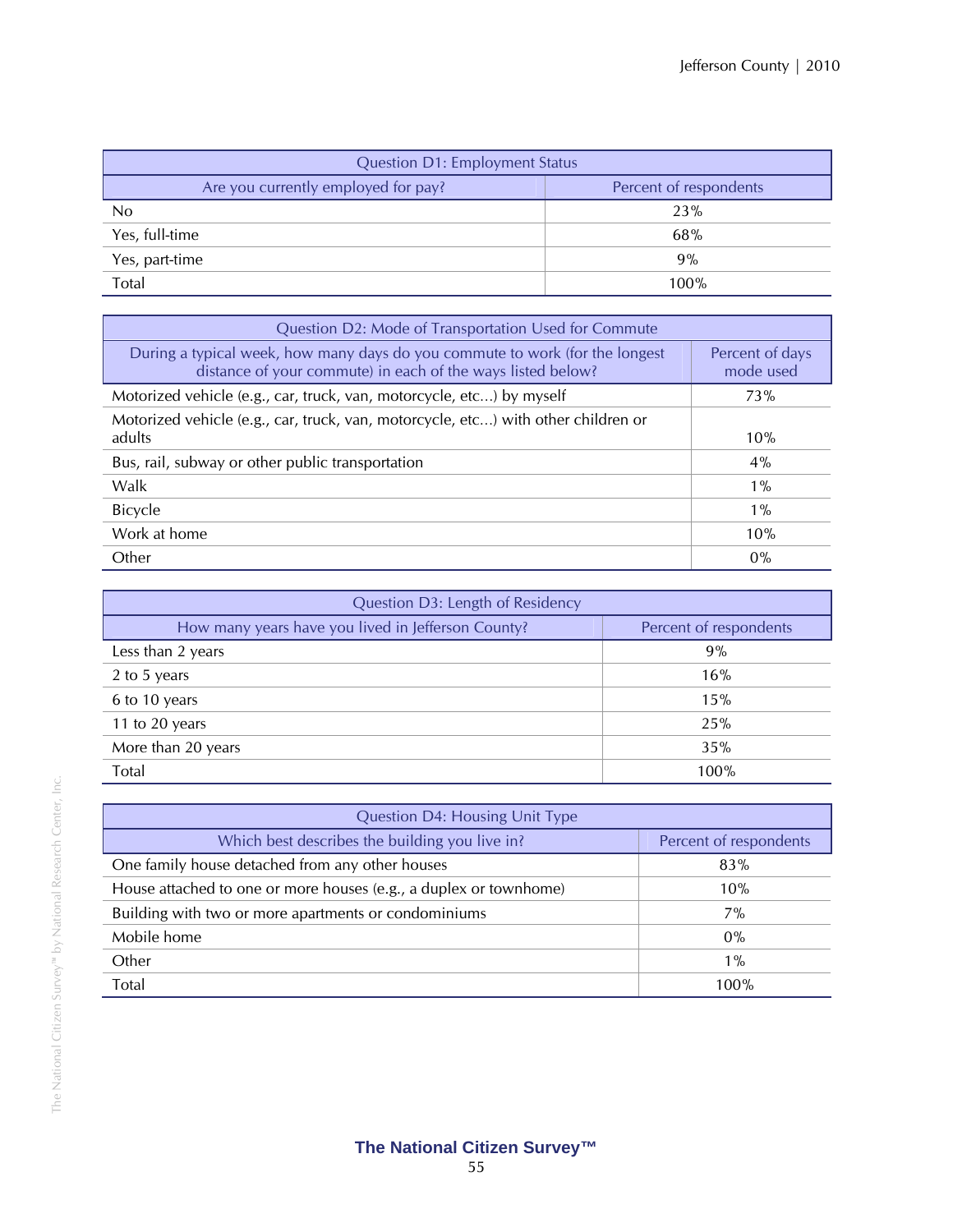| Question D5: Housing Tenure (Rent/Own)                                  |                        |
|-------------------------------------------------------------------------|------------------------|
| Is this house, apartment or mobile home                                 | Percent of respondents |
| Rented for cash or occupied without cash payment                        | 18%                    |
| Owned by you or someone in this house with a mortgage or free and clear | 82%                    |
| Total                                                                   | 100%                   |

| <b>Question D6: Monthly Housing Cost</b>                                                                                                                                              |                           |
|---------------------------------------------------------------------------------------------------------------------------------------------------------------------------------------|---------------------------|
| About how much is your monthly housing cost for the place you live (including rent,<br>mortgage payment, property tax, property insurance and homeowners" association<br>(HOA) fees)? | Percent of<br>respondents |
| Less than \$300 per month                                                                                                                                                             | 3%                        |
| \$300 to \$599 per month                                                                                                                                                              | 6%                        |
| \$600 to \$999 per month                                                                                                                                                              | 12%                       |
| \$1,000 to \$1,499 per month                                                                                                                                                          | 26%                       |
| \$1,500 to \$2,499 per month                                                                                                                                                          | 36%                       |
| \$2,500 or more per month                                                                                                                                                             | 17%                       |
| Total                                                                                                                                                                                 | 100%                      |

| Question D7: Presence of Children in Household |                                                     |                        |
|------------------------------------------------|-----------------------------------------------------|------------------------|
|                                                | Do any children 17 or under live in your household? | Percent of respondents |
| No                                             |                                                     | 58%                    |
| Yes                                            |                                                     | 42%                    |
| Total                                          |                                                     | 100%                   |

# **The National Citizen Survey™**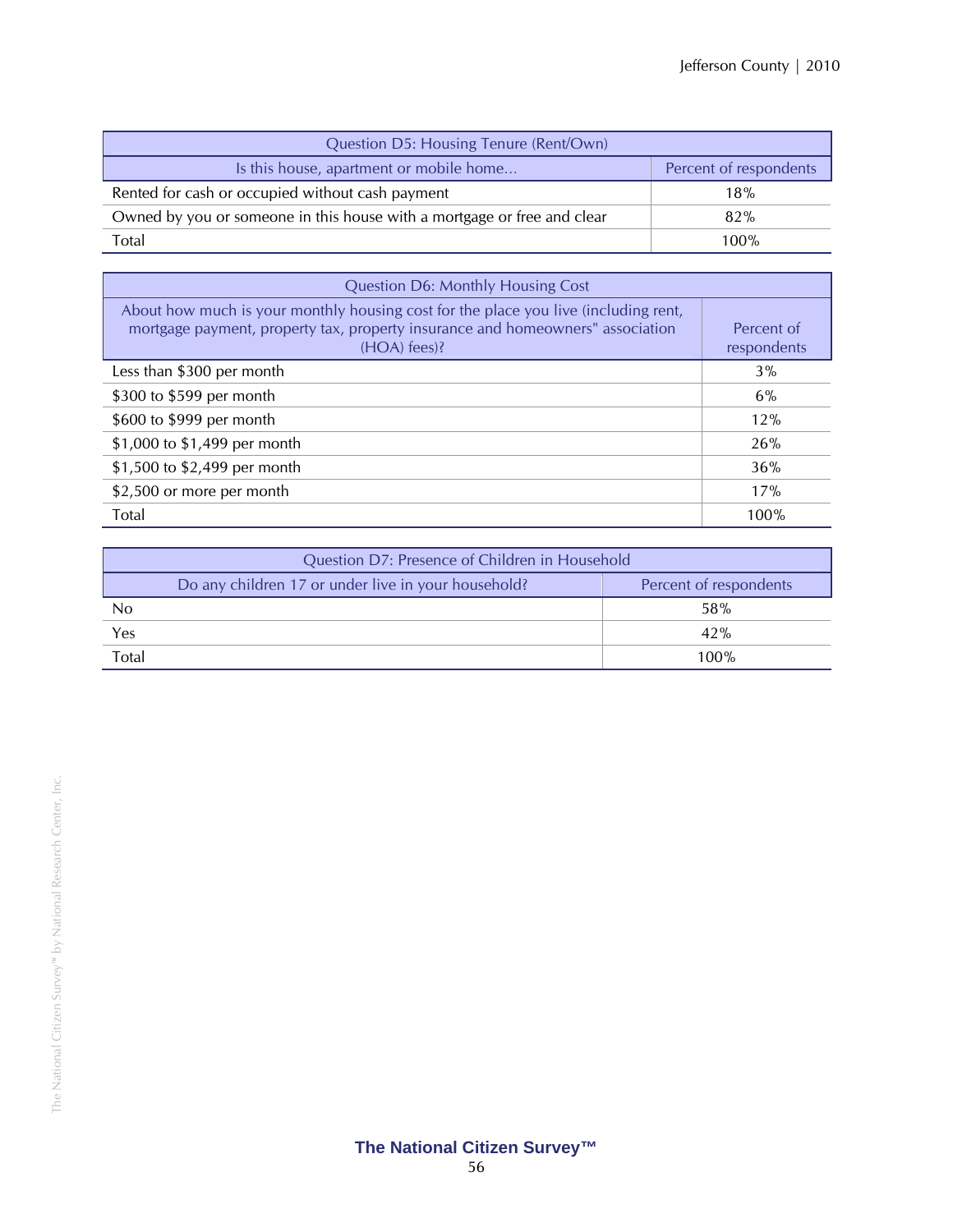| Question D8: Presence of Older Adults in Household               |                        |
|------------------------------------------------------------------|------------------------|
| Are you or any other members of your household aged 65 or older? | Percent of respondents |
| N <sub>0</sub>                                                   | 85%                    |
| Yes                                                              | 15%                    |
| Total                                                            | $100\%$                |

| Question D9: Household Income                                                                                                                                                                                    |                           |
|------------------------------------------------------------------------------------------------------------------------------------------------------------------------------------------------------------------|---------------------------|
| How much do you anticipate your household's total income before taxes will be for the<br>current year? (Please include in your total income money from all sources for all<br>persons living in your household.) | Percent of<br>respondents |
| Less than \$24,999                                                                                                                                                                                               | 7%                        |
| \$25,000 to \$49,999                                                                                                                                                                                             | 15%                       |
| \$50,000 to \$99,999                                                                                                                                                                                             | 36%                       |
| \$100,000 to \$149,000                                                                                                                                                                                           | 23%                       |
| \$150,000 or more                                                                                                                                                                                                | 18%                       |
| Total                                                                                                                                                                                                            | 100%                      |

| <b>Question D10: Ethnicity</b>                           |                        |
|----------------------------------------------------------|------------------------|
| Are you Spanish, Hispanic or Latino?                     | Percent of respondents |
| No, not Spanish, Hispanic or Latino                      | 94%                    |
| Yes, I consider myself to be Spanish, Hispanic or Latino | 6%                     |
| Total                                                    | 100%                   |

| <b>Question D11: Race</b>                                                                            |                           |  |
|------------------------------------------------------------------------------------------------------|---------------------------|--|
| What is your race? (Mark one or more races to indicate what race(s) you consider<br>yourself to be.) | Percent of<br>respondents |  |
| American Indian or Alaskan Native                                                                    | 2%                        |  |
| Asian, Asian Indian or Pacific Islander                                                              | 2%                        |  |
| <b>Black or African American</b>                                                                     | $0\%$                     |  |
| White                                                                                                | 94%                       |  |
| Other                                                                                                | 5%                        |  |

| Question D12: Age              |                        |
|--------------------------------|------------------------|
| In which category is your age? | Percent of respondents |
| 18 to 24 years                 | 4%                     |
| 25 to 34 years                 | 17%                    |
| 35 to 44 years                 | 20%                    |
| 45 to 54 years                 | 38%                    |
| 55 to 64 years                 | 11%                    |
| 65 to 74 years                 | 6%                     |
| 75 years or older              | 4%                     |
| Total                          | 100%                   |

The National Citizen Survey™ by National Research Center, Inc.

The National Citizen Survey<sup>m</sup> by National Research Center, Inc.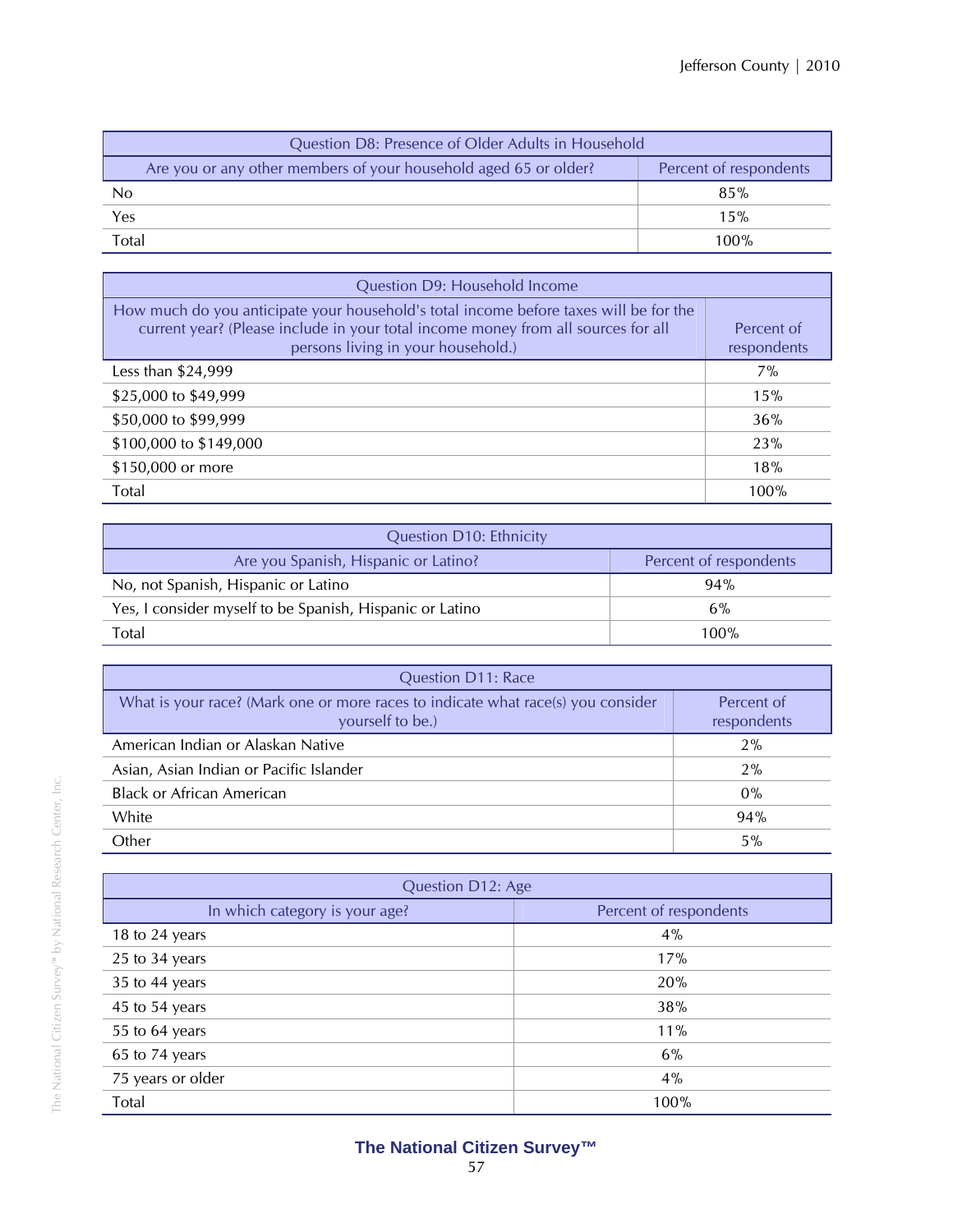| <b>Question D13: Gender</b> |                        |  |  |  |  |  |  |  |
|-----------------------------|------------------------|--|--|--|--|--|--|--|
| What is your sex?           | Percent of respondents |  |  |  |  |  |  |  |
| Female                      | 49%                    |  |  |  |  |  |  |  |
| Male                        | 51%                    |  |  |  |  |  |  |  |
| Total                       | 100%                   |  |  |  |  |  |  |  |

| Question D14: Registered to Vote                 |                        |  |  |  |  |  |  |  |
|--------------------------------------------------|------------------------|--|--|--|--|--|--|--|
| Are you registered to vote in your jurisdiction? | Percent of respondents |  |  |  |  |  |  |  |
| N <sub>0</sub>                                   | $7\%$                  |  |  |  |  |  |  |  |
| Yes                                              | 92%                    |  |  |  |  |  |  |  |
| Ineligible to vote                               | $0\%$                  |  |  |  |  |  |  |  |
| <b>Total</b>                                     | 100%                   |  |  |  |  |  |  |  |

| Question D15: Voted in Last General Election                                                    |                           |
|-------------------------------------------------------------------------------------------------|---------------------------|
| Many people don't have time to vote in elections. Did you vote in the last general<br>election? | Percent of<br>respondents |
| No.                                                                                             | 13%                       |
| Yes                                                                                             | 85%                       |
| Ineligible to vote                                                                              | $1\%$                     |
| Total                                                                                           | 100%                      |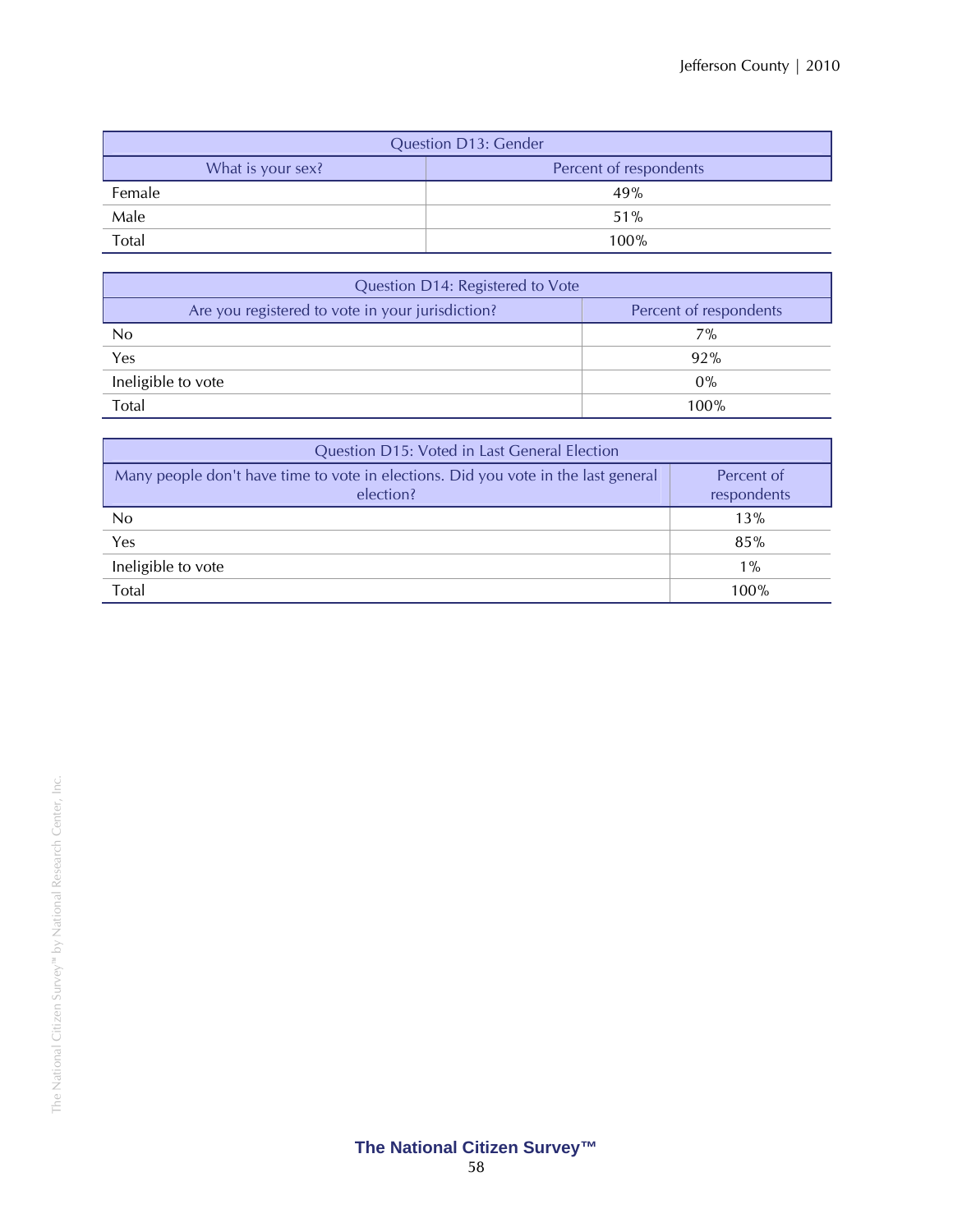### Frequencies Including "Don't Know" Responses

These tables contain the percentage of respondents for each response category as well as the "n" or total number of respondents for each category, next to the percentage.

| Question 1: Quality of Life                                                          |     |                   |     |      |       |      |       |               |       |                |         |       |
|--------------------------------------------------------------------------------------|-----|-------------------|-----|------|-------|------|-------|---------------|-------|----------------|---------|-------|
| Please rate each of the following aspects of quality of life in<br>Jefferson County: |     | Excellent<br>Good |     | Fair |       | Poor |       | Don't<br>know |       | <b>Total</b>   |         |       |
| Jefferson County as a place to live                                                  | 41% | 529               | 54% | 700  | $4\%$ | 57   | $0\%$ | h             | $0\%$ |                | 100%    | 1,299 |
| Your neighborhood as a place to live                                                 | 50% | 651               | 42% | 540  | 7%    | 88   | 2%    | 21            | $0\%$ | $\overline{0}$ | 100%    | , 301 |
| Jefferson County as a place to raise children                                        | 29% | 382               | 52% | 669  | 5%    | 65   | $1\%$ | 13            | 13%   | 166            | 100%    | 1,295 |
| Jefferson County as a place to work                                                  | 16% | $21^{\circ}$      | 40% | 514  | 17%   | 215  | 5%    | 61            | 22%   | 289            | 100%    | 1,290 |
| Jefferson County as a place to retire                                                | 18% | 227               | 36% | 470  | 17%   | 217  | 5%    | 70            | 24%   | 312            | 100%    | 1,296 |
| The overall quality of life in Jefferson County                                      | 29% | 374               | 66% | 863  | 4%    | 52   | $1\%$ | 8             | $0\%$ | 5              | $100\%$ | ,303  |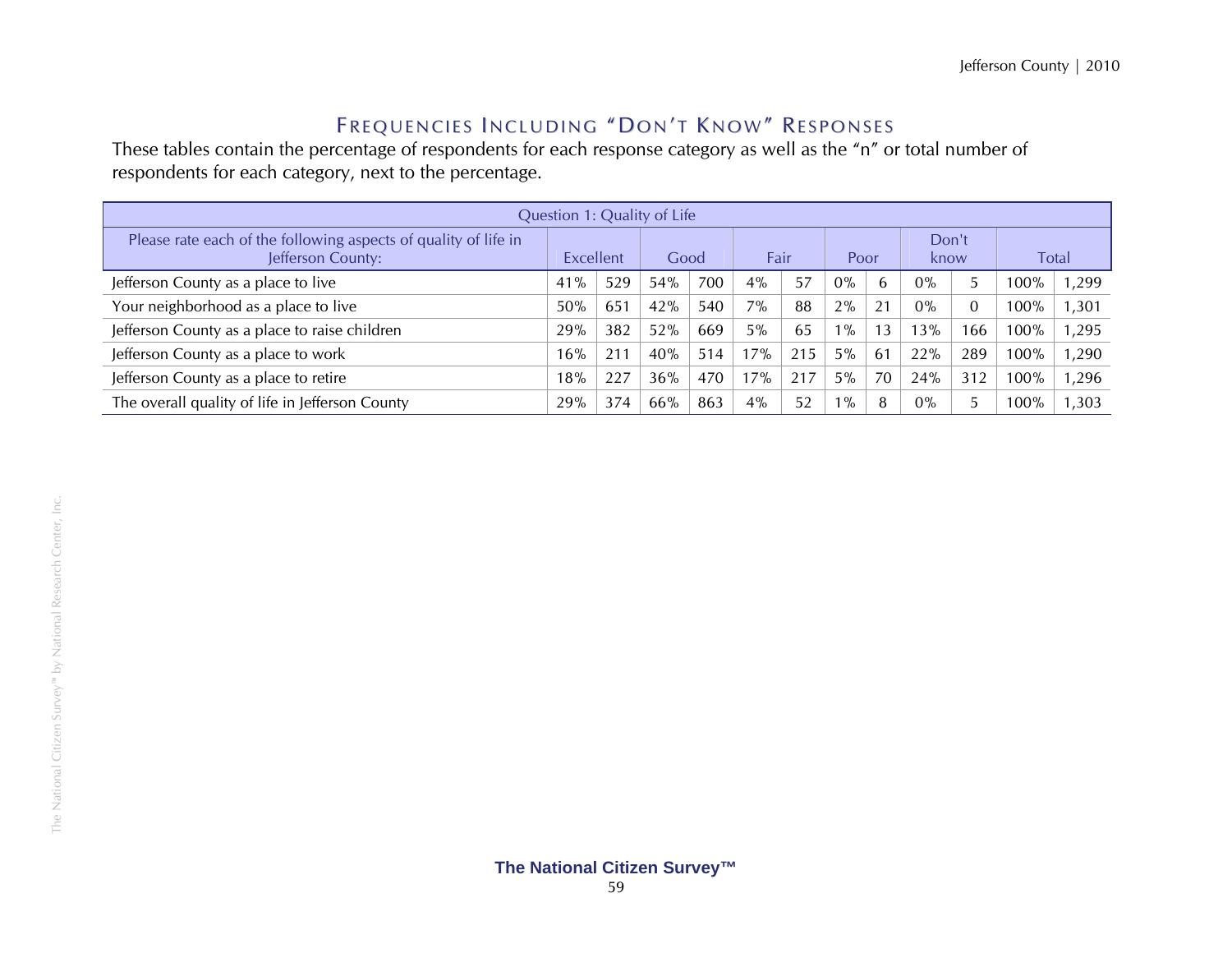| <b>Question 2: Community Characteristics</b>                                                        |       |           |     |      |      |     |       |     |               |     |      |              |
|-----------------------------------------------------------------------------------------------------|-------|-----------|-----|------|------|-----|-------|-----|---------------|-----|------|--------------|
| Please rate each of the following characteristics as they relate<br>to Jefferson County as a whole: |       | Excellent |     | Good | Fair |     | Poor  |     | Don't<br>know |     |      | <b>Total</b> |
| Sense of community                                                                                  | 11%   | 139       | 48% | 617  | 34%  | 439 | 5%    | 61  | 3%            | 44  | 100% | 1,299        |
| Recreational opportunities                                                                          | 45%   | 581       | 40% | 515  | 11%  | 147 | 2%    | 23  | 2%            | 31  | 100% | 1,296        |
| Employment opportunities                                                                            | 5%    | 67        | 25% | 316  | 37%  | 471 | 11%   | 146 | 22%           | 286 | 100% | 1,286        |
| Ease of car travel in Jefferson County                                                              | 12%   | 159       | 57% | 740  | 26%  | 344 | 4%    | 46  | $1\%$         | 14  | 100% | 1,303        |
| Ease of bus travel in Jefferson County                                                              | 4%    | 48        | 16% | 210  | 24%  | 303 | 16%   | 202 | 40%           | 517 | 100% | 1,281        |
| Ease of bicycle travel in Jefferson County                                                          | 10%   | 130       | 30% | 386  | 27%  | 351 | 12%   | 153 | 21%           | 277 | 100% | 1,296        |
| Ease of walking in Jefferson County                                                                 | 12%   | 156       | 41% | 528  | 29%  | 375 | 12%   | 160 | 5%            | 63  | 100% | 1,282        |
| Traffic flow on major streets                                                                       | 6%    | 81        | 42% | 547  | 41%  | 534 | 10%   | 130 | $1\%$         | 13  | 100% | 1,305        |
| Availability of affordable quality housing                                                          | 3%    | 44        | 36% | 471  | 35%  | 461 | 12%   | 153 | 13%           | 171 | 100% | 1,301        |
| Availability of affordable quality child care                                                       | $1\%$ | 17        | 14% | 184  | 14%  | 178 | 6%    | 82  | 64%           | 823 | 100% | 1,284        |
| Availability of affordable quality health care                                                      | 7%    | 93        | 40% | 521  | 22%  | 280 | 11%   | 139 | 21%           | 269 | 100% | 1,301        |
| Availability of preventive health services                                                          | 9%    | 122       | 40% | 514  | 22%  | 288 | 6%    | 82  | 23%           | 293 | 100% | 1,298        |
| Air quality                                                                                         | 12%   | 159       | 55% | 710  | 25%  | 323 | 6%    | 73  | 2%            | 29  | 100% | 1,294        |
| Quality of overall natural environment in Jefferson County                                          | 29%   | 376       | 55% | 712  | 14%  | 188 | $1\%$ | 17  | $1\%$         | 12  | 100% | 1,305        |
| Overall image or reputation of Jefferson County                                                     | 18%   | 230       | 64% | 839  | 14%  | 188 | 2%    | 22  | 2%            | 31  | 100% | 1,309        |

| <b>Question 3: Growth</b>                                                                                    |                  |     |                      |     |                 |     |                      |     |                  |                           |               |     |       |       |
|--------------------------------------------------------------------------------------------------------------|------------------|-----|----------------------|-----|-----------------|-----|----------------------|-----|------------------|---------------------------|---------------|-----|-------|-------|
| Please rate the speed of growth in the<br>following categories in Jefferson County<br>over the past 2 years: | Much too<br>slow |     | Somewhat<br>too slow |     | Right<br>amount |     | Somewhat<br>too fast |     | Much too<br>fast |                           | Don't<br>know |     | Total |       |
| Population growth                                                                                            | $0\%$            |     | 3%                   | 37  | 39%             | 505 | 27%                  | 350 | 3%               | 165                       | 18%           | 234 | 100%  | 1,293 |
| Retail growth (stores, restaurants, etc.)                                                                    | 3%               | 35  | 5%                   | 191 | 44%             | 566 | 18%                  | 230 | $1\%$            | $\mathbf{A}^{\mathsf{c}}$ | 10%           | 133 | 100%  | 1,296 |
| Jobs growth                                                                                                  | 15%              | 188 | 36%                  | 469 | 12%             | 152 | 2%                   | 21  | $1\%$            |                           | 35%           | 455 | 100%  | 1,292 |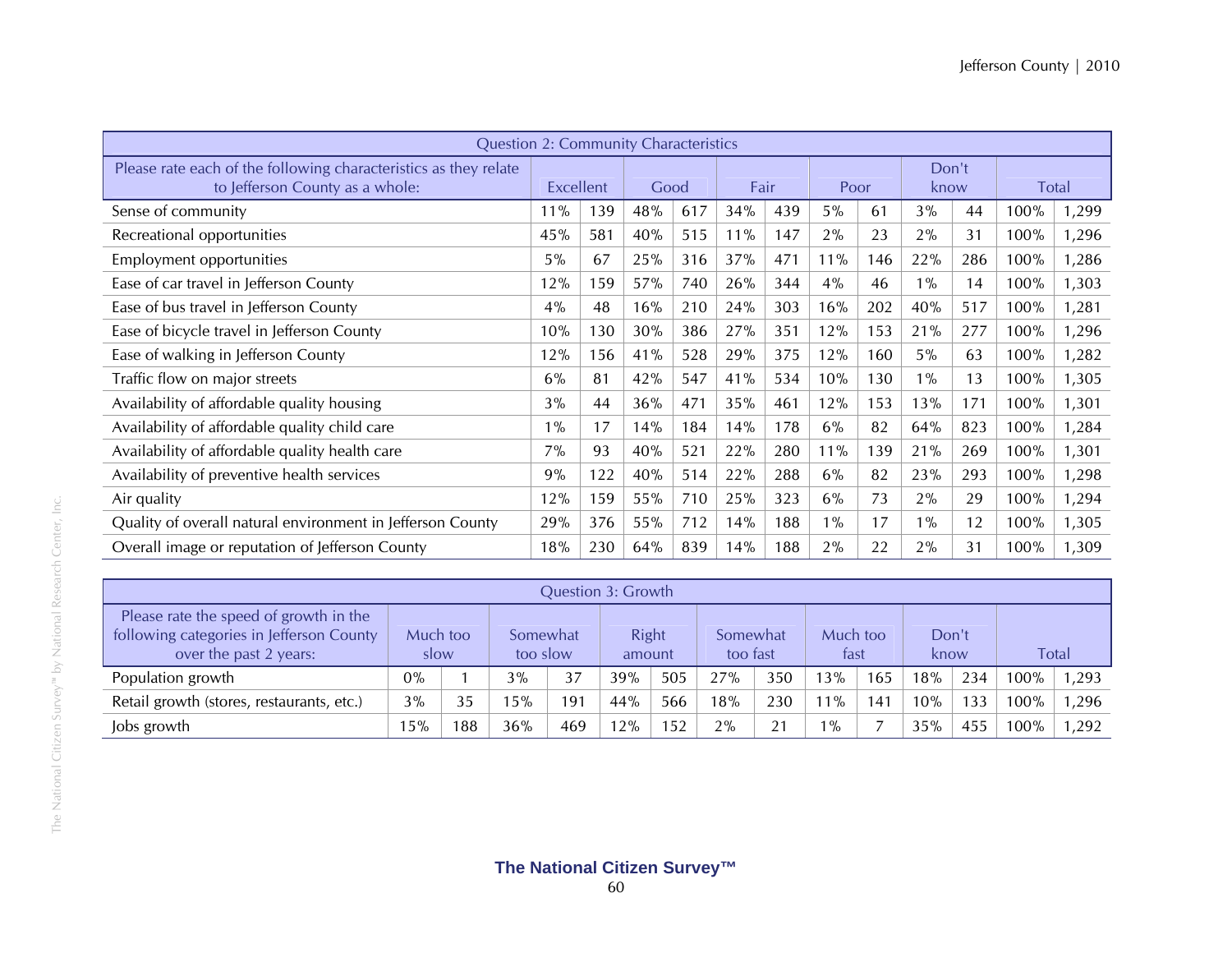| <b>Question 4: Code Enforcement</b>                                                                          |                        |       |  |  |  |  |  |  |  |
|--------------------------------------------------------------------------------------------------------------|------------------------|-------|--|--|--|--|--|--|--|
| To what degree, if at all, are run down buildings, weed lots or junk vehicles a problem in Jefferson County? | Percent of respondents | Count |  |  |  |  |  |  |  |
| Not a problem                                                                                                | 17%                    | 213   |  |  |  |  |  |  |  |
| Minor problem                                                                                                | 44%                    | 557   |  |  |  |  |  |  |  |
| Moderate problem                                                                                             | 27%                    | 344   |  |  |  |  |  |  |  |
| Major problem                                                                                                | 5%                     | 65    |  |  |  |  |  |  |  |
| Don't know                                                                                                   | 8%                     | 100   |  |  |  |  |  |  |  |
| Total                                                                                                        | 100%                   | 1,278 |  |  |  |  |  |  |  |

| <b>Question 5: Community Safety</b>                                                |           |     |                  |     |                            |     |                    |     |                |    |               |    |         |              |
|------------------------------------------------------------------------------------|-----------|-----|------------------|-----|----------------------------|-----|--------------------|-----|----------------|----|---------------|----|---------|--------------|
| Please rate how safe or unsafe you feel<br>from the following in Jefferson County: | Very safe |     | Somewhat<br>safe |     | Neither safe nor<br>unsafe |     | Somewhat<br>unsafe |     | Verv<br>unsafe |    | Don't<br>know |    |         | <b>Total</b> |
| Violent crime (e.g., rape, assault,<br>robbery)                                    | 37%       | 485 | 48%              | 619 | 10%                        | 134 | 2%                 | 32  | $1\%$          |    | 2%            | 22 | 100%    | 1,299        |
| Property crimes (e.g., burglary, theft)                                            | 18%       | 232 | 56%              | 726 | 14%                        | 182 | 9%                 | 121 | $1\%$          | 11 | 2%            | 26 | $100\%$ | 1,299        |
| Environmental hazards, including toxic<br>waste                                    | 35%       | 458 | 39%              | 505 | 15%                        | 189 | 4%                 | 55  | $0\%$          |    | 7%            | 84 | $100\%$ | 1.295        |

| <b>Question 6: Personal Safety</b>                       |           |     |                  |     |                            |     |                    |    |                |    |               |          |              |       |
|----------------------------------------------------------|-----------|-----|------------------|-----|----------------------------|-----|--------------------|----|----------------|----|---------------|----------|--------------|-------|
| Please rate how safe or unsafe you<br>feel:              | Very safe |     | Somewhat<br>safe |     | Neither safe nor<br>unsafe |     | Somewhat<br>unsafe |    | Verv<br>unsafe |    | Don't<br>know |          | <b>Total</b> |       |
| In your neighborhood during the day                      | 73%       | 954 | 23%              | 303 | 3%                         | 43  | $0\%$              |    | $0\%$          |    | $0\%$         |          | 100%         | 1,307 |
| In your neighborhood after dark                          | 43%       | 565 | 43%              | 563 | 10%                        | 125 | 4%                 | 49 | $0\%$          | 3  | $0\%$         | $\Omega$ | 100%         | 1,305 |
| In Jefferson County's downtown<br>area(s) during the day | 45%       | 590 | 39%              | 503 | 9%                         | 123 | 2%                 | 31 | $0\%$          |    | $4\%$         | 58       | 100%         | 1,306 |
| In Jefferson County's downtown<br>area(s) after dark     | 14%       | 187 | 47%              | 611 | 21%                        | 274 | 9%                 | 23 | 2%             | 20 | $7\%$         | 91       | $100\%$      | 1,306 |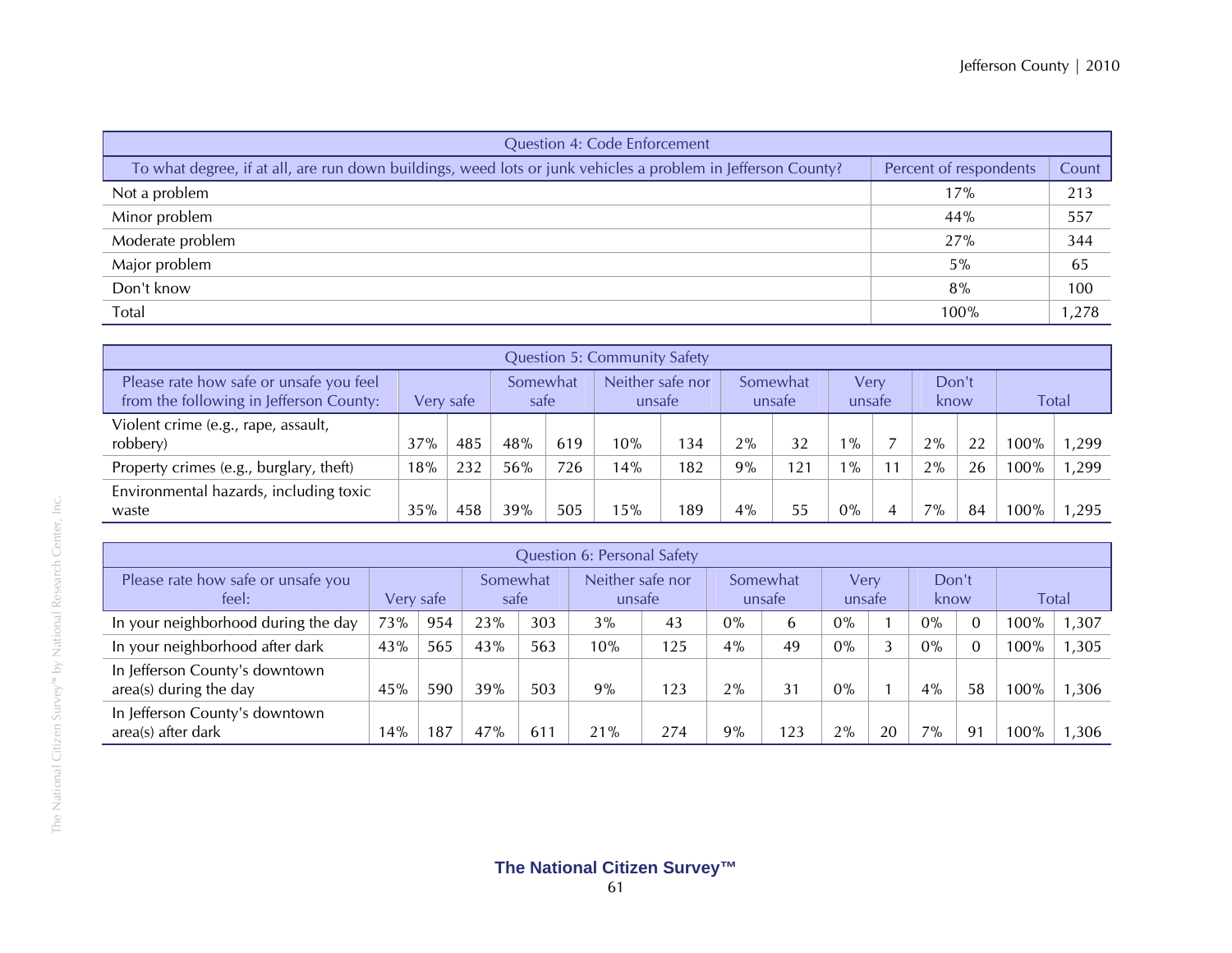| <b>Question 7: Crime Victim</b>                                                              |                        |       |
|----------------------------------------------------------------------------------------------|------------------------|-------|
| During the past twelve months, were you or anyone in your household the victim of any crime? | Percent of respondents | Count |
| N <sub>0</sub>                                                                               | 90%                    | 1,167 |
| Yes                                                                                          | 9%                     | 123   |
| Don't know                                                                                   | $0\%$                  |       |
| Total                                                                                        | 100%                   | 1.296 |

| <b>Question 8: Crime Reporting</b>                            |                        |       |  |  |  |  |  |  |  |
|---------------------------------------------------------------|------------------------|-------|--|--|--|--|--|--|--|
| If yes, was this crime (these crimes) reported to the police? | Percent of respondents | Count |  |  |  |  |  |  |  |
| N <sub>0</sub>                                                | 23%                    | 28    |  |  |  |  |  |  |  |
| Yes                                                           | 77%                    | 94    |  |  |  |  |  |  |  |
| Don't know                                                    | $0\%$                  |       |  |  |  |  |  |  |  |
| Total                                                         | $100\%$                |       |  |  |  |  |  |  |  |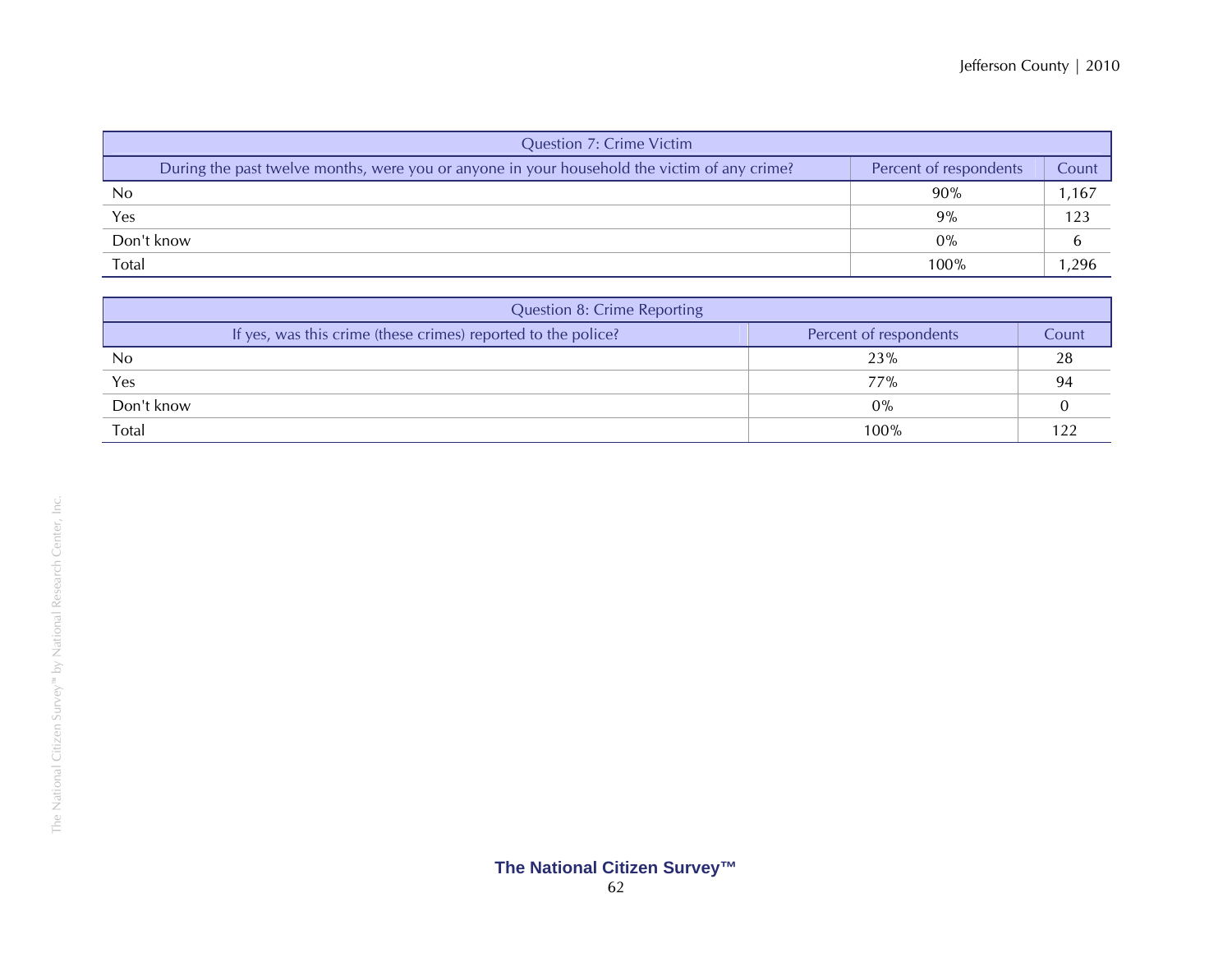|                                                                                                                                                               |              | Question 9: Resident Behaviors |                  |     |                  |     |                   |     |                       |     |       |       |
|---------------------------------------------------------------------------------------------------------------------------------------------------------------|--------------|--------------------------------|------------------|-----|------------------|-----|-------------------|-----|-----------------------|-----|-------|-------|
| In the last 12 months, about how many times, if ever,<br>have you or other household members participated in<br>the following activities in Jefferson County? | <b>Never</b> |                                | Once or<br>twice |     | 3 to 12<br>times |     | 13 to 26<br>times |     | More than 26<br>times |     | Total |       |
| Used Jefferson County public libraries or their services                                                                                                      | 19%          | 247                            | 23%              | 297 | 32%              | 417 | 13%               | 165 | 14%                   | 178 | 100%  | 1,304 |
| Used recreation centers in Jefferson County                                                                                                                   | 25%          | 327                            | 19%              | 245 | 25%              | 324 | 15%               | 198 | 16%                   | 202 | 100%  | 1,295 |
| Participated in a recreation program or activity                                                                                                              | 40%          | 516                            | 23%              | 293 | 18%              | 237 | 9%                | 120 | 9%                    | 122 | 100%  | 1,288 |
| Visited a neighborhood park or County park                                                                                                                    | 4%           | 55                             | 13%              | 171 | 31%              | 401 | 24%               | 313 | 27%                   | 348 | 100%  | 1,288 |
| Ridden a local bus within Jefferson County                                                                                                                    | 73%          | 935                            | 14%              | 175 | $7\%$            | 85  | 3%                | 36  | 4%                    | 48  | 100%  | 1,279 |
| Attended a meeting of local elected officials or other<br>local public meeting                                                                                | 69%          | 890                            | 23%              | 298 | $7\%$            | 86  | $1\%$             | 7   | $1\%$                 | 8   | 100%  | 1,290 |
| Watched a meeting of local elected officials or other<br>local public meeting on cable television or on the<br>internet                                       | 78%          | 1,002                          | 14%              | 181 | $7\%$            | 87  | $1\%$             | 17  | $0\%$                 | 6   | 100%  | 1,293 |
| Visited the Jefferson County Web site (at<br>www.jeffco.us)                                                                                                   | 29%          | 366                            | 30%              | 379 | 30%              | 390 | 7%                | 86  | 5%                    | 62  | 100%  | 1,283 |
| Recycled used paper, cans or bottles from your home                                                                                                           | 20%          | 256                            | 8%               | 102 | 12%              | 148 | 13%               | 171 | 47%                   | 602 | 100%  | 1,279 |
| Volunteered your time to some group or activity in<br>Jefferson County                                                                                        | 51%          | 663                            | 20%              | 255 | 14%              | 187 | 6%                | 80  | 8%                    | 109 | 100%  | 1,294 |
| Provided help to a friend or neighbor                                                                                                                         | 3%           | 35                             | 20%              | 257 | 47%              | 606 | 19%               | 243 | 12%                   | 159 | 100%  | 1,301 |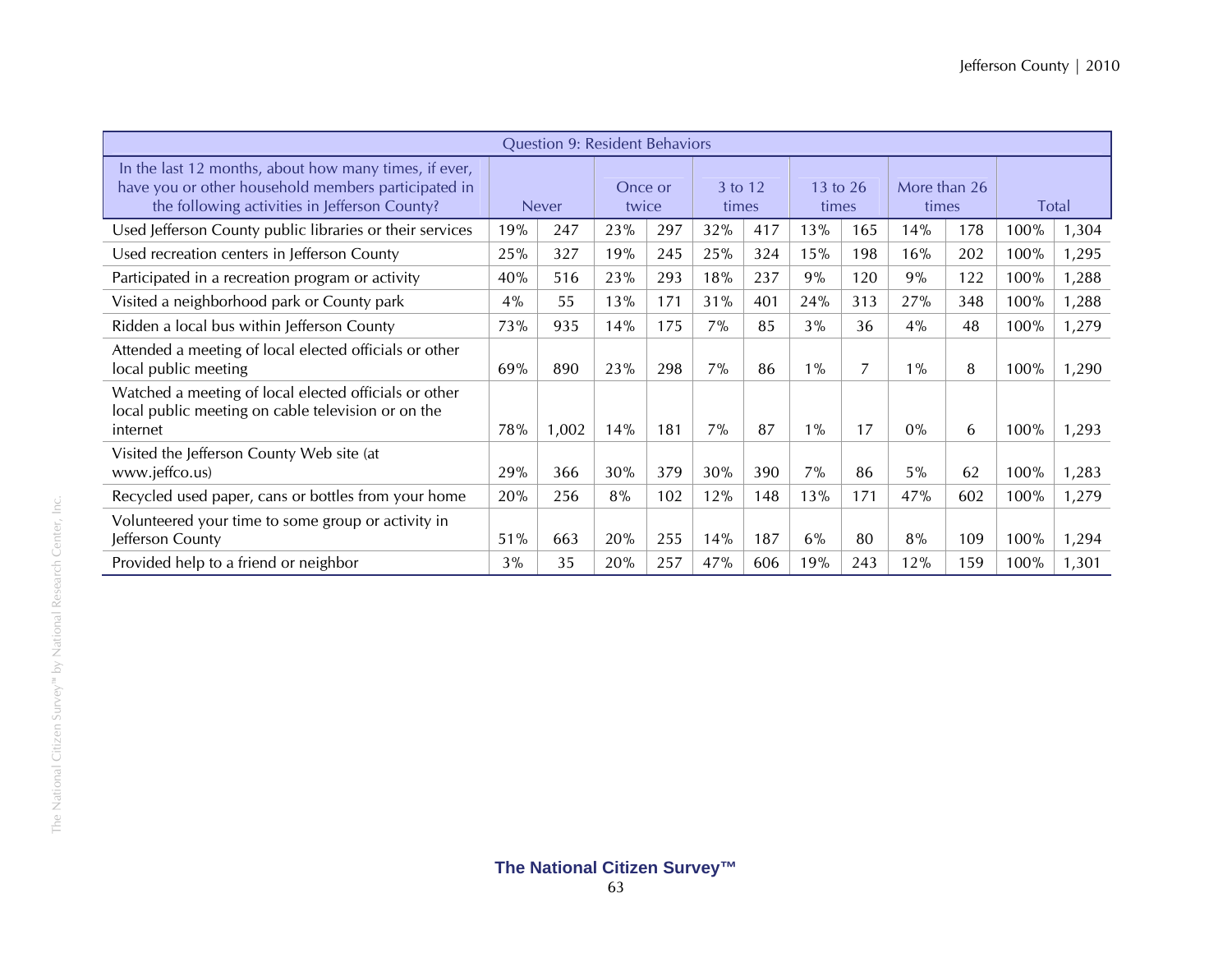| Question 10: Neighborliness                                                                                                                                |                           |       |
|------------------------------------------------------------------------------------------------------------------------------------------------------------|---------------------------|-------|
| About how often, if at all, do you talk to or visit with your immediate neighbors (people who live in the 10 or 20<br>households that are closest to you)? | Percent of<br>respondents | Count |
| Just about everyday                                                                                                                                        | 15%                       | 197   |
| Several times a week                                                                                                                                       | 28%                       | 363   |
| Several times a month                                                                                                                                      | 31%                       | 400   |
| Once a month                                                                                                                                               | 9%                        | 115   |
| Several times a year                                                                                                                                       | 11%                       | 143   |
| Once a year or less                                                                                                                                        | $5\%$                     | 64    |
| Never                                                                                                                                                      | $1\%$                     | 19    |
| Total                                                                                                                                                      | 100%                      | 1,303 |

|                                                              | <b>Question 11: Service Quality</b> |                  |     |      |     |      |       |      |       |     |              |       |
|--------------------------------------------------------------|-------------------------------------|------------------|-----|------|-----|------|-------|------|-------|-----|--------------|-------|
| Please rate the quality of each of the following services in |                                     |                  |     |      |     |      |       |      | Don't |     |              |       |
| Jefferson County:                                            |                                     | <b>Excellent</b> |     | Good |     | Fair |       | Poor | know  |     | <b>Total</b> |       |
| Sheriff services                                             | 20%                                 | 259              | 53% | 678  | 11% | 137  | 3%    | 44   | 13%   | 167 | 100%         | 1,286 |
| Crime prevention                                             | 11%                                 | 144              | 53% | 678  | 16% | 206  | 2%    | 26   | 18%   | 225 | 100%         | 1,279 |
| Fire prevention and education                                | 20%                                 | 248              | 51% | 647  | 11% | 137  | $2\%$ | 20   | 17%   | 217 | 100%         | 1,269 |
| Traffic enforcement on County road and highways              | 14%                                 | 184              | 54% | 685  | 20% | 254  | 5%    | 68   | 7%    | 88  | 100%         | 1,279 |
| Road repair                                                  | 6%                                  | 78               | 37% | 470  | 41% | 518  | 14%   | 180  | 2%    | 29  | 100%         | 1,274 |
| Snow removal on County road and highways                     | 20%                                 | 255              | 49% | 618  | 24% | 301  | 7%    | 86   | $1\%$ | 14  | 100%         | 1,275 |
| Bus or transit services                                      | 3%                                  | 33               | 24% | 308  | 17% | 212  | 11%   | 142  | 45%   | 566 | 100%         | 1,260 |
| Recycling                                                    | 13%                                 | 161              | 30% | 379  | 21% | 269  | 18%   | 227  | 19%   | 242 | 100%         | 1,279 |
| Storm drainage                                               | 8%                                  | 103              | 47% | 594  | 23% | 287  | 6%    | 78   | 16%   | 206 | 100%         | 1,268 |
| Drinking water                                               | 26%                                 | 336              | 50% | 637  | 11% | 140  | 3%    | 43   | 9%    | 119 | 100%         | 1,275 |
| Jefferson County open space                                  | 54%                                 | 687              | 36% | 458  | 6%  | 78   | $1\%$ | 11   | 3%    | 43  | 100%         | 1,276 |
| Nature programs or classes                                   | 15%                                 | 194              | 27% | 336  | 7%  | 86   | $1\%$ | 12   | 50%   | 634 | 100%         | 1,263 |
| Land use, planning and zoning                                | 5%                                  | 69               | 31% | 391  | 26% | 336  | 9%    | 116  | 28%   | 357 | 100%         | 1,268 |
| Code enforcement (weeds, abandoned buildings, etc)           | 4%                                  | 50               | 33% | 423  | 23% | 298  | 10%   | 130  | 29%   | 375 | 100%         | 1,276 |
| Animal control                                               | 7%                                  | 90               | 46% | 593  | 18% | 231  | 7%    | 93   | 21%   | 274 | 100%         | 1,280 |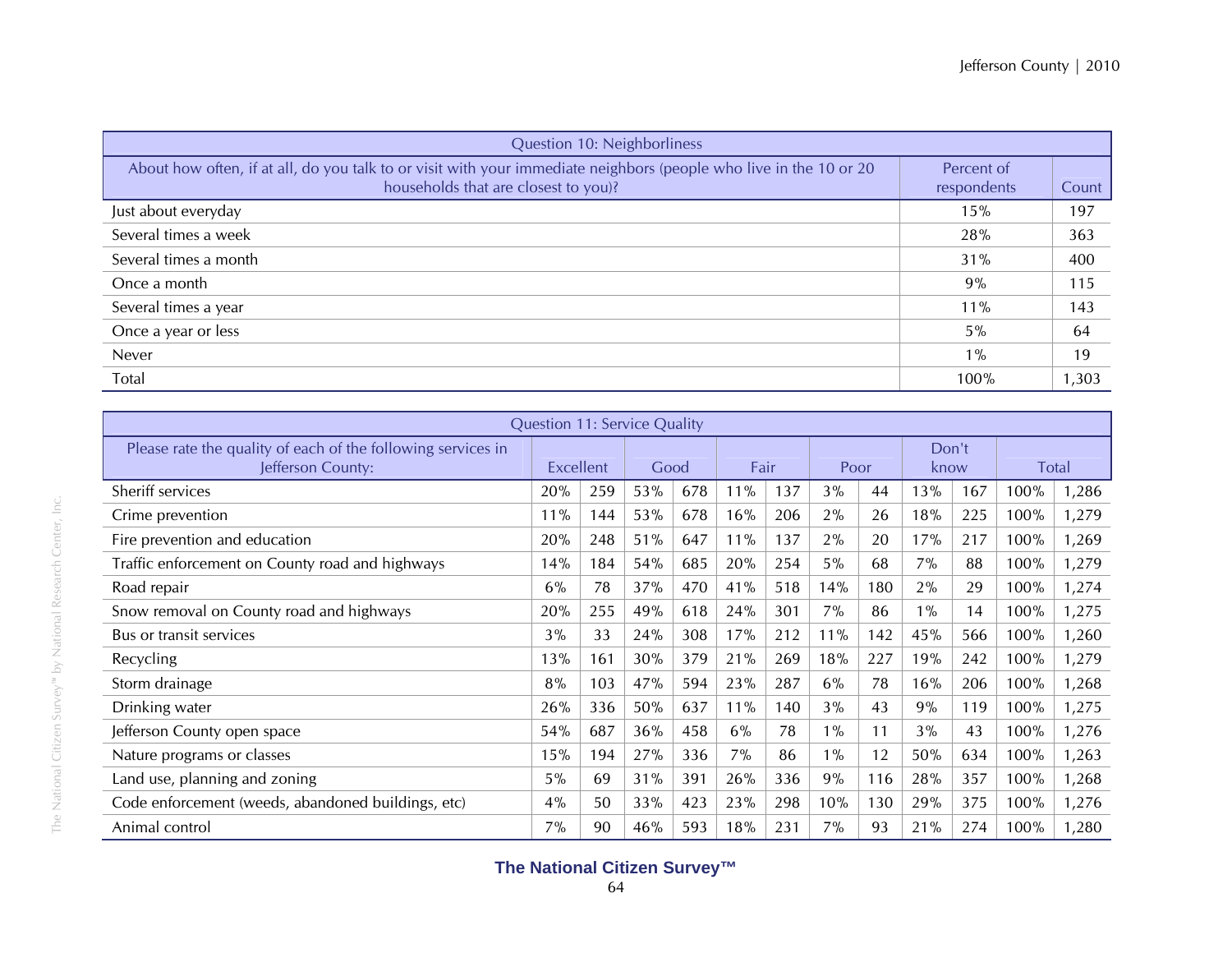|                                                                                                         |           |     | <b>Question 11: Service Quality</b> |     |        |     |       |     |       |     |              |       |
|---------------------------------------------------------------------------------------------------------|-----------|-----|-------------------------------------|-----|--------|-----|-------|-----|-------|-----|--------------|-------|
| Please rate the quality of each of the following services in                                            |           |     |                                     |     |        |     |       |     | Don't |     |              |       |
| Jefferson County:                                                                                       | Excellent |     | Good                                |     | Fair   |     | Poor  |     | know  |     | <b>Total</b> |       |
| Economic development                                                                                    | $1\%$     | 14  | 31%                                 | 396 | 28%    | 352 | 9%    | 114 | 31%   | 391 | 100%         | 1,266 |
| Public health services                                                                                  | 4%        | 45  | 29%                                 | 367 | 19%    | 247 | 3%    | 37  | 45%   | 574 | 100%         | 1,270 |
| Services to seniors                                                                                     | 3%        | 36  | 17%                                 | 222 | $0\%$  | 132 | 2%    | 28  | 67%   | 858 | 100%         | 1,275 |
| Services to youth                                                                                       | 5%        | 59  | 29%                                 | 364 | 13%    | 171 | 4%    | 52  | 49%   | 627 | 100%         | 1,274 |
| Services to low-income people                                                                           | $1\%$     | 18  | 13%                                 | 163 | $11\%$ | 133 | 5%    | 67  | 69%   | 865 | 100%         | 1,245 |
| Public library services                                                                                 | 33%       | 417 | 44%                                 | 558 | 9%     | 113 | $0\%$ | 3   | 13%   | 168 | 100%         | 1,260 |
| Emergency preparedness (services that prepare the<br>community for natural disasters or other emergency |           |     |                                     |     |        |     |       |     |       |     |              |       |
| situations)                                                                                             | 5%        | 59  | 24%                                 | 302 | 15%    | 186 | 4%    | 47  | 53%   | 677 | 100%         | 1,270 |
| Adult protective services                                                                               | $1\%$     | 16  | 12%                                 | 145 | 8%     | 104 | $1\%$ | 17  | 78%   | 978 | 100%         | 1,259 |

| Question 12: Government Services Overall                                                      |           |              |        |     |      |     |      |     |               |    |         |       |
|-----------------------------------------------------------------------------------------------|-----------|--------------|--------|-----|------|-----|------|-----|---------------|----|---------|-------|
| Overall, how would you rate the quality of the services<br>provided by each of the following? | Excellent |              | Good   |     | Fair |     | Poor |     | Don't<br>know |    |         | Total |
| Jefferson County                                                                              | 12%       | $15^{\circ}$ | $64\%$ | 814 | 19%  | 243 | 2%   | 27  | 3%            | 44 | $100\%$ | 1.278 |
| The Federal Government                                                                        | 2%        | 28           | 28%    | 352 | 37%  | 473 | 26%  | 328 | $7\%$         | 87 | $100\%$ | 1.268 |
| The State Government                                                                          | 2%        |              | 35%    | 450 | 41%  | 517 | 14%  | 182 | 8%            | 98 | 100%    | 1.273 |

| Question 13: Contact with County Employees                                                                                                                               |                           |       |
|--------------------------------------------------------------------------------------------------------------------------------------------------------------------------|---------------------------|-------|
| Have you had any in-person or phone contact with an employee of Jefferson County within the last 12 months<br>(including police, receptionists, planners or any others)? | Percent of<br>respondents | Count |
| No                                                                                                                                                                       | 40%                       | 506   |
| Yes                                                                                                                                                                      | 60%                       | 755   |
| Total                                                                                                                                                                    | $100\%$                   | 1,261 |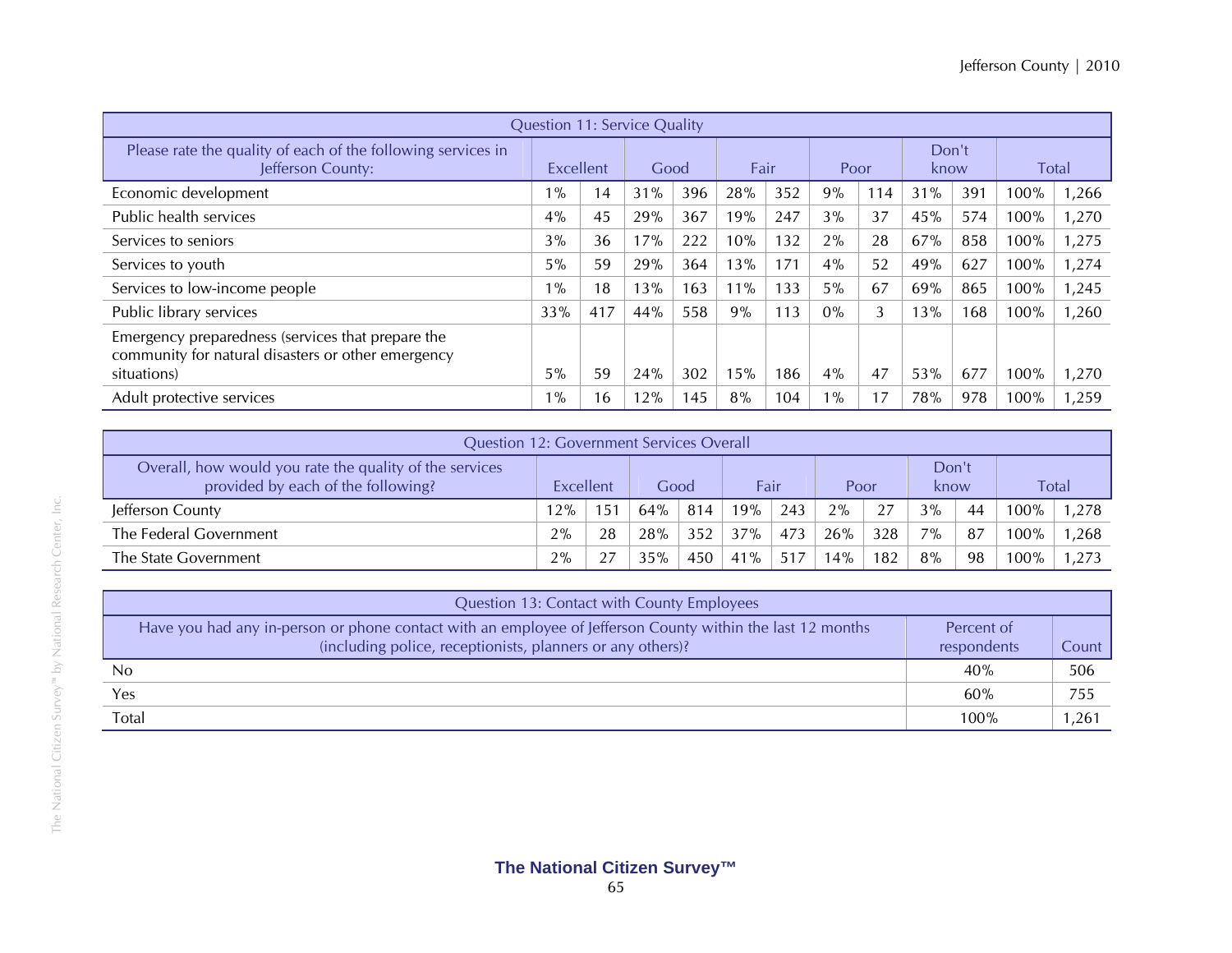| <b>Question 14: County Employees</b>                                                            |           |     |      |     |      |     |       |    |               |  |              |     |
|-------------------------------------------------------------------------------------------------|-----------|-----|------|-----|------|-----|-------|----|---------------|--|--------------|-----|
| What was your impression of the employee(s) of Jefferson County<br>in your most recent contact? | Excellent |     | Good |     | Fair |     | Poor  |    | Don't<br>know |  | <b>Total</b> |     |
| Knowledge                                                                                       | 31%       | 230 | 53%  | 399 | 12%  | 91  | 3%    | 25 | 0%            |  | $100\%$      | 747 |
| Responsiveness                                                                                  | 29%       | 217 | 50%  | 374 | 13%  | 100 | 7%    | 53 | 0%            |  | 100%         | 746 |
| Courtesy                                                                                        | 40%       | 297 | 42%  | 316 | 13%  | 97  | $5\%$ | 36 | 0%            |  | $100\%$      | 746 |
| Overall impression                                                                              | 29%       | 217 | 51%  | 380 | 15%  | 109 | $5\%$ | 41 | $0\%$         |  | 100%         | 747 |

|                                                                                     | <b>Question 15: Government Performance</b> |    |      |     |      |     |      |     |     |               |      |       |  |
|-------------------------------------------------------------------------------------|--------------------------------------------|----|------|-----|------|-----|------|-----|-----|---------------|------|-------|--|
| Please rate the following categories of Jefferson County<br>government performance: | Excellent                                  |    | Good |     | Fair |     | Poor |     |     | Don't<br>know |      | Total |  |
| The value of services for the taxes paid to Jefferson County                        | $7\%$                                      | 92 | 42%  | 549 | 33%  | 427 | 8%   | 108 | 10% | 126           | 100% | ,301  |  |
| The overall direction that Jefferson County is taking                               | $4\%$                                      | 57 | 37%  | 486 | 31%  | 402 | 8%   | 107 | 19% | 247           | 100% | ,298  |  |
| The job Jefferson County government does at welcoming<br>citizen involvement        | 2%                                         | 26 | 27%  | 354 | 25%  | 323 | 10%  | 132 | 36% | 464           | 100% | .299  |  |
| The job Jefferson County government does at listening to<br>citizens                | $1\%$                                      |    | 23%  | 293 | 28%  | 358 | 13%  |     | 35% | 459           | 100% | ,299  |  |

| Question 16: Recommendation and Longevity                                      |             |     |                    |     |                      |    |                  |    |               |  |              |       |
|--------------------------------------------------------------------------------|-------------|-----|--------------------|-----|----------------------|----|------------------|----|---------------|--|--------------|-------|
| Please indicate how likely or unlikely you are to do<br>each of the following: | Very likely |     | Somewhat<br>likely |     | Somewhat<br>unlikely |    | Verv<br>unlikely |    | Don't<br>know |  | <b>Total</b> |       |
| Recommend living in Jefferson County to someone<br>who asks                    | 52%         | 674 | 41%                | 530 | $5\%$                | 66 | $1\%$            | 20 | $1\%$         |  | 100%         | 1,303 |
| Remain in Jefferson County for the next five years                             | 69%         | 900 | 23%                | 295 | 3%                   | 46 | 4%               | 50 | $^{10}$       |  | 100%         | 1,307 |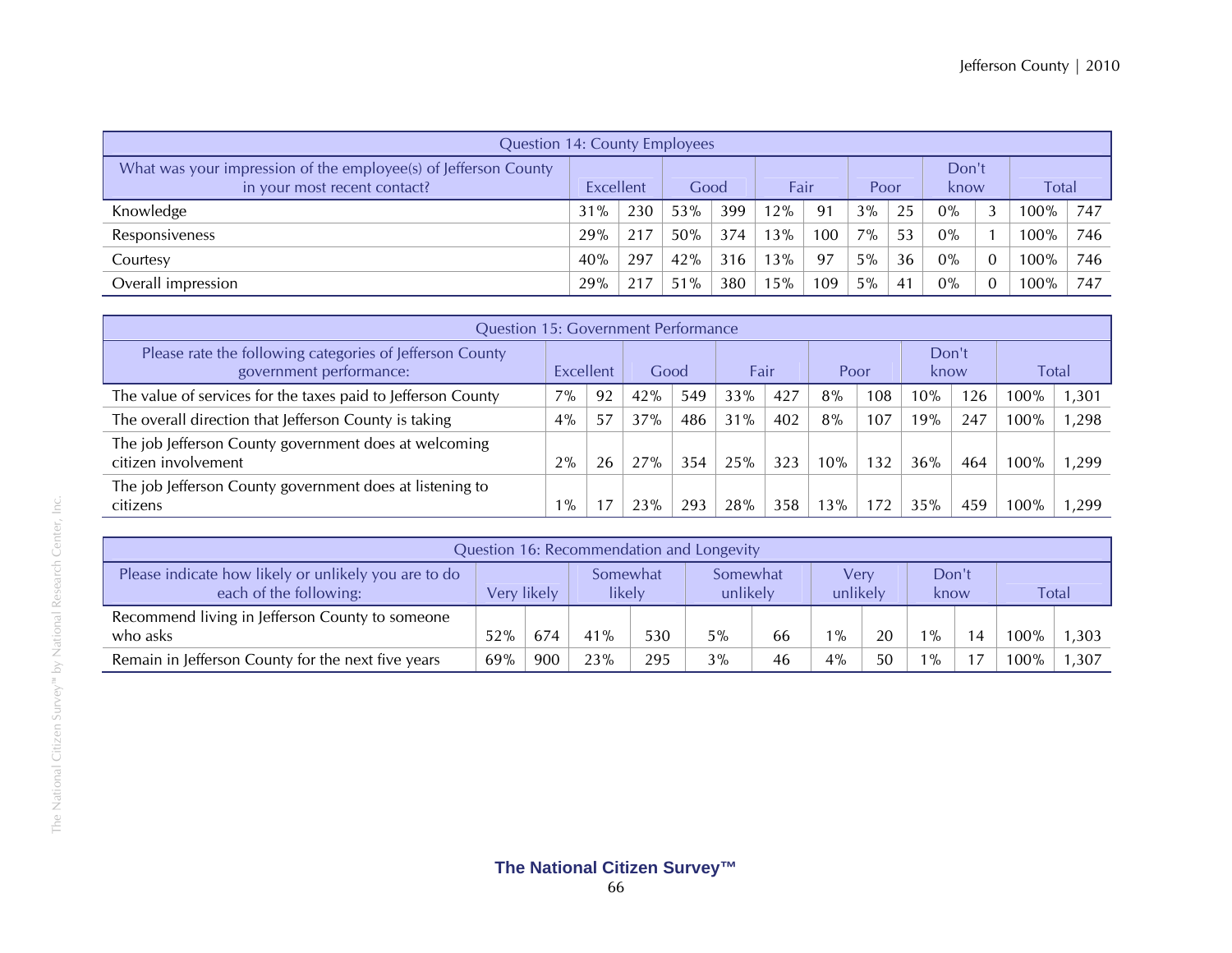| Question 17: Impact of the Economy                                                                                                      |                           |                 |
|-----------------------------------------------------------------------------------------------------------------------------------------|---------------------------|-----------------|
| What impact, if any, do you think the economy will have on your family income in the next 6 months? Do you<br>think the impact will be: | Percent of<br>respondents | Count           |
| Very positive                                                                                                                           | 2%                        | 26              |
| Somewhat positive                                                                                                                       | $11\%$                    | 145             |
| Neutral                                                                                                                                 | 40%                       | 520             |
| Somewhat negative                                                                                                                       | 36%                       | 47 <sup>°</sup> |
| Very negative                                                                                                                           | 11%                       | 138             |
| Total                                                                                                                                   | 100%                      | 1,299           |

| Question 18a: Policy Question 1                                                                                                                                              |                           |       |
|------------------------------------------------------------------------------------------------------------------------------------------------------------------------------|---------------------------|-------|
| If service levels had to be reduced in the future due to budget shortfalls, which of the following services would you be<br>most willing to reduce? (Please select only one) | Percent of<br>respondents | Count |
| Law enforcement services                                                                                                                                                     | $7\%$                     | 86    |
| Library services                                                                                                                                                             | 22%                       | 256   |
| Social Services for seniors, children and families in need                                                                                                                   | 6%                        | 74    |
| Public health-related services                                                                                                                                               | 6%                        | 68    |
| Road maintenance and snowplowing                                                                                                                                             | 2%                        | 20    |
| Building new roads to ease traffic                                                                                                                                           | 57%                       | 669   |
| Total                                                                                                                                                                        | 100%                      | 1,172 |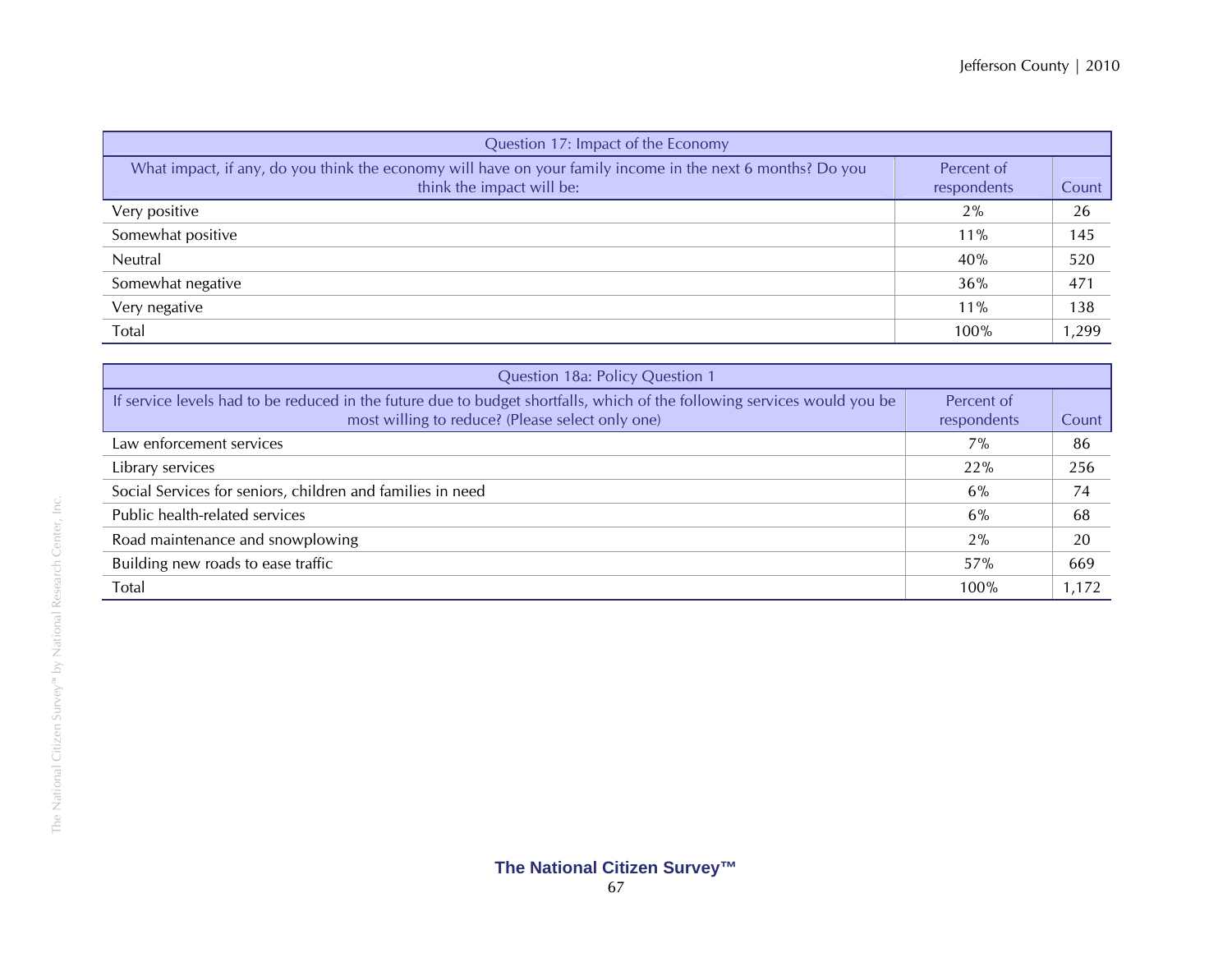| Question 18b: Policy Question 2                                                                                                                                               |                           |       |
|-------------------------------------------------------------------------------------------------------------------------------------------------------------------------------|---------------------------|-------|
| If service levels had to be reduced in the future due to budget shortfalls, which of the following services would you be<br>least willing to reduce? (Please select only one) | Percent of<br>respondents | Count |
| Law enforcement services                                                                                                                                                      | 44%                       | 525   |
| Library services                                                                                                                                                              | $7\%$                     | 83    |
| Social Services for seniors, children and families in need                                                                                                                    | 19%                       | 234   |
| Public health-related services                                                                                                                                                | $7\%$                     | 80    |
| Road maintenance and snowplowing                                                                                                                                              | 21%                       | 250   |
| Building new roads to ease traffic                                                                                                                                            | $3\%$                     | 32    |
| Total                                                                                                                                                                         | 100%                      | 1,203 |

| Question 18c: Policy Question 3                                                                                                                                                |                           |       |
|--------------------------------------------------------------------------------------------------------------------------------------------------------------------------------|---------------------------|-------|
| To what extent would you support or oppose a property tax increase to increase law enforcement services (e.g.,<br>responses to calls for assistance) in unincorporated Jeffco? | Percent of<br>respondents | Count |
| Strongly support                                                                                                                                                               | 14%                       | 177   |
| Somewhat support                                                                                                                                                               | 29%                       | 372   |
| Somewhat oppose                                                                                                                                                                | 24%                       | 316   |
| Strongly oppose                                                                                                                                                                | 27%                       | 345   |
| Don't know                                                                                                                                                                     | $7\%$                     | 87    |
| Total                                                                                                                                                                          | 100%                      | 1,297 |

| <b>Question D1: Employment Status</b> |                        |       |
|---------------------------------------|------------------------|-------|
| Are you currently employed for pay?   | Percent of respondents | Count |
| N <sub>0</sub>                        | 23%                    | 294   |
| Yes, full-time                        | 68%                    | 882   |
| Yes, part-time                        | $9\%$                  | 114   |
| Total                                 | 100%                   | 1,290 |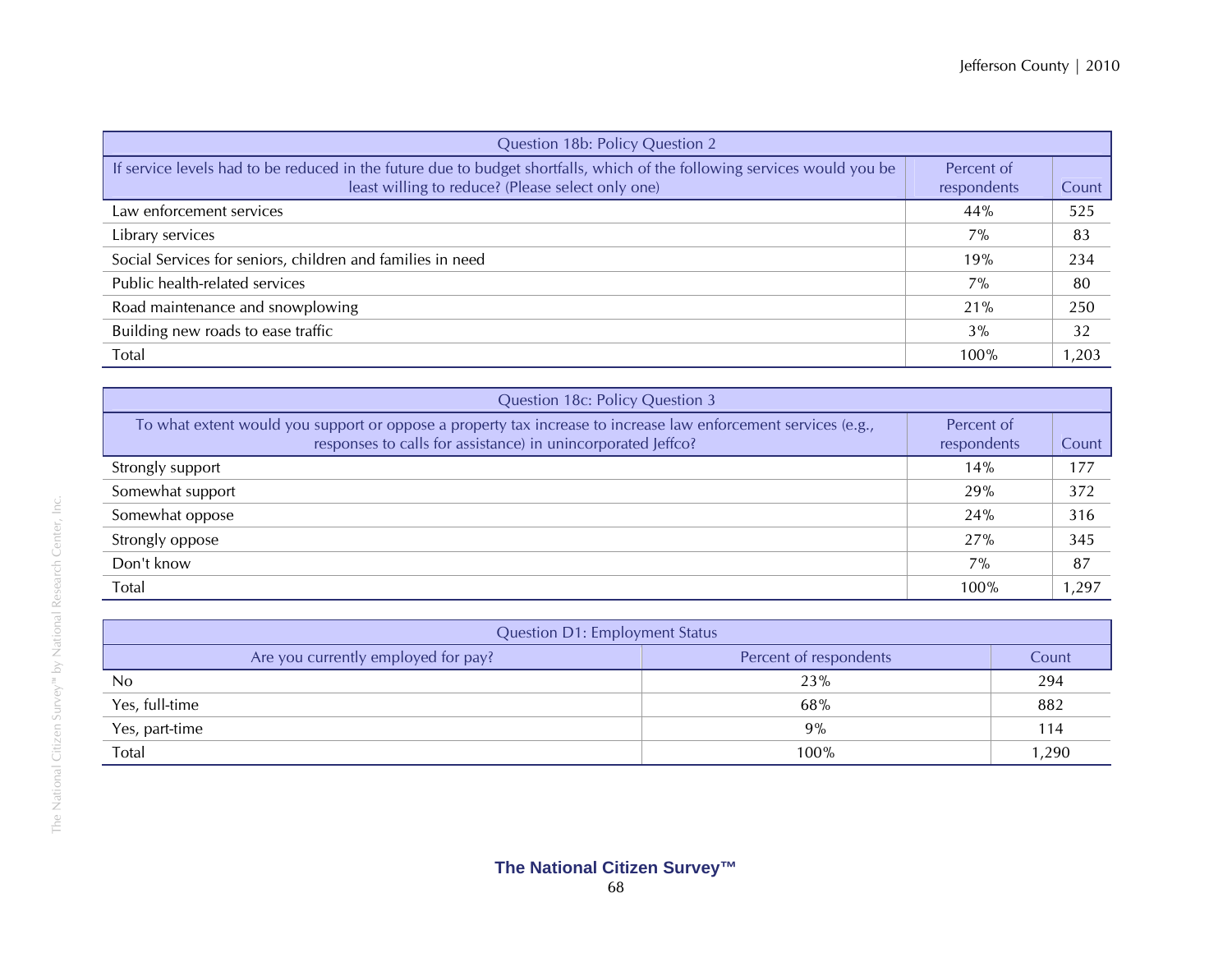| Question D2: Mode of Transportation Used for Commute                                                                                        |                              |  |
|---------------------------------------------------------------------------------------------------------------------------------------------|------------------------------|--|
| During a typical week, how many days do you commute to work (for the longest distance of your commute) in each of the<br>ways listed below? | Percent of days mode<br>used |  |
| Motorized vehicle (e.g., car, truck, van, motorcycle, etc) by myself                                                                        | 73%                          |  |
| Motorized vehicle (e.g., car, truck, van, motorcycle, etc) with other children or adults                                                    | 10%                          |  |
| Bus, rail, subway or other public transportation                                                                                            | $4\%$                        |  |
| Walk                                                                                                                                        | $1\%$                        |  |
| Bicycle                                                                                                                                     | $1\%$                        |  |
| Work at home                                                                                                                                | 10%                          |  |
| Other                                                                                                                                       | $0\%$                        |  |

| Question D3: Length of Residency                   |                        |              |
|----------------------------------------------------|------------------------|--------------|
| How many years have you lived in Jefferson County? | Percent of respondents | <b>Count</b> |
| Less than 2 years                                  | 9%                     | 117          |
| 2 to 5 years                                       | 16%                    | 214          |
| 6 to 10 years                                      | 15%                    | 189          |
| 11 to 20 years                                     | 25%                    | 330          |
| More than 20 years                                 | 35%                    | 451          |
| Total                                              | 100%                   | 1,301        |

| <b>Question D4: Housing Unit Type</b>                             |                        |       |
|-------------------------------------------------------------------|------------------------|-------|
| Which best describes the building you live in?                    | Percent of respondents | Count |
| One family house detached from any other houses                   | 83%                    | 1,077 |
| House attached to one or more houses (e.g., a duplex or townhome) | 10%                    | 126   |
| Building with two or more apartments or condominiums              | $7\%$                  | 91    |
| Mobile home                                                       | $0\%$                  |       |
| Other                                                             | $1\%$                  |       |
| Total                                                             | 100%                   | .301  |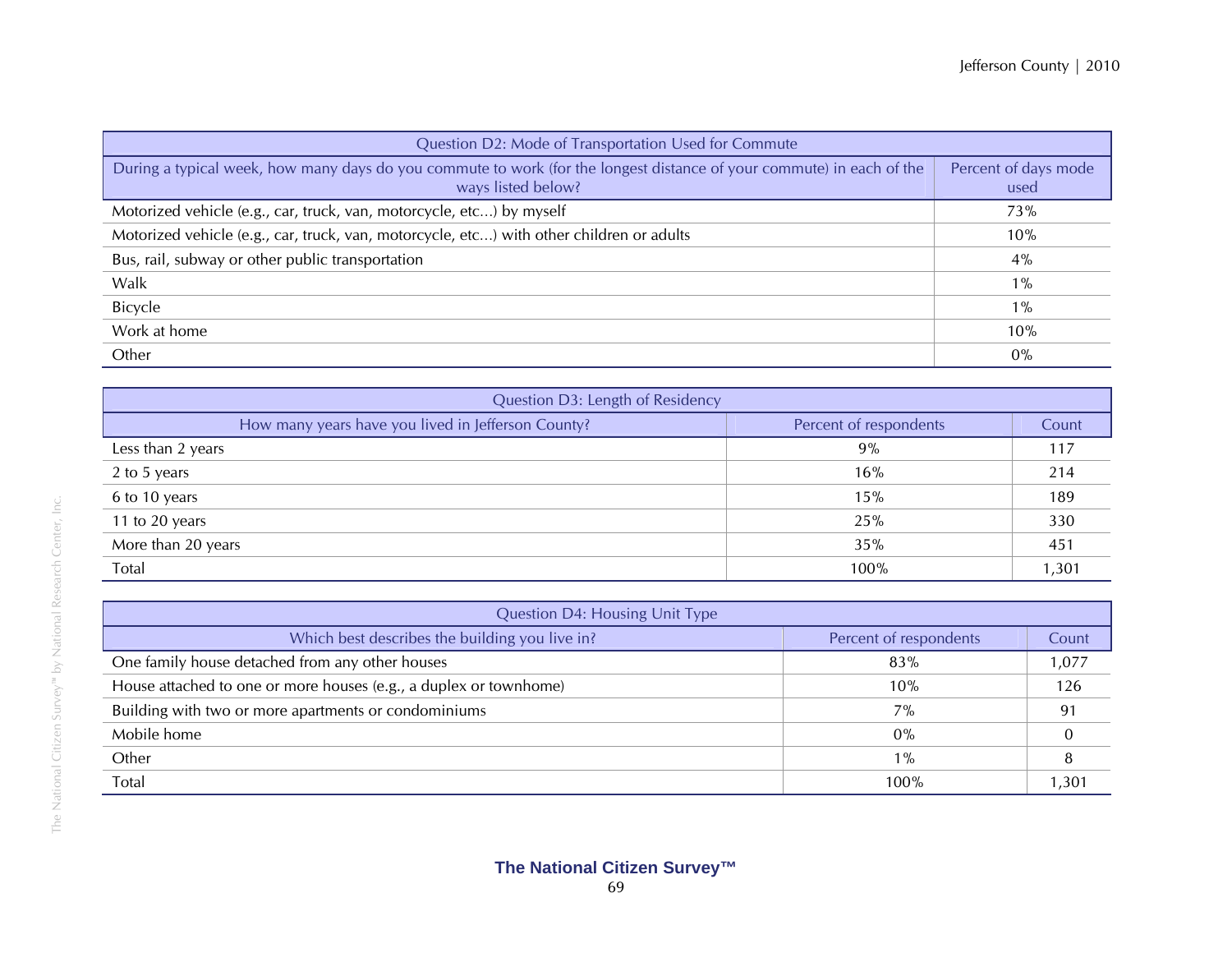| Question D5: Housing Tenure (Rent/Own)                                  |                        |       |
|-------------------------------------------------------------------------|------------------------|-------|
| Is this house, apartment or mobile home                                 | Percent of respondents | Count |
| Rented for cash or occupied without cash payment                        | 18%                    | 226   |
| Owned by you or someone in this house with a mortgage or free and clear | 82%                    | .053  |
| Total                                                                   | 100%                   | ,279  |

| <b>Question D6: Monthly Housing Cost</b>                                                                                                                                           |                           |       |
|------------------------------------------------------------------------------------------------------------------------------------------------------------------------------------|---------------------------|-------|
| About how much is your monthly housing cost for the place you live (including rent, mortgage payment, property tax,<br>property insurance and homeowners" association (HOA) fees)? | Percent of<br>respondents | Count |
| Less than \$300 per month                                                                                                                                                          | 3%                        | 34    |
| \$300 to \$599 per month                                                                                                                                                           | 6%                        | 76    |
| \$600 to \$999 per month                                                                                                                                                           | 12%                       | 147   |
| \$1,000 to \$1,499 per month                                                                                                                                                       | 26%                       | 330   |
| \$1,500 to \$2,499 per month                                                                                                                                                       | 36%                       | 458   |
| \$2,500 or more per month                                                                                                                                                          | 17%                       | 219   |
| Total                                                                                                                                                                              | 100%                      | 1,264 |

| Question D7: Presence of Children in Household      |                        |              |
|-----------------------------------------------------|------------------------|--------------|
| Do any children 17 or under live in your household? | Percent of respondents | Count        |
| No                                                  | 58%                    | 756          |
| Yes                                                 | 42%                    | $54^{\circ}$ |
| Total                                               | $100\%$                | .296         |

| Question D8: Presence of Older Adults in Household               |                        |       |
|------------------------------------------------------------------|------------------------|-------|
| Are you or any other members of your household aged 65 or older? | Percent of respondents | Count |
| No                                                               | 85%                    | ,098  |
| Yes                                                              | 15%                    | 193   |
| Total                                                            | 100%                   | 291,  |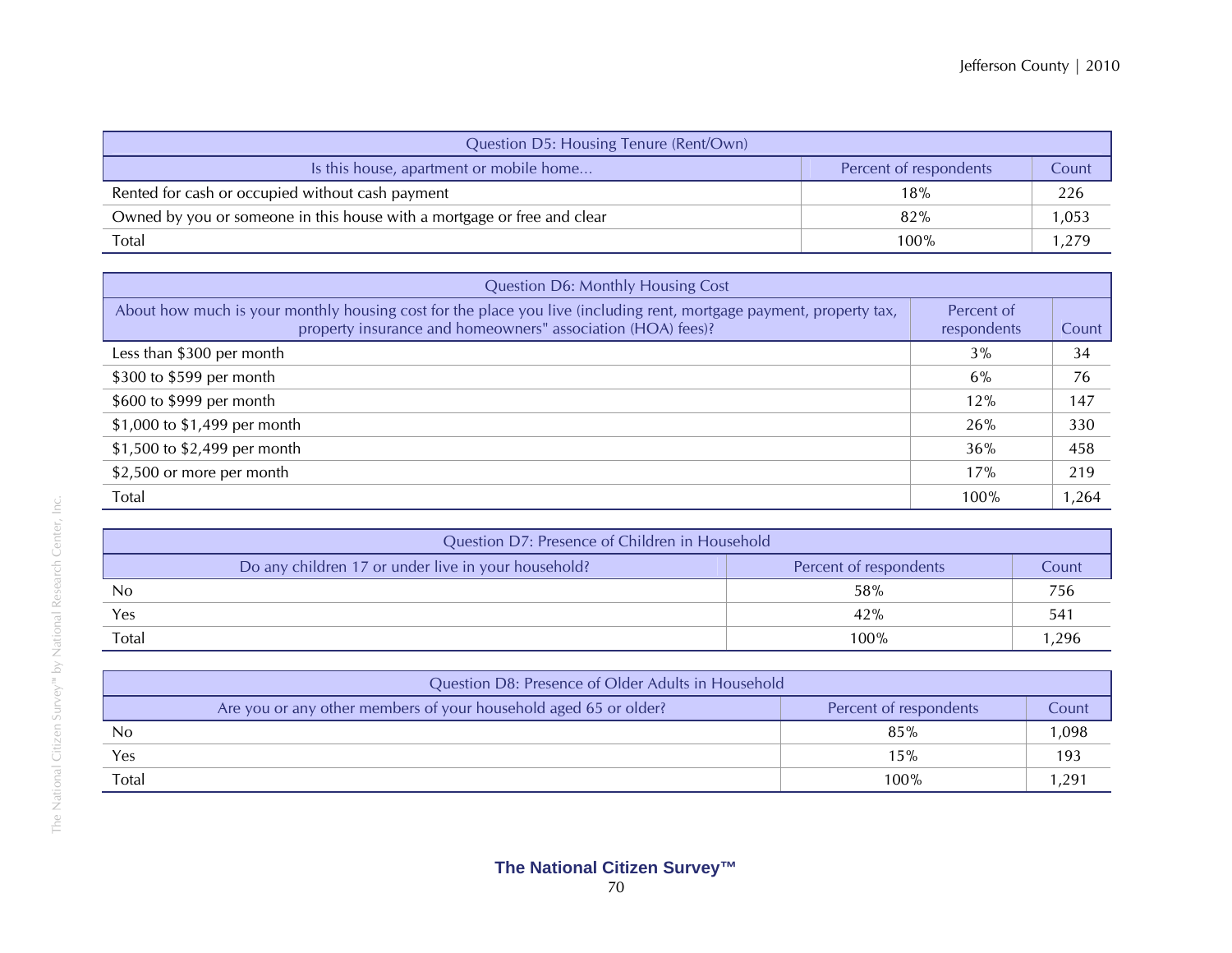| Question D9: Household Income                                                                                                                                                                                 |                           |       |  |  |
|---------------------------------------------------------------------------------------------------------------------------------------------------------------------------------------------------------------|---------------------------|-------|--|--|
| How much do you anticipate your household's total income before taxes will be for the current year? (Please include in<br>your total income money from all sources for all persons living in your household.) | Percent of<br>respondents | Count |  |  |
| Less than \$24,999                                                                                                                                                                                            | 7%                        | 92    |  |  |
| \$25,000 to \$49,999                                                                                                                                                                                          | 15%                       | 192   |  |  |
| \$50,000 to \$99,999                                                                                                                                                                                          | 36%                       | 446   |  |  |
| \$100,000 to \$149,000                                                                                                                                                                                        | 23%                       | 289   |  |  |
| \$150,000 or more                                                                                                                                                                                             | 18%                       | 227   |  |  |
| Total                                                                                                                                                                                                         | 100%                      | 1,246 |  |  |

| <b>Question D10: Ethnicity</b>                           |                        |               |  |  |
|----------------------------------------------------------|------------------------|---------------|--|--|
| Are you Spanish, Hispanic or Latino?                     | Percent of respondents | Count         |  |  |
| No, not Spanish, Hispanic or Latino                      | 94%                    | $.21^{\circ}$ |  |  |
| Yes, I consider myself to be Spanish, Hispanic or Latino | 6%                     |               |  |  |
| <b>Total</b>                                             | $100\%$                | ,287          |  |  |

| <b>Question D11: Race</b>                                                                                                                                                                                                     |                        |       |  |  |  |
|-------------------------------------------------------------------------------------------------------------------------------------------------------------------------------------------------------------------------------|------------------------|-------|--|--|--|
| What is your race? (Mark one or more races to indicate what race(s) you consider yourself to be.)                                                                                                                             | Percent of respondents | Count |  |  |  |
| American Indian or Alaskan Native                                                                                                                                                                                             | 2%                     | 20    |  |  |  |
| Asian, Asian Indian or Pacific Islander                                                                                                                                                                                       | 2%                     | 20    |  |  |  |
| <b>Black or African American</b>                                                                                                                                                                                              | $0\%$                  |       |  |  |  |
| White                                                                                                                                                                                                                         | 94%                    | 1,201 |  |  |  |
| Other                                                                                                                                                                                                                         | 5%                     | 62    |  |  |  |
| That classes are easily $4.000$ are associated and a set of a state of the state of the state of the state of the state of the state of the state of the state of the state of the state of the state of the state of the sta |                        |       |  |  |  |

Total may exceed 100% as respondents could select more than one option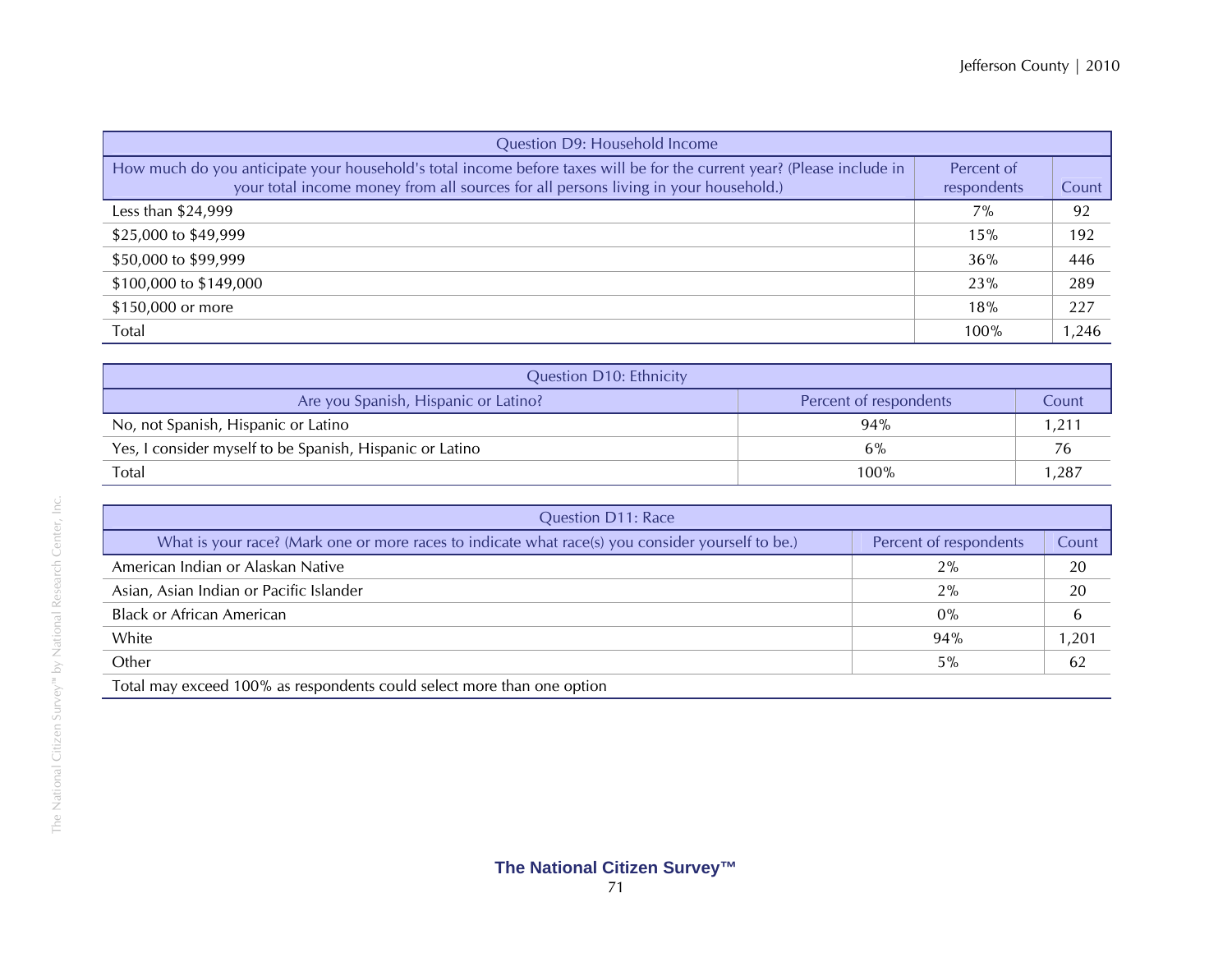| Question D12: Age              |                        |       |  |  |  |
|--------------------------------|------------------------|-------|--|--|--|
| In which category is your age? | Percent of respondents | Count |  |  |  |
| 18 to 24 years                 | 4%                     | 48    |  |  |  |
| 25 to 34 years                 | 17%                    | 225   |  |  |  |
| 35 to 44 years                 | 20%                    | 259   |  |  |  |
| 45 to 54 years                 | 38%                    | 490   |  |  |  |
| 55 to 64 years                 | 11%                    | 143   |  |  |  |
| 65 to 74 years                 | 6%                     | 81    |  |  |  |
| 75 years or older              | 4%                     | 49    |  |  |  |
| Total                          | 100%                   | 1,294 |  |  |  |

| <b>Question D13: Gender</b>                          |      |       |  |  |  |
|------------------------------------------------------|------|-------|--|--|--|
| What is your sex?<br>Percent of respondents<br>Count |      |       |  |  |  |
| Female                                               | 49%  | 625   |  |  |  |
| Male<br>51%                                          |      | 653   |  |  |  |
| Total                                                | 100% | 1.278 |  |  |  |

| Question D14: Registered to Vote                 |                        |       |  |  |
|--------------------------------------------------|------------------------|-------|--|--|
| Are you registered to vote in your jurisdiction? | Percent of respondents | Count |  |  |
| <b>No</b>                                        | 7%                     | 94    |  |  |
| Yes                                              | 92%                    | 1,194 |  |  |
| Ineligible to vote                               | $0\%$                  |       |  |  |
| Don't know                                       | $1\%$                  |       |  |  |
| Total                                            | 100%                   | 1,302 |  |  |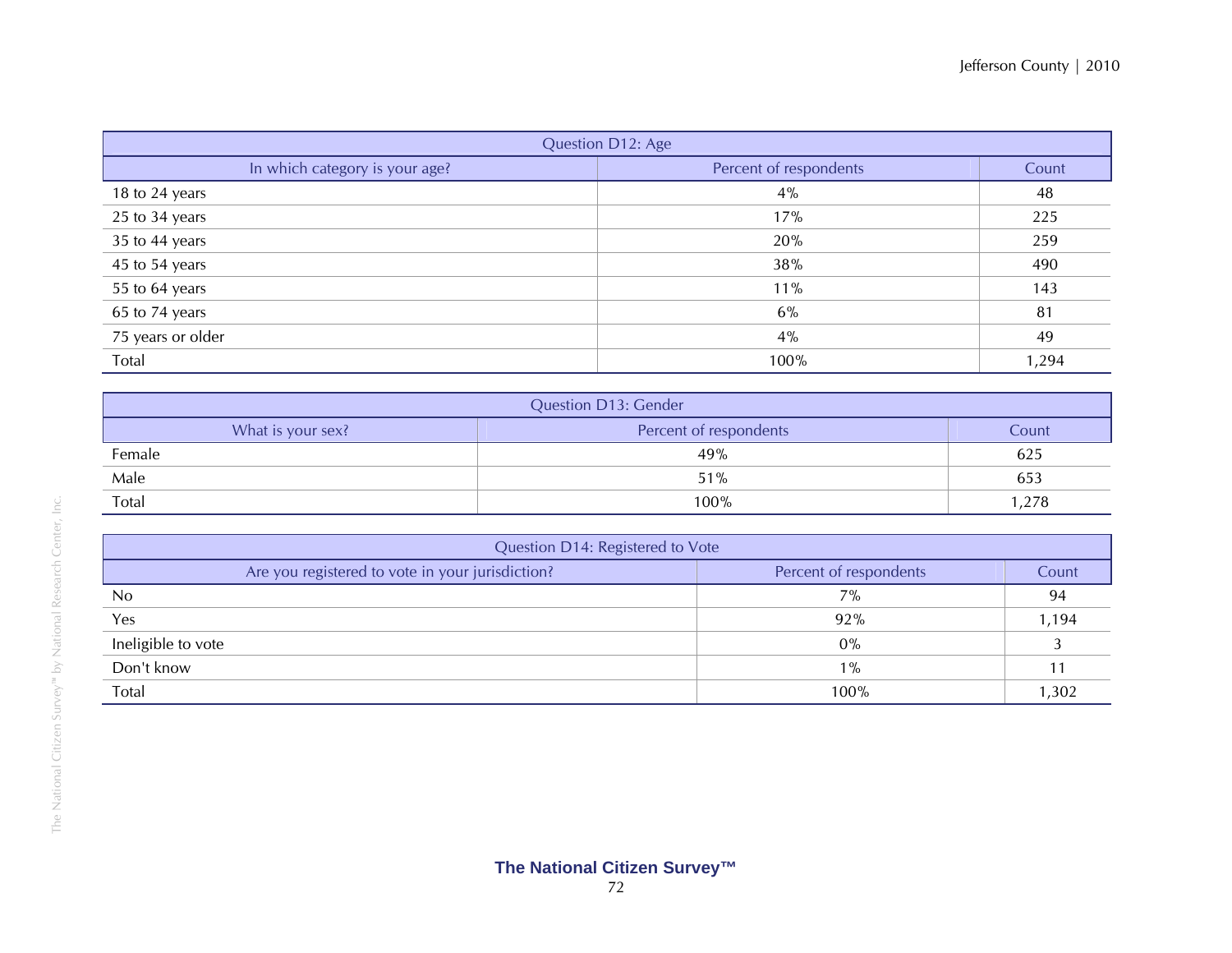| Question D15: Voted in Last General Election                                                                           |       |       |  |  |
|------------------------------------------------------------------------------------------------------------------------|-------|-------|--|--|
| Many people don't have time to vote in elections. Did you vote in the last general election?<br>Percent of respondents |       |       |  |  |
| N <sub>0</sub>                                                                                                         | 13%   | 174   |  |  |
| Yes                                                                                                                    | 85%   | 1,107 |  |  |
| Ineligible to vote                                                                                                     | $1\%$ |       |  |  |
| Don't know                                                                                                             | $0\%$ |       |  |  |
| Total                                                                                                                  | 100%  | 1,303 |  |  |

## **The National Citizen Survey™**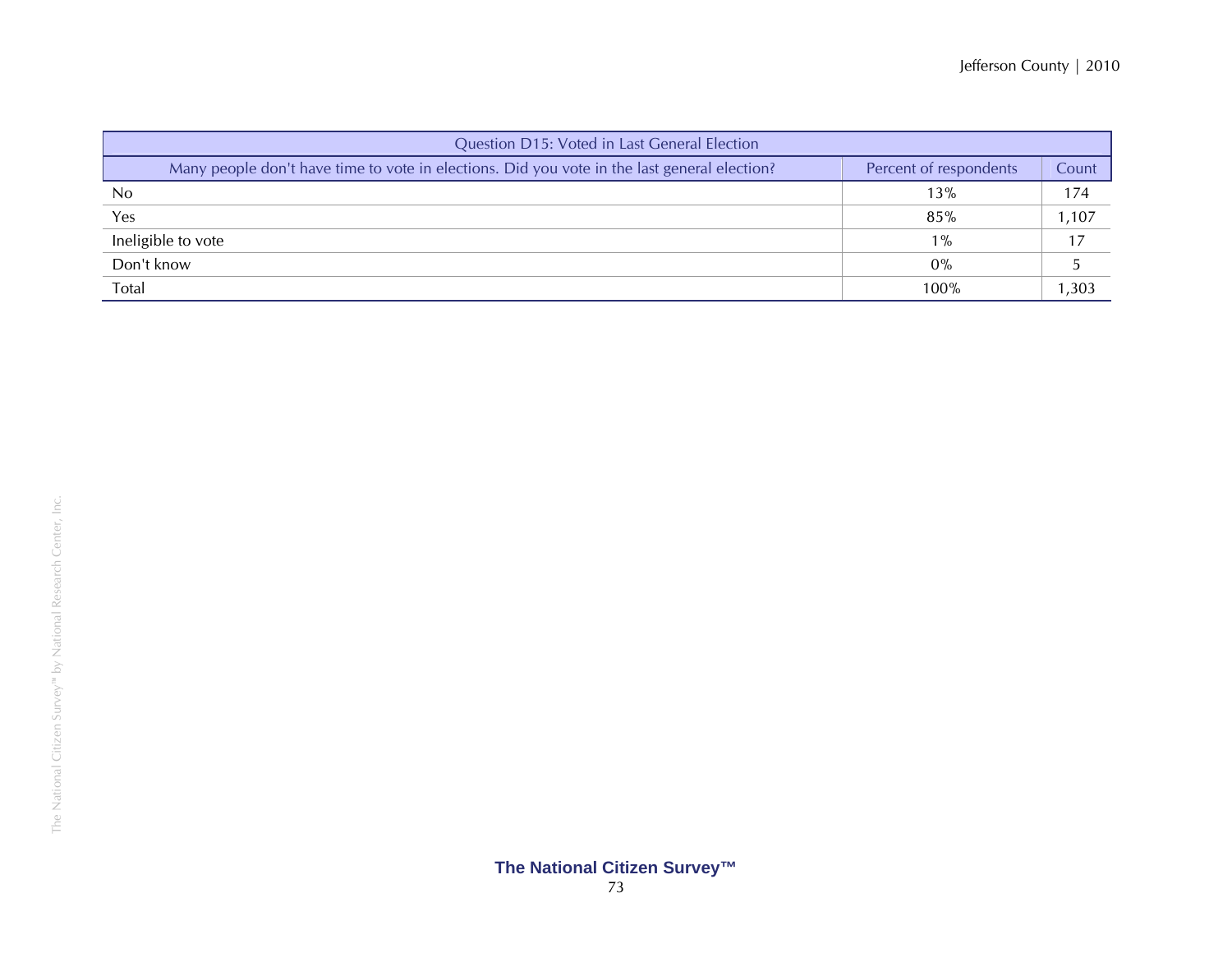# Appendix B: Survey Methodology

The National Citizen Survey™ was developed to provide local jurisdictions an accurate, affordable and easy way to assess and interpret resident opinion about important community issues. While standardization of question wording and survey methods provide the rigor to assure valid results, each jurisdiction has enough flexibility to construct a customized version of The National Citizen Survey™ that asks residents about key local services and important local issues.

Results offer insight into residents' perspectives about local government performance and as such provide important benchmarks for jurisdictions working on performance measurement. The National Citizen Survey™ is designed to help with budget, land use and strategic planning as well as to communicate with local residents. The National Citizen Survey™ permits questions to test support for local policies and answers to its questions also speak to community trust and involvement in community-building activities as well as to resident demographic characteristics.

# SURVEY VALIDITY

The question of survey validity has two parts: 1) how can a jurisdiction be confident that the results from those who completed the questionnaire are representative of the results that would have been obtained had the survey been administered to the entire population? and 2) how closely do the perspectives recorded on the survey reflect what residents really believe or do?

To answer the first question, the best survey research practices were used for the resources spent to ensure that the results from the survey respondents reflect the opinions of residents in the entire jurisdiction. These practices include:

- Using a mail-out/mail-back methodology, which typically gets a higher response rate than phone for the same dollars spent. A higher response rate lessens the worry that those who did not respond are different than those who did respond.
- Selecting households at random within the jurisdiction to receive the survey. A random selection ensures that the households selected to receive the survey are similar to the entire population. A non-random sample may only include households from one geographic area, or from households of only one type.
- **Diver-sampling multi-family housing units to improve response from hard-to-reach, lower** income, or younger apartment dwellers.
- Selecting the respondent within the household using an unbiased sampling procedure; in this case, the "birthday method." The cover letter included an instruction requesting that the respondent in the household be the adult (18 years old or older) who most recently had a birthday, irrespective of year of birth.
- **Contacting potential respondents three times to encourage response from people who may** have different opinions or habits than those who would respond with only a single prompt.
- Soliciting response on jurisdiction letterhead signed by the highest ranking elected official or staff member, thus appealing to the recipients' sense of civic responsibility.
- **Providing a self-addressed, postage-paid return envelope.**
- **Offering the survey in Spanish when appropriate and requested by County officials.**
- Using the most recent available information about the characteristics of jurisdiction residents to weight the data to reflect the demographics of the population.

The answer to the second question about how closely the perspectives recorded on the survey reflect what residents really believe or do is more complex. Resident responses to surveys are influenced by a variety of factors. For questions about service quality, residents' expectations for

## **The National Citizen Survey™**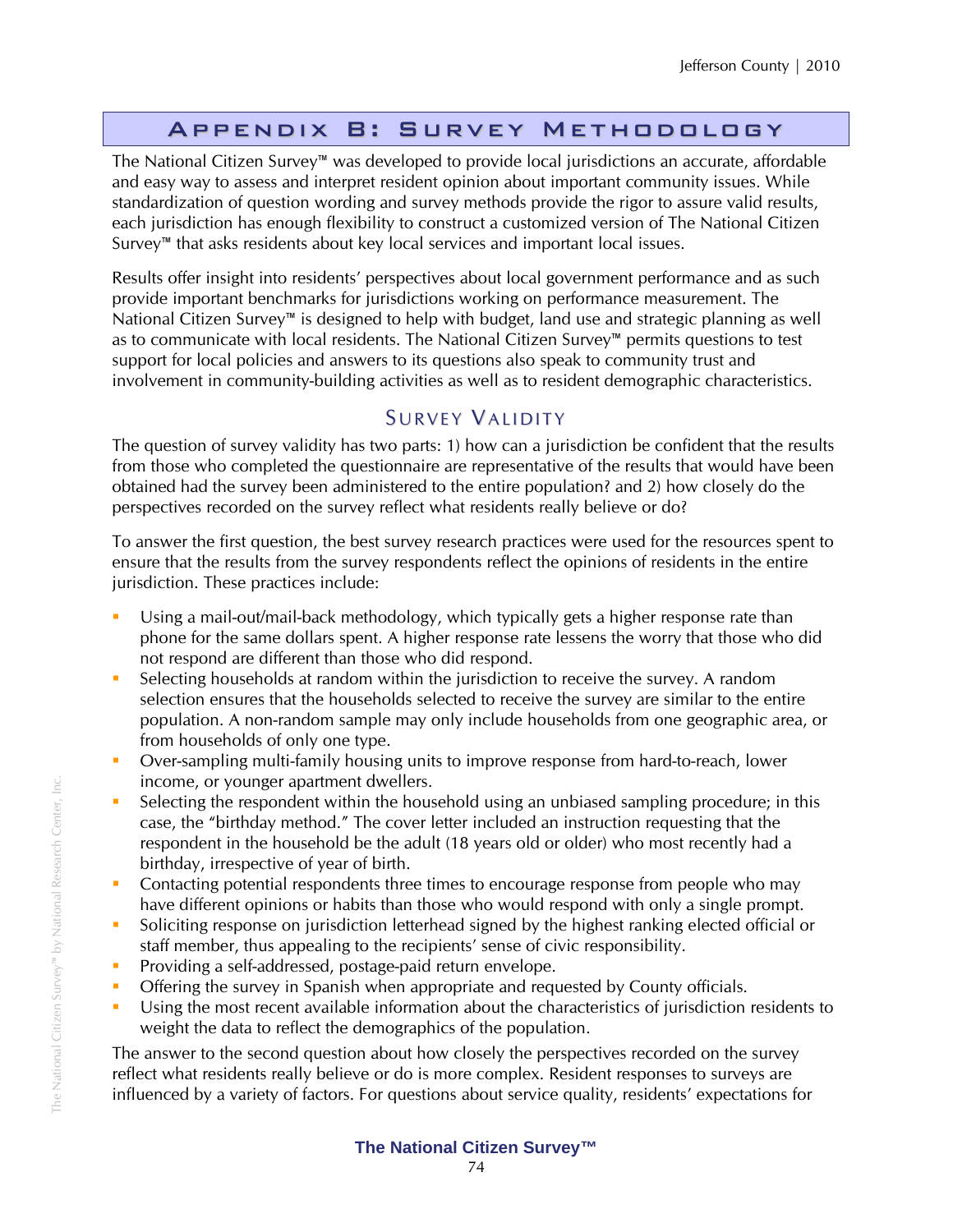service quality play a role as well as the "objective" quality of the service provided, the way the resident perceives the entire community (that is, the context in which the service is provided), the scale on which the resident is asked to record his or her opinion and, of course, the opinion, itself, that a resident holds about the service. Similarly a resident's report of certain behaviors is colored by what he or she believes is the socially desirable response (e.g., reporting tolerant behaviors toward "oppressed groups," likelihood of voting a tax increase for services to poor people, use of alternative modes of travel to work besides the single occupancy vehicle), his or her memory of the actual behavior (if it is not a question speculating about future actions, like a vote), his or her confidence that he or she can be honest without suffering any negative consequences (thus the need for anonymity) as well as the actual behavior itself.

How closely survey results come to recording the way a person really feels or behaves often is measured by the coincidence of reported behavior with observed current behavior (e.g., driving habits), reported intentions to behave with observed future behavior (e.g., voting choices) or reported opinions about current community quality with objective characteristics of the community (e.g., feelings of safety correlated with rates of crime). There is a body of scientific literature that has investigated the relationship between reported behaviors and actual behaviors. Well-conducted surveys, by and large, do capture true respondent behaviors or intentions to act with great accuracy. Predictions of voting outcomes tend to be quite accurate using survey research, as do reported behaviors that are not about highly sensitive issues (e.g., family abuse or other illegal or morally sanctioned activities). For self-reports about highly sensitive issues, statistical adjustments can be made to correct for the respondents' tendency to report what they think the "correct" response should be.

Research on the correlation of resident opinion about service quality and "objective" ratings of service quality tend to be ambiguous, some showing stronger relationships than others. NRC's own research has demonstrated that residents who report the lowest ratings of street repair live in communities with objectively worse street conditions than those who report high ratings of street repair (based on road quality, delay in street repair, number of road repair employees). Similarly, the lowest rated fire services appear to be "objectively" worse than the highest rated fire services (expenditures per capita, response time, "professional" status of firefighters, breadth of services and training provided). Whether or not some research confirms the relationship between what residents think about a community and what can be seen "objectively" in a community, NRC has argued that resident opinion is a perspective that cannot be ignored by government administrators. NRC principals have written, "If you collect trash three times a day but residents think that your trash haul is lousy, you still have a problem."

## SURVEY SAMPLING

"Sampling" refers to the method by which survey recipients were chosen. All households within unincorporated Jefferson County were eligible to participate in the survey; 3,000 were selected to receive the survey. These 3,000 households were randomly selected from a comprehensive list of all housing units within unincorporated Jefferson County boundaries, distributed equally among six geographic subareas. The basis of the list of all housing units was a United States Postal Service listing of housing units within zip codes. Since some of the zip codes that serve Jefferson County households may also serve addresses that lie outside of the jurisdiction, the exact geographic location of each housing unit was compared to jurisdiction boundaries, using the most current municipal boundary file (updated on a quarterly basis), and addresses located outside of Jefferson County boundaries were removed from consideration.

The National Citizen Survey™ by National Research Center, Inc.

The National Citizen Survey<sup>rM</sup> by National Research Center, Inc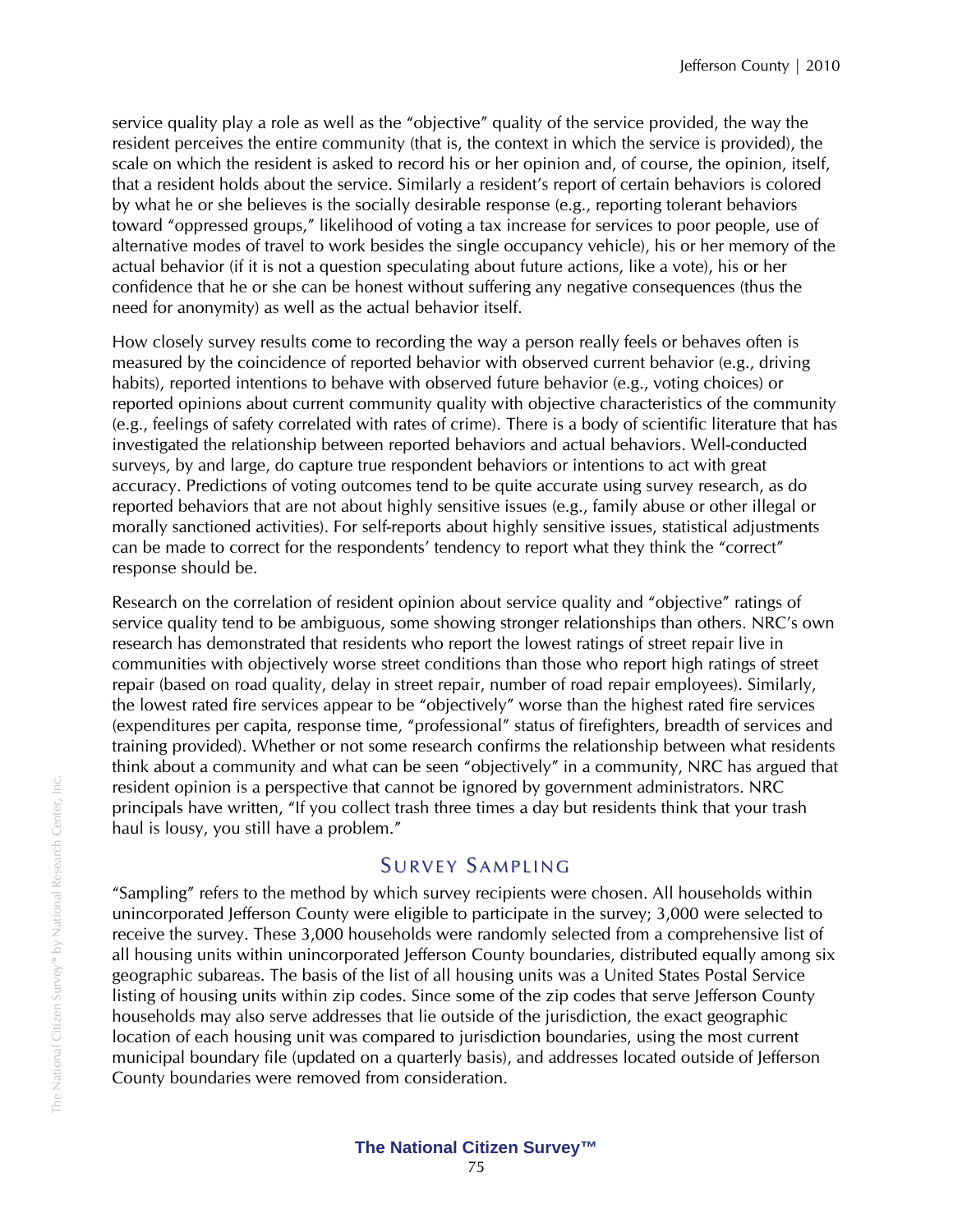To choose the 3,000 survey recipients, a systematic sampling method was applied to the list of households known to be within unincorporated Jefferson County. Systematic sampling is a procedure whereby a complete list of all possible items is culled, selecting every Nth one until the appropriate amount of items is selected. Multi-family housing units were over sampled as residents of this type of housing typically respond at lower rates to surveys than do those in single-family housing units.

An individual within each household was selected using the birthday method. The birthday method selects a person within the household by asking the "person whose birthday has most recently passed" to complete the questionnaire. The underlying assumption in this method is that day of birth has no relationship to the way people respond to surveys. This instruction was contained in the cover letter accompanying the questionnaire.

## SURVEY ADMINISTRATION

Selected households received three mailings, one week apart, beginning January 19, 2010. The first mailing was a prenotification postcard announcing in English and Spanish the upcoming survey. The next mailing contained a letter from the county commissioners inviting the household to participate, a questionnaire and a postage-paid return envelope. The letter included a paragraph written in Spanish, which invited the household to participate and provided instructions for requesting the survey in Spanish. The final mailing contained a reminder letter, another survey and a postage-paid return envelope. The second cover letter asked those who had not completed the survey to do so and those who have already done so to refrain from turning in another survey, and also included a paragraph written in Spanish, for those who would like to request the survey in Spanish. Completed surveys were collected over the following five weeks.

## SURVEY RESPONSE RATE AND CONFIDENCE INTERVALS

Ninety-six of the postcards were returned as undeliverable because they either had incorrect addresses or were received by vacant housing units. Of the 2,904 households receiving the survey mailings, 1,319 completed the survey, providing a response rate of 45%. In general, response rates obtained on local government resident surveys range from 25% to 40%.

In theory, in 95 cases out of 100, the results based on the number of responses obtained will differ by no more than three percentage points in either direction from what would have been obtained had responses been collected from all Jefferson County adults. This difference from the presumed population finding is referred to as the sampling error (or the "margin of error" or 95% confidence interval"). For subgroups of responses, the margin of sampling error is larger. In addition to sampling error, the practical difficulties of conducting any survey of the public may introduce other sources of error. For example, the failure of some of the selected adults to participate in the sample or the difficulty of including all sectors of the population, such as residents of some institutions or group residences, may lead to somewhat different results.

In addition to sampling error, other sources of error may affect any survey, including the nonresponse of residents with opinions different from survey responders that may affect sample findings. Though standardized on The NCS, on other surveys, differences in question wording, order, translation and data entry, as examples, can lead to somewhat varying results.

## SURVEY PROCESSING (DATA ENTRY)

Completed surveys received by NRC were assigned a unique identification number. Additionally, each survey was reviewed and "cleaned" as necessary. For example, a question may have asked a

## **The National Citizen Survey™**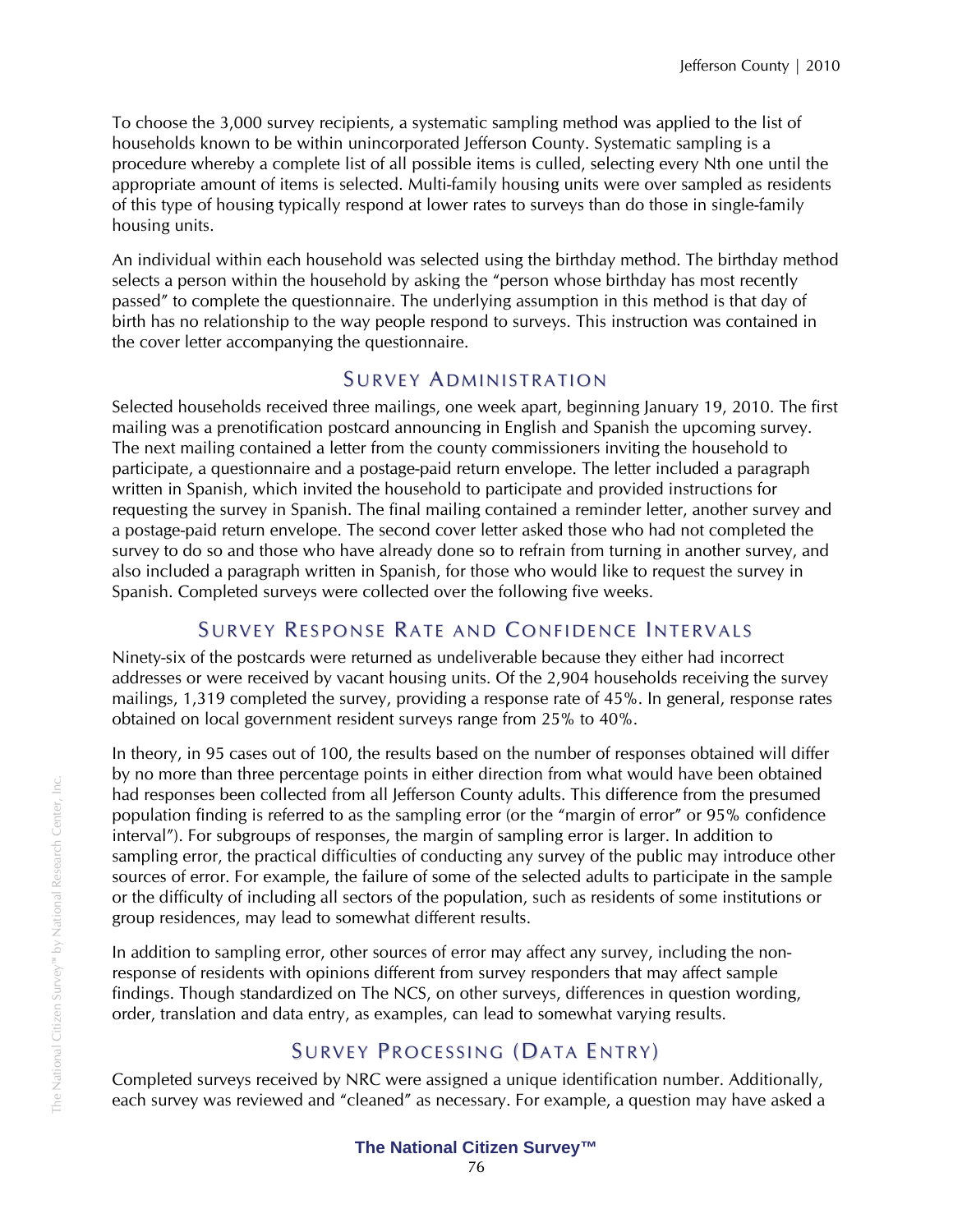respondent to pick two items out of a list of five, but the respondent checked three; NRC staff would choose randomly two of the three selected items to be coded in the dataset.

Once all surveys were assigned a unique identification number, they were entered into an electronic dataset. This dataset was subject to a data entry protocol of "key and verify," in which survey data were entered twice into an electronic dataset and then compared. Discrepancies were evaluated against the original survey form and corrected. Range checks as well as other forms of quality control were also performed.

# SURVEY DATA WEIGHTING

The demographic characteristics of the survey sample were compared to those found in the 2000 Census estimates for adults in unincorporated Jefferson County. Sample results were weighted using the population norms to reflect the appropriate percent of those residents in each county's population. Other discrepancies between the whole population and the sample were also aided by the weighting due to the intercorrelation of many socioeconomic characteristics.

The variables used for weighting were housing tenure, gender, age and geographic subarea (commissioner district, mountain or plains). This decision was based on:

- The disparity between the survey respondent characteristics and the population norms for these variables
- The saliency of these variables in detecting differences of opinion among subgroups
- The proportion of residents in each of the six geographic subareas
- The historical use of the variables and the desirability of consistently representing different groups over the years

The primary objective of weighting survey data is to make the survey sample reflective of the larger population of the community. This is done by: 1) reviewing the sample demographics and comparing them to the population norms from the most recent Census or other sources and 2) comparing the responses to different questions for demographic subgroups. The demographic characteristics that are least similar to the Census and yield the most different results are the best candidates for data weighting. A third criterion sometimes used is the importance that the community places on a specific variable. For example, if a jurisdiction feels that accurate race representation is key to staff and public acceptance of the study results, additional consideration will be given in the weighting process to adjusting the race variable.

A special software program using mathematical algorithms is used to calculate the appropriate weights. A limitation of data weighting is that only 2-3 demographic variables can be adjusted in a single study. Several different weighting "schemes" are tested to ensure the best fit for the data.

The process actually begins at the point of sampling. Knowing that residents in single family dwellings are more likely to respond to a mail survey, NRC oversamples residents of multi-family dwellings to ensure their proper representation in the sample data. Rather than giving all residents an equal chance of receiving the survey, this is systematic, stratified sampling, which gives each resident of the jurisdiction a known chance of receiving the survey (and apartment dwellers, for example, a greater chance than single family home dwellers). As a consequence, results must be weighted to recapture the proper representation of apartment dwellers.

The results of the weighting scheme are presented in table on the following page.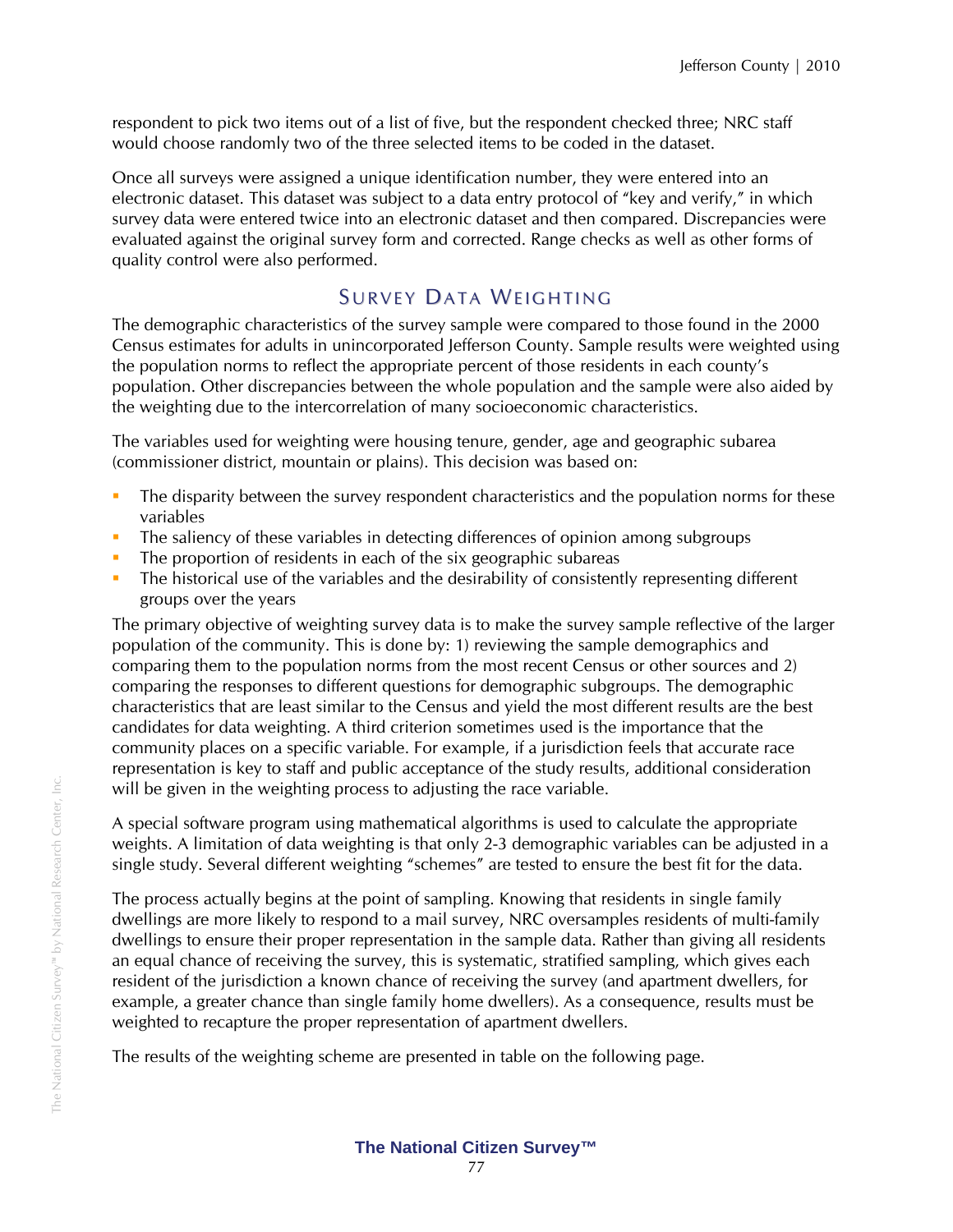| Unincorporated Jefferson County Citizen Survey Weighting Table |                              |                 |                      |  |  |  |
|----------------------------------------------------------------|------------------------------|-----------------|----------------------|--|--|--|
| Characteristic                                                 | Population Norm <sup>1</sup> | Unweighted Data | <b>Weighted Data</b> |  |  |  |
| <b>Housing</b>                                                 |                              |                 |                      |  |  |  |
| Rent home                                                      | 18%                          | 7%              | 18%                  |  |  |  |
| Own home                                                       | 82%                          | 93%             | 82%                  |  |  |  |
| Detached unit                                                  | 78%                          | 90%             | 83%                  |  |  |  |
| Attached unit                                                  | 22%                          | 10%             | 17%                  |  |  |  |
| <b>Race and Ethnicity</b>                                      |                              |                 |                      |  |  |  |
| White alone, not Hispanic                                      | 94%                          | 92%             |                      |  |  |  |
| Hispanic and/or other race                                     | 6%                           | 8%              |                      |  |  |  |
| White                                                          | 96%                          | $\%$            | 92%                  |  |  |  |
| Non-white                                                      | 4%                           | $\%$            | 8%                   |  |  |  |
| Hispanic                                                       | 3%                           | $\%$            | 6%                   |  |  |  |
| Not Hispanic                                                   | 97%                          | $\%$            | 94%                  |  |  |  |
| Sex and Age                                                    |                              |                 |                      |  |  |  |
| Female                                                         | 50%                          | 49%             | 49%                  |  |  |  |
| Male                                                           | 50%                          | 51%             | 51%                  |  |  |  |
| 18-34 years of age                                             | 23%                          | 7%              | 21%                  |  |  |  |
| 35-54 years of age                                             | 56%                          | 37%             | 58%                  |  |  |  |
| $55 +$ years of age                                            | 21%                          | 56%             | 21%                  |  |  |  |
| Females 18-34                                                  | 12%                          | 4%              | 12%                  |  |  |  |
| Females 35-54                                                  | 28%                          | 19%             | 27%                  |  |  |  |
| Females $55+$                                                  | 10%                          | 26%             | 10%                  |  |  |  |
| <b>Males 18-34</b>                                             | 12%                          | 3%              | 9%                   |  |  |  |
| <b>Males 35-54</b>                                             | 28%                          | 18%             | 31%                  |  |  |  |
| Males $55+$                                                    | 11%                          | 30%             | 10%                  |  |  |  |
| <b>Commissioner Districts</b>                                  |                              |                 |                      |  |  |  |
| District 1, Mountains                                          | 4%                           | 16%             | 4%                   |  |  |  |
| District 1, Plains                                             | 8%                           | 19%             | 9%                   |  |  |  |
| District 2, Mountains                                          | 7%                           | 18%             | 8%                   |  |  |  |
| District 2, Plains                                             | 8%                           | 16%             | 9%                   |  |  |  |
| District 3, Mountains                                          | 23%                          | 15%             | 25%                  |  |  |  |
| District 3, Plains                                             | 50%                          | 16%             | 46%                  |  |  |  |

 1 The population norms for housing, race, ethnicity, sex and age are derived from 2000 Census data. The population norm for Jefferson County's Commissioner Districts is based on information from Jefferson County as provided by the Denver Regional Council of Governments 2007 population estimates.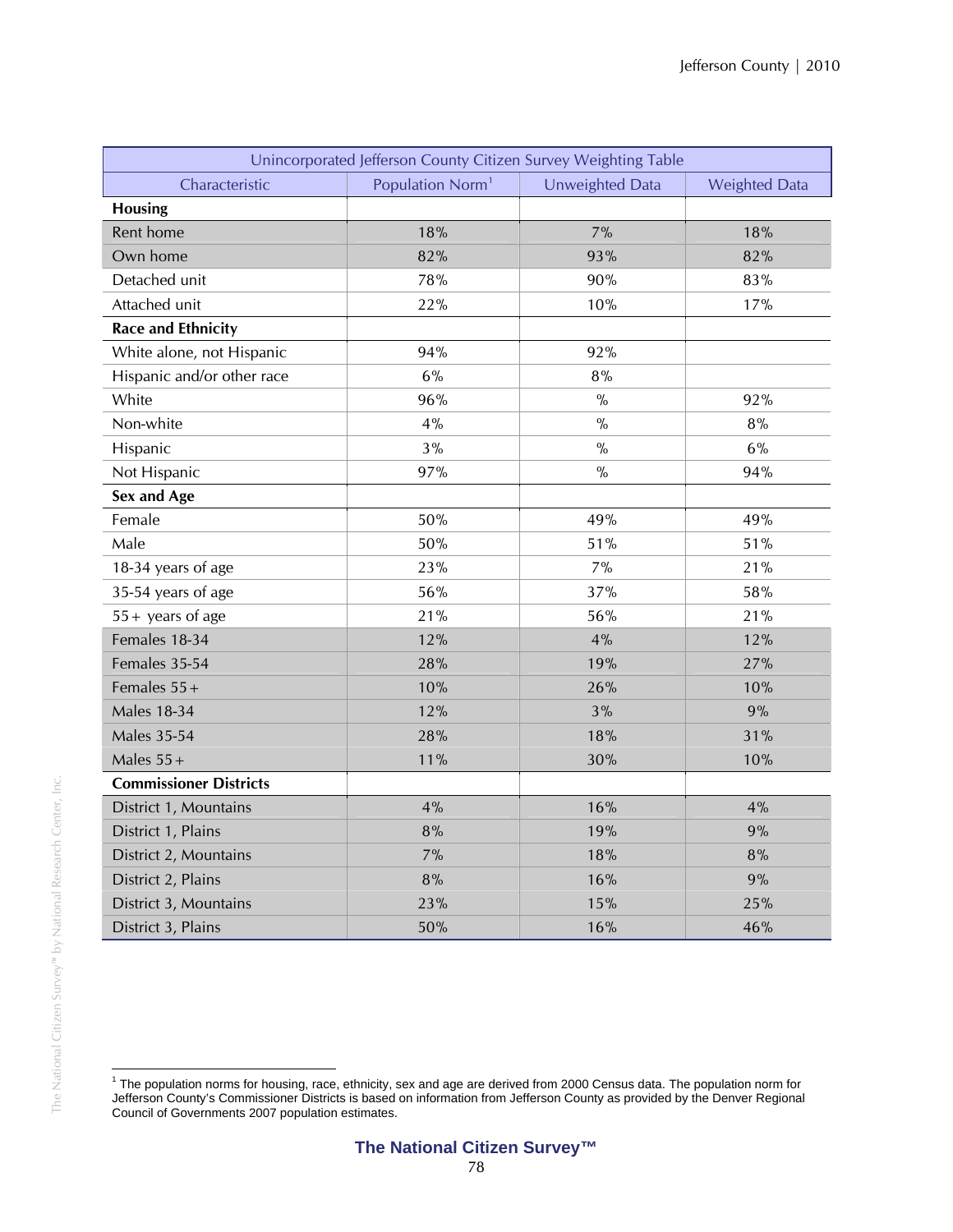## SURVEY DATA ANALYSIS AND REPORTING

The survey dataset was analyzed using the Statistical Package for the Social Sciences (SPSS). Frequency distributions were presented in the body of the report.

## **Use of the "Excellent, Good, Fair, Poor" Response Scale**

The scale on which respondents are asked to record their opinions about service and community quality is "excellent," "good," "fair" or "poor" (EGFP). This scale has important advantages over other scale possibilities (very good to very bad; very satisfied to very dissatisfied; strongly agree to strongly disagree, as examples). EGFP is used by the plurality of jurisdictions conducting citizen surveys across the U.S. The advantage of familiarity was one that NRC did not want to dismiss when crafting The National Citizen Survey™ questionnaire, because elected officials, staff and residents already are acquainted with opinion surveys measured this way. EGFP also has the advantage of offering three positive options, rather than only two, over which a resident can offer an opinion. While symmetrical scales often are the right choice in other measurement tasks, NRC has found that ratings of almost every local government service in almost every jurisdiction tend, on average, to be positive (that is, above the scale midpoint). Therefore, to permit finer distinctions among positively rated services, EGFP offers three options across which to spread those ratings. EGFP is more neutral because it requires no positive statement of service quality to judge (as agreedisagree scales require) and, finally, EGFP intends to measure absolute quality of service delivery or community quality (unlike satisfaction scales which ignore residents' perceptions of quality in favor of their report on the acceptability of the level of service offered).

## **" Don't Kno w" Responses**

On many of the questions in the survey respondents may answer "don't know." The proportion of respondents giving this reply is shown in the full set of responses included in Appendix A. However, these responses have been removed from the analyses presented in the body of the report. In other words, the tables and graphs display the responses from respondents who had an opinion about a specific item.

## Benchmark Comparisons

NRC has been leading the strategic use of surveys for local governments since 1991, when the principals of the company wrote the first edition of what became the classic text on citizen surveying. In *Citizen Surveys: how to do them, how to use them, what they mean*, published by ICMA, not only were the principles for quality survey methods articulated, but both the idea of benchmark data for citizen opinion and the method for gathering benchmark data were pioneered. The argument for benchmarks was called "In Search of Standards." "What has been missing from a local government's analysis of its survey results is the context that school administrators can supply when they tell parents how an 80 percent score on the social studies test compares to test results from other school systems..."

NRC's database of comparative resident opinion is comprised of resident perspectives gathered in citizen surveys from approximately 500 jurisdictions whose residents evaluated local government services. Conducted with typically no fewer than 400 residents in each jurisdiction, opinions are intended to represent over 30 million Americans. NRC has innovated a method for quantitatively integrating the results of surveys that conducted by NRC with those that others have conducted. The integration methods have been thoroughly described not only in the Citizen Surveys book, but also in *Public Administration Review*, *Journal of Policy Analysis* and *Management*. Scholars who specialize in the analysis of citizen surveys regularly have relied on this work (e.g., Kelly, J. &

## **The National Citizen Survey™**

The National Citizen Survey™ by National Research Center, Inc.

The National Citizen Survey<sup>ru</sup> by National Research Center, Inc.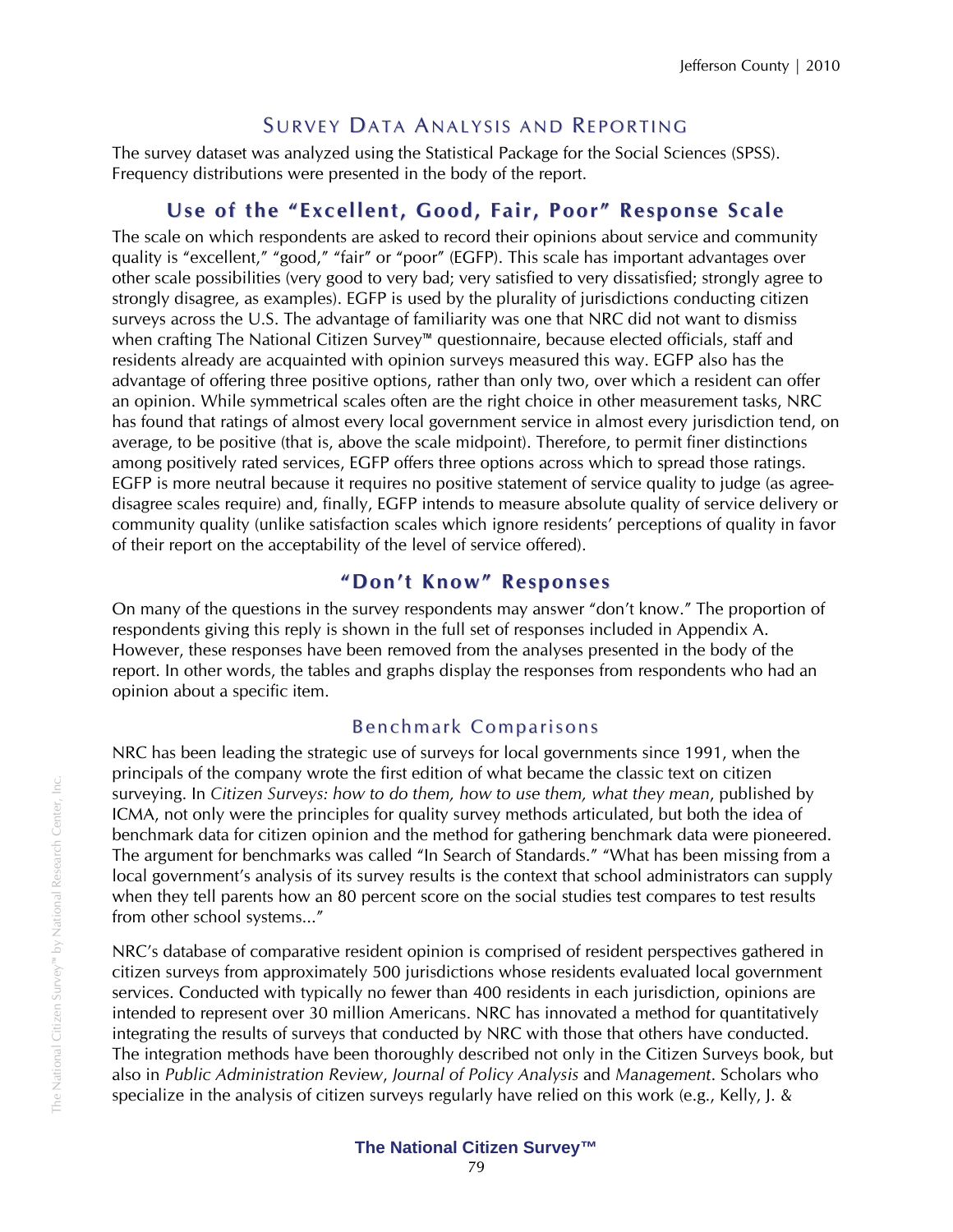Swindell, D. (2002). Service quality variation across urban space: First steps towards a model of citizen satisfaction. *Journal of Urban Affairs*, 24, 271-288.; Van Ryzin, G., Muzzio, D., Immerwahr, S., Gulick, L. & Martinez, E. (2004). Drivers and consequences of citizen satisfaction: An application of the American Customer Satisfaction Index Model to New York City, *Public Administration Review*, 64, 331- 341). The method described in those publications is refined regularly and statistically tested on a growing number of citizen surveys in NRC's proprietary databases. NRC's work on calculating national benchmarks for resident opinions about service delivery and quality of life won the Samuel C. May award for research excellence from the Western Governmental Research Association.

## The Role of Comparisons

Benchmark comparisons are used for performance measurement. Jurisdictions use the comparative information to help interpret their own citizen survey results, to create or revise community plans, to evaluate the success of policy or budget decisions, to measure local government performance. Taking the pulse of the community has little meaning without knowing what pulse rate is too high and what is too low. When surveys of service satisfaction turn up "good" citizen evaluations, jurisdictions need to know how others rate their services to understand if "good" is good enough. Furthermore, in the absence of national or peer community comparisons, a jurisdiction is left with comparing its fire protection rating to its street maintenance rating. That comparison is unfair. Streets always lose to fire. More important and harder questions need to be asked; for example, how do residents' ratings of fire service compare to opinions about fire service in other communities?

A police department that provides the fastest and most efficient service—one that closes most of its cases, solves most of its crimes and keeps the crime rate low—still has a problem to fix if the residents in the community it intends to protect believe services are not very good compared to ratings given by residents to their own objectively "worse" departments. The benchmark data can help that police department – or any department – to understand how well citizens think it is doing. Without the comparative data, it would be like bowling in a tournament without knowing what the other teams are scoring. NRC recommends that citizen opinion be used in conjunction with other sources of data about budget, personnel and politics to help managers know how to respond to comparative results.

Jurisdictions in the benchmark database are distributed geographically across the country and range from small to large in population size. Most commonly, comparisons are made to the entire database. Comparisons may also be made to subsets of jurisdictions (for example, within a given region or population category). Despite the differences in jurisdiction characteristics, all are in the business of providing local government services to residents. Though individual jurisdiction circumstances, resources and practices vary, the objective in every community is to provide services that are so timely, tailored and effective that residents conclude the services are of the highest quality. High ratings in any jurisdiction, like SAT scores in any teen household, bring pride and a sense of accomplishment.

## Comparison of Jefferson County to the Benchmark Database

 Jefferson County chose to have comparisons made to the entire database and a subset of similar jurisdictions from the database (populations 300,000 or more). A benchmark comparison (the average rating from all the comparison jurisdictions where a similar question was asked) has been provided when a similar question on the Jefferson County Survey was included in NRC's database and there were at least five jurisdictions in which the question was asked. For most questions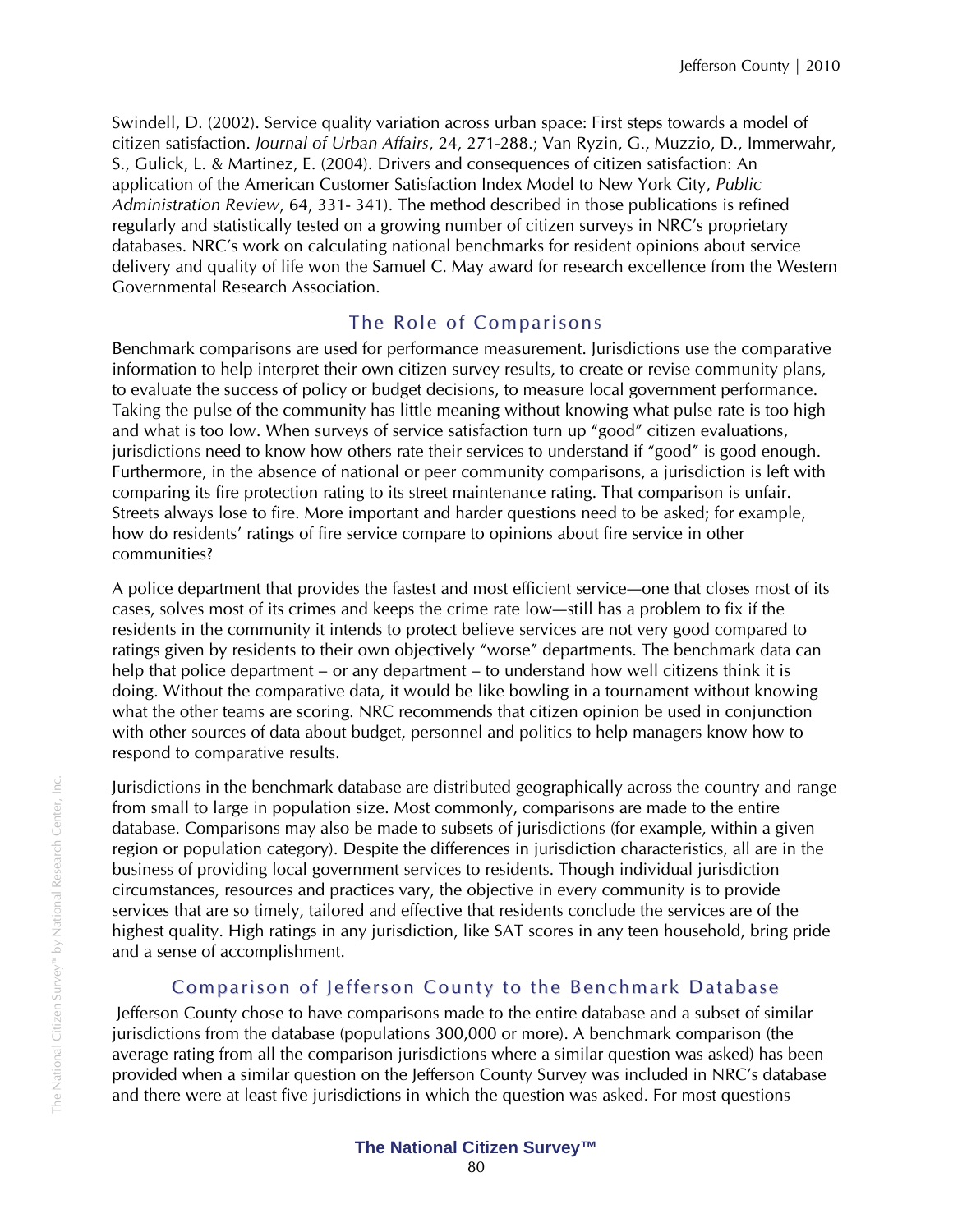compared to the entire dataset, there were more than 100 jurisdictions included in the benchmark comparison.

Where comparisons are available, Jefferson County results are noted as being "above" the benchmark, "below" the benchmark or "similar to" the benchmark. This evaluation of "above," "below" or "similar to" comes from a statistical comparison of Jefferson County's rating to the benchmark (the rating from all the comparison jurisdictions where a similar question was asked).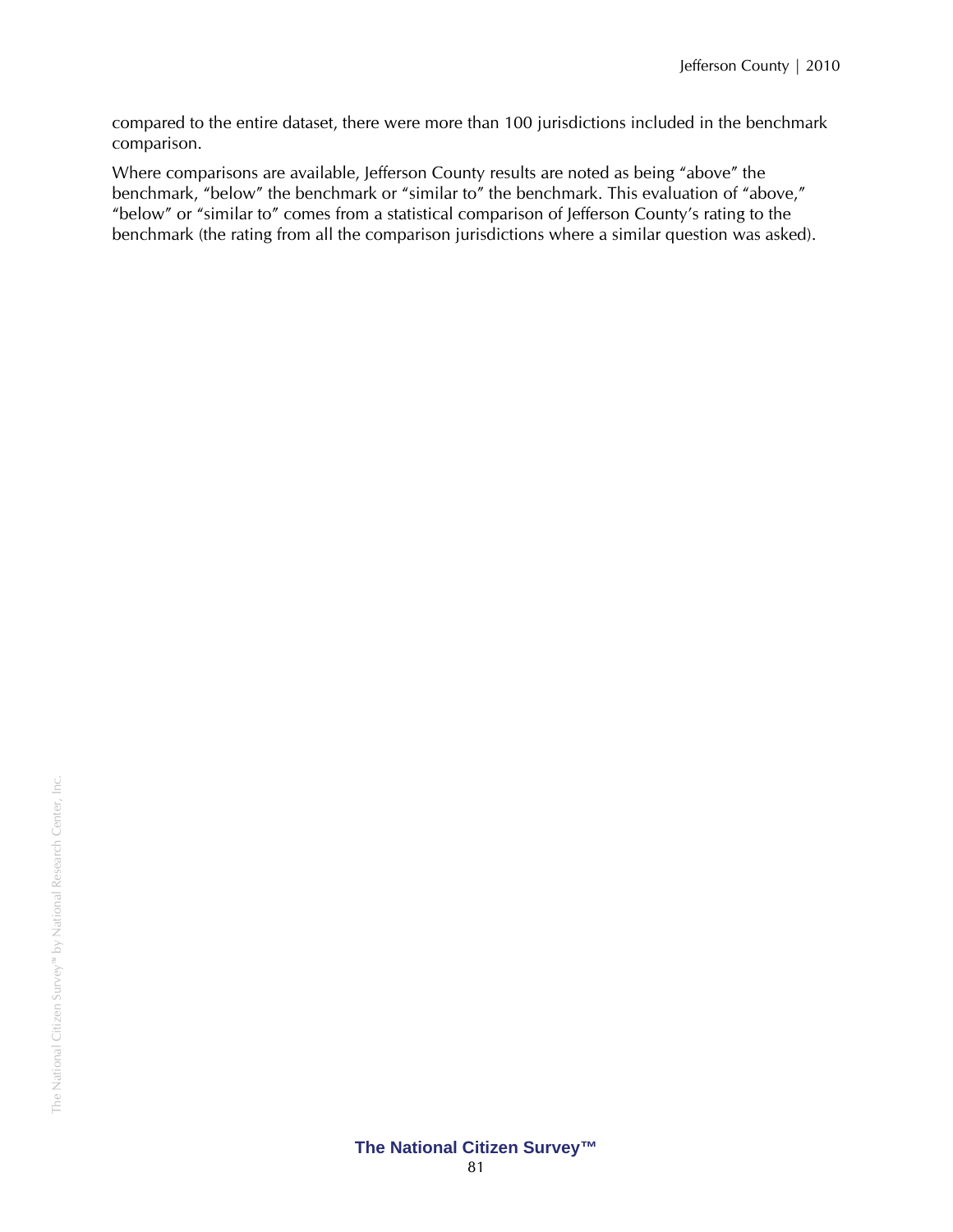# Appendix C: Survey Materials

The following pages contain copies of the survey materials sent to randomly selected households within unincorporated Jefferson County.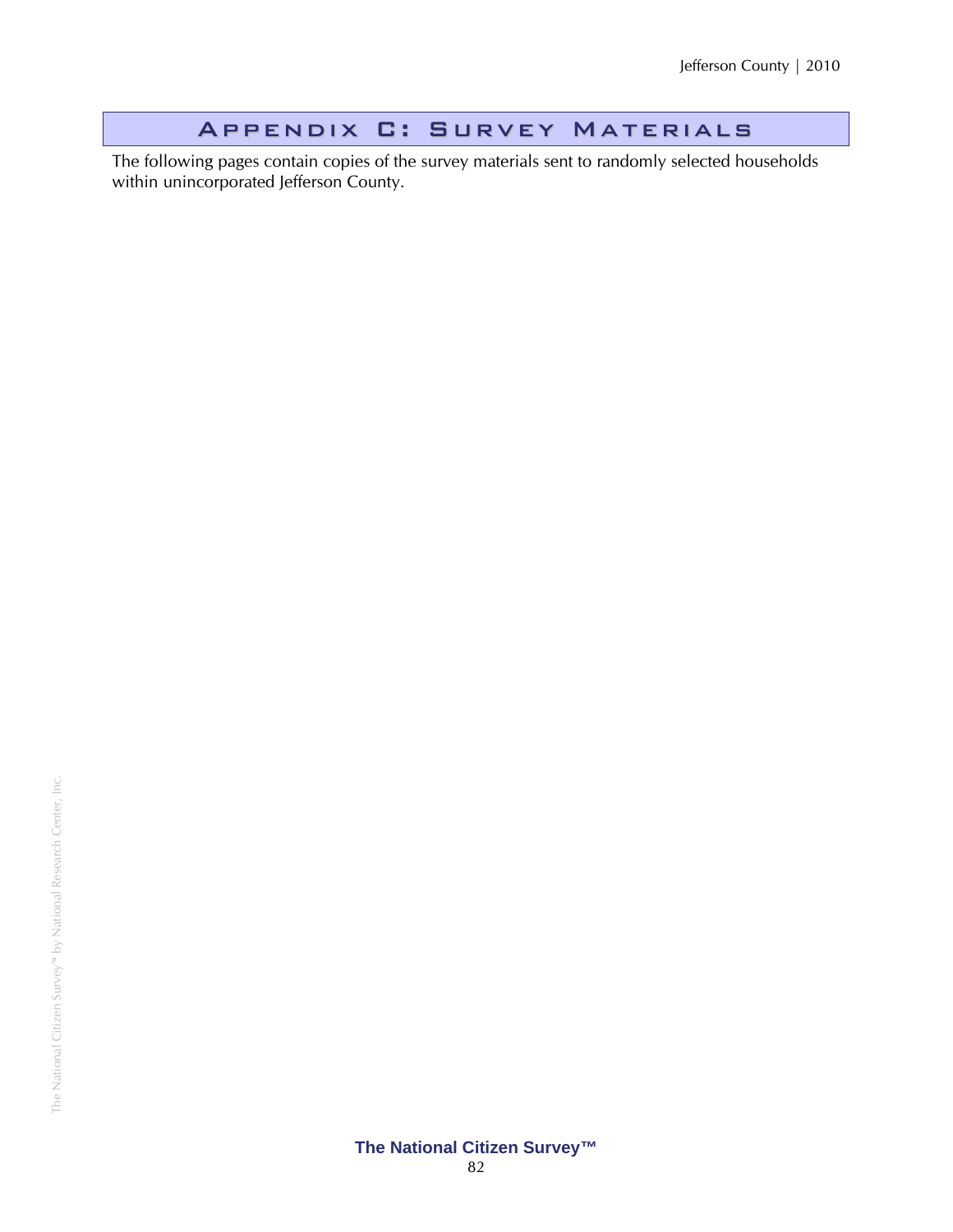Dear Jefferson County Resident,

Your household has been randomly selected to participate in a citizen survey about Jefferson County. You will receive a copy of the survey next week in the mail with instructions for completing and returning it. Please be assured that your answers will be kept anonymous. Thank you in advance for helping us with this important project!

Sincerely,

Atentamente,

copia de la

Estimado residente de la condado Jefferson,

selecciónado para participar en una encuesta anónima de ciudadanos sobre la condado de Jefferson. Usted recibira una

encuesta la próxima semana por correo con instrucciones en completar y regresar la encuesta. Gracias de

Hart

antemano por su ayuda con este proyecto importante!

Su hogar ha sido

Saye Suffin At Mil

Faye Griffin The McCasky Kathy Hartman County Commissioner County Commissioner County Commissioner District No. 1 District No. 2 District No. 3

Dear Jefferson County Resident,

Your household has been randomly selected to participate in a citizen survey about Jefferson County. You will receive a copy of the survey next week in the mail with instructions for completing and returning it. Please be assured that your answers will be kept anonymous. Thank you in advance for helping us with this important project!

Estimado residente de la condado Jefferson,

Su hogar ha sido selecciónado para participar en una encuesta anónima de ciudadanos sobre la condado de Jefferson. Usted recibira una copia de la encuesta la próxima semana por correo con instrucciones en completar y regresar la encuesta. Gracias de antemano por su ayuda con este proyecto importante!

Sincerely,

Atentamente,

Saye Suffer of

Faye Griffin The McCasky Kathy Hartman County Commissioner County Commissioner County Commissioner District No. 1 District No. 2 District No. 3

Dear Jefferson County Resident,

Your household has been randomly selected to participate in a citizen survey about Jefferson County. You will receive a copy of the survey next week in the mail with instructions for completing and returning it. Please be assured that your answers will be kept anonymous. Thank you in advance for helping us with this important project!

Sincerely,

Saye Suffin At My

Faye Griffin The McCasky Kathy Hartman District No. 1 District No. 2 District No. 3

County Commissioner County Commissioner County Commissioner

Dear Jefferson County Resident,

Your household has been randomly selected to participate in a citizen survey about Jefferson County. You will receive a copy of the survey next week in the mail with instructions for completing and returning it. Please be assured that your answers will be kept anonymous. Thank you in advance for helping us with this important project!

Sincerely,

Saye Suffin At

Faye Griffin The McCasky Kathy Hartman County Commissioner County Commissioner County Commissioner District No. 1 District No. 2 District No. 3

Estimado residente de la condado Jefferson,

Su hogar ha sido selecciónado para participar en una encuesta anónima de ciudadanos sobre la condado de Jefferson. Usted recibira una copia de la encuesta la próxima semana por correo con instrucciones en completar y regresar la encuesta. Gracias de antemano por su ayuda con este proyecto importante!

Atentamente,

Estimado residente de la condado Jefferson,

selecciónado para participar en una encuesta anónima de ciudadanos sobre la condado de Jefferson. Usted recibira una

encuesta la próxima semana por correo con instrucciones en completar y regresar la encuesta. Gracias de

antemano por su ayuda con este proyecto importante!

Su hogar ha sido

copia de la

Atentamente,

Wat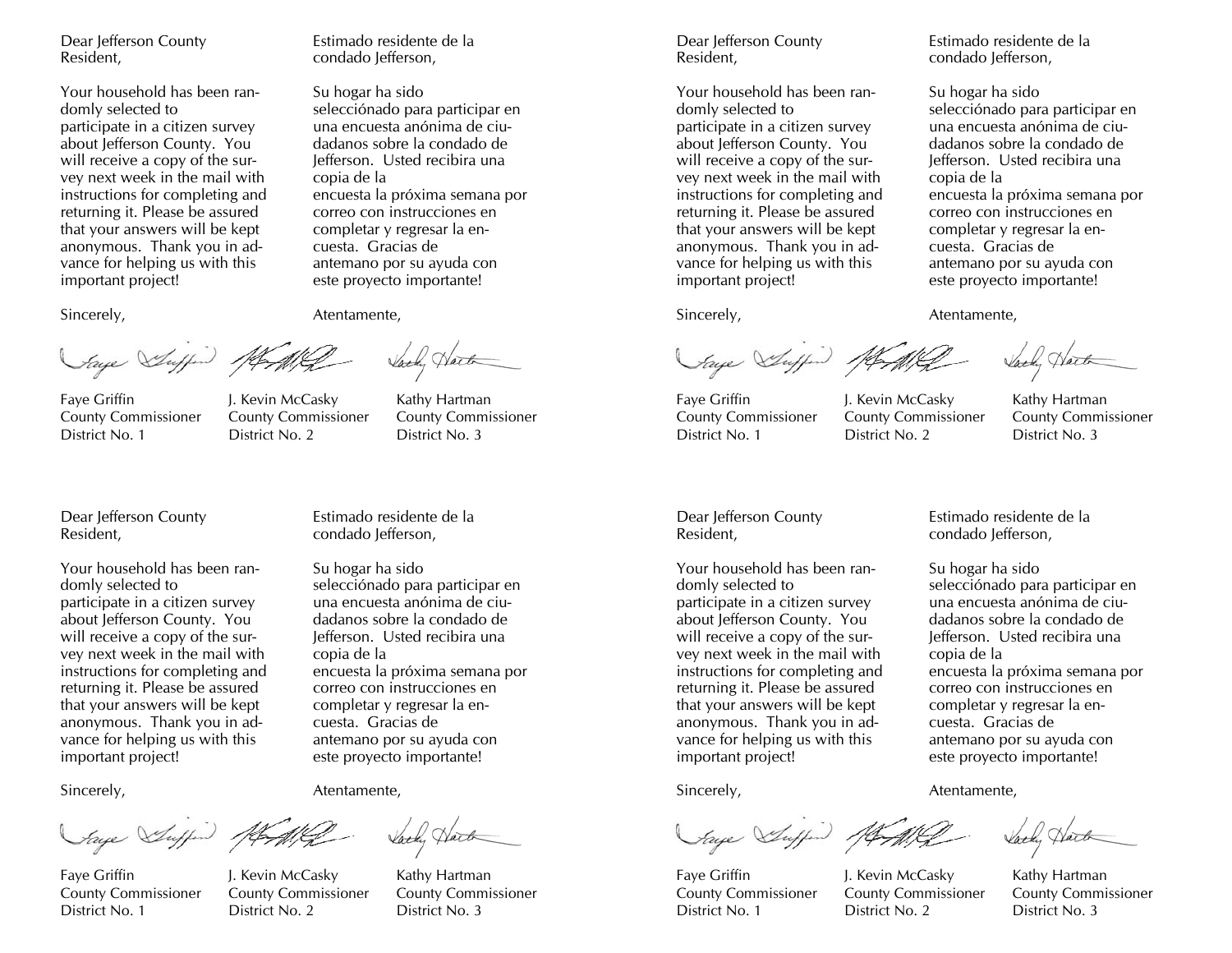

**Jefferson County**  100 Jefferson County Parkway Golden, Colorado 80419

Presorted First Class Mail US Postage PAID Boulder, CO Permit NO. 94



**Jefferson County**  100 Jefferson County Parkway Golden, Colorado 80419

Presorted First Class Mail US Postage PAID Boulder, CO Permit NO. 94



#### **Jefferson County**

100 Jefferson County Parkway Golden, Colorado 80419

Presorted First Class Mail US Postage PAID Boulder, CO Permit NO. 94



## **Jefferson County**

100 Jefferson County Parkway Golden, Colorado 80419

Presorted First Class Mail US Postage PAID Boulder, CO Permit NO. 94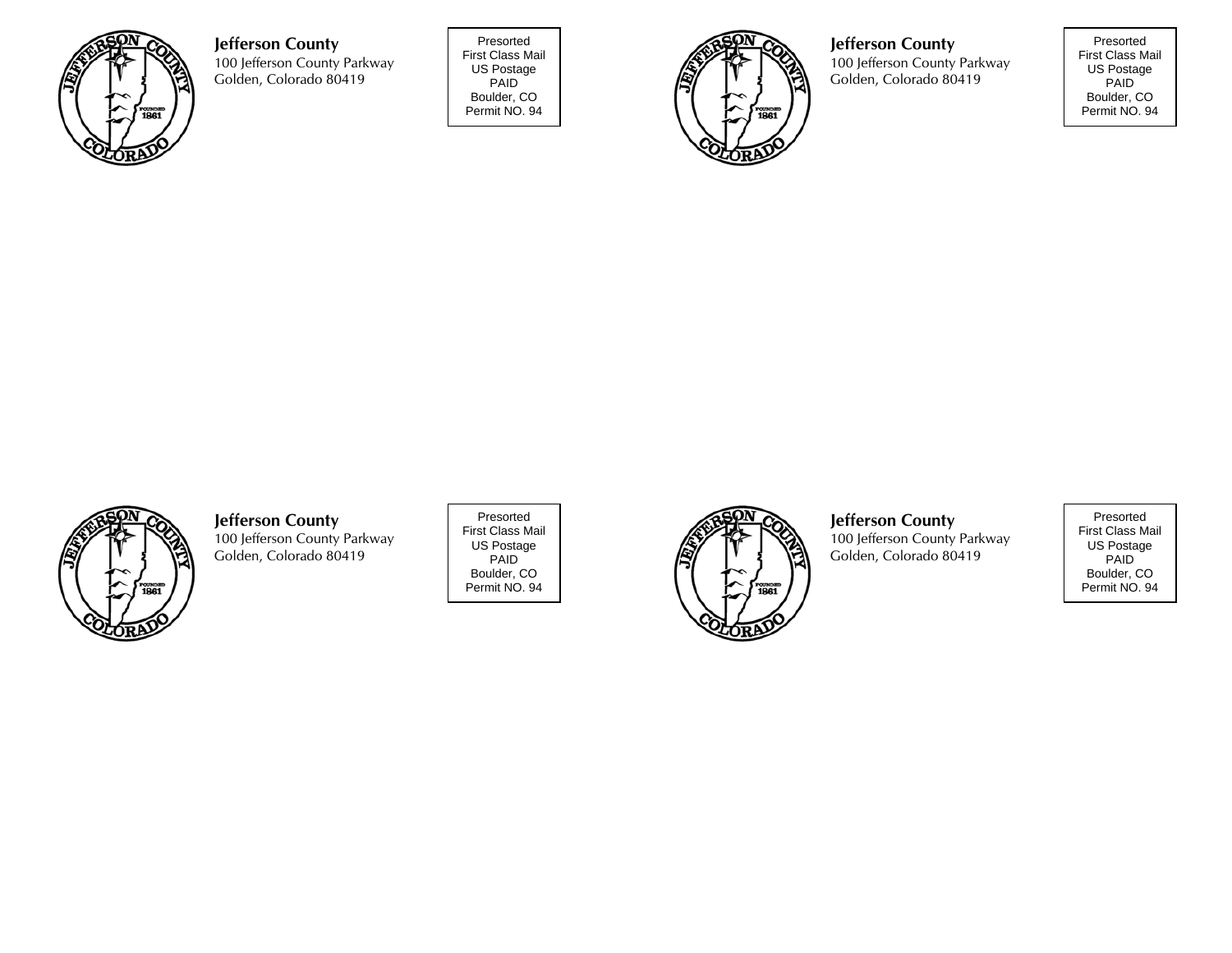#### **Board of County Commissioners**



**Faye Griffin**  District No. 1 **J. Kevin McCasky**  District No. 2 **Kathy Hartman**  District No. 3

January 2010

Dear Jefferson County Resident:

Jefferson County wants to know what you think about our community and county government. You have been randomly selected to participate in Jefferson County's 2010 Citizen Survey.

Please take a few minutes to fill out the enclosed Citizen Survey. Your feedback will help the County set benchmarks for tracking the quality of services provided to residents. Your answers will help Jefferson County Commissioners make decisions that affect our community. You should find the questions interesting and we will definitely find your answers useful. Please participate!

To get a representative sample of Jefferson County residents, the adult (anyone 18 years or older) in your household who most recently had a birthday should complete this survey. Year of birth of the adult does not matter.

Please have the appropriate member of the household spend a few minutes to answer all the questions and return the survey in the enclosed postage-paid envelope. **Your responses will remain completely anonymous.** 

Your participation in this survey is very important – especially since your household is one of only a small number of households being surveyed. If you have any questions about the Citizen Survey please call (303) 271-8521.

Please help us shape the future of Jefferson County. Thank you for your time and participation.

Sincerely,

*Faye Suffer* Jetter Jetter Vach, Hart

County Commissioner County Commissioner County Commissioner District No. 1 District No. 2 District No. 3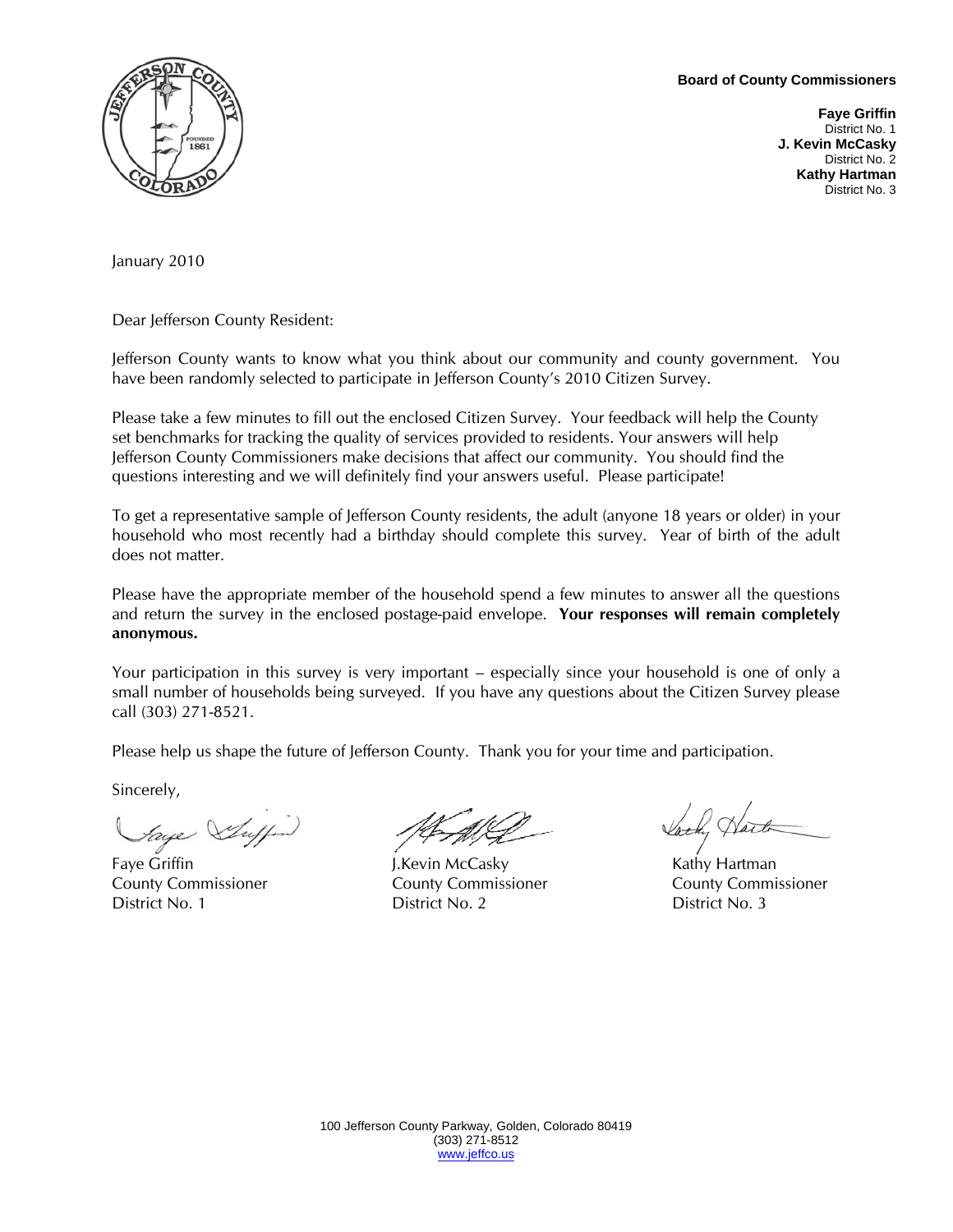**Board of County Commissioners** 



**Faye Griffin**  District No. 1 **J. Kevin McCasky**  District No. 2 **Kathy Hartman**  District No. 3

January 2010

Dear Jefferson County Resident:

About one week ago, you should have received a copy of the enclosed survey. **If you completed it and sent it back, we thank you for your time and ask you to discard this survey. Please do not respond twice.** If you have not had a chance to complete the survey, we would appreciate your response. Jefferson County wants to know what you think about our community and county government. You have been randomly selected to participate in Jefferson County's Citizen Survey.

Please take a few minutes to fill out the enclosed Citizen Survey. Your feedback will help the County set benchmarks for tracking the quality of services provided to residents. Your answers will help the County Commissioners make decisions that affect our community. You should find the questions interesting and we will definitely find your answers useful. Please participate!

To get a representative sample of Jefferson County residents, the adult (anyone 18 years or older) in your household who most recently had a birthday should complete this survey. Year of birth of the adult does not matter.

Please have the appropriate member of the household spend a few minutes to answer all the questions and return the survey in the enclosed postage-paid envelope. **Your responses will remain completely anonymous.** 

Your participation in this survey is very important – especially since your household is one of only a small number of households being surveyed. If you have any questions about the Citizen Survey please call (303) 271-8521.

Please help us shape the future of Jefferson County. Thank you for your time and participation.

Sincerely,

Faye Griffin **Fact of the Case of the Case of the Case of the Case of the Case of the Case of the Case of the Case of the Case of the Case of the Case of the Case of the Case of the Case of the Case of the Case of the Case** County Commissioner County Commissioner County Commissioner District No. 1 District No. 2 District No. 3

Jacky Har

100 Jefferson County Parkway, Golden, Colorado 80419 (303) 271-8512 www.jeffco.us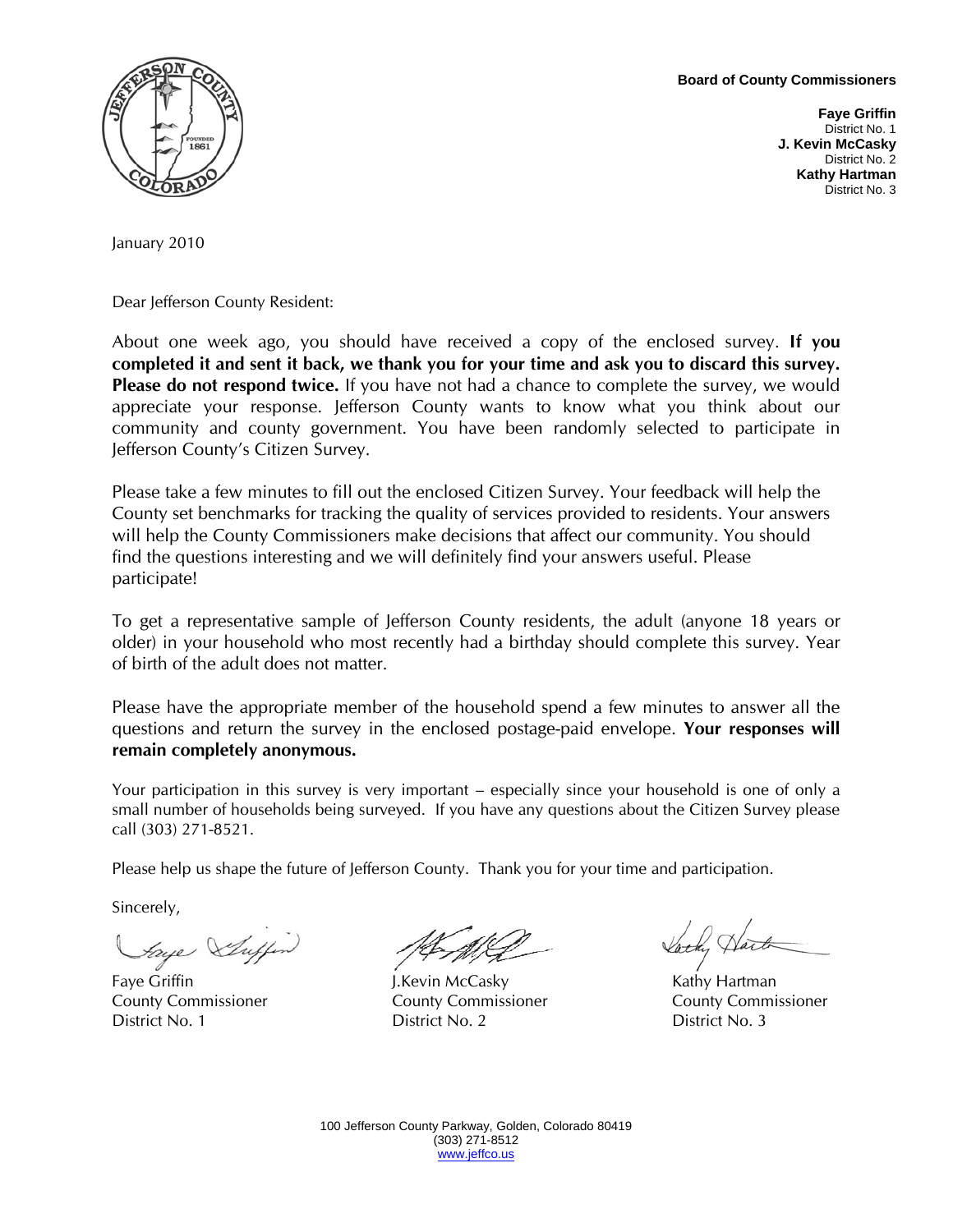En este documento del Condado le de a usted una oportunidad importante para decirnos lo que piensa de los servicios del Condado y su opinión de la calidad de vida aquí en del Condado de Jefferson y Se seleccionó su hogar al azar para participar en esta encuesta. Si usted no puede hacer la encuesta incluida en inglés por favor llámenos al número (303) 271-8521 para pedir una cópia de la encuesta en español. Todos sus respuestas se quedarán completamente anónimos. ¡Deseamos sus opiniones! Favor de entregar la encuesta en el sobre adjunto, lo cuál está con franqueo pagado. Muchas gracias.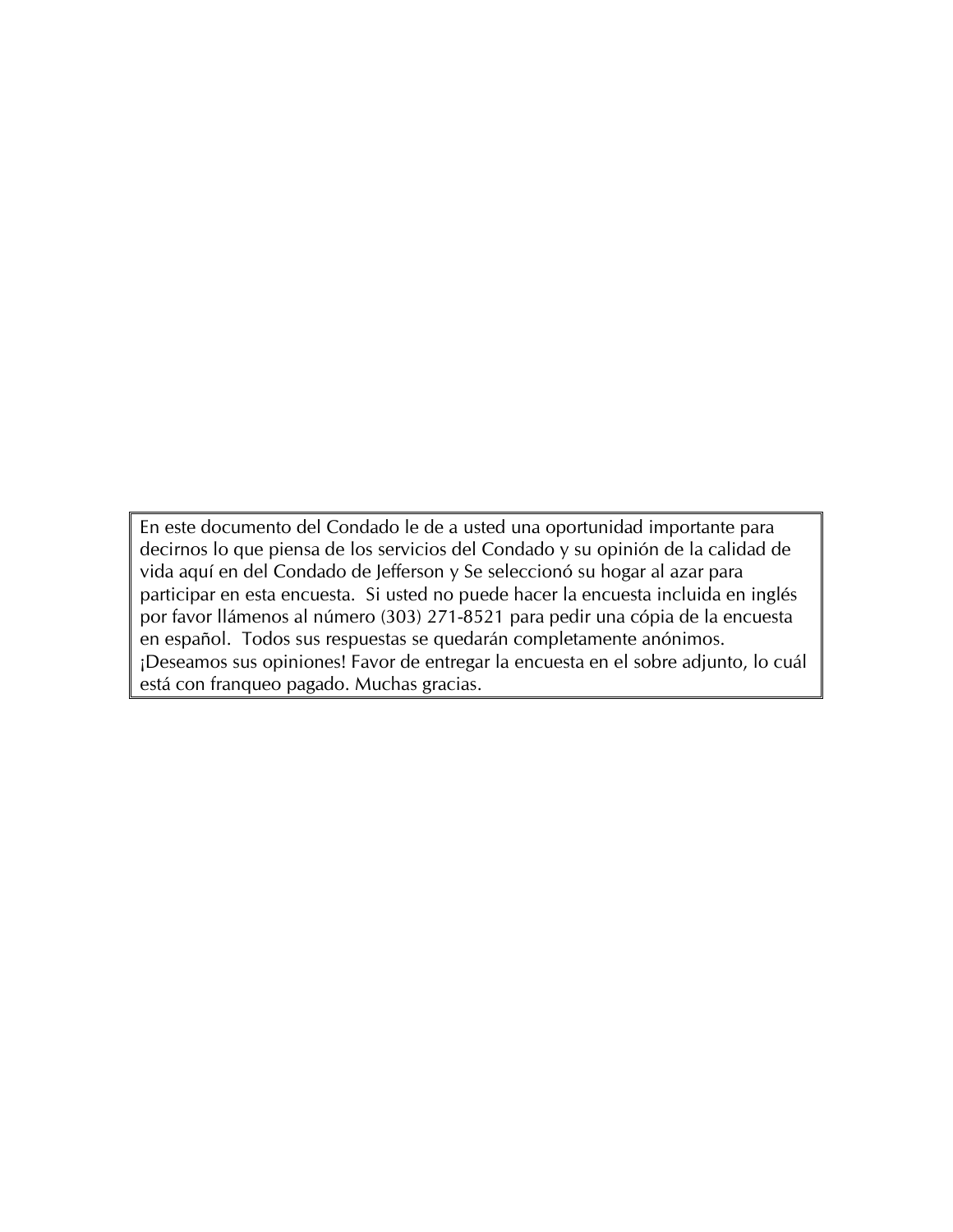# **Jefferson County 2010 Citizen Survey**

**Please complete this questionnaire if you are the adult (age 18 or older) in the household who most recently had a birthday. The adult's year of birth does not matter. Please select the response (by circling the number or checking the box) that most closely represents your opinion for each question. Your responses are anonymous and will be reported in group form only.** 

|  |  |  | 1. Please rate each of the following aspects of quality of life in Jefferson County: |  |  |
|--|--|--|--------------------------------------------------------------------------------------|--|--|
|--|--|--|--------------------------------------------------------------------------------------|--|--|

| Excellent | Good | Fair | Poor | Don't know |
|-----------|------|------|------|------------|
|           |      |      |      |            |
|           |      |      |      |            |
|           |      |      |      |            |
|           |      |      |      |            |
|           |      |      |      |            |
|           |      |      |      |            |

### **2. Please rate each of the following characteristics as they relate to Jefferson County as a whole:**

| Excellent | Good | Fair | Poor | Don't know |
|-----------|------|------|------|------------|
|           |      |      |      |            |
|           |      |      |      |            |
|           |      |      |      |            |
|           |      |      |      |            |
|           |      |      |      |            |
|           |      |      |      |            |
|           |      |      |      |            |
|           |      |      |      |            |
|           |      |      |      |            |
|           |      |      |      |            |
|           |      |      |      |            |
|           |      |      | 4    |            |
|           |      |      |      |            |
|           |      |      |      |            |
|           |      |      |      |            |

#### **3. Please rate the speed of growth in the following categories in Jefferson County over the past 2 years:**

| Much<br>too slow | Somewhat<br>too slow | Right<br>amount | Somewhat<br>too fast | Much<br>too fast | Don't<br>know |
|------------------|----------------------|-----------------|----------------------|------------------|---------------|
|                  |                      |                 |                      |                  |               |
|                  |                      |                 |                      |                  |               |
|                  |                      |                 |                      |                  |               |

### **4. To what degree, if at all, are run down buildings, weed lots or junk vehicles a problem in Jefferson County?**  O Not a problem O Minor problem O Moderate problem O Major problem O Don't know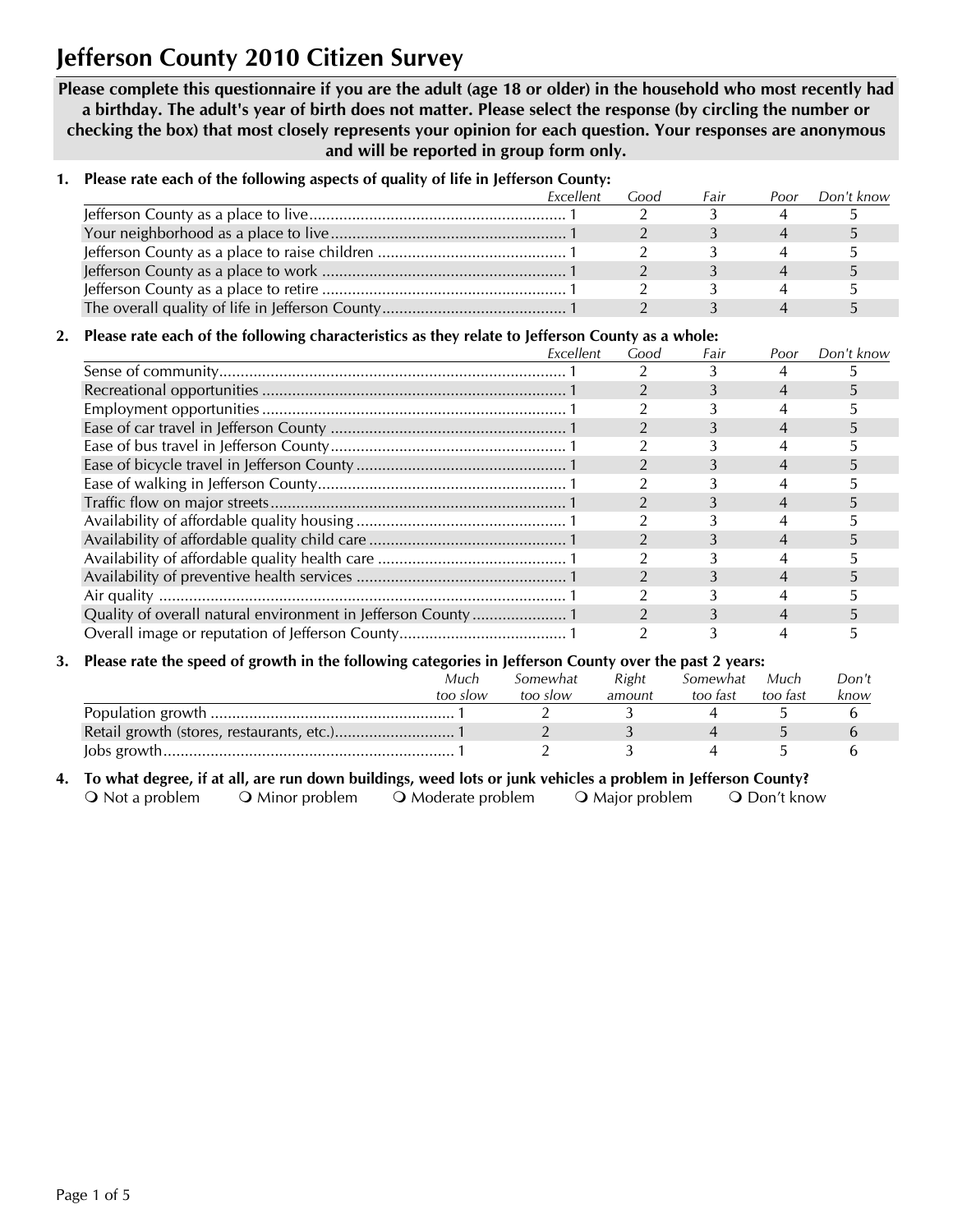

### **5. Please rate how safe or unsafe you feel from the following in Jefferson County:**

| The most non-suit of unsuit you let: from the following in jericison county. |          |              |                |        |       |
|------------------------------------------------------------------------------|----------|--------------|----------------|--------|-------|
| Verv                                                                         | Somewhat | Neither safe | Somewhat       | Very   | Don't |
| safe                                                                         | safe     | nor unsafe   | unsafe         | unsafe | know  |
|                                                                              |          |              |                |        | 6     |
|                                                                              |          |              | $\overline{4}$ | b.     | 6     |
|                                                                              |          |              |                | b.     | b     |
| 6. Please rate how safe or unsafe you feel:                                  |          |              |                |        |       |
| Verv                                                                         | Somewhat | Neither safe | Somewhat       | Verv   | Don't |
| safe                                                                         | safe     | nor unsafe   | unsafe         | unsafe | know  |
|                                                                              |          |              |                |        | 6     |
|                                                                              |          |              |                | 5.     | 6     |
| In Jefferson County's commercial areas during the day 1                      |          |              |                |        | b     |
| In Jefferson County's commercial areas after dark  1                         |          |              |                |        | h     |

#### **7. During the past twelve months, were you or anyone in your household the victim of any crime?**  O No  $\rightarrow$  Go to Question 9  $\rightarrow$  O Yes  $\rightarrow$  Go to Question 8  $\rightarrow$  Don't know  $\rightarrow$  Go to Question 9

**8. If yes, was this crime (these crimes) reported to the police?**  O No  $Q$  Yes  $Q$  Don't know

#### **9. In the last 12 months, about how many times, if ever, have you or other household members participated in the following activities in Jefferson County?**

|                                                                        | Once or | 3 to 12 | 13 to 26       | More than |
|------------------------------------------------------------------------|---------|---------|----------------|-----------|
| Never                                                                  | twice   | times   | times          | 26 times  |
|                                                                        |         |         |                |           |
|                                                                        |         |         | 4              |           |
|                                                                        |         |         |                |           |
|                                                                        |         |         | $\overline{4}$ |           |
|                                                                        |         |         |                |           |
| Attended a meeting of local elected officials or other local public    |         |         |                |           |
|                                                                        |         | 3       |                |           |
| Watched a meeting of local elected officials or other local public     |         |         |                |           |
|                                                                        |         |         |                |           |
|                                                                        |         |         |                |           |
|                                                                        |         |         |                |           |
| Volunteered your time to some group or activity in Jefferson County  1 |         |         |                |           |
|                                                                        |         |         |                |           |

#### **10. About how often, if at all, do you talk to or visit with your immediate neighbors (people who live in the 10 or 20 households that are closest to you)?**

- **O** Just about every day
- O Several times a week
- Several times a month
- Once a month
- O Several times a year
- O Once a year or less
- **O** Never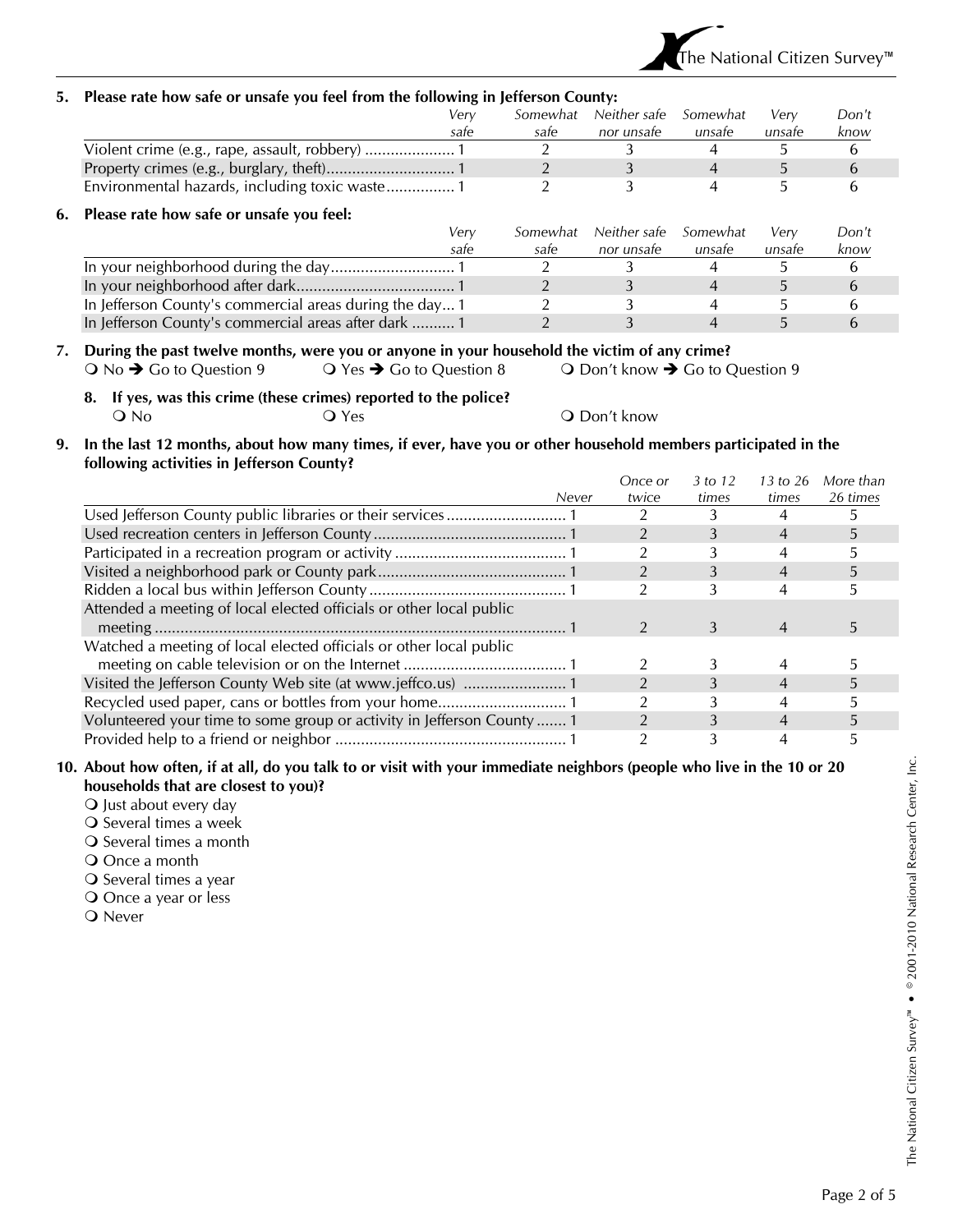# **Jefferson County 2010 Citizen Survey**

### **11. Please rate the quality of each of the following services in Jefferson County:**

|                                                                 | Excellent | Good           | Fair | Poor | Don't know |
|-----------------------------------------------------------------|-----------|----------------|------|------|------------|
|                                                                 |           | 2              | 3    | 4    | 5          |
|                                                                 |           | 2              | 3    | 4    |            |
|                                                                 |           | $\overline{2}$ | 3    | 4    |            |
| Traffic enforcement on County roads and highways 1              |           | $\overline{2}$ | 3    | 4    |            |
|                                                                 |           | $\overline{2}$ | 3    |      |            |
|                                                                 |           | $\overline{2}$ | 3    | 4    |            |
|                                                                 |           | $\overline{2}$ | 3    |      |            |
|                                                                 |           | $\overline{2}$ | 3    | 4    |            |
|                                                                 |           | $\overline{2}$ | 3    | 4    |            |
|                                                                 |           | $\overline{2}$ | 3    | 4    |            |
|                                                                 |           | $\overline{2}$ | 3    | 4    |            |
|                                                                 |           | $\overline{2}$ | 3    | 4    |            |
|                                                                 |           | $\overline{2}$ | 3    | 4    |            |
|                                                                 |           | $\overline{2}$ | 3    | 4    |            |
|                                                                 |           | $\overline{2}$ | 3    | 4    |            |
|                                                                 |           | $\overline{2}$ | 3    | 4    |            |
|                                                                 |           | $\overline{2}$ | 3    | 4    |            |
|                                                                 |           | 2              | 3    | 4    |            |
|                                                                 |           | $\overline{2}$ | 3    | 4    |            |
|                                                                 |           | 2              | 3    | 4    | 5.         |
|                                                                 |           | $\overline{2}$ | 3    |      |            |
| Emergency preparedness (services that prepare the community for |           |                |      |      |            |
|                                                                 |           | 2              | 3    | 4    | 5          |
|                                                                 |           | $\overline{2}$ | 3    | 4    | 5.         |

### **12. Overall, how would you rate the quality of the services provided by each of the following?**

|                      |      | --   |      |            |
|----------------------|------|------|------|------------|
|                      | .ooc | Fair | 'oor | Don't know |
|                      |      |      |      |            |
|                      |      |      |      |            |
| The State Government |      |      |      |            |

#### **13. Have you had any in-person or phone contact with an employee of Jefferson County within the last 12 months (including sheriff, receptionists, planners or any others)?**

 $O$  No  $\rightarrow$  Go to Question 15  $O$  Yes  $\rightarrow$  Go to Question 14

#### **14. What was your impression of the employee(s) of Jefferson County in your most recent contact? (Rate each characteristic below.)**

|          | Excellent | .ood | Fair | Poor | Don't know |
|----------|-----------|------|------|------|------------|
|          |           |      |      |      |            |
|          |           |      |      |      |            |
| Courtesy |           |      |      |      |            |
|          |           |      |      |      |            |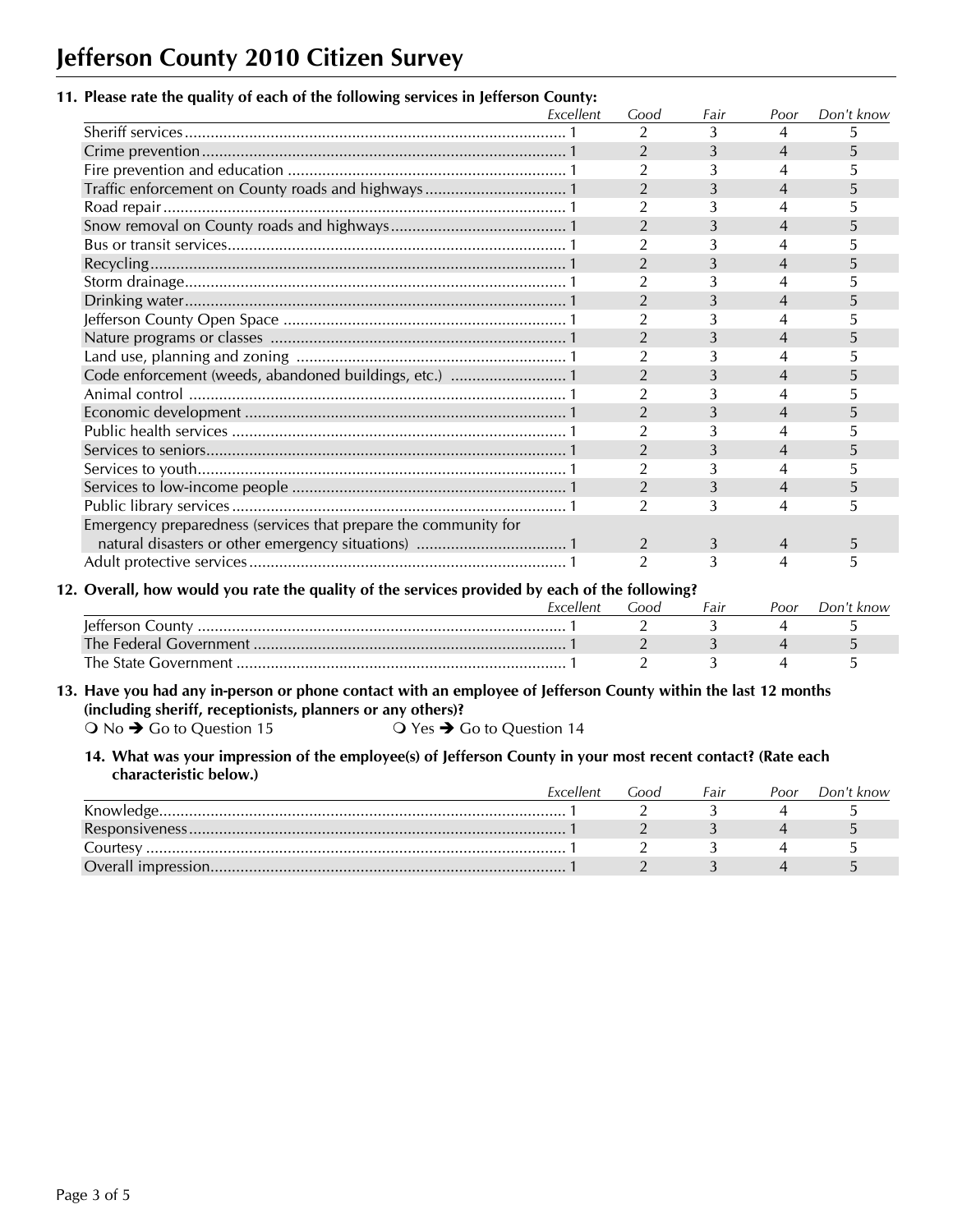

|                                                                                 | Excellent | Good           | Fair     | Poor           | Don't know |
|---------------------------------------------------------------------------------|-----------|----------------|----------|----------------|------------|
|                                                                                 |           |                |          | 4              | b.         |
|                                                                                 |           | 2              | 3        | $\overline{4}$ | 5          |
| The job Jefferson County government does at welcoming                           |           |                |          |                |            |
|                                                                                 |           |                | 3        | 4              |            |
| The job Jefferson County government does at listening to citizens  1            |           | $\overline{2}$ | 3        | $\overline{4}$ | 5          |
| 16. Please indicate how likely or unlikely you are to do each of the following: |           |                |          |                |            |
|                                                                                 | Verv      | Somewhat       | Somewhat | Very           | Don't      |
|                                                                                 | likelv    | likelv         | unlikelv | unlikely<br>4  | know<br>5. |
| Recommend living in Jefferson County to someone who asks 1                      |           |                | 3        | 4              | 5          |

O Very positive  $\qquad$  O Somewhat positive  $\qquad$  O Neutral  $\qquad$  O Somewhat negative  $\qquad$  O Very negative

**18. Please check the response that comes closest to your opinion for each of the following questions:** 

- **a. If service levels had to be reduced in the future due to budget shortfalls, which of the following services would you be most willing to reduce? (Please select only one)** 
	- Q Law enforcement services

**15. Please rate the following categories of Jefferson County government performance:** 

- Library services
- O Social Services for seniors, children and families in need
- O Public health-related services
- O Road maintenance and snowplowing
- **Q** Building new roads to ease traffic
- **b. If service levels had to be reduced in the future due to budget shortfalls, which of the following services would you be least willing to reduce? (Please select only one)** 
	- Law enforcement services
	- **Q** Library services
	- O Social Services for seniors, children and families in need
	- O Public health-related services
	- O Road maintenance and snowplowing
	- O Building new roads to ease traffic
- **c. Residents in unincorporated Jeffco receive law enforcement services from the Jeffco Sheriff. Those who live in cities and towns receive law enforcement from their local police departments. To what extent would you support or oppose a property tax increase to increase law enforcement services (e.g., responses to calls for assistance) in unincorporated Jeffco?**

 $\mathcal{L}_\text{max} = \mathcal{L}_\text{max} = \mathcal{L}_\text{max} = \mathcal{L}_\text{max} = \mathcal{L}_\text{max} = \mathcal{L}_\text{max} = \mathcal{L}_\text{max} = \mathcal{L}_\text{max} = \mathcal{L}_\text{max} = \mathcal{L}_\text{max} = \mathcal{L}_\text{max} = \mathcal{L}_\text{max} = \mathcal{L}_\text{max} = \mathcal{L}_\text{max} = \mathcal{L}_\text{max} = \mathcal{L}_\text{max} = \mathcal{L}_\text{max} = \mathcal{L}_\text{max} = \mathcal{$ 

 $\mathcal{L}_\text{max} = \mathcal{L}_\text{max} = \mathcal{L}_\text{max} = \mathcal{L}_\text{max} = \mathcal{L}_\text{max} = \mathcal{L}_\text{max} = \mathcal{L}_\text{max} = \mathcal{L}_\text{max} = \mathcal{L}_\text{max} = \mathcal{L}_\text{max} = \mathcal{L}_\text{max} = \mathcal{L}_\text{max} = \mathcal{L}_\text{max} = \mathcal{L}_\text{max} = \mathcal{L}_\text{max} = \mathcal{L}_\text{max} = \mathcal{L}_\text{max} = \mathcal{L}_\text{max} = \mathcal{$ 

 $\mathcal{L}_\text{max} = \mathcal{L}_\text{max} = \mathcal{L}_\text{max} = \mathcal{L}_\text{max} = \mathcal{L}_\text{max} = \mathcal{L}_\text{max} = \mathcal{L}_\text{max} = \mathcal{L}_\text{max} = \mathcal{L}_\text{max} = \mathcal{L}_\text{max} = \mathcal{L}_\text{max} = \mathcal{L}_\text{max} = \mathcal{L}_\text{max} = \mathcal{L}_\text{max} = \mathcal{L}_\text{max} = \mathcal{L}_\text{max} = \mathcal{L}_\text{max} = \mathcal{L}_\text{max} = \mathcal{$ 

O Strongly support  $\bigcirc$  Somewhat support  $\bigcirc$  Somewhat oppose  $\bigcirc$  Strongly oppose  $\bigcirc$  Don't know

**d. What do you think will be the two biggest issues facing Jefferson County over the next five years?**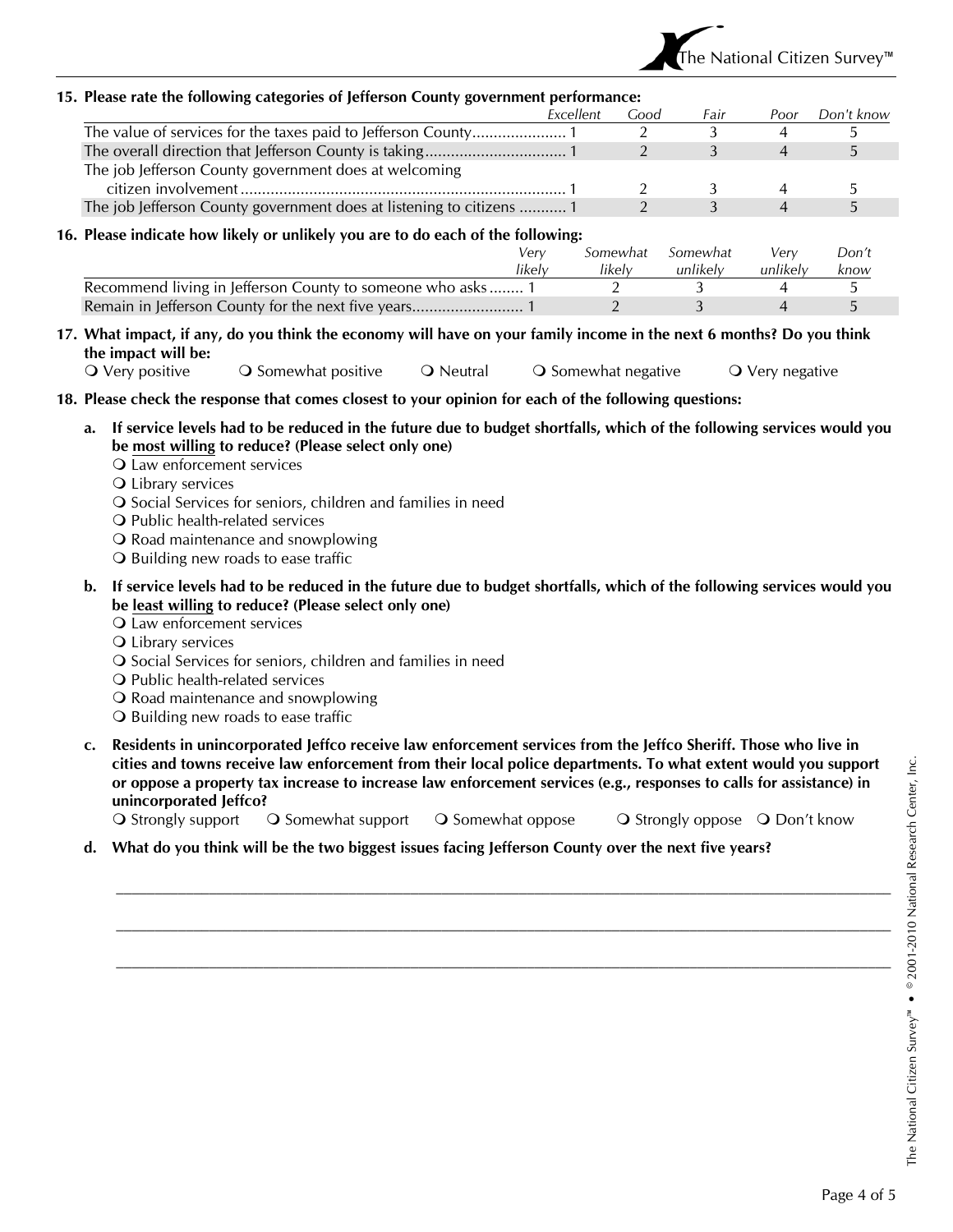**Our last questions are about you and your household. Again, all of your responses to this survey are completely anonymous and will be reported in group form only.** 

## **D1. Are you currently employed for pay?**

- $\bigcirc$  No  $\bigcirc$  Go to Question D3
- $\bigcirc$  Yes, full time  $\bigcirc$  Go to Question D2
- $\bigcirc$  Yes, part time  $\bigcirc$  Go to Question D2
- **D2. During a typical week, how many days do you commute to work (for the longest distance of your commute) in each of the ways listed below? (Enter the total number of days, using whole numbers.)**

| Motorized vehicle (e.g., car, truck, van, |      |
|-------------------------------------------|------|
| motorcycle, etc) by myself                | days |
| Motorized vehicle (e.g., car, truck, van, |      |
| motorcycle, etc) with other               |      |
|                                           | days |
| Bus, Rail or other public                 |      |
|                                           | days |
|                                           | days |
|                                           | days |
|                                           | days |
|                                           | days |
|                                           |      |

## **D3. How many years have you lived in Jefferson County?**

 $\bigcirc$  Less than 2 years  $\bigcirc$  11-20 years

 $\overline{Q}$  2-5 years  $\overline{Q}$  More than 20 years

# $\overline{O}$  6-10 years

**D4. Which best describes the building you live in?**  One family house detached from any other houses

- House attached to one or more houses (e.g., a
- duplex or townhome)
- O Building with two or more apartments or condominiums
- **O** Mobile home
- Q Other

## **D5. Is this house, apartment or mobile home...**

- O Rented for cash or occupied without cash payment? Owned by you or someone in this house with a
- mortgage or free and clear?
- **D6. About how much is your monthly housing cost for the place you live (including rent, mortgage payment, property tax, property insurance and homeowners' association (HOA) fees)?** 
	- Less than \$300 per month
	- $\bigcirc$  \$300 to \$599 per month
	- \$600 to \$999 per month
	- \$1,000 to \$1,499 per month
	- \$1,500 to \$2,499 per month
	- \$2,500 or more per month
- **D7. Do any children 17 or under live in your household?**  O No O Yes
- **D8. Are you or any other members of your household aged 65 or older?**  Q No Q Yes
- **D9. How much do you anticipate your household's total income before taxes will be for the current year? (Please include in your total income money from all sources for all persons living in your household.)**  Less than \$24,999 ○ \$25,000 to \$49,999 ○ \$50,000 to \$99,999 \$100,000 to \$149,999
	- \$150,000 or more

## **Please respond to both question D10 and D11:**

## **D10. Are you Spanish, Hispanic or Latino?**

- O No, not Spanish, Hispanic or Latino Yes, I consider myself to be Spanish, Hispanic or Latino
- **D11. What is your race? (Mark one or more races to indicate what race you consider yourself to be)** 
	- American Indian or Alaskan Native Asian, Asian Indian or Pacific Islander
	- **Q Black or African American**
	- White
	- Q Other

## **D12. In which category is your age?**

- $\overline{O}$  18-24 years  $\overline{O}$  55-64 years
- $\overline{Q}$  25-34 years  $\overline{Q}$  65-74 years
- Q 35-44 years **Q 75 years or older**
- 45-54 years

## **D13. What is your sex?**

- Q Female
- **O** Male

**D14. Are you registered to vote in your jurisdiction?** 

- No
- Yes
- Q Ineligible to vote
- Don't know
- **D15. Many people don't have time to vote in elections. Did you vote in the last general election?** 
	- No
	- Yes
	- Q Ineligible to vote
	- Q Don't know

**Thank you for completing this survey. Please return the completed survey in the postage paid envelope to: National Research Center, Inc., PO Box 549, Belle Mead, NJ 08502**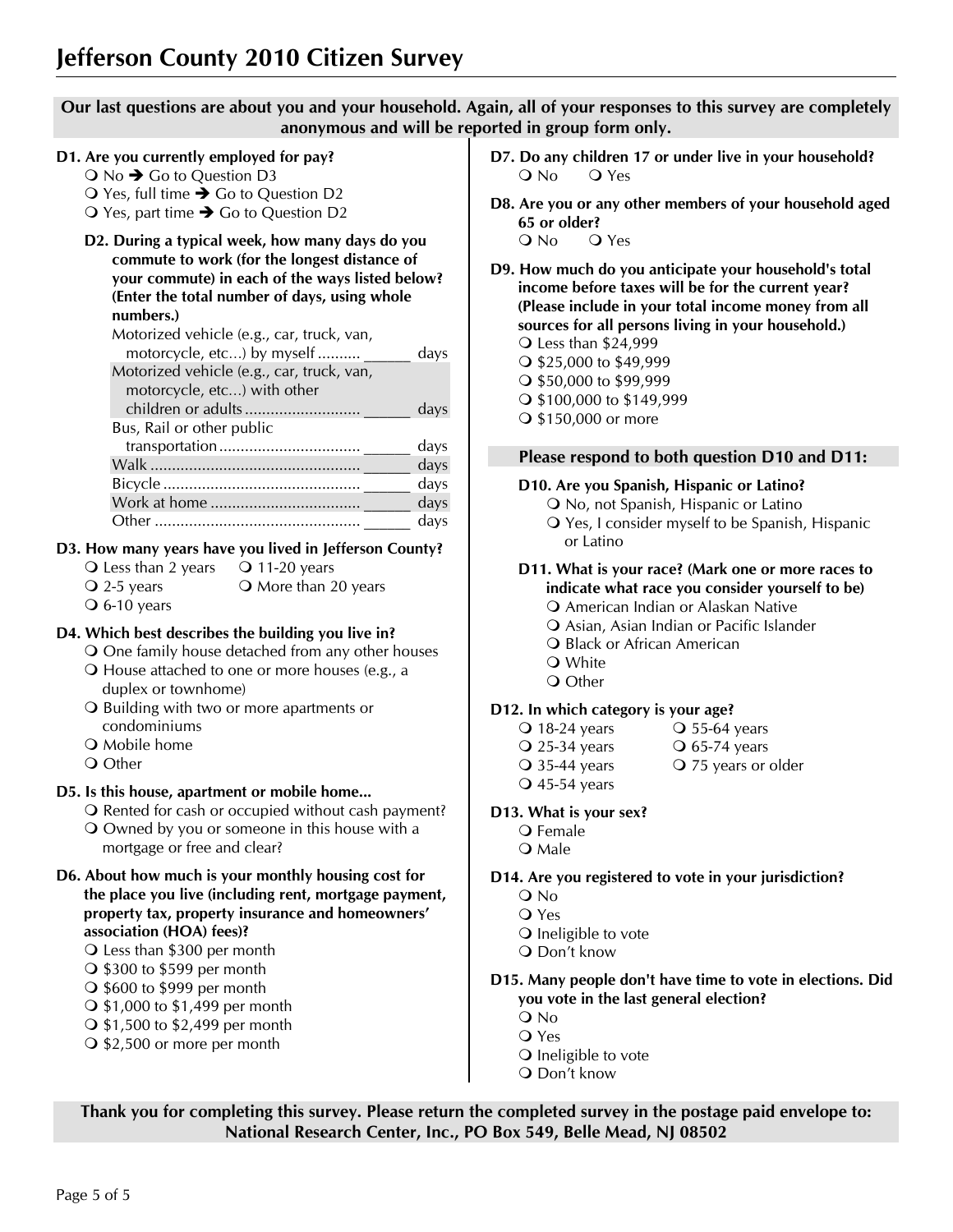**Board of County Commissioners** 



**Faye Griffin**  District No. 1 **J. Kevin McCasky**  District No. 2 **Kathy Hartman**  District No. 3

Enero 2010

Estimado residente del Condado de Jefferson:

El Condado de Jefferson desea saber qué piensa usted sobre la comunidad y el gobierno municipal. **Su hogar es uno de algunos hogares seleccionados al azar para participar en la Encuesta de los Cindadanos del Condado de Jefferson 2010.** 

Por favor tome unos pocos minutos para llenar la Encuesta de los Ciudadanos adjunta. Sus respuestas ayudarán a que el Concejo de la Condado tome decisiones para mejorar la entrega de los servicios a nuestra comunidad. Encontrará que las preguntas son interesantes y nosotros definitivamente encontraremos que sus respuestas son útiles. ¡Por favor participe!

**Para obtener una muestra representativa de los residentes del Condado de Jefferson, solicitamos que el adulto mas de 18 anos que haya tenido su cumpleaños más recientemente llena la encuesta. La edad del adulto no importa. Al seleccionar de ésta forma a la persona que debe llenar la encuesta, se asegura que la encuesta en los hogares de la ciudad mejorara la exactitud de los resultados. Por favor tenga usted la seguridad de que sus respuestas se mantendrán anónimas.**

Por favor, pase unos minutos contestando todas las preguntas y devuelva la encuesta en el sobre adjunto con el franqueo pagado. Si tiene alguna pregunta acerca de la Encuesta de los Ciudadanos por favor llámenos al (303) 271-8521.

Su participación en esta encuesta es muy importante especialmente porque su hogar es uno del pequeño numero que está siendo encuestado. Por favor, ayúdenos a darle forma al futuro de Jefferson County. Gracias por su tiempo y participación.

Sinceramente,

*Faye Suffer* JEANG Vach, Hart

County Commissioner County Commissioner County Commissioner District No. 1 District No. 2 District No. 3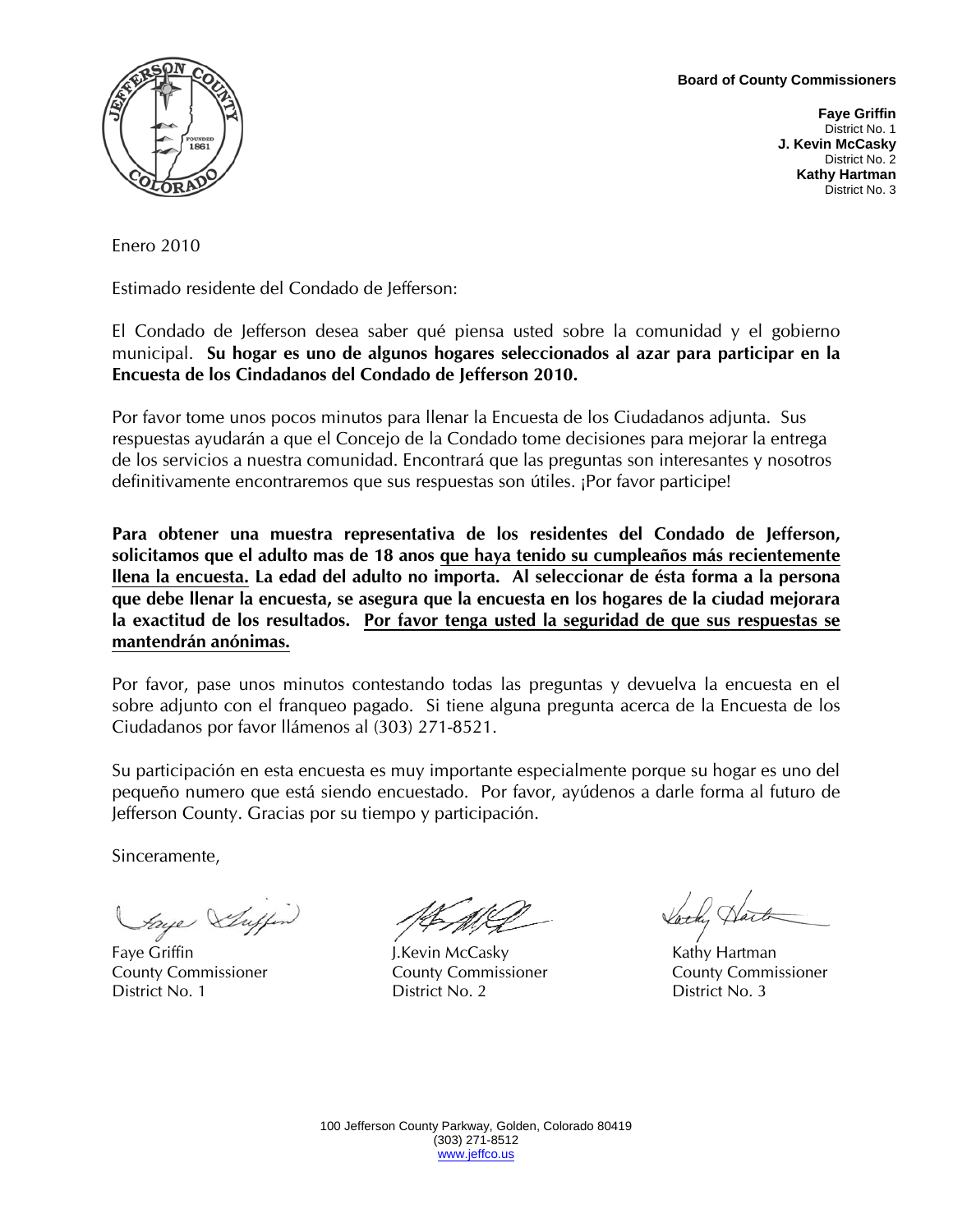# **Encuesta de los Ciudadanos del Condado de Jefferson 2010**

**Por favor complete este cuestionario si usted es el adulto (18 años o más) de su casa que más recientemente haya celebrado su cumpleaños. El año de nacimiento del adulto no importa. Por favor encierre en un círculo la respuesta que mejor representa su opinión en cada pregunta. Sus respuestas son anónimas y solo serán reportadas en forma general.** 

## **1. Por favor clasifique cada uno de los siguientes aspectos de la calidad de vida en el Condado Jefferson:**

| Excelente | Bueno | Pasable | Pobre | No sé |
|-----------|-------|---------|-------|-------|
|           |       |         |       |       |
|           |       |         |       |       |
|           |       |         |       |       |
|           |       |         |       |       |
|           |       |         |       |       |
|           |       |         |       |       |

#### **2. Por favor evalúe la forma en que cada una de las siguientes características se relaciona en general con el Condado de Jefferson:**

|                                                                                                                | Excelente | Bueno          | Pasable | Pobre          | No sé |
|----------------------------------------------------------------------------------------------------------------|-----------|----------------|---------|----------------|-------|
|                                                                                                                |           |                |         | 4              |       |
|                                                                                                                |           |                | 3       | 4              | 5.    |
|                                                                                                                |           |                |         | 4              |       |
|                                                                                                                |           |                |         | 4              | 5.    |
|                                                                                                                |           |                |         | 4              |       |
|                                                                                                                |           |                | 3       | 4              | b.    |
|                                                                                                                |           |                |         | 4              |       |
|                                                                                                                |           |                |         | 4              |       |
|                                                                                                                |           |                |         |                |       |
|                                                                                                                |           |                |         | 4              |       |
|                                                                                                                |           |                |         | 4              |       |
|                                                                                                                |           |                | 3       | $\overline{4}$ | 5.    |
|                                                                                                                |           |                |         | 4              |       |
| Calidad del ambiente natural general en el Condado de Jefferson  1                                             |           | $\mathfrak{D}$ |         | 4              |       |
|                                                                                                                |           |                |         | 4              |       |
| 3. Por favor evalúe la rapidez aumento de crecimiento durante los últimos 2 años en las siguientes categorías: |           |                |         |                |       |
| demasiado                                                                                                      | un poco   | cantidad       | un poco | muy            | no    |
| lento                                                                                                          | lento     | apropiada      | rápido  | rápido         | sé    |
|                                                                                                                |           |                |         | 5              |       |

## **4. ¿Hasta qué grado son problema los edificios en ruinas, lotes de yerbajo o vehículos chatarra en el Condado de Jefferson?**

Crecimiento del comercio (tiendas, restaurantes, etc.) .... 1 2 3 4 5 6 Aumento de oportunidad de empleo ............................. 1 2 3 4 5 6

Q No son problema Q Problema menor Q Problema moderado Q Problema mayor Q No sé

### **5. Por favor clasifique qué tan seguro o inseguro se siente usted de lo siguiente en el Condado de Jefferson:**

|                                                   | muv    | más o menos | nı seguro   | más o menos | muv      | no |
|---------------------------------------------------|--------|-------------|-------------|-------------|----------|----|
|                                                   | seguro | seguro      | ni inseguro | inseguro    | inseguro | se |
| Crímenes violentos (Ej. violación, ataque, robo)1 |        |             |             |             |          |    |
| Delitos contra su propiedad (Ej. asalto, robo)  1 |        |             |             |             |          |    |
| Peligros ambientales, incluyendo desecho tóxico1  |        |             |             |             |          |    |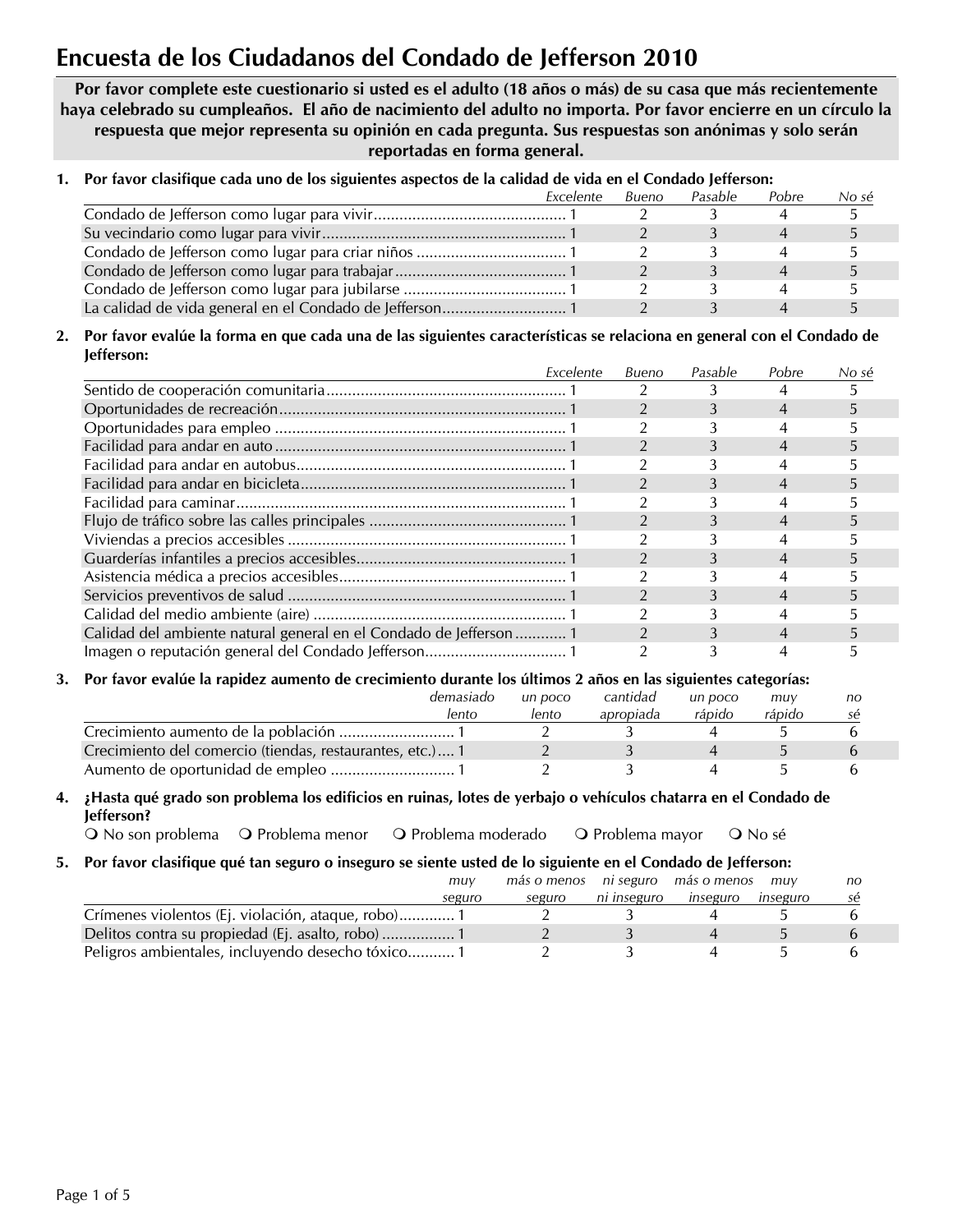

#### **6. Por favor indique que tan seguro se siente:**

|                                                           | muv    | más o menos ni seguro |             | más o menos | muv      | no |
|-----------------------------------------------------------|--------|-----------------------|-------------|-------------|----------|----|
|                                                           | seguro | seguro                | ni inseguro | inseguro    | inseguro | sé |
|                                                           |        |                       |             |             |          |    |
|                                                           |        |                       |             |             |          |    |
| En las áreas comerciales del Condado de Jefferson durante |        |                       |             |             |          |    |
|                                                           |        |                       |             |             |          |    |
| En las áreas comerciales del Condado de Jefferson después |        |                       |             |             |          |    |
|                                                           |        |                       |             |             |          |    |

### **7. ¿Durante los últimos 12 meses, ¿usted o alguno de los miembros de su hogar fue víctima de algún crimen?**  No Î Vaya a la pregunta #9 Sí Î Vaya a la pregunta #8 No sé Î Vaya a la pregunta #9

- **8. ¿Si usted marcó sí, denunció esos crímenes a la policía?**   $Q$  No sé  $Q$  No sé
- **9. Durante los últimos 12 meses, ¿cuántas veces (usted o algún miembro de su hogar) participó en las siguientes actividades en el Condado de Jefferson?**

|                                                                        | 162   | 3a12  | 13a26 | más de   |
|------------------------------------------------------------------------|-------|-------|-------|----------|
| <b>Nunca</b>                                                           | veces | veces | veces | 26 yeces |
|                                                                        |       |       |       |          |
|                                                                        |       |       |       |          |
|                                                                        |       |       |       |          |
|                                                                        |       |       |       |          |
|                                                                        |       |       |       |          |
| Asistió a una reunión de autoridades locales u otra reunión pública  1 |       | 3     |       |          |
| Vio por cable (TV) una reunión de autoridades locales u otra           |       |       |       |          |
|                                                                        |       |       |       |          |
| Visitó el sitio en red del Condado de Jefferson (en www.jeffco.us)  1  |       |       |       |          |
|                                                                        |       |       |       |          |
|                                                                        |       |       | 4     |          |
|                                                                        |       |       |       |          |

#### **10. ¿Qué tan frequentemente habla con / o visita a sus vecinos inmediatos (personas que viven en los 10 o 20 hogares que están más cerca de usted)?**

- Casi todos los días
- Varias veces por semana
- Varias veces al mes
- Una vez al mes
- Varias veces al año
- Una vez al año o menos
- **O** Nunca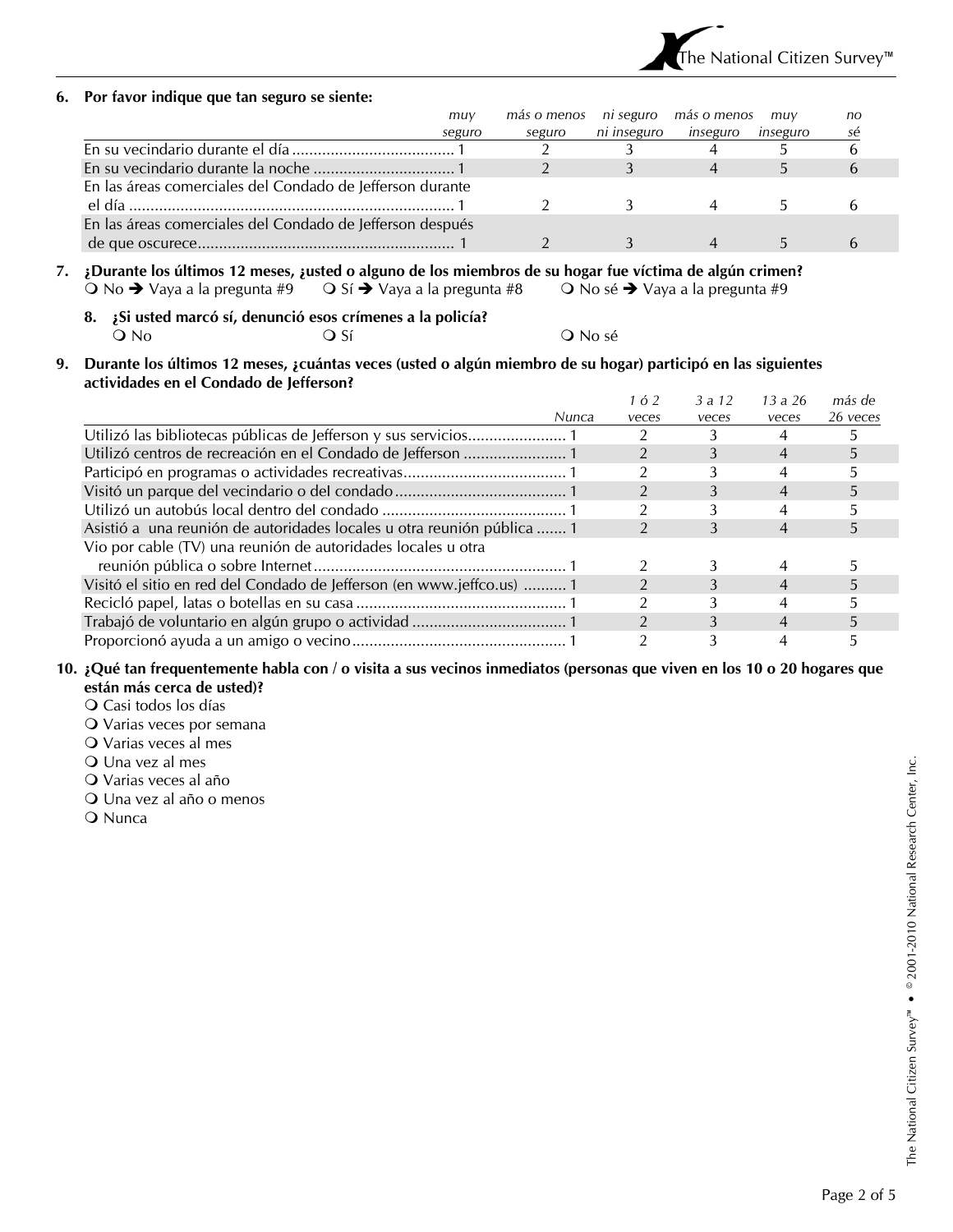# **Encuesta de los Ciudadanos del Condado de Jefferson 2010**

## **11. ¿Cómo evalúa la calidad de cada uno de los siguientes servicios en el Condado de Jefferson?**

|                                                                                                                                                                                                                                                                                                                                                                                                                                                 | Excelente | Bueno          | Pasable | Pobre          | No sé        |
|-------------------------------------------------------------------------------------------------------------------------------------------------------------------------------------------------------------------------------------------------------------------------------------------------------------------------------------------------------------------------------------------------------------------------------------------------|-----------|----------------|---------|----------------|--------------|
|                                                                                                                                                                                                                                                                                                                                                                                                                                                 |           | $\overline{2}$ | 3       | $\overline{4}$ | 5            |
|                                                                                                                                                                                                                                                                                                                                                                                                                                                 |           | $\overline{2}$ | 3       | $\overline{4}$ | 5            |
|                                                                                                                                                                                                                                                                                                                                                                                                                                                 |           | $\overline{2}$ | 3       | $\overline{4}$ | 5.           |
| Imposición de leyes de tráfico sobre carreteras y autopistas del                                                                                                                                                                                                                                                                                                                                                                                |           |                |         |                |              |
|                                                                                                                                                                                                                                                                                                                                                                                                                                                 |           | $\overline{2}$ | 3       | $\overline{4}$ | 5            |
|                                                                                                                                                                                                                                                                                                                                                                                                                                                 |           | $\overline{2}$ | 3       | $\overline{4}$ | 5            |
| Eliminación de nieve sobre carreteras y autopistas del Condado  1                                                                                                                                                                                                                                                                                                                                                                               |           | $\overline{2}$ | 3       | $\overline{4}$ | 5            |
|                                                                                                                                                                                                                                                                                                                                                                                                                                                 |           | $\overline{2}$ | 3       | $\overline{4}$ | 5            |
|                                                                                                                                                                                                                                                                                                                                                                                                                                                 |           | $\overline{2}$ | 3       | $\overline{4}$ | 5            |
|                                                                                                                                                                                                                                                                                                                                                                                                                                                 |           | $\overline{2}$ | 3       | $\overline{4}$ | 5            |
|                                                                                                                                                                                                                                                                                                                                                                                                                                                 |           | $\overline{2}$ | 3       | $\overline{4}$ | 5            |
|                                                                                                                                                                                                                                                                                                                                                                                                                                                 |           | $\overline{2}$ | 3       | $\overline{4}$ | 5            |
|                                                                                                                                                                                                                                                                                                                                                                                                                                                 |           | $\overline{2}$ | 3       | $\overline{4}$ | 5            |
|                                                                                                                                                                                                                                                                                                                                                                                                                                                 |           | $\overline{2}$ | 3       | 4              | 5            |
| Imposición de las Ordenanzas (yerbajo, edificios                                                                                                                                                                                                                                                                                                                                                                                                |           |                |         |                |              |
|                                                                                                                                                                                                                                                                                                                                                                                                                                                 |           | $\overline{2}$ | 3       | $\overline{4}$ | 5            |
|                                                                                                                                                                                                                                                                                                                                                                                                                                                 |           | $\overline{2}$ | 3       | 4              | 5            |
|                                                                                                                                                                                                                                                                                                                                                                                                                                                 |           | $\overline{2}$ | 3       | $\overline{4}$ | 5            |
|                                                                                                                                                                                                                                                                                                                                                                                                                                                 |           | $\overline{2}$ | 3       | 4              | 5            |
| Servicios para Personas Mayores (de la tercera edad,                                                                                                                                                                                                                                                                                                                                                                                            |           |                |         |                |              |
|                                                                                                                                                                                                                                                                                                                                                                                                                                                 |           | $\overline{2}$ |         |                |              |
|                                                                                                                                                                                                                                                                                                                                                                                                                                                 |           |                | 3       | $\overline{4}$ | 5            |
|                                                                                                                                                                                                                                                                                                                                                                                                                                                 |           | $\overline{2}$ | 3       | 4              | 5            |
|                                                                                                                                                                                                                                                                                                                                                                                                                                                 |           | $\overline{2}$ | 3       | $\overline{4}$ | 5            |
|                                                                                                                                                                                                                                                                                                                                                                                                                                                 |           | $\overline{2}$ | 3       | 4              | 5            |
| Preparación de emergencia (servicios que preparan a la                                                                                                                                                                                                                                                                                                                                                                                          |           |                |         |                |              |
| comunidad para desastres u otras situaciones de emergencia) 1                                                                                                                                                                                                                                                                                                                                                                                   |           | $\overline{2}$ | 3       | $\overline{4}$ | 5            |
|                                                                                                                                                                                                                                                                                                                                                                                                                                                 |           | $\overline{2}$ | 3       | 4              | 5            |
| 12. En general, ¿cómo evalúa usted los servicios de                                                                                                                                                                                                                                                                                                                                                                                             |           |                |         |                |              |
|                                                                                                                                                                                                                                                                                                                                                                                                                                                 | Excelente | Bueno          | Pasable | Pobre          | No sé        |
|                                                                                                                                                                                                                                                                                                                                                                                                                                                 |           | 2              | 3       | 4              | 5            |
|                                                                                                                                                                                                                                                                                                                                                                                                                                                 |           | $\overline{2}$ | 3       | $\overline{4}$ | 5            |
|                                                                                                                                                                                                                                                                                                                                                                                                                                                 |           | 2              | 3       | 4              | 5            |
| 13. ¿Ha tenido contacto personal o por teléfono con algún empleado del Condado de Jefferson durante los últimos 12<br>meses (incluyendo policías, recepcionistas, planificadores u otros)?<br>$\bigcirc$ No $\rightarrow$ Vaya a la pregunta #15<br>$\bigcirc$ Sí $\bigcirc$ Vaya a la pregunta #14<br>14. ¿Cuál fue su impresión de los empleados del Condado de Jefferson en su más reciente contacto? (Evalúe cada<br>característica abajo.) |           |                |         |                |              |
|                                                                                                                                                                                                                                                                                                                                                                                                                                                 | Excelente | Bueno          | Pasable | Pobre          | No sé        |
|                                                                                                                                                                                                                                                                                                                                                                                                                                                 |           | 2              | 3       | 4              | 5            |
|                                                                                                                                                                                                                                                                                                                                                                                                                                                 |           | 2              | 3       | 4              | 5            |
|                                                                                                                                                                                                                                                                                                                                                                                                                                                 |           | 2              | 3       | 4              | 5            |
|                                                                                                                                                                                                                                                                                                                                                                                                                                                 |           | $\overline{2}$ | 3       | $\overline{4}$ | 5            |
| 15. Por favor clasifique las siguientes categorías del a función desempeño gubernamental del Condado de Jefferson:                                                                                                                                                                                                                                                                                                                              | Excelente | Bueno          | Pasable | Pobre          | <u>No sé</u> |
| El valor de servicios para impuestos pagados al Condado de Jefferson  1                                                                                                                                                                                                                                                                                                                                                                         |           | $\overline{2}$ | 3       | 4              | 5            |
| La dirección general que está tomando el Condado Jefferson 1                                                                                                                                                                                                                                                                                                                                                                                    |           | $\overline{2}$ | 3       | $\overline{4}$ | 5            |
| El esfuerzo del gobierno del Condado de Jefferson para incluir la                                                                                                                                                                                                                                                                                                                                                                               |           |                |         |                |              |
|                                                                                                                                                                                                                                                                                                                                                                                                                                                 |           | $\overline{2}$ | 3       | 4              | 5            |
| El esfuerzo del gobierno del Condado de Jefferson para escuchar a los                                                                                                                                                                                                                                                                                                                                                                           |           |                |         |                |              |
|                                                                                                                                                                                                                                                                                                                                                                                                                                                 |           |                |         |                |              |
|                                                                                                                                                                                                                                                                                                                                                                                                                                                 |           | $\overline{2}$ | 3       | $\overline{4}$ | 5            |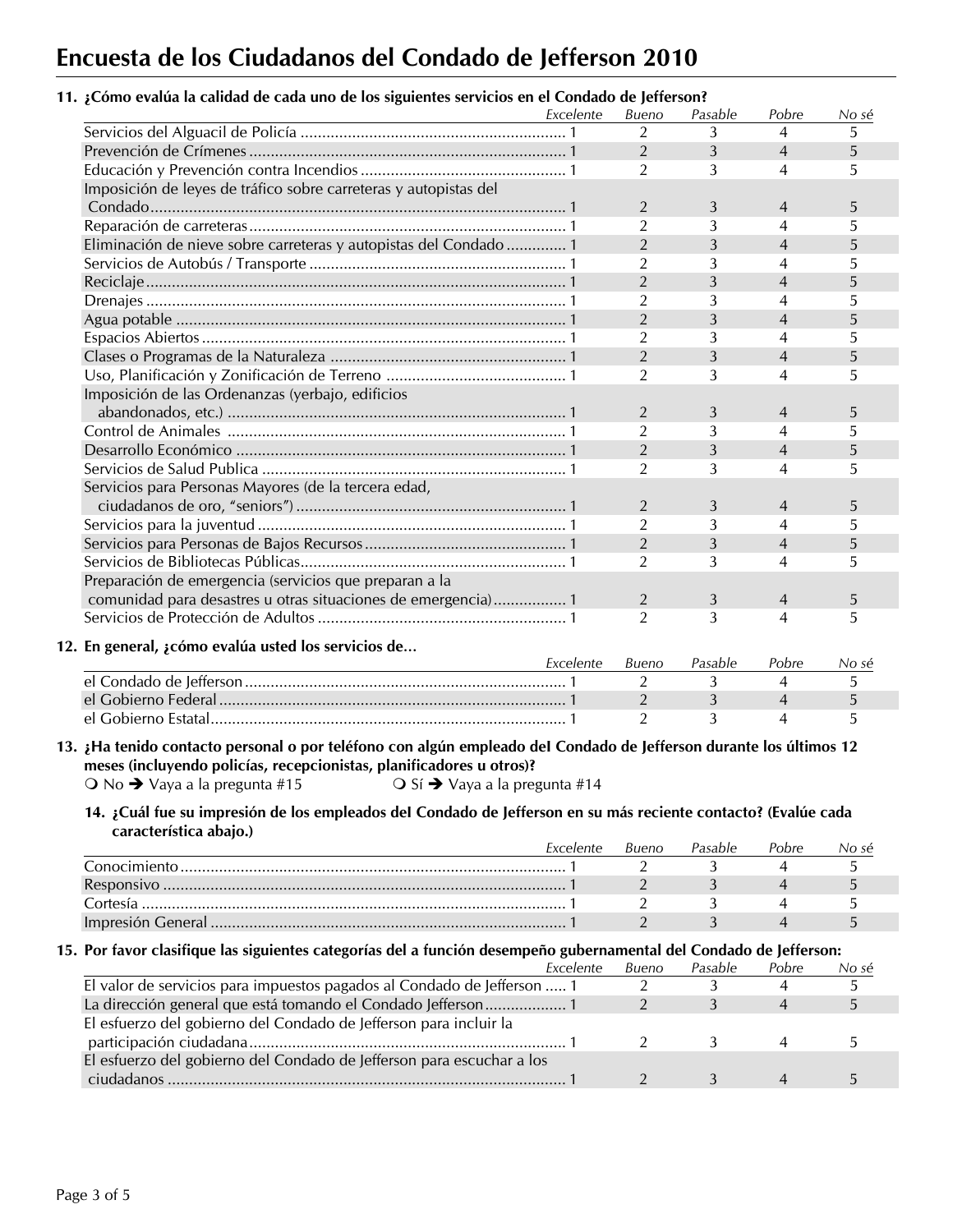

#### **16. Por favor indique qué tan probable o improbable es usted de hacer cada uno de los siguientes:**

|                                                               | Muv      | Algo     | Algo       | Muv        | No |
|---------------------------------------------------------------|----------|----------|------------|------------|----|
|                                                               | Probable | probable | improbable | improbable | se |
| Recomendarle vivir en el Condado de Jefferson a alguien que   |          |          |            |            |    |
|                                                               |          |          |            |            |    |
| Permanecer en el Condado de Jefferson para los próximos cinco |          |          |            |            |    |
| años                                                          |          |          |            |            |    |

- **17. ¿Qué impacto, si existe, piensa usted que la economía tendrá en los ingresos de su familia en los próximos 6 meses? Usted piensa que el impacto será:** 
	- O Muy positivo Q Más o menos positivo Q Neutral Q Más o menos negativo Q Muy negativo
- **18. Por favor marque la respuesta que represente mejor su opinión en cada una de las siguientes preguntas:** 
	- **a. Si los niveles de servicio tuvieran que reducirse en el futuro debido a déficits de presupuestos, ¿cuál de los siguientes servicios estaría más dispuesto usted a reducir? (Por favor seleccione solo uno)** 
		- O Servicios de ejecución de ley
		- O Servicios de biblioteca
		- O Servicios Sociales para tercera edad, niños y familias necesitadas
		- O Servicios públicos relacionados con la salud publica
		- Mantenimiento y quitando nieves de carreteras
		- Construir nuevas carreteras para facilitar el tráfico
	- **b. Si los niveles de servicio tuvieran que reducirse en el futuro debido a déficits de presupuestos, ¿cuál de los siguientes servicios estaría menos dispuesto a reducir? (Por favor seleccione solo uno)** 
		- O Servicios de ejecución de ley
		- O Servicios de biblioteca
		- O Servicios Sociales para tercera edad, niños y familias necesitadas
		- O Servicios públicos relacionados con la salud
		- Mantenimiento y quitando nieves de carreteras
		- O Construir nuevas carreteras para facilitar el tráfico
	- **c. Los residentes del Condado de Jefferson no incorporado reciben servicios de ejecución de ley del Alguacil de Policía de Jeffco. Aquellos que viven en ciudades y pueblos reciben ejecución de ley de sus departamentos locales de policía. ¿Hasta qué punto apoyaría o se opondría un aumento en impuesto de propiedad para aumentar los servicios de ejecución de ley? (Ej., contestaciones a llamadas para auxilio) del Condado de Jefferson no incorporado?**

O Fuertemente apoyaría  $\bigcirc$  Algo apoyaría  $\bigcirc$  Algo me opondría  $\bigcirc$  Fuertemente me opondría  $\bigcirc$  No sé

 $\mathcal{L}_\text{max} = \mathcal{L}_\text{max} = \mathcal{L}_\text{max} = \mathcal{L}_\text{max} = \mathcal{L}_\text{max} = \mathcal{L}_\text{max} = \mathcal{L}_\text{max} = \mathcal{L}_\text{max} = \mathcal{L}_\text{max} = \mathcal{L}_\text{max} = \mathcal{L}_\text{max} = \mathcal{L}_\text{max} = \mathcal{L}_\text{max} = \mathcal{L}_\text{max} = \mathcal{L}_\text{max} = \mathcal{L}_\text{max} = \mathcal{L}_\text{max} = \mathcal{L}_\text{max} = \mathcal{$ 

 $\mathcal{L}_\text{max} = \mathcal{L}_\text{max} = \mathcal{L}_\text{max} = \mathcal{L}_\text{max} = \mathcal{L}_\text{max} = \mathcal{L}_\text{max} = \mathcal{L}_\text{max} = \mathcal{L}_\text{max} = \mathcal{L}_\text{max} = \mathcal{L}_\text{max} = \mathcal{L}_\text{max} = \mathcal{L}_\text{max} = \mathcal{L}_\text{max} = \mathcal{L}_\text{max} = \mathcal{L}_\text{max} = \mathcal{L}_\text{max} = \mathcal{L}_\text{max} = \mathcal{L}_\text{max} = \mathcal{$ 

 $\mathcal{L}_\text{max} = \mathcal{L}_\text{max} = \mathcal{L}_\text{max} = \mathcal{L}_\text{max} = \mathcal{L}_\text{max} = \mathcal{L}_\text{max} = \mathcal{L}_\text{max} = \mathcal{L}_\text{max} = \mathcal{L}_\text{max} = \mathcal{L}_\text{max} = \mathcal{L}_\text{max} = \mathcal{L}_\text{max} = \mathcal{L}_\text{max} = \mathcal{L}_\text{max} = \mathcal{L}_\text{max} = \mathcal{L}_\text{max} = \mathcal{L}_\text{max} = \mathcal{L}_\text{max} = \mathcal{$ 

 $\mathcal{L}_\text{max} = \mathcal{L}_\text{max} = \mathcal{L}_\text{max} = \mathcal{L}_\text{max} = \mathcal{L}_\text{max} = \mathcal{L}_\text{max} = \mathcal{L}_\text{max} = \mathcal{L}_\text{max} = \mathcal{L}_\text{max} = \mathcal{L}_\text{max} = \mathcal{L}_\text{max} = \mathcal{L}_\text{max} = \mathcal{L}_\text{max} = \mathcal{L}_\text{max} = \mathcal{L}_\text{max} = \mathcal{L}_\text{max} = \mathcal{L}_\text{max} = \mathcal{L}_\text{max} = \mathcal{$ 

**d. ¿Qué cree usted serán los dos asuntos más grandes confrontando a el Condado de Jefferson los próximos 5 años?**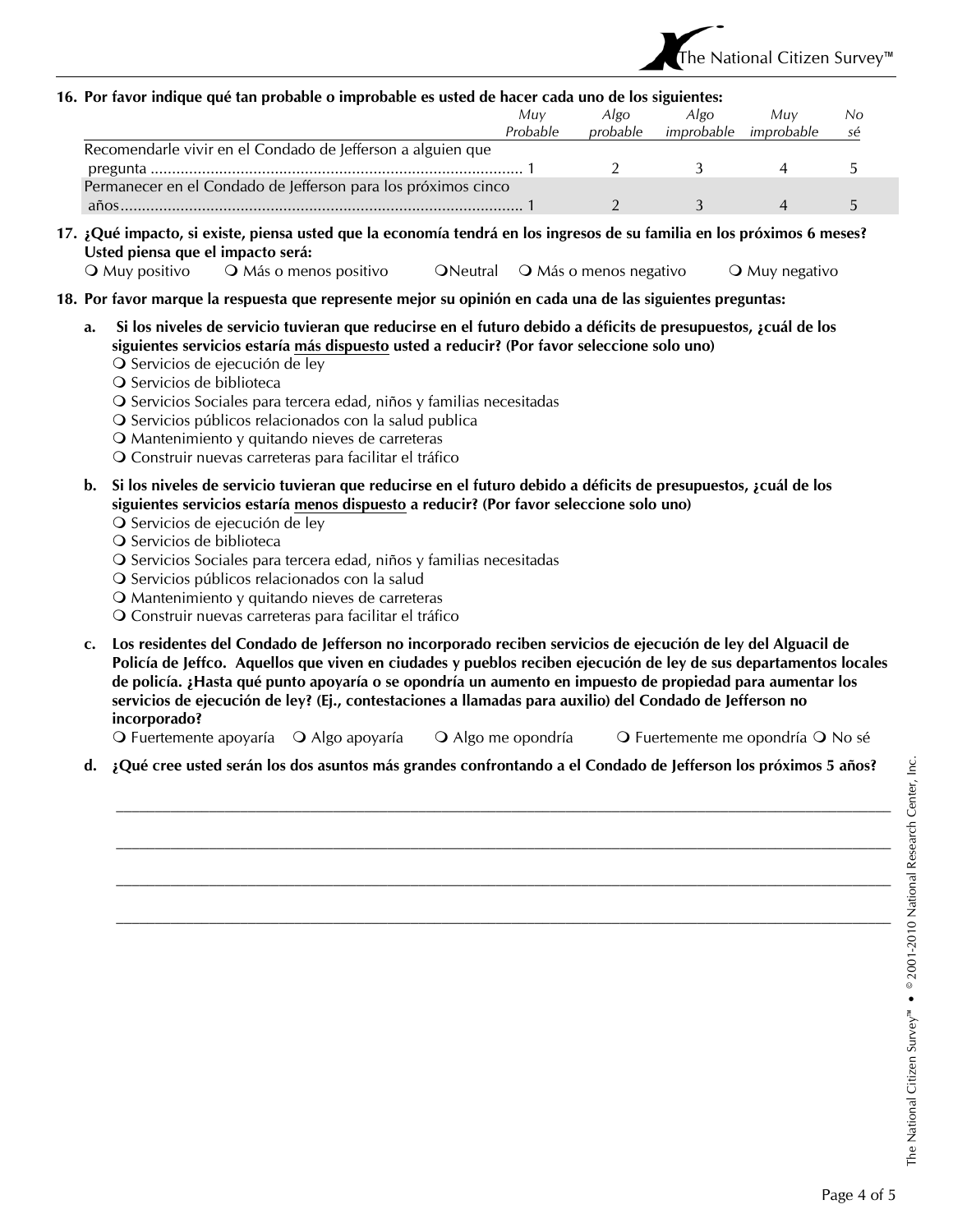# **Encuesta de los Ciudadanos del Condado de Jefferson 2010**

## **Nuestras últimas preguntas son acerca de usted y su hogar. De nuevo, todas las respuestas son anónimas y serán reportadas en forma general.**

#### **D1. ¿Actualmente está empleado con sueldo?**

 $\bigcirc$  No  $\rightarrow$  Vaya a Pregunta D3

- $\bigcirc$  Sí, tiempo completo  $\rightarrow$  Vaya a Pregunta D2
- O Sí, medio tiempo → Vaya a Pregunta D2
- **D2. Durante una semana típica, ¿cuántos días hace un recorrido a el trabajo (para la mayor distancia que recorre) de cada manera en la lista de abajo? (Ponga el número total de días, usando números enteros.)**

| Vehículo motorizado (Ej. auto, camión,  |      |
|-----------------------------------------|------|
| motocicleta, etc) solo                  | días |
| Vehículo motorizado (Ej., auto, camión, |      |
| motocicleta, etc) con otros niños       |      |
|                                         | días |
| Autobús, Vía férrea, Metro u otro       |      |
| transporte público                      | días |
|                                         | días |
|                                         | días |
|                                         | días |
| ∩tro                                    | días |
|                                         |      |

## **D3. ¿Cuántos años tiene usted viviendo en Jefferson?**

- O Menos de 2 años O 11-20 años
- Q 2-5 años Q Más de 20 años
- 6-10 años

### **D4. ¿Cuál de las siguientes opciones describe mejor la vivienda (edificio) en la que reside?**

- Casa familiar separada de cualquier otra casa
- Casa unida a una o más casas (Ej. doble, casa de ayuntamiento)
- Edificio con 2 o más apartamentos o condominios
- Casa rodante / trailer
- Q Otro
- **D5. ¿Es esta casa, apartamento o casa rodante / casa mobible es...** 
	- Alquilada o la ocupa sin pago?
	- O Propia, o alguno de su familia la paga con hipoteca o ya está paga?
- **D6. ¿Como cuánto es su costo mensual de vivienda para el lugar donde vive (incluyendo renta, pago de hipoteca, impuesto de propiedad, seguro de propiedad y tarifas de asociación de propietarios (HOA))?** 
	- Menos de \$300 por mes
	- **O** \$300 a \$599 por mes
	- \$600 a \$999 por mes
	- $\bigcirc$  \$1,000 a \$1,499 por mes
	- $\bigcirc$  \$1,500 a \$2,499 por mes
	- $\bigcirc$  \$2,500 o más por mes
- **D7. ¿Algún niño de 17 años o menos viven en su hogar?**  Q No Q Sí
- **D8. ¿Tiene usted o cualquiera de los miembros de su familia 65 años o más?**   $Q$  No  $Q$  Sí
- **D9. Cuánto cree usted que será el ingreso de su familia antes de impuestos para este ańo? (Por favor incluya en su ingreso total todo el ingreso de todas las personas de su casa.)**

 Menos de \$24,999 \$25,000 a \$49,999  $\bigcirc$  \$50,000 a \$99,999 \$100,000 a \$149,999 \$150,000 o más

### **Por favor responda a ambas preguntas D10 y D11:**

### **D10. ¿Es usted Español, Hispano o Latino?**

 No, no soy Español, Hispano ni Latino O Sí, me considero Español, Hispano o Latino

### **D11. ¿Cuál es su raza? (Marque uno o más grupos que indiquen lo que usted se considera.)**

- O Indio Americano o nativo de Alaska
- Asiático o de las Islas del Pacífico
- Negro, Afro-americano
- O Blanco / Caucásico
- O Otro

### **D12. ¿En qué categoría está su edad?**

Q 18-24 años  $\bigcirc$  55-64 años Q 25-34 años **Q 65-74 años** Q 35-44 años Q 75 años o más 45-54 años

### **D13. ¿Cuál es su sexo?**

- Q Femenino
	- Q Masculino

### **D14. ¿Está registrado para votar en su jurisdicción?**

- No
- Q Sí
- O Inelegible
- No sé

### **D15. Muchas personas no tienen tiempo para votar en las elecciones. ¿Recuerda usted haber votado en la última elección general?**

- No
- O Sí
- O Inelegible
- No sé

**Gracias por completar esta encuesta. Por favor regrese la encuesta en el sobre prepagado a: National Research Center, Inc., PO Box 549, Belle Mead, NJ 08502**